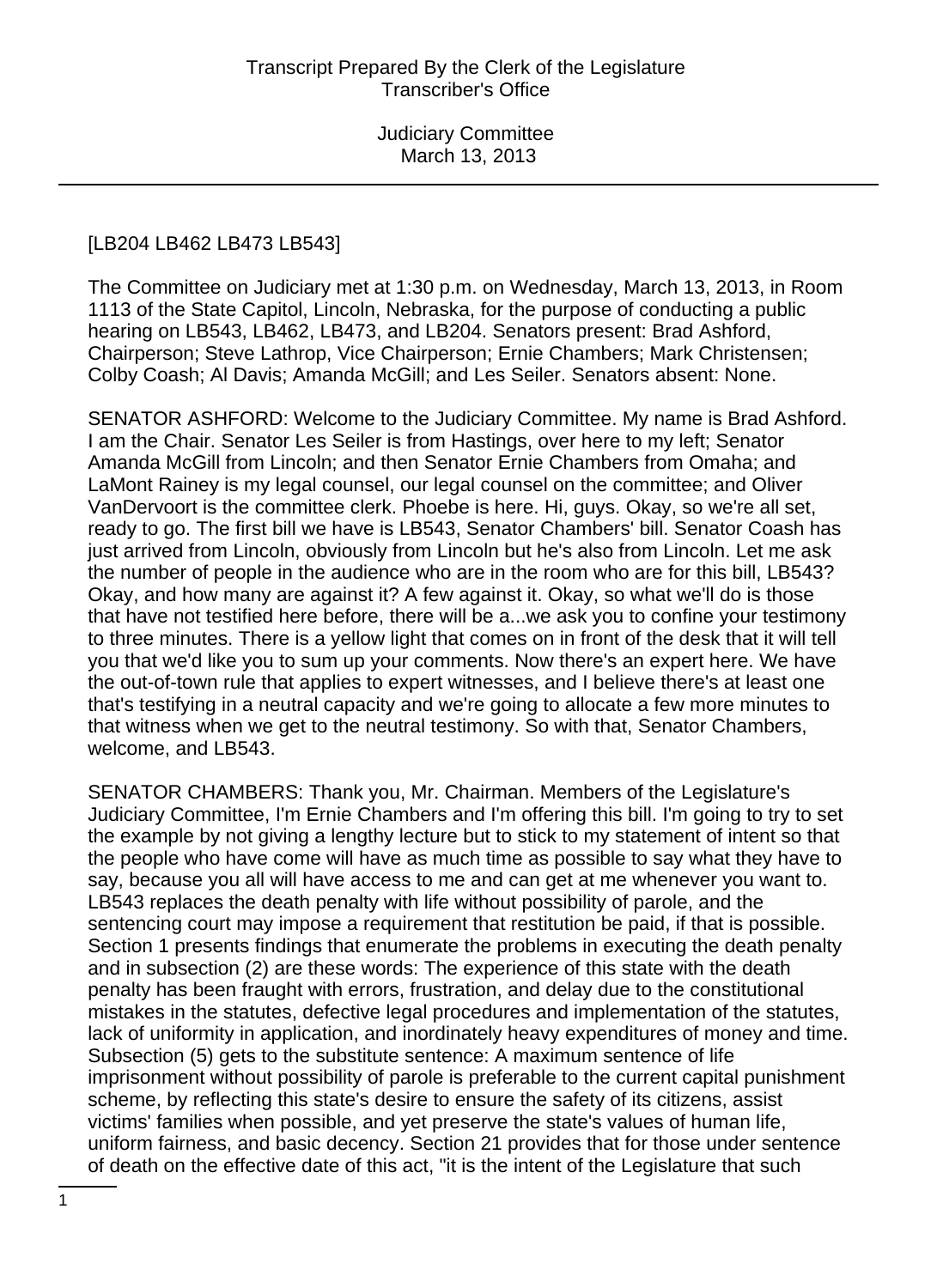Judiciary Committee March 13, 2013

penalty shall be changed to life imprisonment without possibility of parole." And should the death penalty be abolished, the Legislature at the same time will do away with any method of carrying out an execution so all of that will be moot anyway. Pope John Paul called for abolition of the death penalty, as did the November 2000 annual conference of U.S. Catholic Bishops, whose chairman of the bishops' domestic policy committee said, "It is time to abandon the death penalty, not just because of what it does to those who are executed but because of how it diminishes all of us." And other religions and denominations have taken a similar position. The death penalty, in addition to its negative influence on public morality by diminishing the value of human life, has exerted a degrading influence on the state's highest legal office. This issue deals literally with life or death, so it's not a time to bite my tongue or pussyfoot around an issue, and I've been addressing what I'm going to read to you for some time and I intend to continue doing so. The Office of the Nebraska Attorney General disingenuously obtained from the Nebraska Supreme Court a death warrant setting an execution date for Carey Dean Moore, despite knowing the execution could not be carried out due to the legal unavailability of sodium thiopental, one of the three drugs mandated by law for use in lethal injections, which is the current statutory method of carrying out judicial executions. The AG's Office deliberately withheld this critical material fact from the Supreme Court, which naturally withdrew the death warrant, triggering an extraordinarily harsh rebuke of the AG's Office from the Douglas County District Court in its December 11, 2011, order dismissing the postconviction motion of Moore. This was a motion to try to have something done about what the Attorney General's Office did. And this is what the court wrote: Notwithstanding fairly persuasive proof that the Department of Correctional Services obtained controlled substances of unknown efficacy of a foreign distributor and manufacturer, not inspected, registered, or approved by the FDA or DEA, and a lack of transparency and candor even with the Nebraska Supreme Court and the Douglas County Attorney's Office by the AG's Office beginning in January...on January 24, 2011, and such acts require accountability. But such accountability is not available through the postconviction relief. So the key thing, the lack of transparency and candor, I say was outright dishonesty, untruthfulness, unreliability on the part of the Attorney General's Office. And at that time, I stated it then and I mean it now, he was running for another political office. He was doing all he could to try to have an execution carried out to assist him in his political ambitions. I wrote him a letter about it. I had a piece printed in the World-Herald. So what I'm saying is not new, but it might be news to the committee members. This...oh, and there's no statute of limitations that applies to ethical complaints against attorneys, including the Attorney General. This tawdry, inexcusable ambush of the Supreme Court and the Douglas County Attorney's Office by the Attorney General is but another substantive reason to eliminate the corrupting societal and ethical evils spawned by the death penalty. Sodium thiopental remains unavailable due to ongoing federal litigation. This has been called a sham or mock execution, and under international rules this constitutes torture. But I have done what I said I would do, restrict my remarks to my statement of intent. But if there's a question or two you feel you just have to ask me at this point to get it on the record, I'm prepared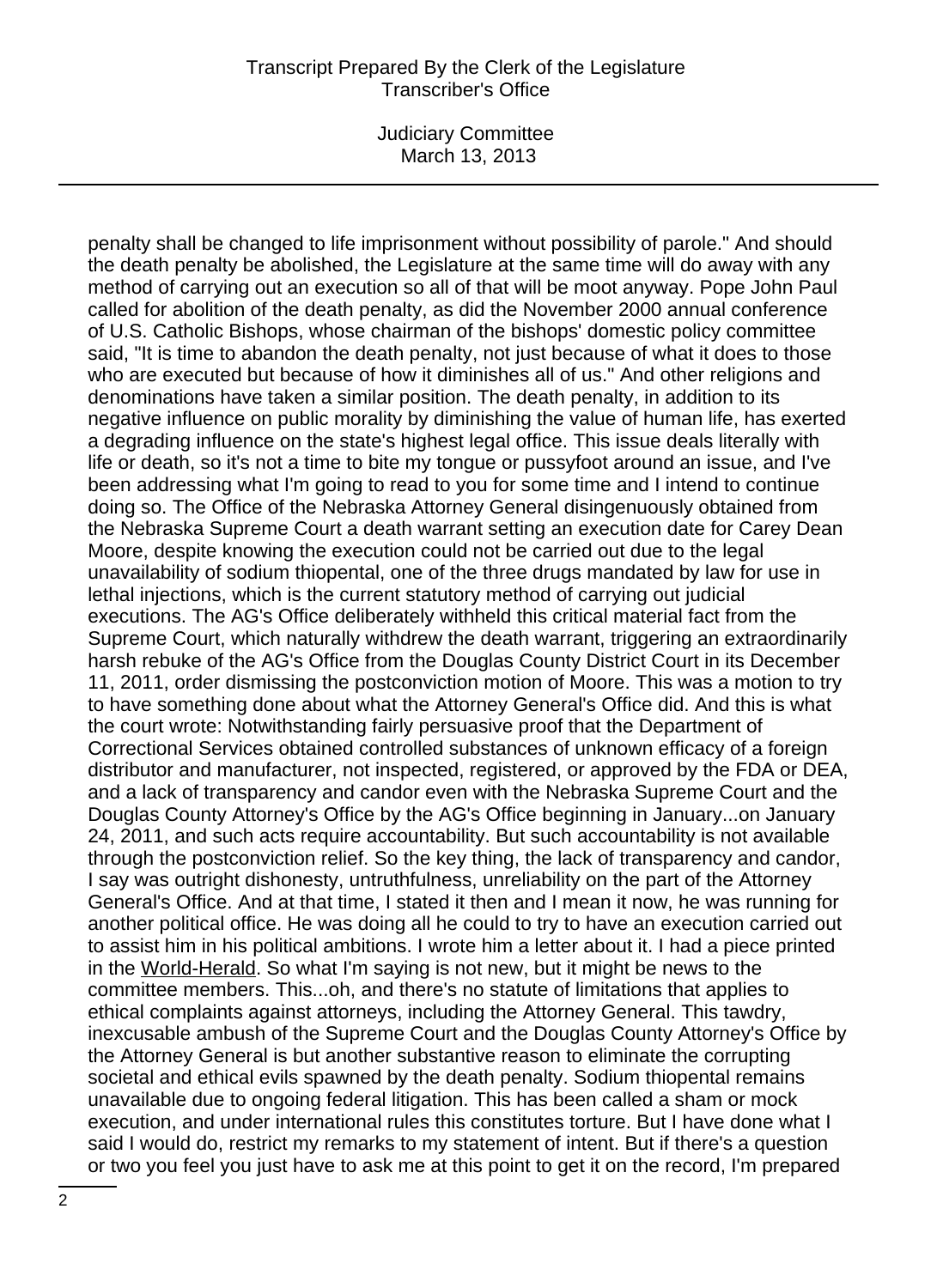to answer. [LB543]

SENATOR ASHFORD: I don't see any questions, Senator Chambers. [LB543]

SENATOR CHAMBERS: Nor do I. [LB543]

SENATOR SEILER: I do. [LB543]

SENATOR CHAMBERS: Oh, I was looking in the wrong direction. [LB543]

SENATOR SEILER: No problem. Senator Chambers, I noticed in the fiscal note it says, "As of February 28, 2013, the inmate population was 147.56 percent of design capacity." Did you request that? [LB543]

SENATOR CHAMBERS: No. [LB543]

SENATOR SEILER: Okay. [LB543]

SENATOR CHAMBERS: But... [LB543]

SENATOR SEILER: ...what does that have to do with this bill? [LB543]

SENATOR CHAMBERS: Well, I'm not sure because I didn't look at the fiscal report. Are you sure it's on this bill? [LB543]

SENATOR SEILER: LB543. [LB543]

SENATOR CHAMBERS: Okay. Well, anyway, it shows that the Department of Corrections is well over the capacity and something ought to have been initiated by the Governor's Office and the Department of Corrections, but they refuse to do so and at some point... [LB543]

SENATOR SEILER: No, I understand. I've heard you make that argument. [LB543]

SENATOR CHAMBERS: Oh, okay. [LB543]

SENATOR SEILER: But I don't see what it has to do with this bill. [LB543]

SENATOR CHAMBERS: Oh, since I didn't make out the fiscal note,... [LB543]

SENATOR SEILER: Okay. [LB543]

SENATOR CHAMBERS: ...there should be some statement, perhaps, on what agency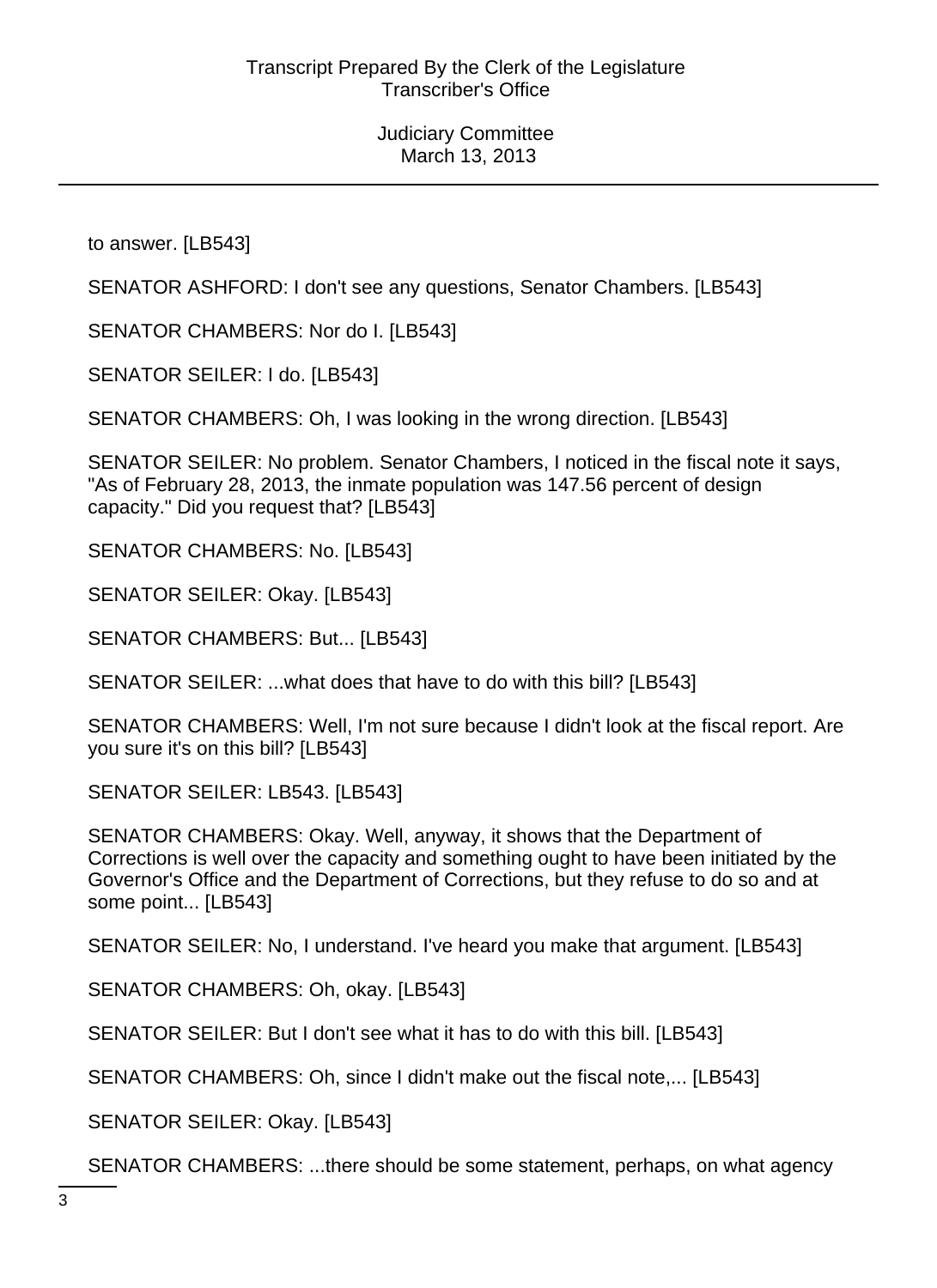they got that from. [LB543]

SENATOR SEILER: Doesn't. [LB543]

SENATOR CHAMBERS: Oh, okay. Then I'm unable to answer. [LB543]

SENATOR ASHFORD: You're absolved. [LB543]

SENATOR SEILER: Okay. Thank you. [LB543]

SENATOR CHAMBERS: Okay. But there are not that many people on death row for sure. (Laughter) Okay. [LB543]

SENATOR ASHFORD: Thank you, Senator Chambers. [LB543]

SENATOR CHAMBERS: Okay. [LB543]

SENATOR ASHFORD: (Exhibits 1 and 2) Let's go to the proponents. Jerry Soucie is first. [LB543]

JERRY SOUCIE: (Exhibit 3) My name is Jerry Soucie, S-o-u-c-i-e. My office address is 1141 H Street. I appear here today on behalf of the Nebraska Criminal Defense Attorneys Association in support of this bill. I'm handing out to the committee a...basically a fact sheet regarding the status of the death penalty in Nebraska since it was reintroduced April...took effect April 20, 1973. I'm not going to make any of the moral or religious views. I deal with this in a much more practical way and that is that in 40 years with approximately 1,600 homicides, Nebraska has been able to carry out three executions. That is not what I would call a very effective or worthwhile expenditure of time and money by the state of Nebraska. But the issue I do want to address is that with the adoption of LB1, the decision in terms of whether to charge aggravating circumstances was passed over to the county attorney who files the charge. Back in 1999, there was a thing called a Baldus study--I had some involvement in getting that started, I think Senator Chambers is aware of it--which found that there was evidence of racial disparity in terms of the chargings and the dispositions of the death penalty. However, before LB1, any of that disparity would have come from the implementation of the death penalty by the sentencing panels. Since LB1, I think it has changed dramatically. Now let me be careful in what I'm saying here. I'm not saying the county attorneys in the state of Nebraska are a bunch of racists with sheets and burning crosses. That's not the point. The point is that what's happened since LB1 is that there is an incredibly, incredibly disparate application of the death penalty, charging decisions on Hispanics in particular and African-Americans as well. It is far out of range of what you would expect statistically, and I don't have a good explanation for it. The only explanation I have is that if you have a white defendant and you go in, you can, to the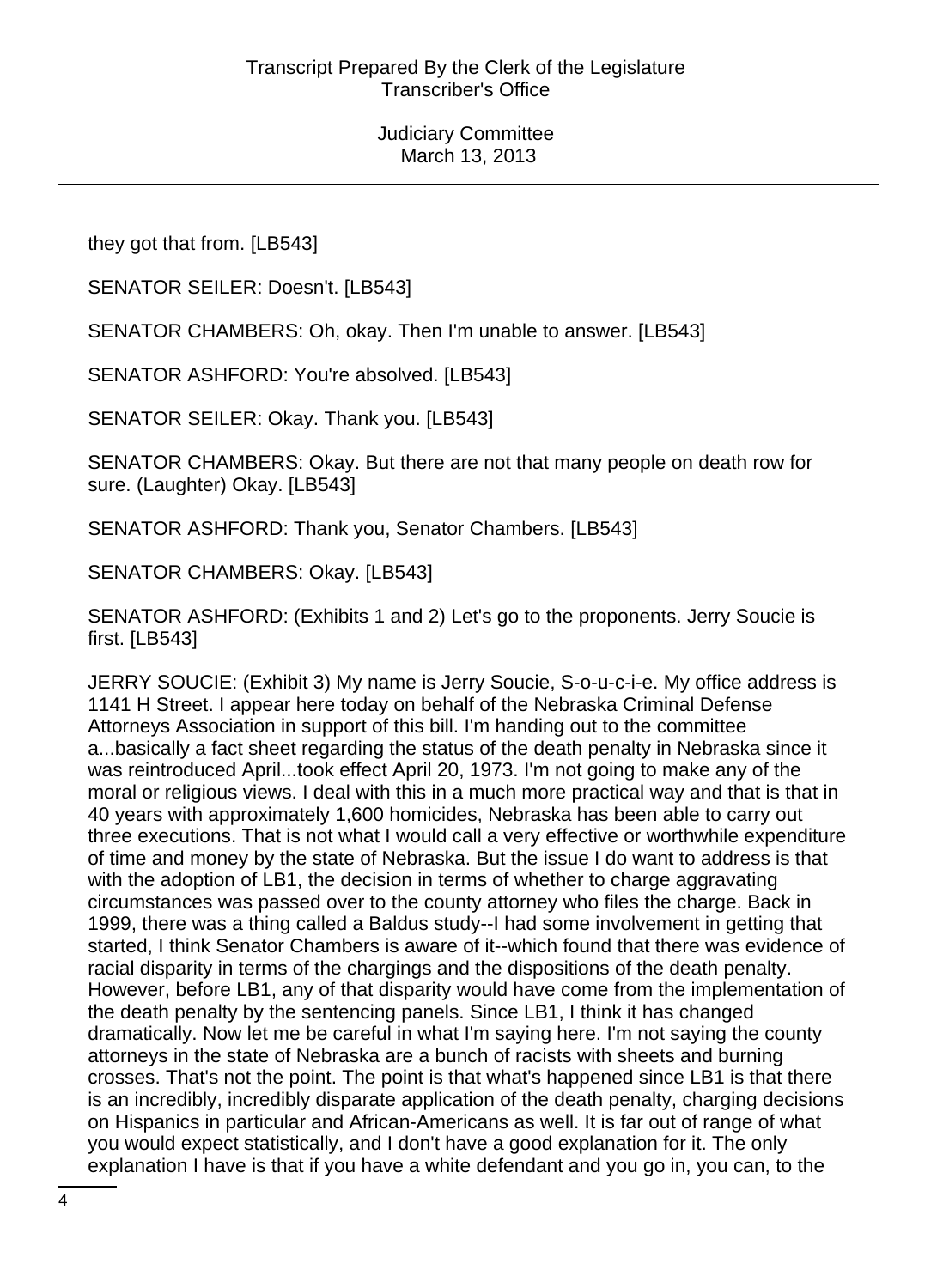county attorney, somehow have that county attorney recognize the mitigating factors. But when you have a climate in this state where if you're Hispanic, even if you've been here since the Spanish invaded Mexico, you were viewed as a potential illegal alien. And I think that's what's going on. I think it's a perceptual problem in which if you are Hispanic, you don't get the right to mitigation that somebody of a different skin color would get. Thank you. By the way, I've represented many of these people in their death row case, so... [LB543]

SENATOR ASHFORD: Senator Chambers. [LB543]

SENATOR CHAMBERS: When you mentioned that you would not characterize the county attorneys in a certain negative way, but nevertheless you see this disparity, when the disparity is so great it doesn't matter what the cause might be when you see the actual effect in the real world. Would you agree with that? [LB543]

JERRY SOUCIE: I agree with that. It's called disparate impact versus discriminatory intent. That's the legal differences. [LB543]

SENATOR CHAMBERS: And the public at large or certain segments of the public might not be as charitable as you are in absolving the county attorneys of not having racial animus involved in their charging. I'm asking, do you acknowledge that certain parts of the populace may draw that conclusion based on the disparity? [LB543]

JERRY SOUCIE: I think it goes both ways. I think there's a segment of the population that is out-and-out, old-school racist, like you and I may remember from the '50s and '60s. But I think there's also a segment of the population that when they see that people of a different skin tone than theirs gets treated in a more advantageous and kinder manner than they do, I think that they would view it as discriminatory and racist, although their perception becomes reality in terms of impact. Yeah, I think we're on the same page. [LB543]

SENATOR CHAMBERS: Just two more questions: How long have you practiced law? [LB543]

JERRY SOUCIE: Since 1980. [LB543]

SENATOR CHAMBERS: In all of that time, have you seen any criminal statute of any type or variety which has been enforced in so few cases where that particular criminal law had been violated as is the case with the death penalty? [LB543]

JERRY SOUCIE: You mean in a discriminatory...you mean in terms of application? [LB543]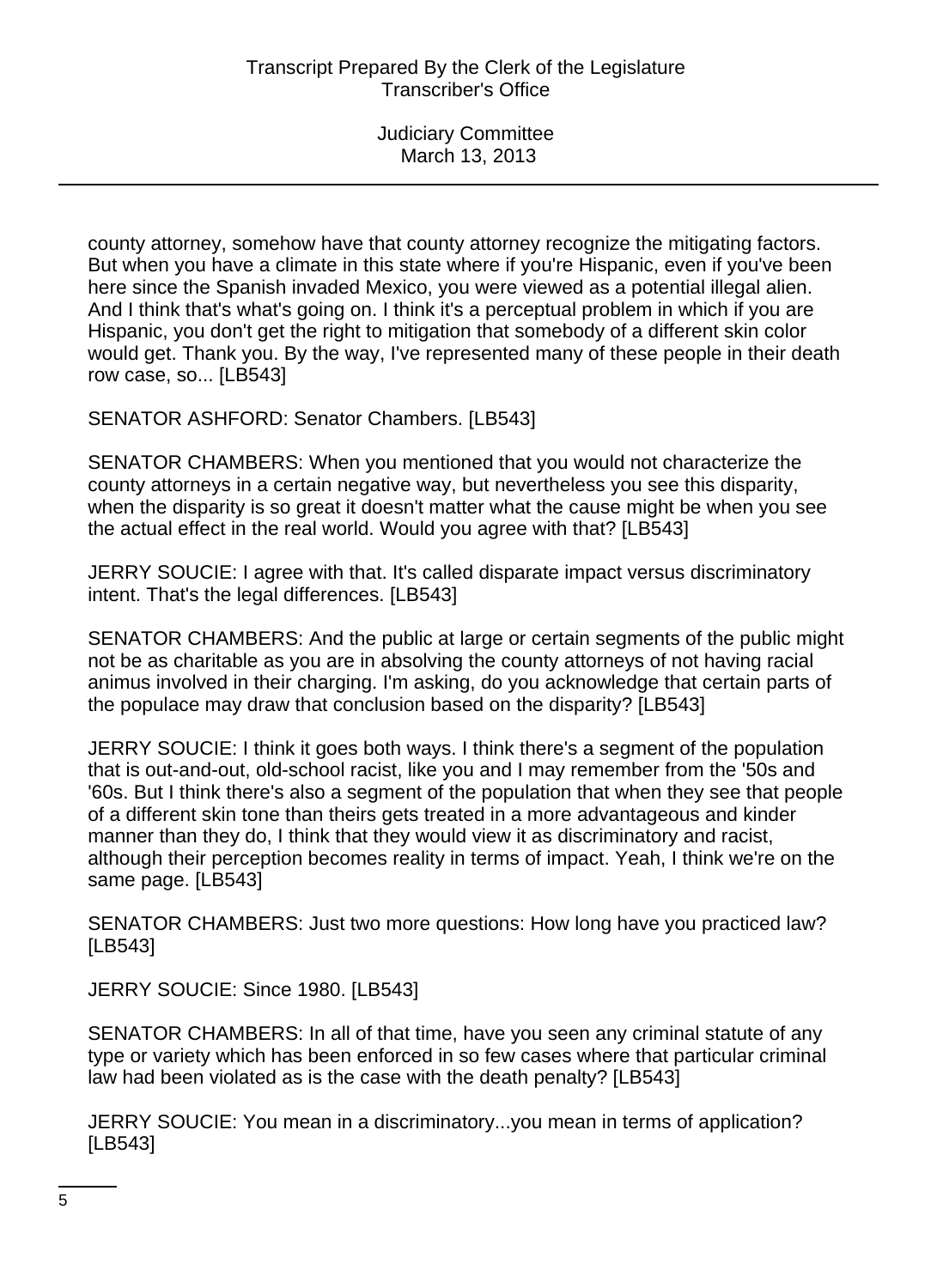### SENATOR CHAMBERS: Yes. [LB543]

JERRY SOUCIE: Executions, it's one of the rarer ones I've ever seen; maybe campaign finance... [LB543]

SENATOR CHAMBERS: Okay. That's all that I have. [LB543]

JERRY SOUCIE: ...(laughter) because nobody ever gets charged with it. [LB543]

SENATOR CHAMBERS: Okay. Okay. [LB543]

SENATOR ASHFORD: Thanks, Jerry. [LB543]

JERRY SOUCIE: Thank you. [LB543]

JIM CUNNINGHAM: (Exhibit 4) Good afternoon, Senator Ashford and members of the Judiciary Committee. My name is Jim Cunningham and that's spelled C-u-n-n-i-n-g-h-a-m. I'm the executive director of the Nebraska Catholic Bishops Conference and I testify today on its behalf in support of LB543. My testimony is strikingly similar to testimony that you have heard from me in the past and I have submitted it. I'm not going to read the entire testimony. What we have suggested in the past is that a legitimate test for use of the death penalty is whether or not it's absolutely necessary; that is, are there absolutely no other means by which to defend society from an unjust aggressor. And in analyzing this question, the late Pope John Paul II himself responded from a global perspective that the cases of absolute necessity are extremely rare, if not practically not existent. We urge you, as policymakers, to consider LB543 from within this framework. We think a proper response to the test of whether the death penalty is absolutely necessary is unambiguously, no, of course not. The death penalty fails the test. In this modern era, this technologically sophisticated age, means of punishment and protection other than the death penalty are available and sufficient. The conditions necessary to justify using this means of last resort do not exist. Let's get rid of it. What's more, in this culture, which too frequently resorts to death and violence as a response to social problems, using the death penalty when there is no absolute necessity for doing so diminishes society even more and contributes even more to the growing disrespect for the dignity and value of every human life. The death penalty offers the tragic illusion that society can defend life by taking life. We understand and respect that many people have legitimate concerns and fears about the frequency of violence and heinous crimes in their communities. Legislators and society as a whole need to do all they can to deter and respond promptly to this violence that undermines a stable society. Moreover, the needs of victims and their loved ones must be addressed. Society must strive for ways to support them, compensate them, and help them heal. Nonetheless, much of the support for capital punishment, we believe, stems from a desire for revenge or a desperate attempt to balance the terrible damage wrought by a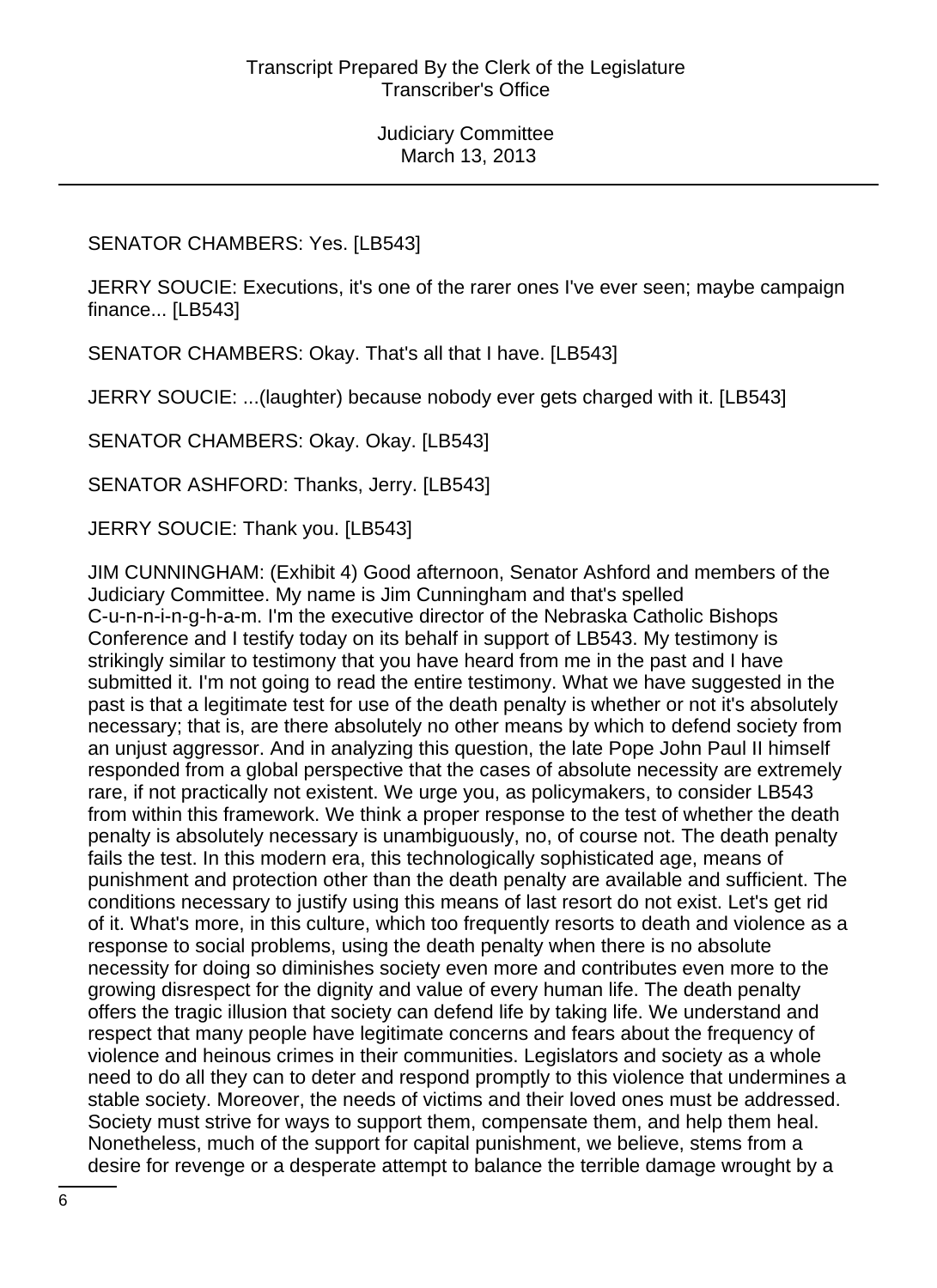capital crime, and such feelings are understandable in the face of brutal and senseless violence inflicted upon innocent people. Just retribution is a legitimate desire. Nonetheless, it cannot be truly achieved under the veil of vengeance and its own form of violence. We urge a response that meets evil with justice worthy of our best nature as human beings, enlightened by faith and the possibility of redemption and forgiveness. All Nebraskans personally and collectively face the challenge of rejecting a culture of death and embracing a culture of life. This means overcoming all ways in which killing is proposed as a solution. We urge you to advance LB543 to General File so that the full Legislature can debate this important issue. Thank you. [LB543]

SENATOR ASHFORD: Thank you, Jim. Any questions of Mr. Cunningham? [LB543]

SENATOR CHAMBERS: Just a couple. [LB543]

SENATOR ASHFORD: Yes, Senator Chambers. [LB543]

SENATOR CHAMBERS: Mr. Cunningham, we meet again. [LB543]

JIM CUNNINGHAM: Yes, Senator. [LB543]

SENATOR CHAMBERS: How many years, roughly, have you and I gone through this effort to abolish the death penalty, if you can estimate? [LB543]

JIM CUNNINGHAM: At least 18. [LB543]

SENATOR CHAMBERS: And when do you intend to quit putting forth this effort? [LB543]

JIM CUNNINGHAM: As long as you keep coming with the bill, Senator, we'll be here to support them. [LB543]

SENATOR CHAMBERS: And, my friend, count on at least eight years perhaps. (Laughter) But here's another question. In view of the fact that if we go all the way back to the beginning when this state started executing, not just the relatively long period of time that Mr. Soucie mentioned when only three executions had occurred, and there have been literally hundreds of homicides, some atrocious, which if the death penalty were going to be applied as the way the statute lays it out, there would have been far more capital prosecutions that would not end in a plea bargain. The fact that there are murderers who have been more vicious in taking life than those on death row, yet they are in the general population, those on death row obviously haven't been executed yet, all these things would tend to indicate that they found already a way to prevent those who committed murders from committing additional murders without killing them. [LB543]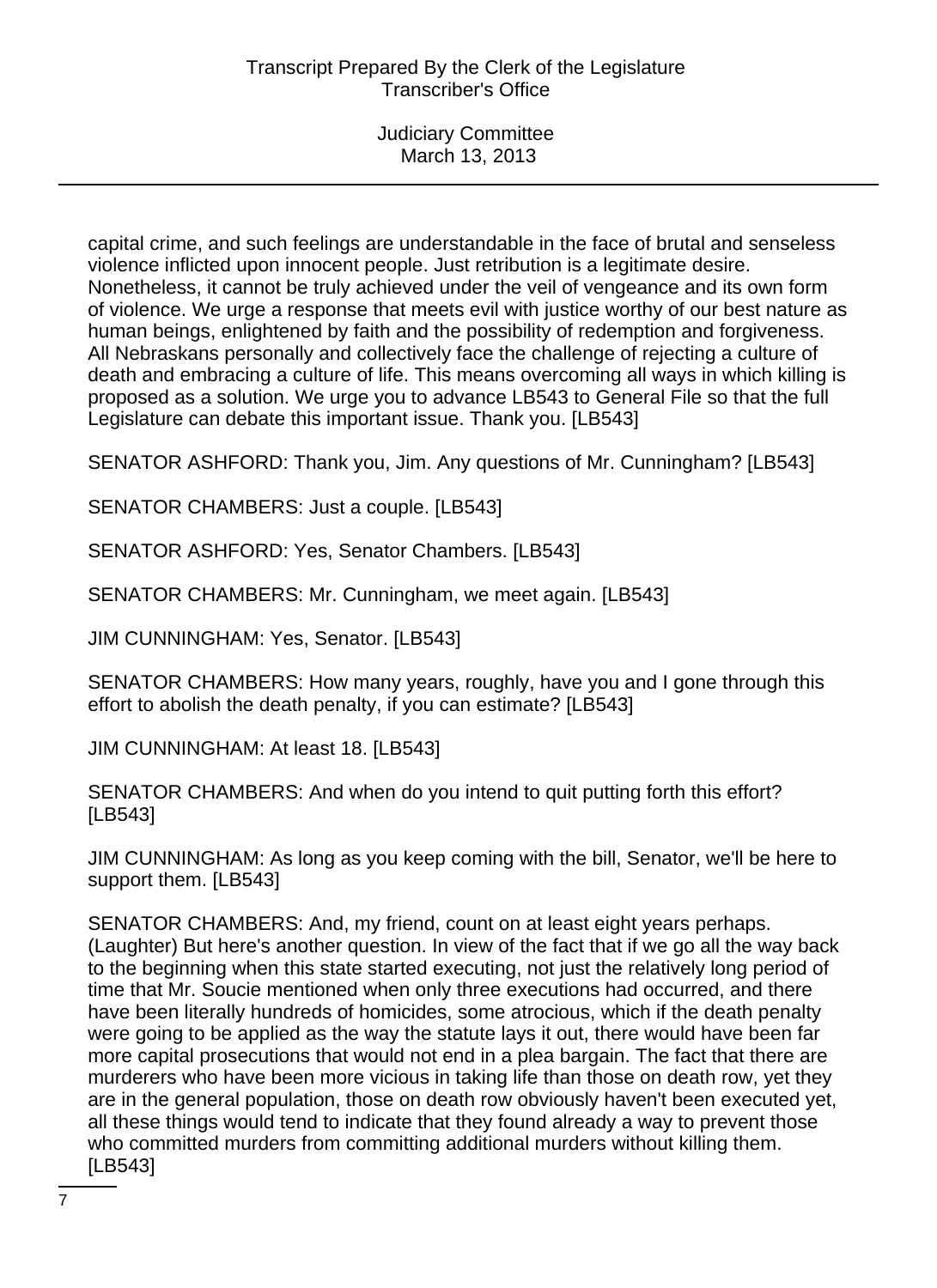JIM CUNNINGHAM: I believe that certainly underscores that consideration, Senator. I agree with you. [LB543]

SENATOR CHAMBERS: My final comment: As far as you giving the same basic testimony as you always have, the situation hasn't changed so the medicine prescribed need not change. And everybody has a favorite song and your testimony is one of mine. Thank you. [LB543]

JIM CUNNINGHAM: Thank you. Thank you. Thank you. [LB543]

SENATOR ASHFORD: Thanks, Jim. Yes, Senator Davis. [LB543]

SENATOR DAVIS: It's all right, never mind. [LB543]

SENATOR ASHFORD: No, that's all right. Jim. [LB543]

SENATOR DAVIS: I was just going to ask you, do you think that there's a racial element to the death penalty? We heard that testimony earlier. [LB543]

JIM CUNNINGHAM: I think that certainly there is evidence of that, yes. Now that...we have not addressed the death penalty from some of the practical consequences or some of the practical aspects. We've addressed it more in the context of the theological or the spiritual dimension, the religious dimension. But certainly some of the studies that have been rendered in Nebraska point in that direction unequivocally. I don't think there's any question about it. [LB543]

SENATOR DAVIS: Thank you. [LB543]

SENATOR ASHFORD: Thanks, Jim. [LB543]

JIM CUNNINGHAM: Thank you. [LB543]

CAROL WINDRUM: (Exhibit 5) Good afternoon, Senators. I'm Reverend Carol Windrum, C-a-r-o-l W-i-n-d-r-u-m, and I'm here today on behalf of Bishop Jones of the United Methodist Church, and I will read a letter from him addressed to you: As the bishop who leads the United Methodist congregations in Nebraska, I write to share the deep concern of my church about the continuing practice of condemning persons to death in Nebraska. The United Methodist Church's official teaching is clear that capital punishment should no longer be practiced or threatened. United Methodists are convinced that human life is sacred to God and should be respected by all humankind, including governments. When governments execute persons, our society is weakened because the value of life is cheapened. All of us are diminished when our state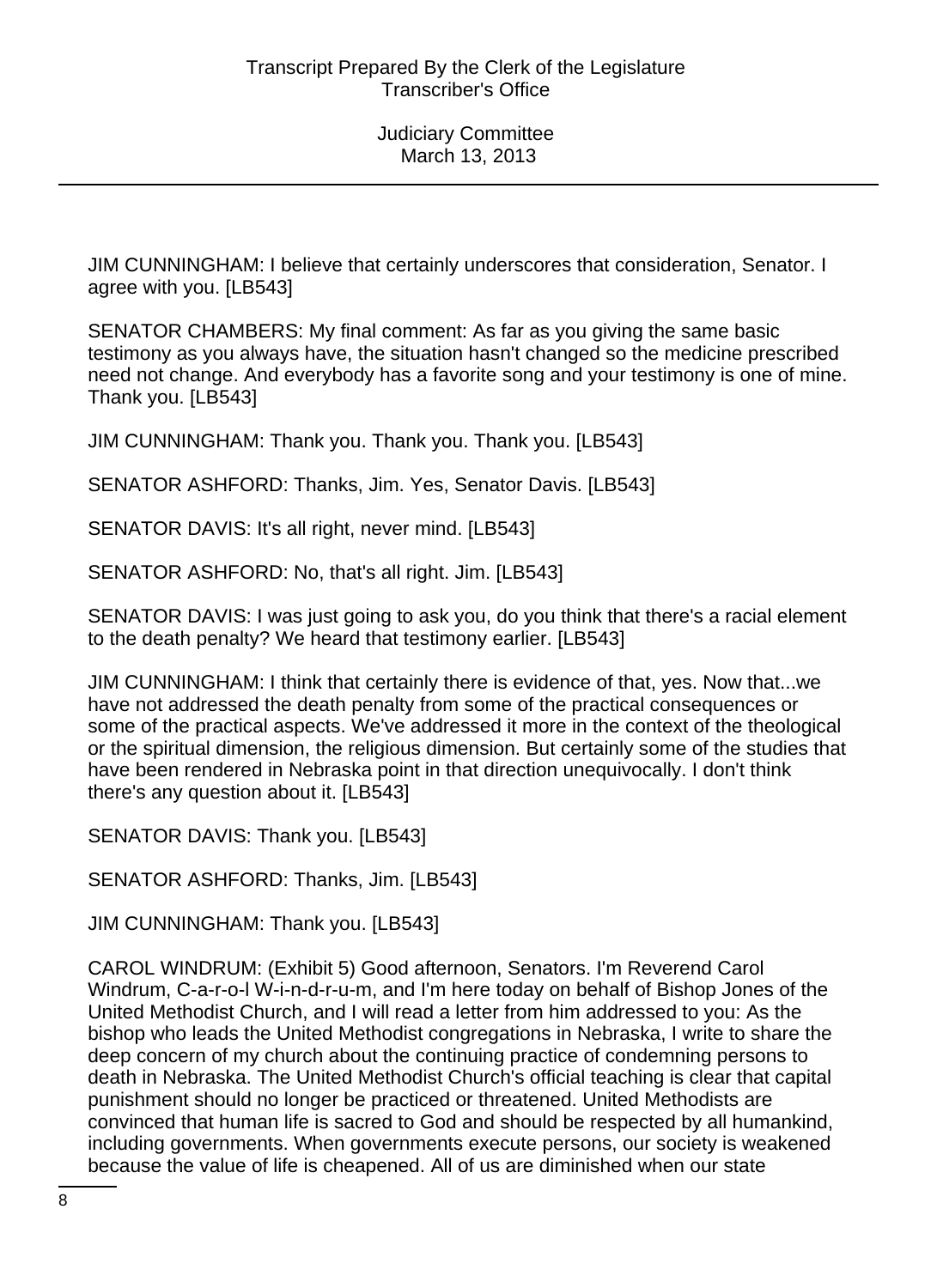Judiciary Committee March 13, 2013

punishes in this way. We also share a deep concern for all victims of violent crimes and their families. We recommit ourselves to do everything possible to comfort and assist victims and their families as they cope with the aftermath of violence. We acknowledge that some persons have committed despicable crimes and deserve severe punishment. There are other ways of punishing such persons that fit the crime and still protect society. LB543 offers the possibility of life in prison without parole, which is a much more humane punishment than death. We believe the death penalty is sometimes applied to innocent persons, that it is applied more often to persons who are poor, and that racial bias far too often affects the judgment being rendered. While our legal system is one of the best in the world, it occasionally makes mistakes, and such mistakes should not be final and irreversible. In difficult economic times, the additional money spent on capital punishment should be redirected to more beneficial causes. We continue to pray for you to receive wisdom and courage as you lead our state. Sincerely, Scott J. Jones. [LB543]

SENATOR ASHFORD: Any questions? Thank you very much for coming. Lowen, Senator Kruse. [LB543]

LOWEN KRUSE: Right Reverend would be preferred. (Laughter) [LB543]

SENATOR ASHFORD: I was searching. I didn't want to just say Reverend as only half of... [LB543]

LOWEN KRUSE: (Exhibit 6) Hello to all. My name is Lowen Kruse, L-o-w-e-n K-r-u-s-e, Senator Ashford and Senators on the committee. I find that Senator Chambers likes to call you friend, but he puts you in very awkward spots. He's done that to me every session that I've been down here and he's doing it to you again. I do trust that you will put this out on the floor and force the senators to vote on whether to kill somebody or let them live, because that's what the vote is. And they need to do that. It builds character. You're sitting there at your desk, studying those buttons in front of you. However you push them, you are voting on whether to kill somebody. Like an emperor on the throne, thumbs down, send them to the lions; thumbs up, send them back to prison. And those on the other side, and I'm not going to say a lot today because it's being said by others very well, but they will talk about the person deserves to die. That doesn't have a thing to do with it, as far as I can see. The question is whether I deserve to kill somebody and whether Nebraskans deserve to have that upon them. We are talking about a statute that does not work, period. It compromises us. It does not deter, it does not punish. Thinking prison for life would be more punishment. Life is not the highest value, in spite of some of the things we talk about. Freedom is a higher value. We say that every time we send somebody off to war. We're talking about a statute that cannot be reversed or corrected. It made a little bit of sense back in the pioneer days when you stole a horse on one day and were hung the next day. It kind of connected them a little bit. But we've lost that. It is basically revenge and most countries gave it up a long time ago. It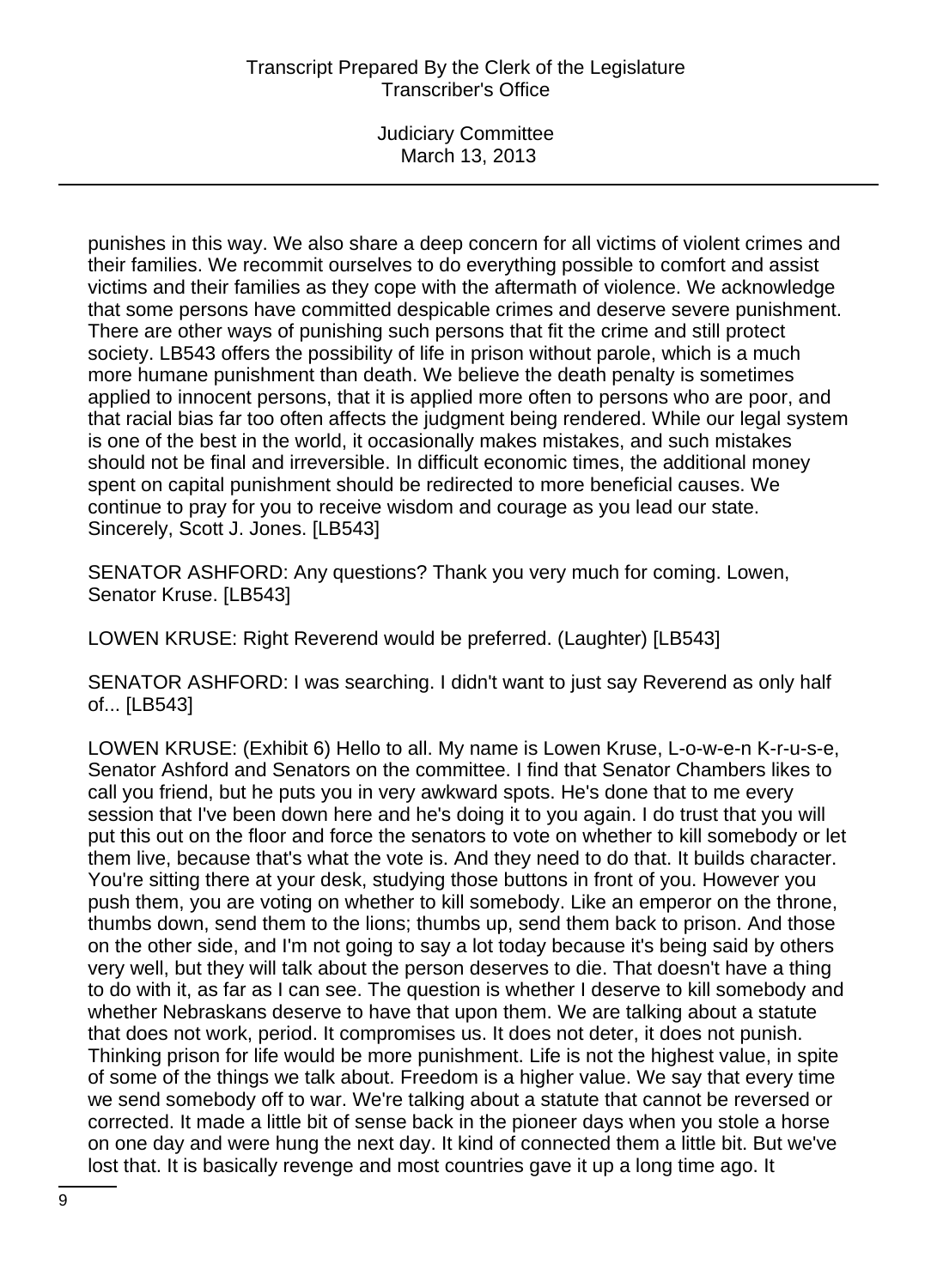provides publicity. On the anniversary of the execution you get your picture on the front page of the paper. It increases violence and, frankly, it's from barbaric times. I passed out these points and the position of the United Methodist Church that the bishop referred to, and that's for your extended reading. One point of personal privilege: I was a part of that first statement in there. I helped form it and vote for it 32 years ago. And as Senator Chambers has indicated his hasn't changed, our position hasn't changed. It has not been reworked or revamped in 32 years. That's where we're at. And I commend you for giving good consideration to this again and urge that it be passed to the floor. [LB543]

SENATOR ASHFORD: I don't see any questions. Thanks for your service, Lowen. [LB543]

LOWEN KRUSE: Thank you. [LB543]

BILL THORNTON: Good afternoon, members of the Judiciary Committee. My name is Bill Thornton, B-i-l-l T-h-o-r-n-t-o-n. I'm here to testify in favor of LB543 to repeal the death penalty in Nebraska. For 30 years I had the opportunity to serve as a pastor here in the city of Lincoln and I presently teach at a Christian college that prepares young men and young women for the ministry near Omaha, Nebraska Christian College, as well as serving on a board of a local community development nonprofit here in Lincoln. However, today I'm speaking to you as a private citizen. Historically, the fundamentalists, the evangelical branches of Christianity, have actually supported the death penalty. I would include myself in that number, citing verses from both the Old Testament and the New Testament that seem to support such a penalty. However, I'm here to tell you that that is beginning to change. While many evangelicals continue to acknowledge that the death penalty was called for in the Bible in certain cases, the death penalty constructed in the Bible is very different than the system that is used here in the United States. Evangelicals are also becoming increasingly aware of the massive injustices carried out in the death penalty system throughout the years. Throughout the Old Testament, we find various laws that God established to ensure that the poor would not be unjustly treated in courts, that those innocent would never be executed, and that there would be fair application of the law and fair application of the death penalty. The death penalty in the United States has almost none of these safeguards. For example, according to biblical law, in order for the death penalty to be applied, there had to be at least two unrelated eye witnesses to the crime. In the United States, however, that standard of witness testimony is not required. I won't belabor you with the numerous injustices that have been carried out in the name of the death penalty. I'm sure you'll hear that from a number of others who will testify today. I will say this as a Christian, that God has made it clear to us, in Micah 6:8, that we are to act justly, we are to love mercy, we are to walk humbly with God. Finally, I'd like to say that as a Christ follower who believes that Christ died for all, that no person is beyond redemption, that I believe we should never advocate cutting someone's life short and thereby guaranteeing no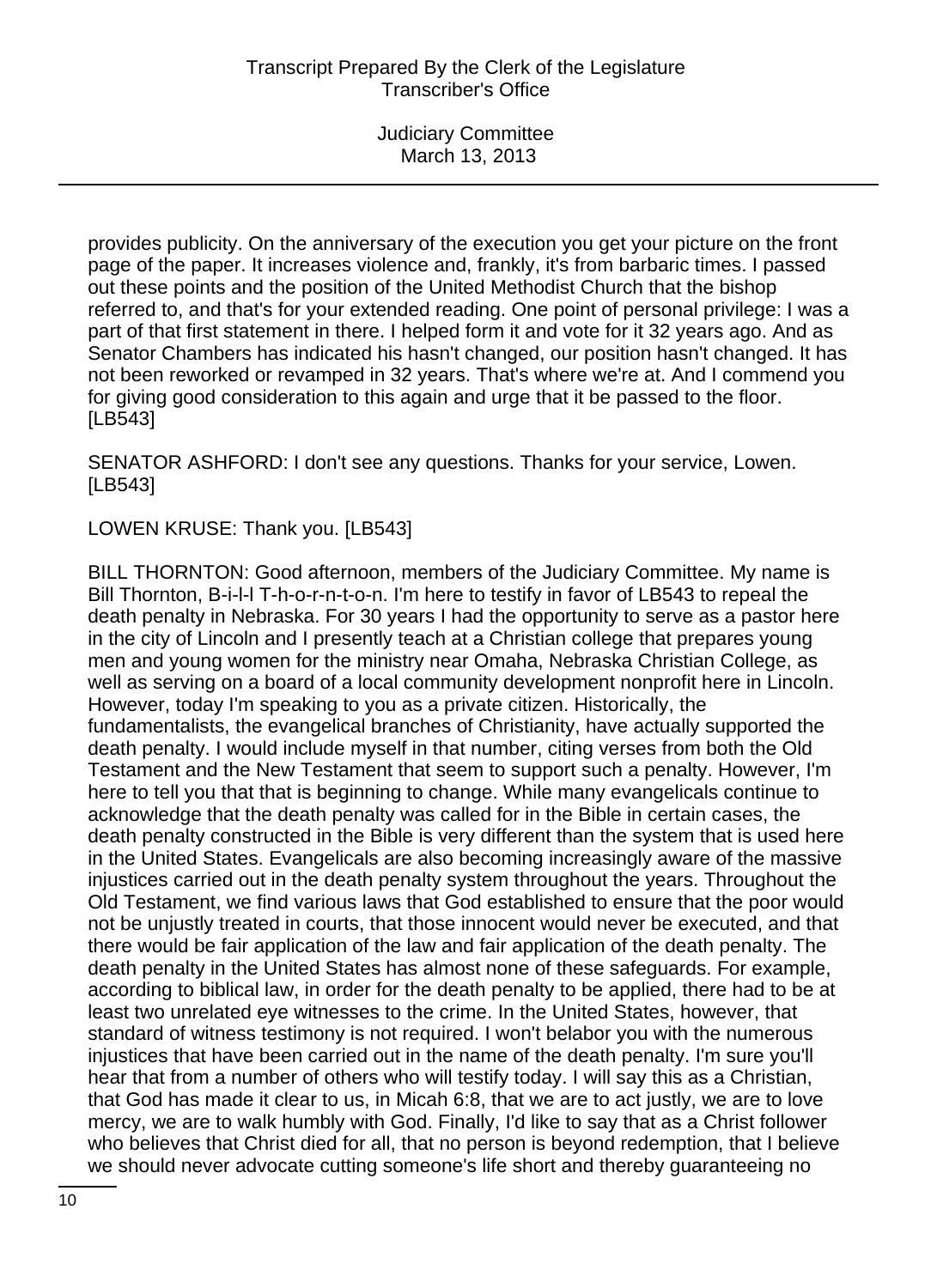chance for them to experience redemption. Thank you for this opportunity to testify. If you have any questions, I'd be glad to take those at this time. [LB543]

SENATOR ASHFORD: Nothing, other than the way...that last sentence you just read, I've listened to number of discussions about this issue and, from my first time here to where I am now, I've changed my views maybe like your church has over the years on this issue... [LB543]

BILL THORNTON: Uh-huh. [LB543]

SENATOR ASHFORD: ...for many of the reasons that have been mentioned by Lowen certainly, who is a wonderful advocate for this issue, but what you just said about redemption was very interesting. I don't know, maybe Senator Chambers has heard that. I've never heard it quite that way, that it cuts off or prevents or blocks the opportunity for another human being to seek or... [LB543]

BILL THORNTON: Exactly. [LB543]

SENATOR ASHFORD: ...or achieve redemption. I've never heard it put quite that way. But anyway, thank you for your comments. [LB543]

BILL THORNTON: Thank you very much. [LB543]

LAUREL JOHNSON: (Exhibit 7) Senator Ashford and the Judiciary Committee, my name is Laurel Johnson and I'm here on behalf of the Nebraska Chapter of the National Association for Social Workers. We'd like to go on the official record in support of LB543 to change the penalty of death from death to life imprisonment or life imprisonment without the possibility of parole. Of the six core principles of the NASW Code of Ethics that governs social workers, one speaks particularly to this bill and to the injustice that is the death penalty. That principle is dignity and worth of the person, and this means all persons, including the guilty and nonguilty alike who serve on death row. What message does a system of government send when we punish those who do wrong, even those who kill without respect for the dignity and worth of a person, by in turn taking a life? A cycle of killing to show that killing is wrong makes no progress in our justice system. And with a broken system, tarnished over and over again by inadequate evidence and wrongful convictions, with discriminatory actions manifesting in disproportional racial and ethnic disparities, it cannot be said in good conscience that the death penalty is serving justice. In social work, we talk about using the strengths perspective. This requires looking for positive things in what can sometimes seem like the darkest of situations. It means looking at a situation and each person in a situation, and realizing that no matter how awful the circumstances or how horrible of a thing they've done, that somewhere in the situation lies strength and somewhere in that situation lies the opportunity for good. I'm not asking you to free the prisoners on death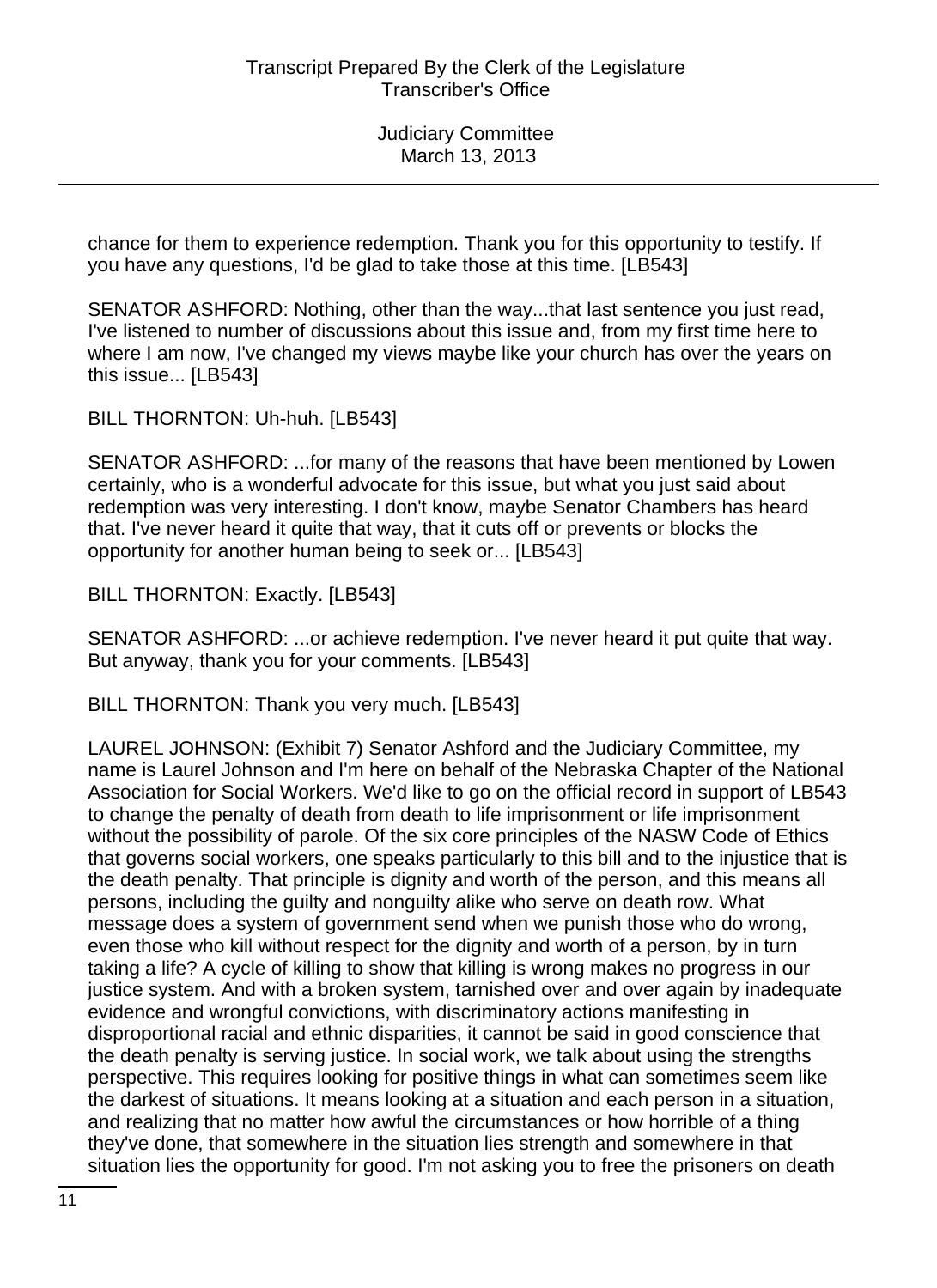row, nor am I asking you to forgive them or to like them. I ask that you consider them for what they are--people. They are people, and we, as a system of government and those people who are represented in the government, must honor their dignity and worth enough not to take a life, enough to show that we do not punish disregard for human life with more disregard for human life. With that in mind, I ask that you vote to change the penalty from death to life imprisonment or life imprisonment without the possibility of parole. Thank you for your consideration and I ask that you please advance LB543. [LB543]

SENATOR ASHFORD: Thank you. I don't see any questions or comments. [LB543]

LAUREL JOHNSON: All right. Thanks. [LB543]

SENATOR ASHFORD: Next proponent. John. [LB543]

JOHN KREJCI: (Exhibit 8) Good afternoon, Senators. As usual, I'll be quite brief. We don't need to repeat all the arguments against the death penalty. My name is John Krejci, K-r-e-j-c-i, 4402 St. Paul Avenue in Lincoln. I represent Nebraskans for Peace in supporting LB543. Nebraskans for Peace has opposed the death penalty for many, many years, like many of these other organizations, and the best news, without repeating arguments, is that nationally and internationally we're moving away, even the United Nations came out recently with something against the death penalty. I have a quote here, but I will skip it. I don't...not to repeat the economic, psychological, political arguments against the death penalty; however, Nebraska shouldn't waste any more time and money on a failed law. Senator Chambers has inflicted kind of a legal Alzheimer's on the death penalty because the law is so tangled and obscure that it doesn't work, even the new way that they want to put people to death. The simple and wisest course is to abolish the death penalty and replace it with life in prison without parole. Thank you. [LB543]

SENATOR ASHFORD: I wonder if the debate is rather about whether or not we should permit the defendant to live as opposed to repeal the death penalty. I mean maybe that's...maybe that's...it's a different way of framing it. [LB543]

JOHN KREJCI: Everybody is for life. That makes sense. [LB543]

SENATOR ASHFORD: Well, I mean then you permit that person to seek redemption, but you also...that person is also alive, so if there is a mistake made then that person is alive and that sentence can be, obviously, repealed, expunged, whatever. So maybe it's not so much about repealing the death penalty as thinking about a proper sentence for someone who's committed, admittedly, a heinous act but at the same time permitting that life to exist for some of the reasons that have been stated. I've never quite thought about it that way but... [LB543]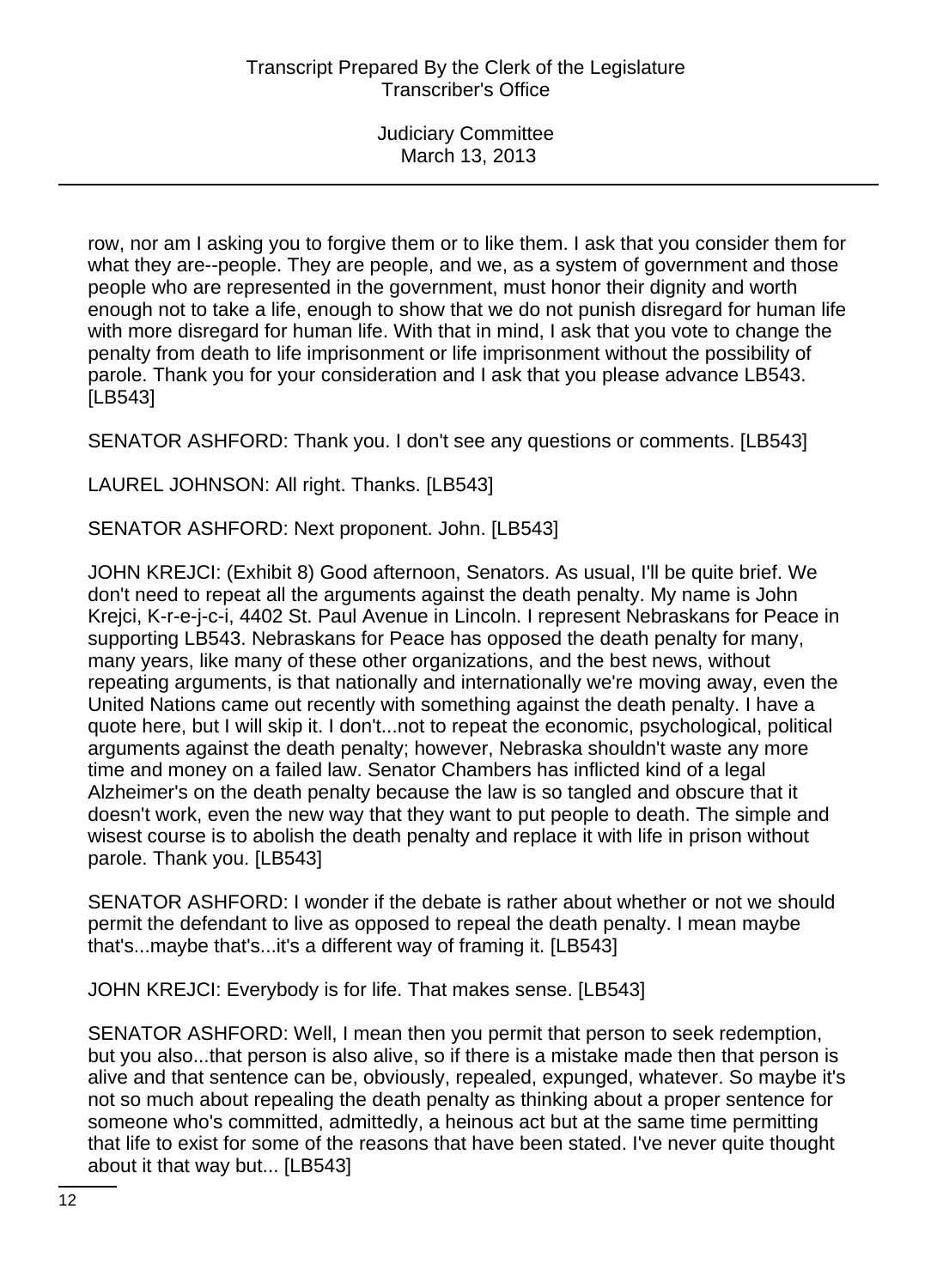JOHN KREJCI: I'm going to testify on a bill later about redemption and rehabilitation... [LB543]

SENATOR ASHFORD: Okay. [LB543]

JOHN KREJCI: ...so that's certainly what we need to do. [LB543]

SENATOR ASHFORD: Yeah, I don't know. It's just sort of an interesting way to look at it I guess. Okay. Thanks, John. [LB543]

JOHN KREJCI: Thank you. [LB543]

MIRIAM THIMM KELLE: (Exhibit 9) Good afternoon. My name is Miriam Thimm Kelle, M-i-r-i-a-m T-h-i-m-m K-e-l-l-e. I'm supporting LB543. Today we talk about 31 years ago, where we were when my brother, James Thimm, was gruesomely murdered after months of torture. No matter how much times goes by, it always hurts to talk about this subject and the pain that he suffered. A few years ago I finally decided that enough was enough, and you debated it, year in, year out, up here anyway, so I might become involved, because more than 25 years later my brother's convicted killer is still sentenced to death and my family continues to be a victim of this system. When my brother was murdered, I thought I was supposed to support the death penalty, because that is what the state said was the right punishment. I loved him a lot. I thought whatever justice the state would offer would be the justice we should have. Little did my family and me know when Michael Ryan was sentenced to death we were sentenced too. Our sentence has been going on for over 25 years and there's been no execution. It's been about Michael Ryan and the legislative process. Jim is usually never mentioned, only the continual talk about what my family and what we need. Every appeal and on and on, everything about the horrible deaths again, year in, year out. If the execution ever comes, it will be another day about Michael Ryan and nothing about Jim. Last year, at the board, I asked several senators if we would stop the horrible details of Jim's death to stop the death penalty if Michael Ryan was ever executed. They weren't able to answer my question. Having seen what the death penalty has done to my family, I have since changed my mind and I would like the death penalty to be abolished. Death penalty supporters say that carrying out the death penalty is family closure. Closure is a myth. The death penalty does absolutely nothing for families except more pain. It prevents the state from doing other things that could help prevent violent crime or solve cold cases. You have an opportunity to end the cycle. You all can stop talking about Michael Ryan and start talking about families like mine. Lock the killers up and throw away the key, whatever you want to do. Spare the victims like me 30 years of pain for a false promise, wondering when it will end and what it would cost. Enough is enough. Please end the death penalty this year. Any questions? [LB543]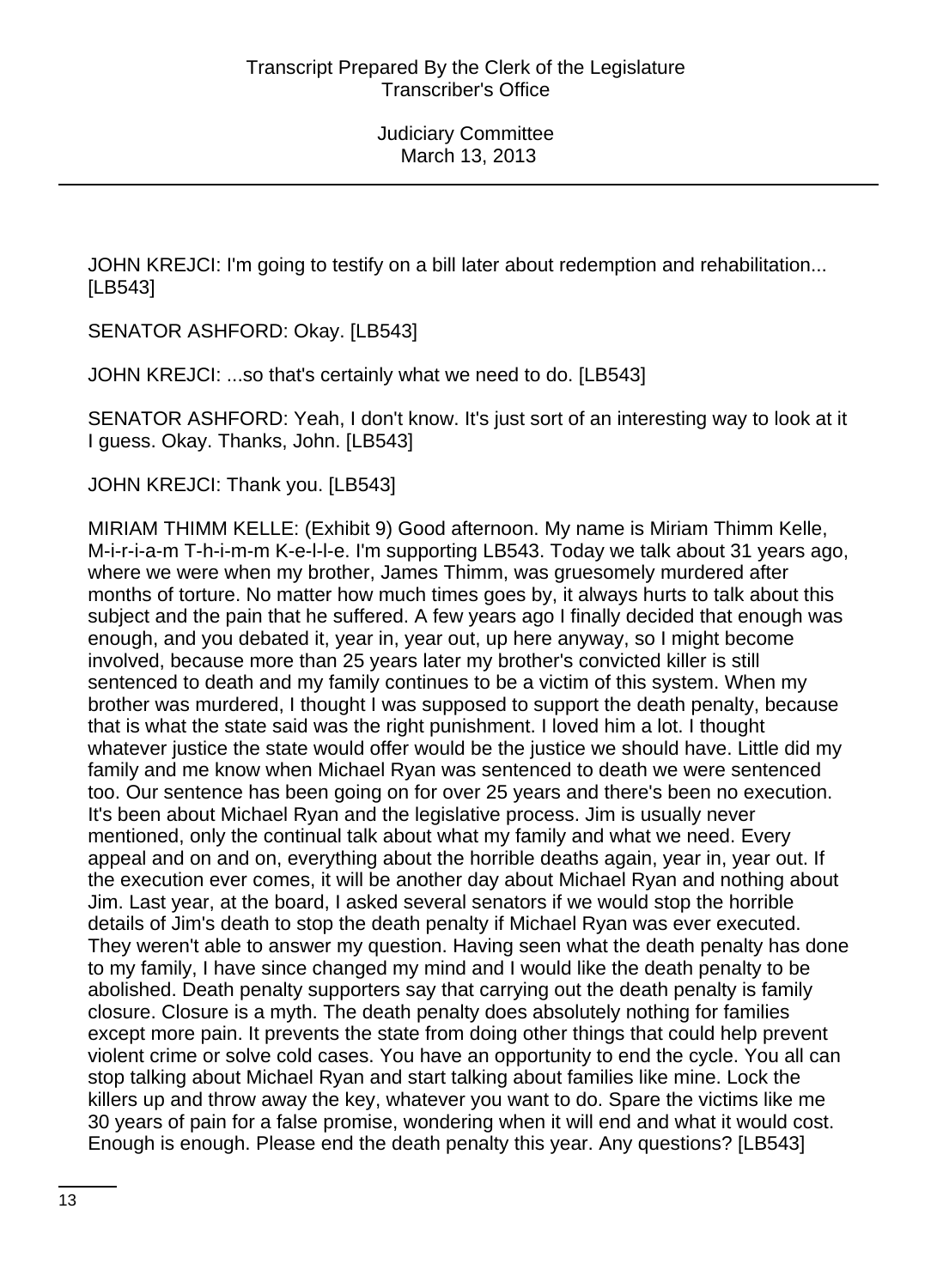SENATOR LATHROP: Thank you, Ms. Kelle, for coming back down again. I know it's not easy for you. [LB543]

MIRIAM THIMM KELLE: No. [LB543]

SENATOR LATHROP: We appreciate your testimony today. I see... [LB543]

MIRIAM THIMM KELLE: This year. Let's do it this year. [LB543]

SENATOR LATHROP: Thank you. Thank you. [LB543]

MIRIAM THIMM KELLE: Thank you. [LB543]

SENATOR LATHROP: We appreciate your testimony. [LB543]

MIRIAM THIMM KELLE: Thanks. [LB543]

SENATOR LATHROP: Next proponent of LB543, please. [LB543]

CURTIS McCARTY: (Exhibit 10) Good afternoon, Senators. My name is Curtis McCarty, C-u-r-t-i-s M-c-C-a-r-t-y. I'm from the state of Oklahoma. In 1985, I was falsely charged with capital murder. In 1986, I was convicted of that crime and sentenced to death. I spent the next 22 years in prison, fighting for my life. I had every opportunity to think about not only my own conduct that put me in such position to allow this prosecution, but I used that time also to think about subjects like the death penalty and law enforcement, the treatment and services that are provided to victims' families. The one thing that always stood out for me in all of those years was the reluctance of the Oklahoma legislature, the Oklahoma media to acknowledge simply the human condition. We are told that members of law enforcement are perfect, that they are infallible, that they never make mistakes, and I think that's probably the most tragic part of the entire process is that we have placed this onerous burden upon law enforcement to be perfect, to be superhuman, to be infallible. It's unrealistic and it's unfair to those men and women who have to report back to the government, they have to report back to the victims' families. If there was anything that I could urge upon this body today it would be simply that--to keep in mind the human condition, that the men and women of law enforcement need not accolades but they need our support, realistic support. They need proper funding for cold case investigation. They need proper funding and support in aiding the resolution of homicide cases, the prosecution of offenders, and the humane and just treatment of those offenders. I hope that in passage of this bill that the Nebraska Legislature takes the first step in changing the dialogue, the public dialogue, from one of punishment to that of prevention. Thank you very much. [LB543]

SENATOR ASHFORD: Yes, Senator Davis. [LB543]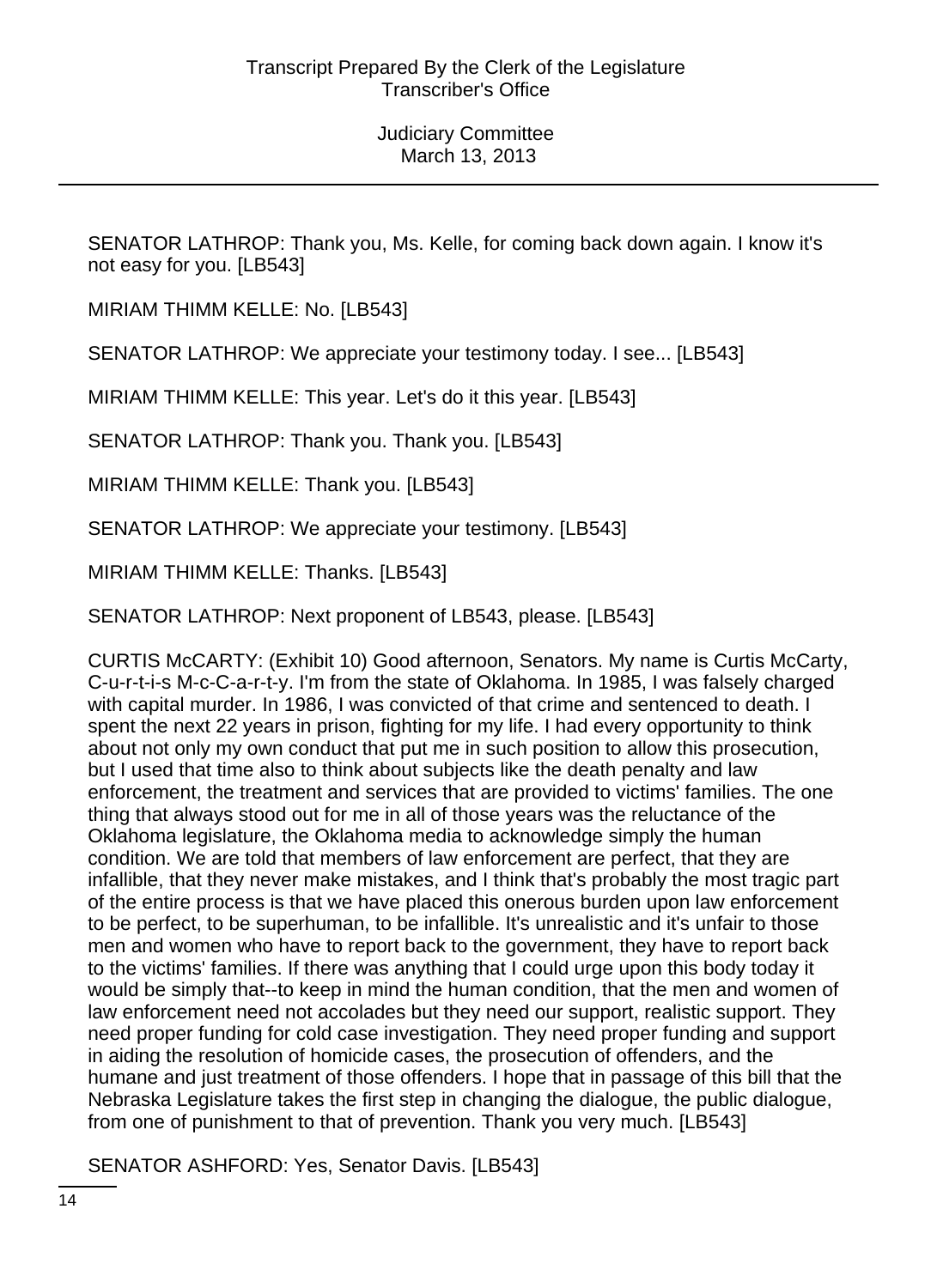SENATOR DAVIS: Mr. McCarty, how many cases have been overturned through the Innocence Project? Do you have any idea? [LB543]

CURTIS McCARTY: I believe that the Innocence Project alone, just recently, secured the release of their 303rd client from wrongful incarceration using DNA testing. [LB543]

SENATOR DAVIS: So this is 303 capital cases then? [LB543]

CURTIS McCARTY: No, sir. I don't know the percentage of their...the capital cases to noncapital cases, but they do contain a number of... [LB543]

SENATOR DAVIS: But 303 innocent convictions. [LB543]

CURTIS McCARTY: Yes, which serves to underscore the point that I made that while my prosecution may have been the product of malice, in the majority of those cases it was not malice. It was simple error, wrongful identification, misplacement of evidence. There was no malice involved. They were good men and women simply trying to do their job and bring satisfaction to the law and to the victims' families, and errors were made. [LB543]

SENATOR DAVIS: Thank you. [LB543]

CURTIS McCARTY: Yes, sir. [LB543]

SENATOR ASHFORD: Yes, Senator Chambers. [LB543]

SENATOR CHAMBERS: Mr. McCarty, you mentioned you spent was it 22 years in prison? [LB543]

CURTIS McCARTY: Yes, sir. [LB543]

SENATOR CHAMBERS: And where were you housed during that 22 years? Were you in the general population? [LB543]

CURTIS McCARTY: No, sir. [LB543]

SENATOR CHAMBERS: Where were you? [LB543]

CURTIS McCARTY: Because of the nature of the charge, death penalty...or the nature of the sentence, I was housed at the Oklahoma State Penitentiary in a maximum security wing that was underground that was built especially for death row inmates because of their perceived dangerous nature. The confinement was 23 hours a day for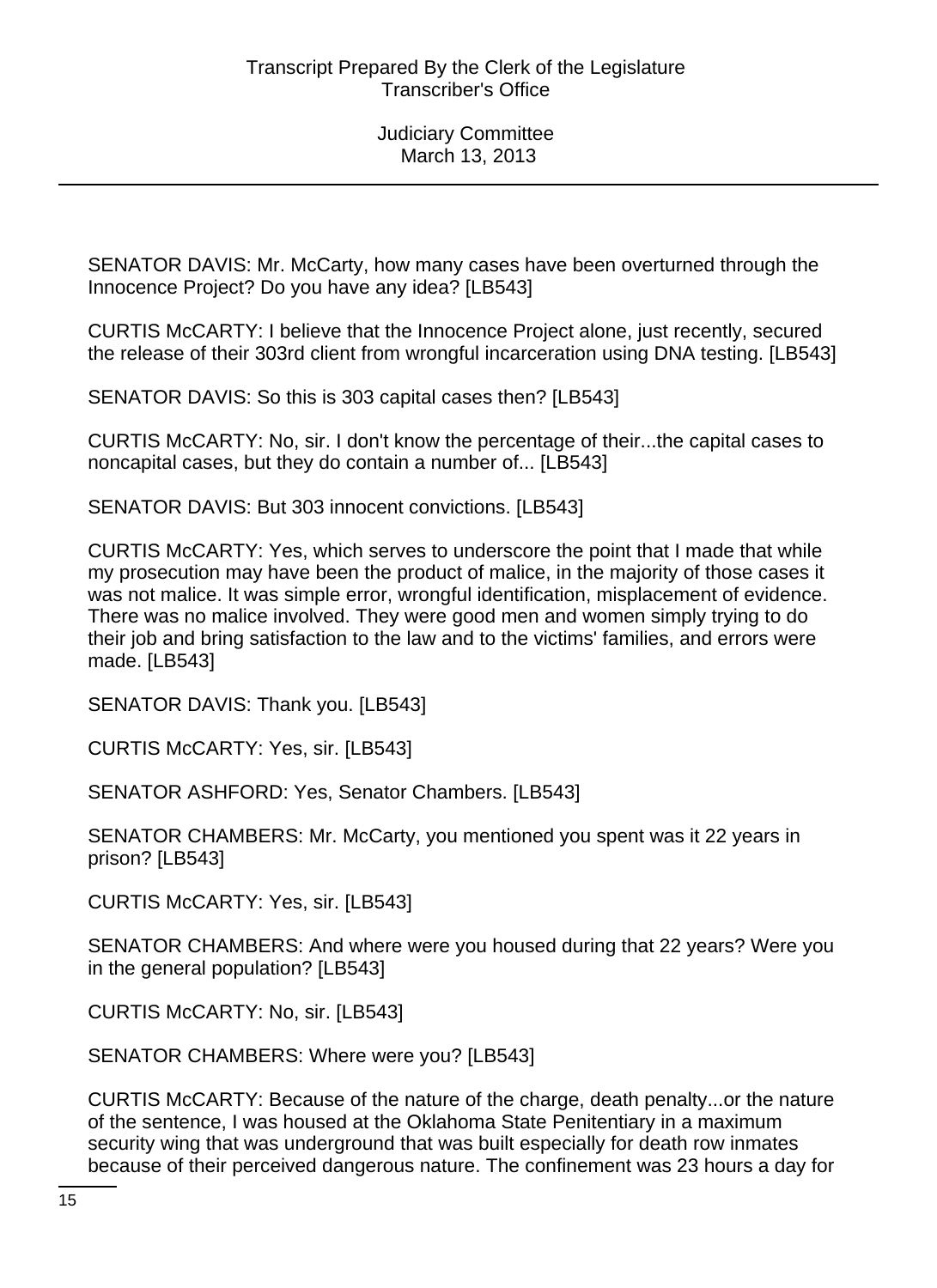22 years. [LB543]

SENATOR CHAMBERS: Now because of the way the system operates, maybe there wasn't a likelihood that you would have been executed early in the serving of that sentence, but there were points along the way when there was a chance that you could have been executed. Is that true? [LB543]

CURTIS McCARTY: Yes, sir. It was in fact probable that I was going to die on death row. [LB543]

SENATOR CHAMBERS: And had you been executed, an innocent man would have died, correct? [LB543]

CURTIS McCARTY: Yes, sir. [LB543]

SENATOR CHAMBERS: And nobody would know anything about your case. People would say innocent people are not executed. But you are a living exhibit of the fact that the system, rather than saying it worked after 22 years, it shows that for 22.5 years it did not work. [LB543]

CURTIS McCARTY: That's correct. [LB543]

SENATOR CHAMBERS: And now that you've been out...I won't ask that question. Thank you. Thank you. [LB543]

CURTIS McCARTY: Thank you. [LB543]

SENATOR ASHFORD: I don't see any other questions. Thank you, sir. [LB543]

CURTIS McCARTY: Thank you very much. [LB543]

SENATOR ASHFORD: Next proponent. Amy. [LB543]

AMY MILLER: (Exhibit 11) Good afternoon. My name is Amy Miller, A-m-y M-i-l-l-e-r. You're used to seeing me here in my paid capacity. I'm actually testifying on behalf of the Nebraska Innocence Project, for which I'm a volunteer board member. Our board president, Tracy Hightower-Henne, could not be here because of her trial schedule. We are 1 of over 50 similar projects of Innocence Projects across the country that are working to set free innocent people who have been wrongfully incarcerated, like Mr. McCarty that you just heard from. As of today's date, as Mr. McCarty pointed out, there are have been 303 innocent men and women set free by DNA evidence alone. I don't have the final figure for the non-DNA cases, which I realize I'll need to supplement my testimony. But I can tell you that 142 people have been set free from death row and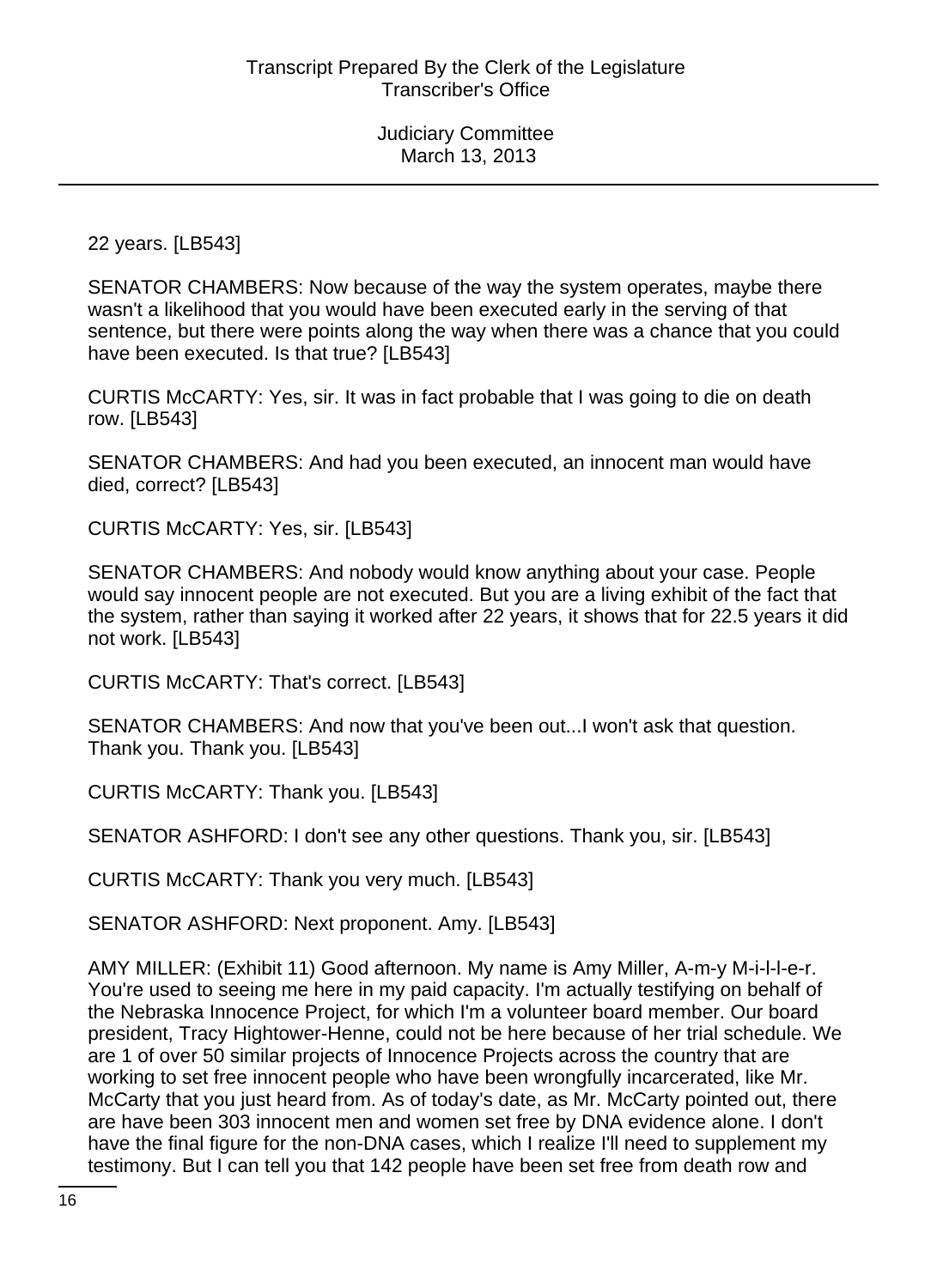Judiciary Committee March 13, 2013

that's because there are many non-DNA cases where you find that there was an informant who lied or where you find that there was junk science of another sort, perhaps arson testimony or bite mark testimony. So we know that we've pulled from the fire 142 souls that were sentenced to death and were on death rows in America, but for the Innocence Project or a journalist student or a law school student came forward and was able to work on that case. People aren't set free from death row because the system worked. People are set free despite the system. We don't know the number of people that still are on death row or in prison for noncapital cases that are awaiting long sentences, but the Innocence Projects exist because America's justice system has failed. We are very happy that DNA testing is available in some of these cases, and that's our most powerful tool, but there are so many cases where DNA evidence will not bring the answer. You'll see on the second page of my testimony the national Innocence Project has crunched the numbers to find the four most common reasons why a wrongful conviction occurs. Eyewitness misidentification is the number one problem and this continues to be a real-life problem in Nebraska. You will find in the next months there will be a scholarly paper, which we will forward to the committee, issued that shows that Nebraska law enforcement have no uniform eyewitness identification techniques. There's no uniform policy and many of them are using techniques that have been explicitly shown to lead to misidentification. The second most common reason why people end up being wrongfully convicted is improper forensics, which happened in Mr. McCarty's case; false confessions, which happened in the Beatrice Six case; and informants and snitches, which is going to be a problem unless, of course, you pass LB267 to address that evil. These are real-world problems that we know exist in our own state. Nebraska's exonerations of the Beatrice Six remains the country's largest single set of exonerations across the entire nation. I have heard some debate that some people still think the Beatrice Six may have had something to do with it. DNA evidence proved they were innocent. The state of Nebraska has issued them pardons. The Attorney General has said they are innocent beyond all doubt. We urge you to abolish the death penalty because the system cannot otherwise be sure that we are not committing errors. [LB543]

SENATOR ASHFORD: Thank you, Amy. Senator Chambers. [LB543]

SENATOR CHAMBERS: I have done no research whatsoever, but in the news now is the case of the shooter in Colorado and there's discussion about whether or not he will be subject to the death penalty. And a point that is made repeatedly is that the three people on death row in Colorado all were sent there from this particular district where this man is being tried, which indicates to me that you have a prosecutor with a certain attitude and bent of character, because I'm sure there's more than one district in Colorado. And if you would look at Nebraska, you'd see there are certain parts of the state from which death row inmates do not come, and some of those parts of the state are where you might find the strongest support for the death penalty among the citizenry. So that indicates that there has to be a policy established which prevents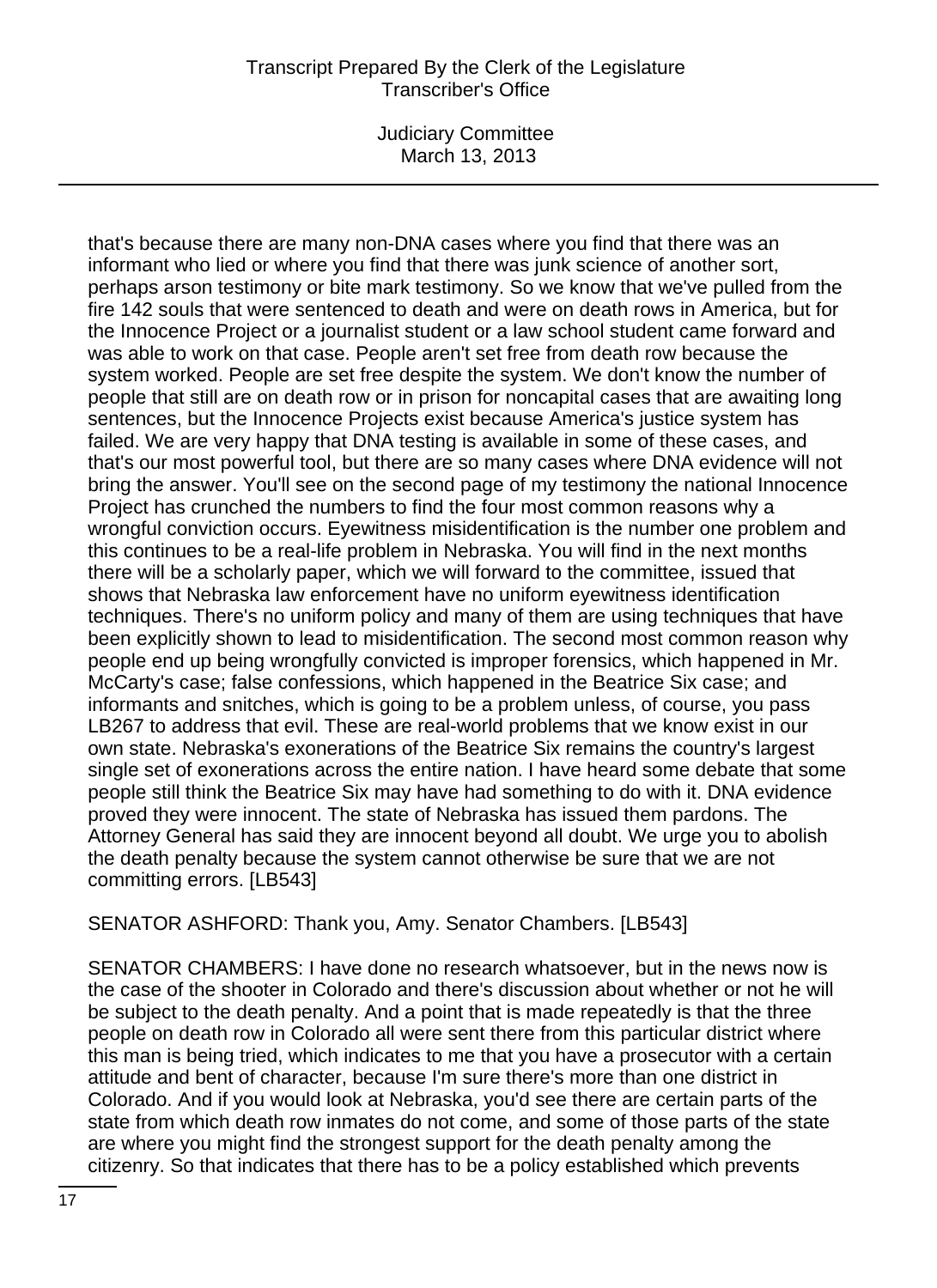Judiciary Committee March 13, 2013

these kind of disparities, and I've put forth efforts to do it. None of them has worked. One required a comparison by the Supreme Court of all homicides, whether a person got the death penalty or not, so that you could determine whether under similar circumstances there was a similar punishment. Well, the Supreme Court gutted that bill by saying, we will not look at cases where the death penalty was not imposed, we'll only look at death penalty...only cases where the death penalty was imposed. Well, you need to look at the ones where it was not to determine whether or not people committed similar or worse offenses didn't get the death penalty. But at that time, you had what in the literature in the old days was referred to as a hanging-and-flogging Supreme Court. So the term "Supreme Court" may carry a romanticized notion of people who are very fair and just. I said all that to get around to asking a question. Were there no Innocence Project, then some of the people who have been released as a result of their work very likely would have been executed. [LB543]

AMY MILLER: That's absolutely correct. And I'm sorry that I don't have this figure. Mr. McCarty's case from Oklahoma County, the capital county in Oklahoma, he is one of seven, eight, or nine people set free all because of the same one prosecutor who kept pushing forward false capital punishment prosecutions. So when you're talking about geographic disparities, you may have some poor counties that simply can't afford to prosecute, and you may have some counties where there is a politician who is prosecuting when he knows his cases are meritless and so that you have, for an example, in Oklahoma, one county contributing a huge number of innocent people walking out of death row after many, many years of having their lives ruined. And the Innocence Project movement, being a nonprofit movement in Nebraska--we're all volunteers, we still don't have a paid staff member--we get letters from men and women asking us to look into their cases and we are trying to move a teaspoon of sand off the beach every day while more people are pumped into the criminal justice system. If we can at least remove the death penalty, which is often used as a hammer to obtain these false confessions which are the third most common contributor to wrongful conviction, that's one less pouring in of part of the problem. And that's the reason why the Innocence Project thinks taking death penalty off the board means we'll be able to move forward with a little more confidence in the criminal justice system from here on out. [LB543]

SENATOR CHAMBERS: Thank you. That's all that I have. [LB543]

SENATOR ASHFORD: Thanks, Amy. [LB543]

AMY MILLER: Thank you. [LB543]

HARRY L. MUHLBACH: My name is Harry L. Muhlbach, spelled H-a-r-r-y, middle initial L., last name M-u-h-l-b-a-c-h from Lincoln, Nebraska, 5701 Vine Street. First of all, I want to thank all you senators for doing...working for the state of Nebraska. Specifically,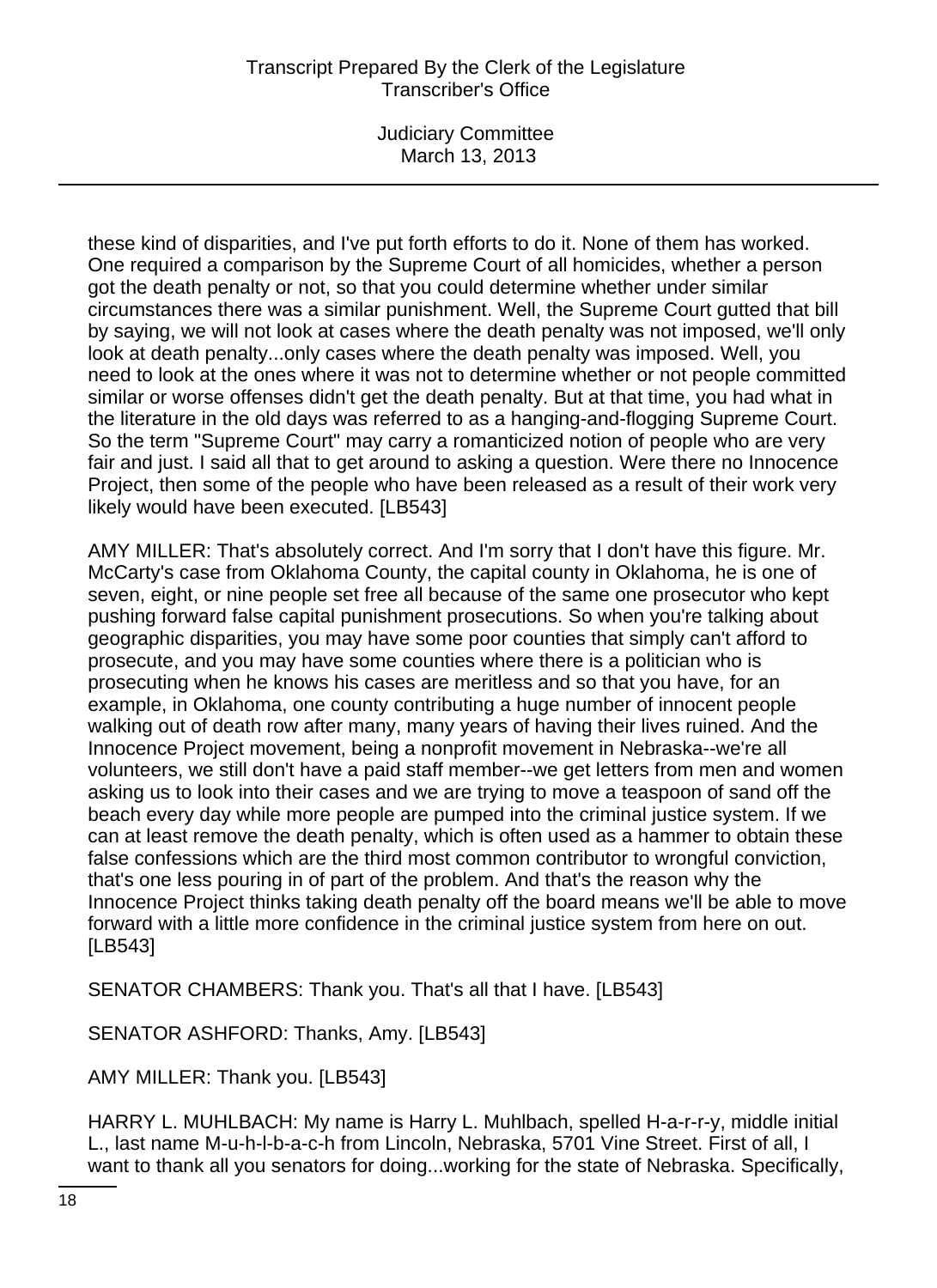Judiciary Committee March 13, 2013

I want to thank Ernie Chambers for staying with this. This...we're living in the twenty-first century but Nebraska is not keeping up with the world on the death penalty. Other countries have abolished it. There are ways of...people are saying, well, you got to kill the person to keep them out of society. That's not necessarily true. You can incarcerate them. One thing I want to say, though, is if they have a life sentence, that if for some reason down the line that they are determined that they were innocent, that our people that have the responsibility of releasing them is to say maybe we screwed up and not drag it out. The other thing is, there was a case in Texas where a murderer asked to be executed. He just said he wasn't going to deal with it anymore; the devil had destroyed his life. And so if...I might suggest that if somebody did want to be executed, that would be their own decision, because he felt that he could not be redeemed. And that has actually happened in the state of Texas. There's been so many errors over the years, especially on lineups. Now they've determined that lineups, when people identify a person in a lineup, there is quite a large error in that. I would have to say if I had to identify a black American, I would do terrible, and I'm not picking on them, and I would say the same way with a Mexican. And so there have been innocent people convicted just from identifying in a lineup. Now the other thing I want to say is that if when we execute an innocent person, that family that is a relative to that person is as affected as much as the person whose family had a murder committed against them. And so the devil is having...really enjoying this. He likes to test the Christians this way. Now I would never want to be the person that's okayed the death penalty on an innocent person and just one life is not worth it, to convict...to murder all the other innocents, to convict them and kill them. That's just that we're in the twenty-first century now. [LB543]

SENATOR ASHFORD: Thanks, Harry. Any questions of Harry? I don't see any. Thank you, sir. Alan, are you next or...no. Well, you're next after this. [LB543]

STACY ANDERSON: Thank you. Hello, Senators. My name is Stacy Anderson, S-t-a-c-y A-n-d-e-r-s-o-n. I did not actually plan to testify today but I felt like there was a piece...a pretty major piece that often gets talked about with the death penalty that's missing from this conversation. So I wanted to talk a little bit about deterrence. Often what I'm told by people is, well, we need the death penalty because that will deter another murderer from committing his crime. And I've been in this job for almost two years now and I have not...I've met with many law enforcement and to this date not one law enforcement officer has said to me, we need the death penalty to keep other murderers from committing murder. What they would tell you is needed is more law enforcement. People don't commit crimes when they feel like they're going to get caught. If you think about it just in terms of what we do while we're driving, we might drive a little bit over the speed limit, but as soon as a cop pulls behind us, we are on the line or below that speed limit. Police officers, criminal justice experts pretty much across the board believe that in order to deter murder we need murderers to feel like they're going to get caught. And as long as we have this low resolution of cold cases and as long as we continue to have all these unsolved crimes, we're continuing to tell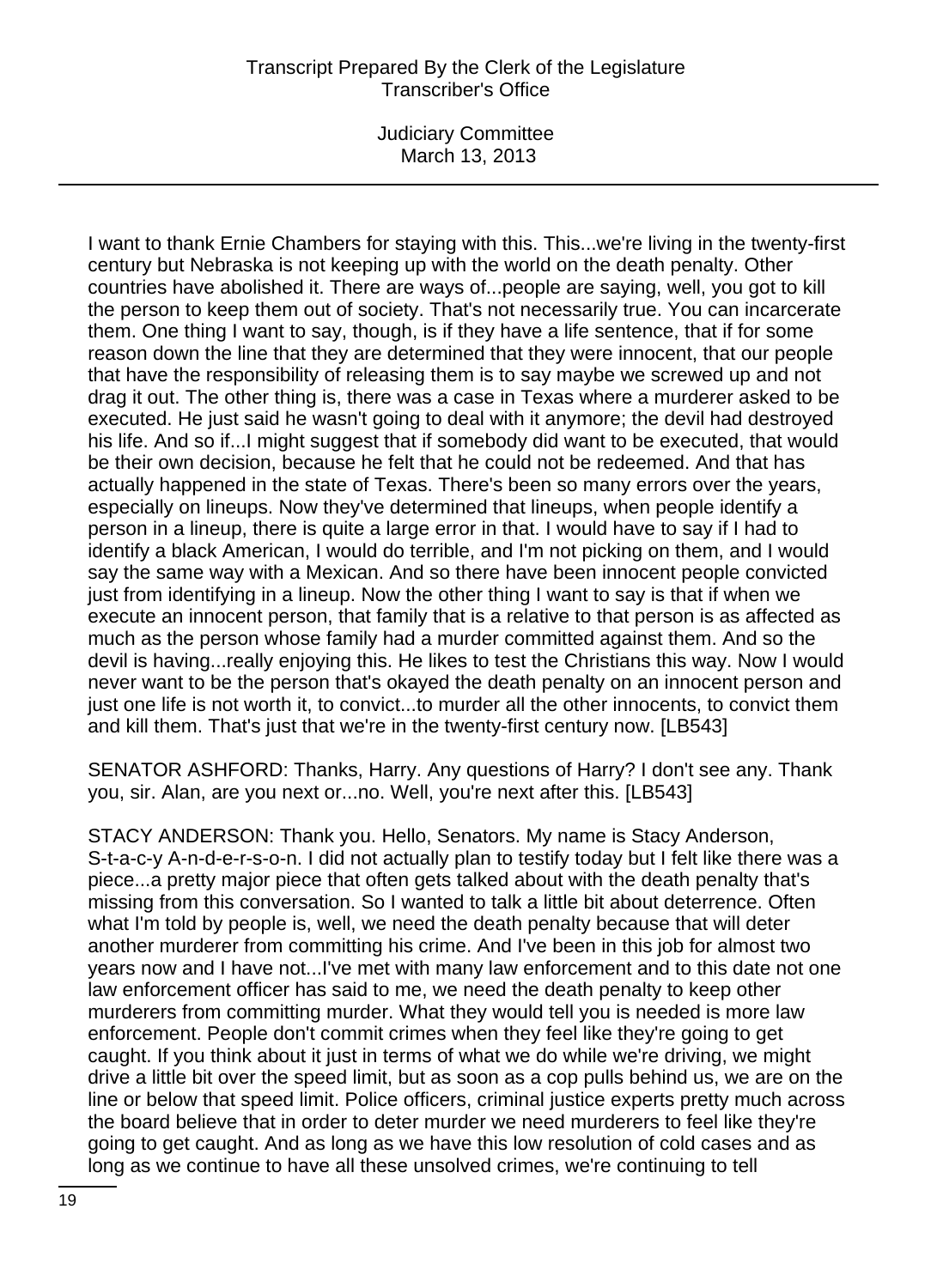murderers, oh, it's kind of a crapshoot whether you're going to get caught or not. And so what we need to do is start ensuring that murderers get caught, that the right person is brought to justice, and spending our resources on things that make our community actually safer as opposed to just feel a little better. The other thing that I would just mention here, and this was hit on just a little bit with the Innocence Project testimony, is the fact that prosecutors a lot of times will tell you, well, we need the death penalty in order to secure a plea deal, in order to get a confession from a murderer. Well, the death penalty was threatened in the Beatrice Six case and it is used often to get false confessions out of people. And so that argument that we need it in order to secure a plea deal falls through when you're talking about the fact that innocent people fall under that and it shouldn't be a negotiating chip on the table that can be used by prosecutors and interrogators to secure false confessions. So I'll take any questions you have. [LB543]

SENATOR ASHFORD: I don't see any. Thank you. [LB543]

STACY ANDERSON: Thanks. [LB543]

SENATOR ASHFORD: Alan. [LB543]

ALAN PETERSON: (Exhibit 12) Mr. Chairman and members of Judiciary Committee, I'm Alan Peterson. I represent ACLU Nebraska. Senator Ashford a moment ago suggested there might be a good reason to recast this debate, and that's what I have in mind today. And while it might seem a little tongue in cheek, it's not. I think Nebraska should have to apply to renew its license to kill. And to be helpful, I've prepared and have handed out an application form with just five questions. I won't have time to read all of it but some of it I will, and I would ask you to take a look because I don't think I've exaggerated in my posturing of what Nebraska would put on the application form. First of all, it just says date of application, today; name of applicant, Nebraska; age, 146 years. Number one question: Describe your prior license revocations. There's been two of them. Nineteen seventy-two, all the death penalties were thrown out by the U.S. Supreme Court because they were arbitrarily applied, and they proved it. The states reinstated the penalty, including in Nebraska, and in 1979 this Legislature was the first to repeal its death penalty that had been reinstated, but the Governor vetoed that effort. So there's two prior revocations. That's going to hurt on this license app. Number two: Please describe why you want or need the license to kill. And Nebraska's answer, well, our death penalty proponents in our state earlier thought it would deter homicide but almost all careful studies have shown that is false. Then there's the possibility for education: teach people, by killing people, not to kill people. But here in Nebraska we can't make that with a straight face so we drop it. We're down to revenge. That's where it really is. You call it retribution, you call it payback, it's not worthy of us and it takes so long. You lose all the fun and zest and interest in revenge, it takes that long. Third: Do you have the means to kill people if we renew your license? Answer, no. We're having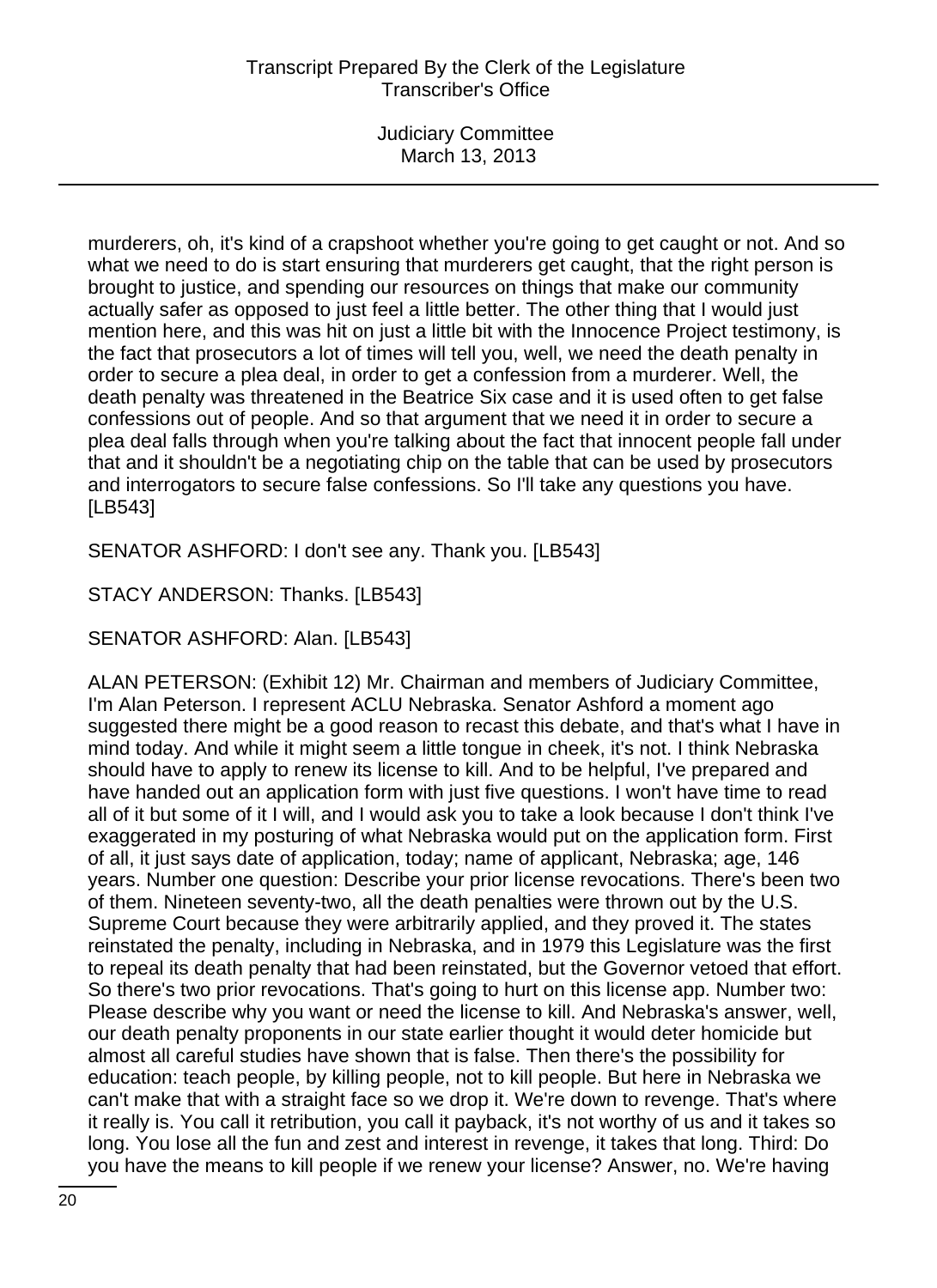trouble getting any drugs legally. We scored some in India but it turned out the feds...the federal authorities may just destroy or shelve those. We're trying to get some from sister states but not having any luck. So, no, we can't kill people even if you grant our renewal of our license. Fourth question: Is your vision good enough? I'm going to run out of time so I'm going to skip that one and leave it, if you would, to read. The final one: Did you bring your proof of insurance to cover any accidents? Well, no. We've paid a few million dollars for lifers who were wrongly sentenced when they were innocent, but we haven't had to pay so far for a wrongfully accidentally killed person under the death penalty. [LB543]

SENATOR ASHFORD: Any questions of Alan? Senator Chambers. [LB543]

SENATOR CHAMBERS: I had said I wouldn't take much time, but this is something that I've been wanting to discuss publicly. There is a man named Carey Dean Moore, whom you represented very effectively as long as you could. Then a point was reached when he just got tired. He said, go ahead and kill me. And some minister who had been advising him told him to go ahead and let them kill him. Carey Dean Moore, and you can stop me if I make an error, wrote to the Supreme Court and said any actions he had pending, drop them, don't allow anybody to file a paper in his behalf to prevent or delay his execution. Is that correct so far? [LB543]

ALAN PETERSON: Yes. [LB543]

SENATOR CHAMBERS: And an execution date was in fact set. [LB543]

ALAN PETERSON: Several times for him, really. Yes. [LB543]

SENATOR CHAMBERS: And a few days before the execution was to be carried out, I had written a letter to the Supreme Court, because no lawyer would have been allowed to file anything. I was not acting as a lawyer. I was not a party to the case. But on the basis of that letter and the arguments made, one of them was that there was a case with a fully developed record showing scientifically that execution was torturous; secondly, that no individual, even one convicted of murder and condemned to die, should be allowed to cause the Nebraska Supreme Court to abdicate its responsibility to be certain that the law is carried out properly and that the Supreme Court, on its own motion, could set aside the death warrant, at least until it reviewed that case was...that had been filed. And I had argued that they would be doing as the U.S. Supreme Court has done itself. When they have a case that will resolve similar questions in other cases, they put all those other cases on hold until they resolve this case that covers everything. And they withdrew the death warrant. And one of the judges told me that I made it possible for them to withdraw the death warrant because there was, in fact, no legal action pending. And in fact, the Chief Justice argued that the court was wrong to withdraw the death warrant because no action had been filed. But this was a situation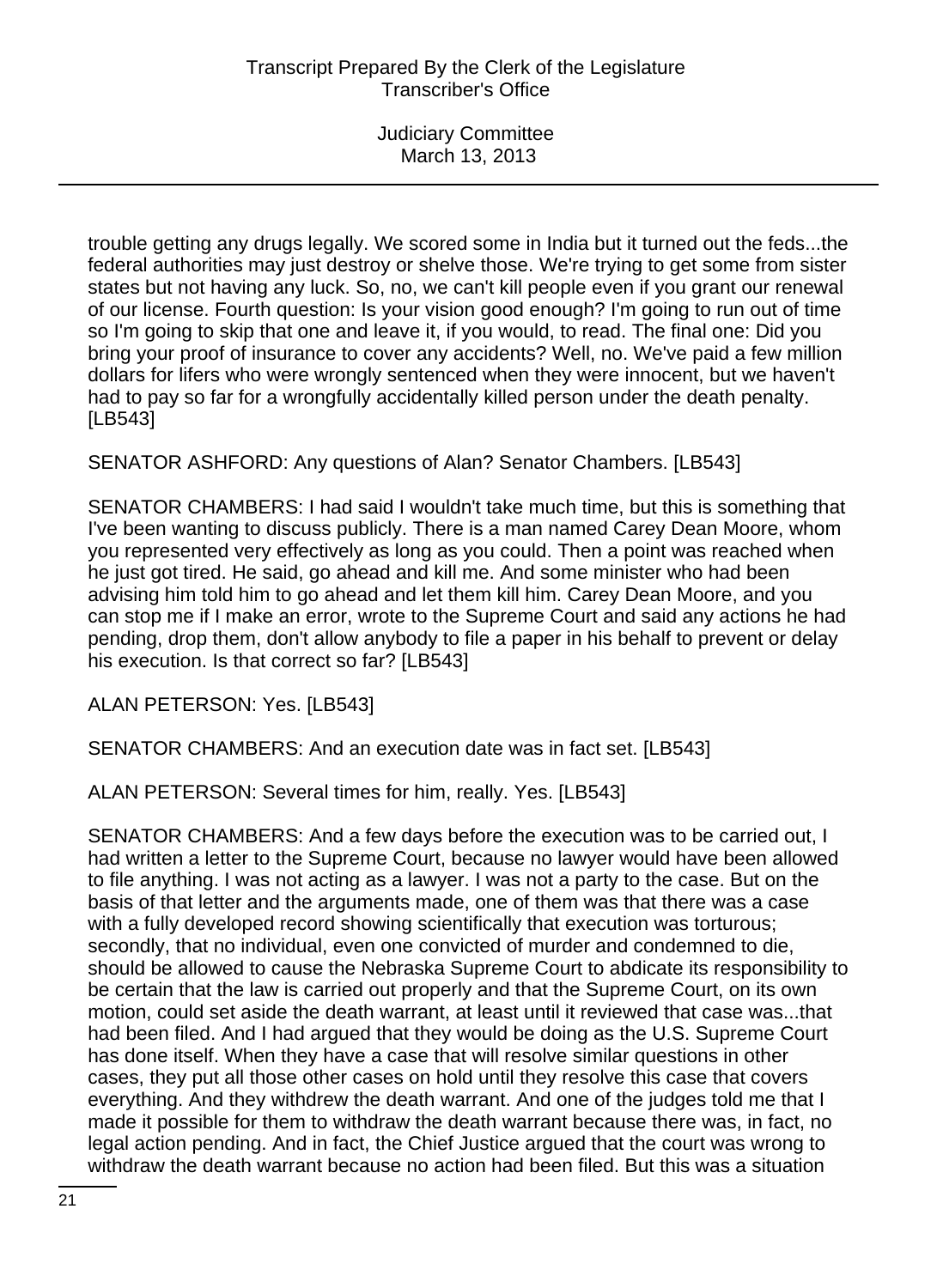where justice and the desire for justice on the part of a majority of the court prevailed over that notion that legalistic formality says that he must die even if the law is degraded and defeated in its purpose of bringing about justice. Is that correct so far? [LB543]

ALAN PETERSON: That is right, except that I'd say it was one of the noblest Opinions I've ever read from our court. [LB543]

SENATOR CHAMBERS: And one of the things that I wanted to get around to: The court said that even as we punish, we cannot commit an act, and I'm paraphrasing, as atrocious as the act that we are punishing. It was a plea for a humane, enlightened application of the principles of justice, that supposedly move this society, and the court struck down eletrocution... [LB543]

ALAN PETERSON: Right. [LB543]

SENATOR CHAMBERS: ...as a means. Now let me tell you how I found out. I was in a store shopping and a lady came...not lifting, a lady came over and she said (laughter)...she said, Mr. Chambers, thank you for what you did. I said, well, what did I do? She said, you saved that man's life. I said, who? She said, the one they were going to kill. I said, no, I just wrote a letter to them and they could still execute him. She said, no, I just heard on the news that they took away the death warrant. And she said, all those television sets, they're talking about it now. And I looked up and on the news they said that the death warrant had been withdrawn, and I had never experienced what I did then. I'm not a teary person, so it wasn't that. I felt like somebody had kicked me in my stomach. I didn't expect it; I hoped for it. It indicates that there are people, you and others, helped to keep Carey Dean Moore alive long enough for something to be done that ought to have been done. But as long as the death penalty remains on the books, we shouldn't have to have these kind of stratagems. Brilliant as they may be, luck played a part in that. It could have failed. So in all of the years that you have done what you have done, and you've seen motions you filed that should have been sustained but they were overruled, have you become discouraged and disheartened in the struggle? [LB543]

ALAN PETERSON: That's not in me. [LB543]

SENATOR CHAMBERS: Now there was a time, and this is one of those tautological statements, when we both were younger men than we are now, correct? [LB543]

ALAN PETERSON: Yes, quite a bit. [LB543]

SENATOR CHAMBERS: I see you rubbing your hair. [LB543]

ALAN PETERSON: Yeah. [LB543]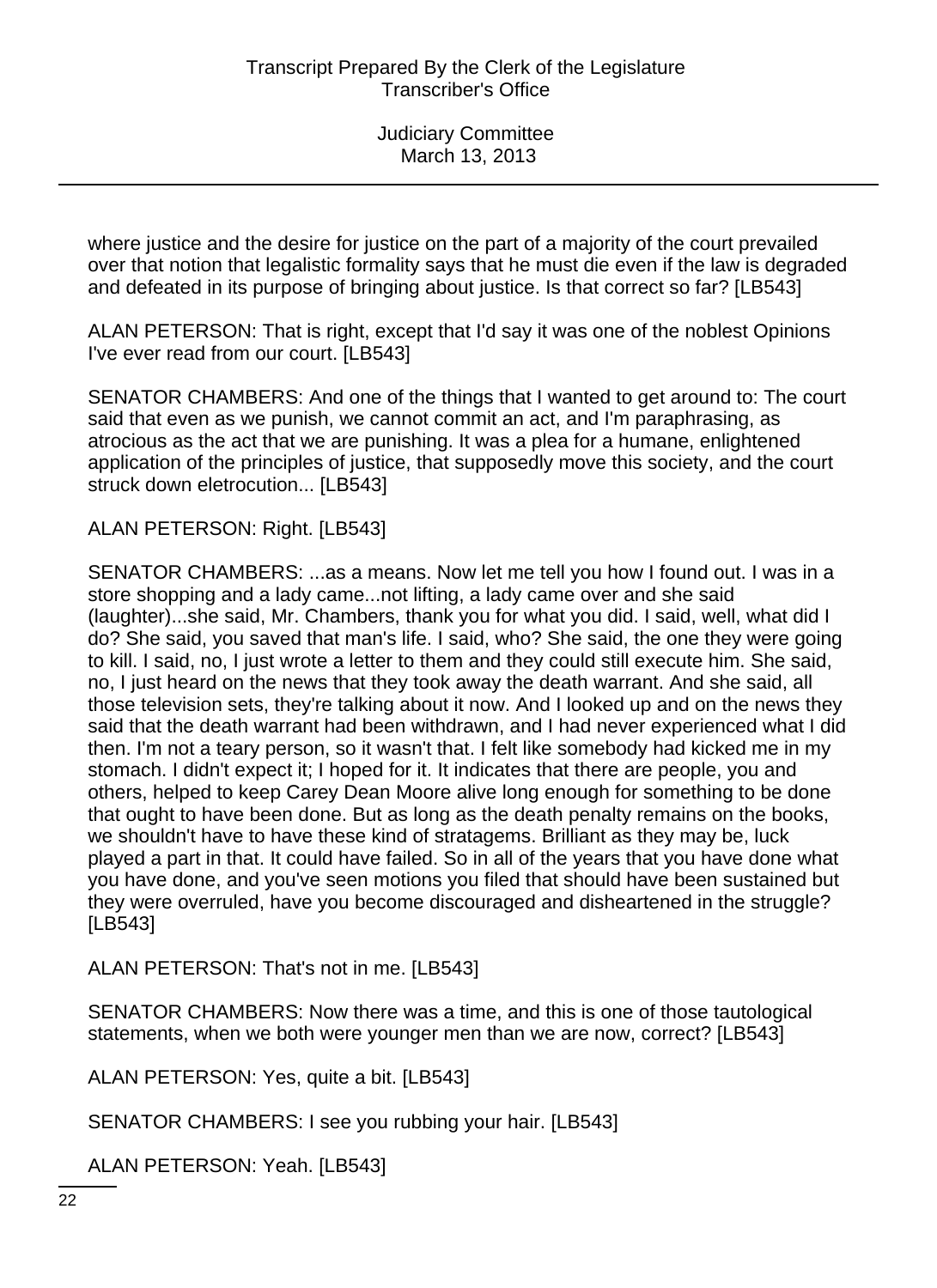SENATOR CHAMBERS: And I assure you, my friend, that as long as I have breath in my body and that my mind qualifies me to be considered sane, I will not quit. And as long as there's anything I can say or do that will help bring Nebraska to the point of civilization that other countries have reached, that's what I intend to do. And I know I speak for you too. [LB543]

ALAN PETERSON: You do. I think we ought to revoke Nebraska's license to kill. [LB543]

SENATOR CHAMBERS: And that's what we're attempting to do here. Thank you. [LB543]

SENATOR ASHFORD: Senator Coash. [LB543]

SENATOR COASH: Thank you, Senator Ashford. Alan, you've defended several people on death row. Is that correct? [LB543]

ALAN PETERSON: I was appointed several times on the Moore case. [LB543]

SENATOR COASH: Okay. [LB543]

ALAN PETERSON: I helped some of the other defense lawyers on three or four other death penalty cases, yes. [LB543]

SENATOR COASH: Okay. Either in the Moore case or the others, were you compensated for your work? [LB543]

ALAN PETERSON: Oh, about a third of it perhaps. [LB543]

SENATOR COASH: And... [LB543]

ALAN PETERSON: The federal court compensates, when I was in federal court, at a low rate but acceptable rate. The state courts, almost nothing, but that didn't matter. That's not... [LB543]

SENATOR COASH: Okay. [LB543]

ALAN PETERSON: ...why we do this stuff. [LB543]

SENATOR COASH: The reason I ask, Alan, is we often hear about the costs of the death penalty and we pay for both sides here. We execute somebody; we pay for that, we as in the taxpayers,... [LB543]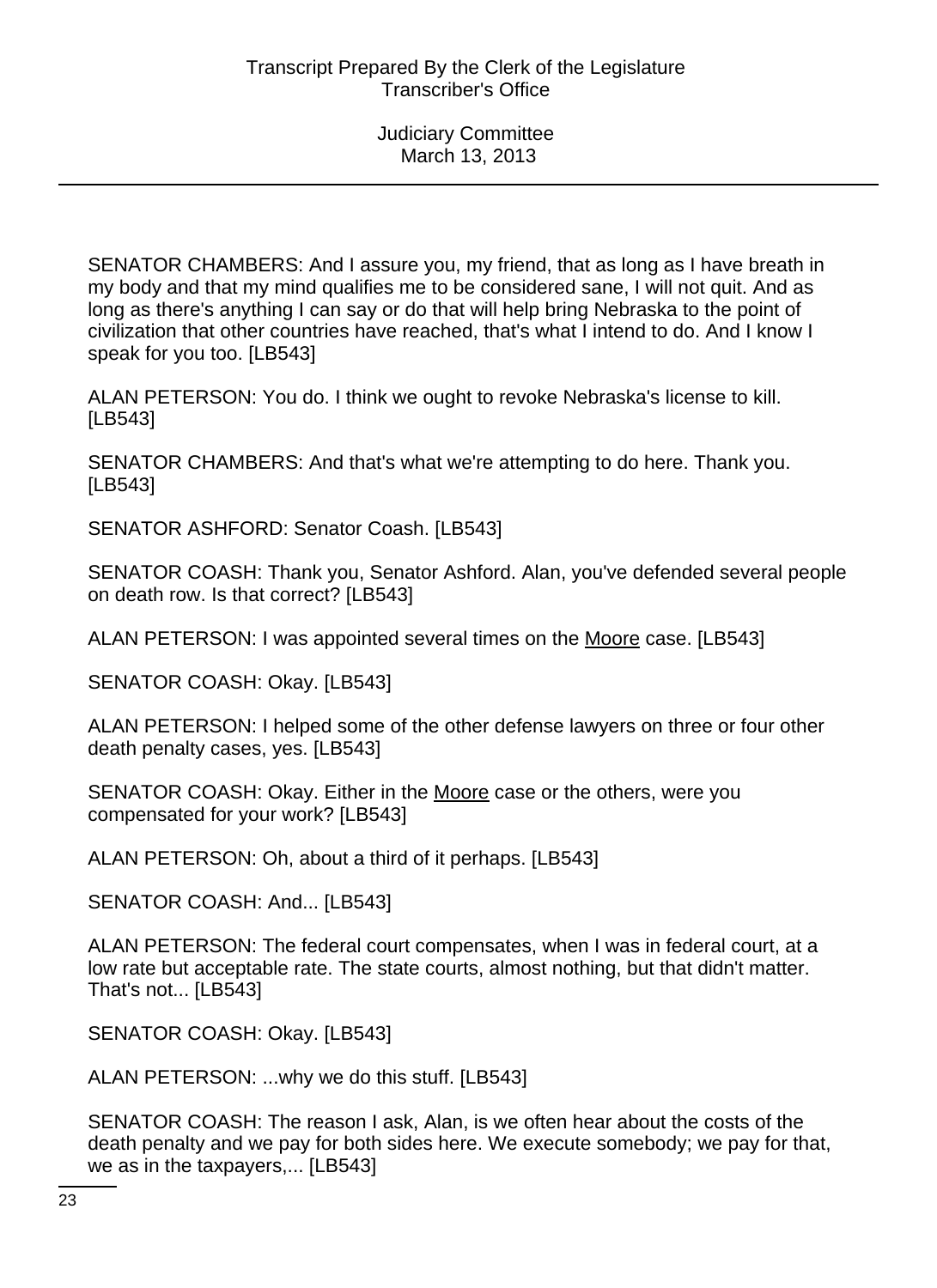ALAN PETERSON: Yeah. Yeah. [LB543]

SENATOR COASH: ...the citizens. [LB543]

ALAN PETERSON: Sure. [LB543]

SENATOR COASH: But they also have to pay to defend it. Is that correct? [LB543]

ALAN PETERSON: Yes. [LB543]

SENATOR COASH: That's the reason for my question. [LB543]

ALAN PETERSON: Yes, you do, and you do have the very fine Commission for Public Advocacy that handles a lot of the cases now, but you pay them, of course, for all these cases that they do. [LB543]

SENATOR COASH: And all those attorneys through the... [LB543]

ALAN PETERSON: Yeah. [LB543]

SENATOR COASH: ...Public Advocacy Office are... [LB543]

ALAN PETERSON: Sure. [LB543]

SENATOR COASH: ...paid for by tax dollars. [LB543]

ALAN PETERSON: Yeah, and the prosecutors and the expert witnesses, uh-huh. [LB543]

SENATOR COASH: And that's all tax money that goes to defend those cases. [LB543]

ALAN PETERSON: Sure. The Legislature four years ago said it voted not to study the actual cost. And so in my rather sarcastic note, I said what they said is, well, just give us a book of blank, signed checks and as the costs come up we'll pay them or we'll give you the account number of our General Fund and in the future you can just take it out of there, we don't want to know. [LB543]

SENATOR ASHFORD: Just for the record, this committee didn't support that position. [LB543]

ALAN PETERSON: I understand that. [LB543]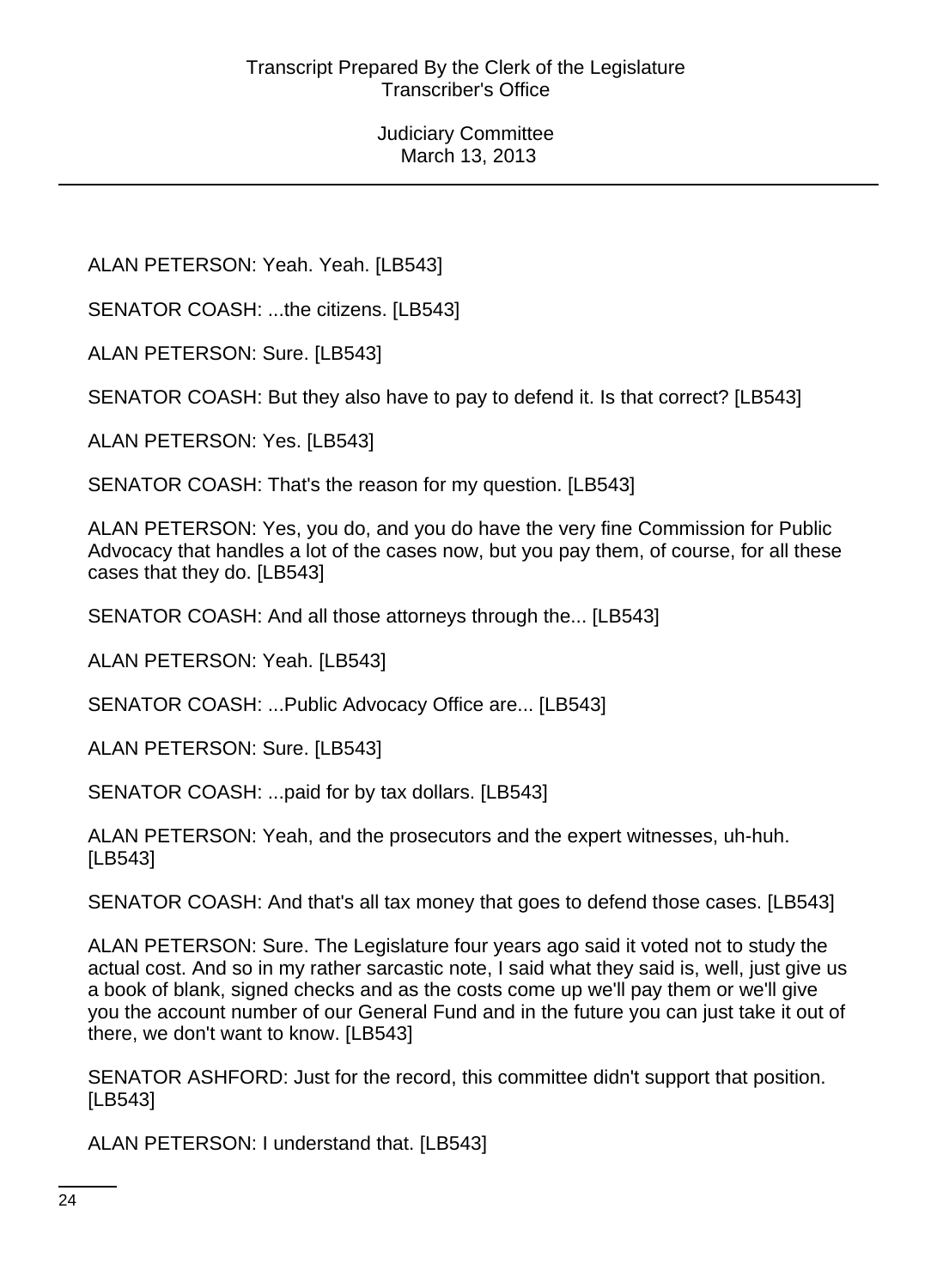SENATOR ASHFORD: And I believe Senator Lathrop was in the vanguard of that effort. [LB543]

SENATOR LATHROP: It's how I remember it too. [LB543]

SENATOR ASHFORD: Is that correct, Senator Lathrop? [LB543]

SENATOR LATHROP: Well, I know I was in the middle of it. [LB543]

SENATOR ASHFORD: Yeah. I thought you were in the vanguard but maybe you were in the middle too. I'm sorry, Senator Coash. I was just recalling. (Laugh) [LB543]

ALAN PETERSON: It's expensive business to do this and it's more expensive than a life without parole would be. Yeah. [LB543]

SENATOR ASHFORD: Senator Davis. [LB543]

SENATOR DAVIS: So on that issue, do you have...can you give us an idea how much the cost is? [LB543]

ALAN PETERSON: You know, no. Other states have found more than a million bucks on average. It depends on how you look at it. Since '59, we've killed three people. If you put in all the money that's been spent on all the death penalty cases, it probably would be over a million. It's certainly in the hundreds of thousands per person. But the Legislature didn't authorize an official study and so we don't know. It's a lot. [LB543]

SENATOR DAVIS: Thank you. [LB543]

SENATOR LATHROP: There was a study by North or South...from a university in North or South Carolina I know that we looked at the first year I was down here... [LB543]

SENATOR ASHFORD: North Carolina, I believe, was... [LB543]

ALAN PETERSON: Yeah. [LB543]

SENATOR LATHROP: ...that showed what the cost is for all the lawyers... [LB543]

ALAN PETERSON: Yeah. [LB543]

SENATOR LATHROP: ...and all of the appeals and the whole proposition. [LB543]

ALAN PETERSON: Right. [LB543]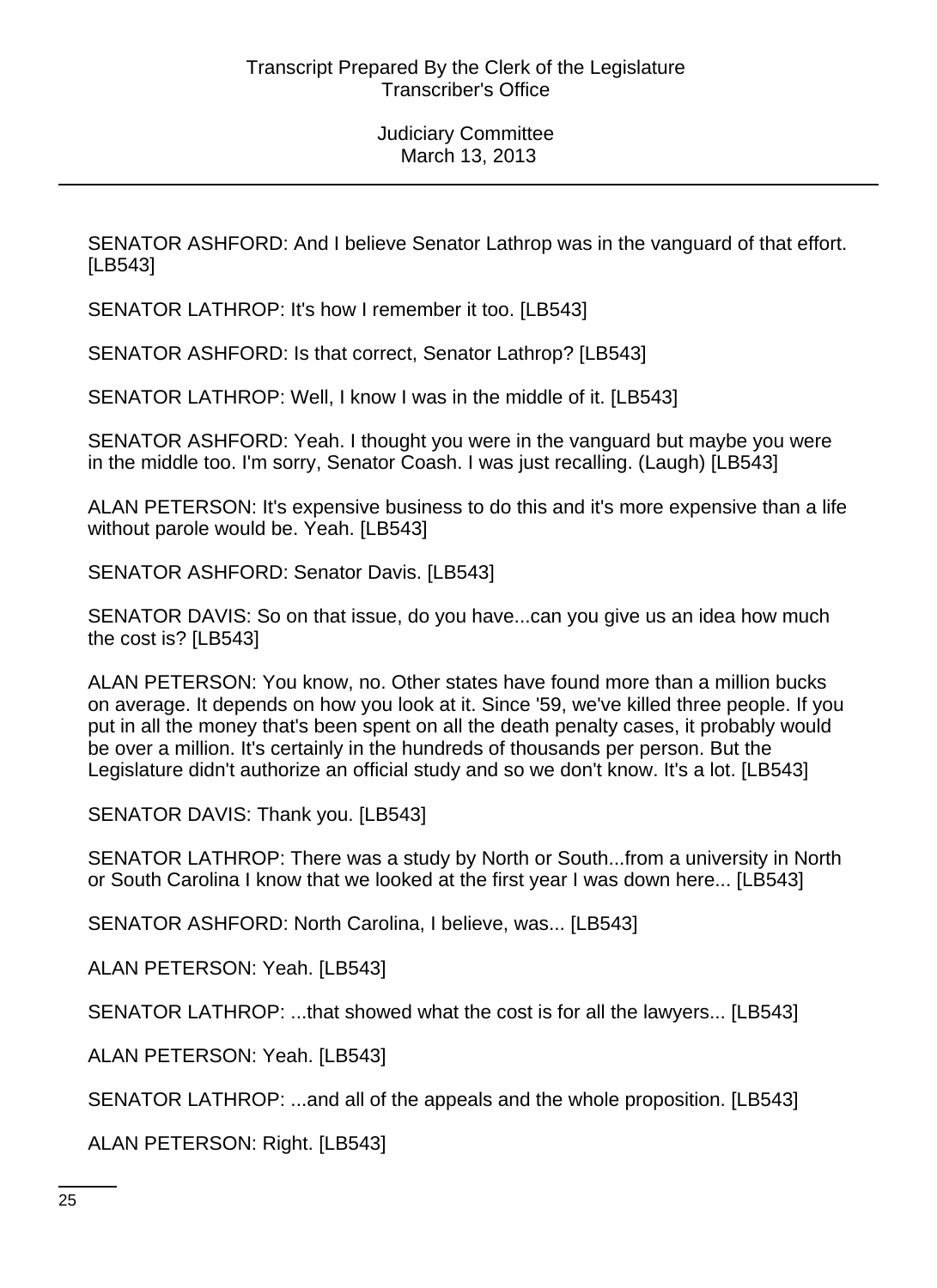SENATOR LATHROP: And then having them on death row for 22 years and then putting them to death, many of whom never get put to death, and... [LB543]

ALAN PETERSON: Right. [LB543]

SENATOR LATHROP: ...and the cost is...of the institution is very, very, very... [LB543]

ALAN PETERSON: Yeah. And if you include all those, of course, it's huge per actual execution. [LB543]

SENATOR LATHROP: Yes, several times more than just leaving them there for life. [LB543]

ALAN PETERSON: Yes. Thank you very much. [LB543]

SENATOR ASHFORD: Senator Christensen. [LB543]

ALAN PETERSON: Oh, excuse me. [LB543]

SENATOR CHRISTENSEN: Thank you, Chairman. Al, part of the debate on the floor always is that if they remove the death penalty they will then challenge life without parole. Do we ever see challenges on any of the others or is...can they not challenge life without parole? How would that be? [LB543]

ALAN PETERSON: I know of no successful challenges of that sentence on the grounds that it's too cruel and unusual. [LB543]

SENATOR CHRISTENSEN: Well,... [LB543]

ALAN PETERSON: No, I mean everybody appeals or can appeal... [LB543]

SENATOR CHRISTENSEN: Right. [LB543]

ALAN PETERSON: ...no matter what the sentence, so I can't say there won't be appeals... [LB543]

SENATOR CHRISTENSEN: Right. [LB543]

ALAN PETERSON: ...but nothing like death penalty litigation. The Moore case, which is sort of average in a way, I must have filed at least ten legitimate lawsuits, some of which he won, some he lost, and those were all paid for. And that's not unusual because you've got...there's two separate state remedies and then there's at least one federal remedy. And if you win any one of those, it starts over again. And that's what happened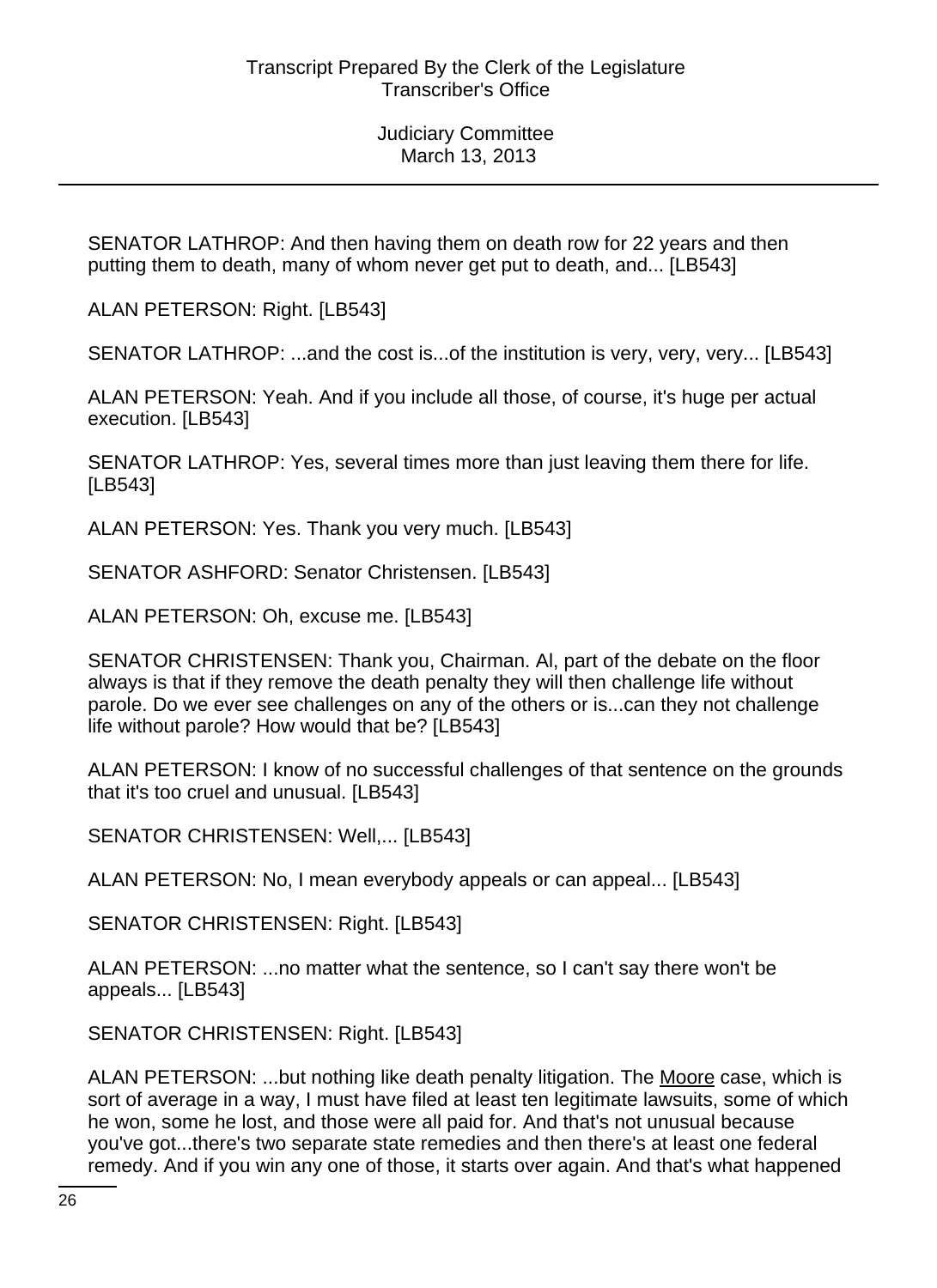with Moore. He won a resentencing and then the whole thing started over again. So I was on that for 24 years or so and Jerry Soucie has been on it for a while and there were about eight or nine attorneys before me. It's ridiculous. [LB543]

SENATOR CHRISTENSEN: Well, I...you know, that's one of the things that I've listened to on the floor and I've even stated that will we not just see everybody trying to appeal that level. I know they won't do it on inhumane... [LB543]

ALAN PETERSON: Yeah. [LB543]

SENATOR CHRISTENSEN: But will we really see a reduction in state costs, things that way? [LB543]

ALAN PETERSON: Yes, because, look, a life sentence without parole, those words "without parole," that's for the judge, the judge that's doing the sentencing, to kind of say, hey, Pardons Board, I don't want you to commute this sentence. That's all that is. Otherwise, it's the same as a life sentence. Life sentences have never been successfully challenged so, no, there wouldn't be litigation like capital litigation, absolutely not. [LB543]

SENATOR CHRISTENSEN: Okay. Thank you. [LB543]

SENATOR CHAMBERS: One other question. [LB543]

SENATOR ASHFORD: Senator Chambers. [LB543]

SENATOR CHAMBERS: You, in a sense, Mr. Peterson, are our resident expert. There have been situations, as you pointed out, where an issue would be raised and there would be a win, then it goes back again. There would not even be as many bases to appeal even a life without parole sentence as there would be to appeal a death sentence. Is that correct? [LB543]

ALAN PETERSON: Absolutely. There's just nowhere near as many arguments. That's correct. [LB543]

SENATOR CHAMBERS: And have you read opinions, and this is a rhetorical question because all of us interested in this area have read them, where judges in court, they'll go out of their way to say that the death penalty actually skews the system. It takes more of their time. They're required to be extraordinarily careful, even though I think they don't come up with the right conclusion anyway. But they have acknowledged that death is different from any other punishment, and because of that, more time is given at every stage in the proceedings, which means more moving parts. And at any place where the parts move, you may find a basis to reverse... [LB543]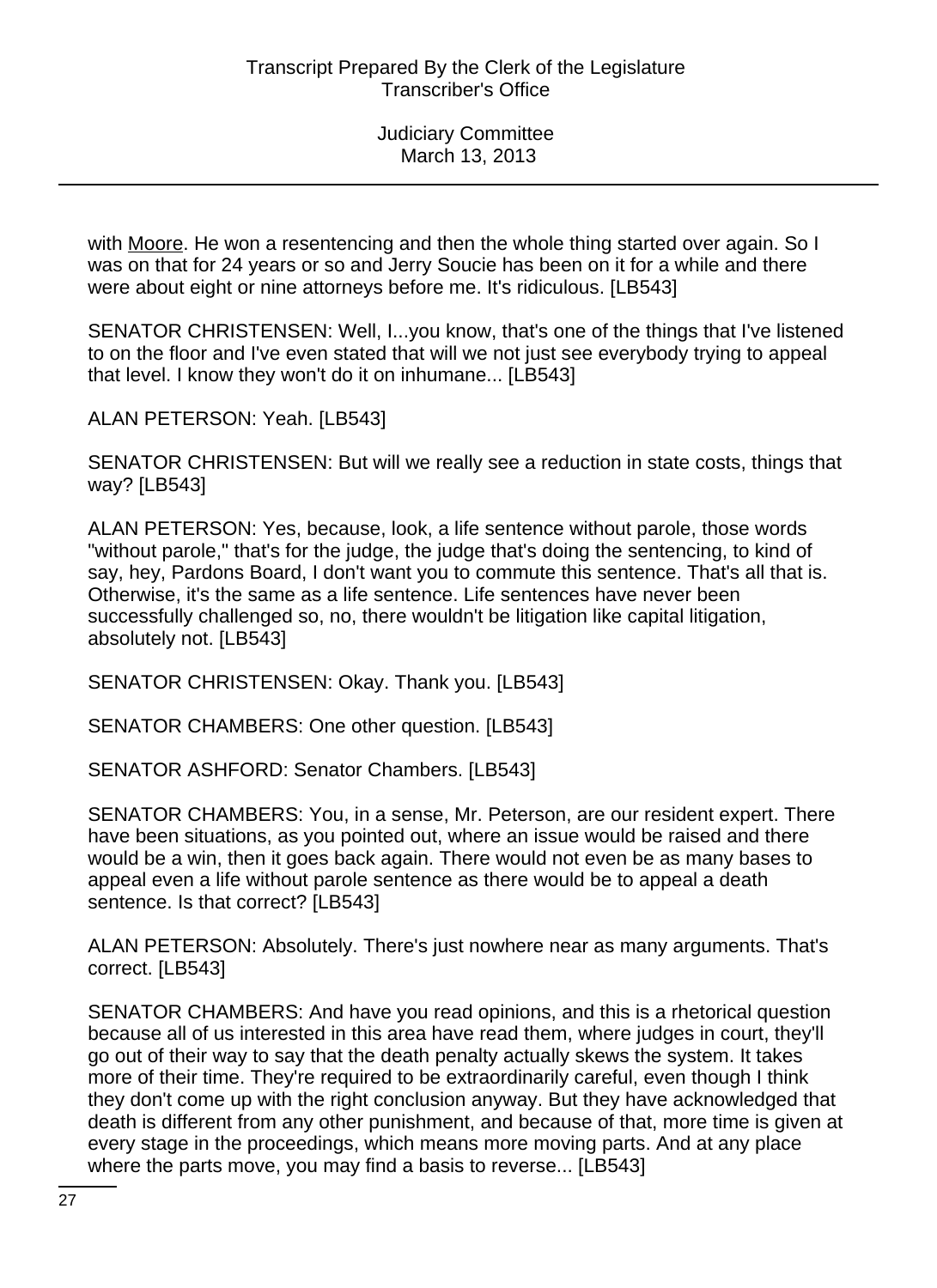ALAN PETERSON: Yeah. [LB543]

SENATOR CHAMBERS: ...even if you don't turn the person loose, and as you say,... [LB543]

ALAN PETERSON: Right. [LB543]

SENATOR CHAMBERS: ...start all over again. [LB543]

ALAN PETERSON: Yeah. [LB543]

SENATOR CHAMBERS: But with these other types of cases that don't involve death, the courts have even said it's not the same, because they're dealing with those kind of cases now... [LB543]

ALAN PETERSON: Yeah. [LB543]

SENATOR CHAMBERS: ...with life sentences. And as you pointed out, the kinds of appeals don't take place and some of them can be dismissed without even a hearing because there's no validity to the issue raised. So you can file any appeal you want to, but it doesn't even mean you'll get a hearing necessarily. [LB543]

ALAN PETERSON: That is right. [LB543]

SENATOR CHAMBERS: Okay. Thank you for answering the question. (Laughter) [LB543]

ALAN PETERSON: Thank you, gentlemen. [LB543]

SENATOR ASHFORD: Thank you, Alan. [LB543]

ALAN PETERSON: You bet. [LB543]

SENATOR ASHFORD: Next proponent. How many other proponents do we have for this bill? How many who are for the bill? Okay. Do we have...I think we have no more. How about opponents, those against the bill? [LB543]

DON KLEINE: Good afternoon. My name is Don Kleine, K-l-e-i-n-e. I'm the Douglas County Attorney and I'm appearing on behalf of the Nebraska County Attorneys Association, which opposes this bill. First of all, I think that it's important to acknowledge I think this is a...it's a good thing to debate this issue. This is an issue that the people of the state of Nebraska need to decide. And for that reason, I think it's good to have this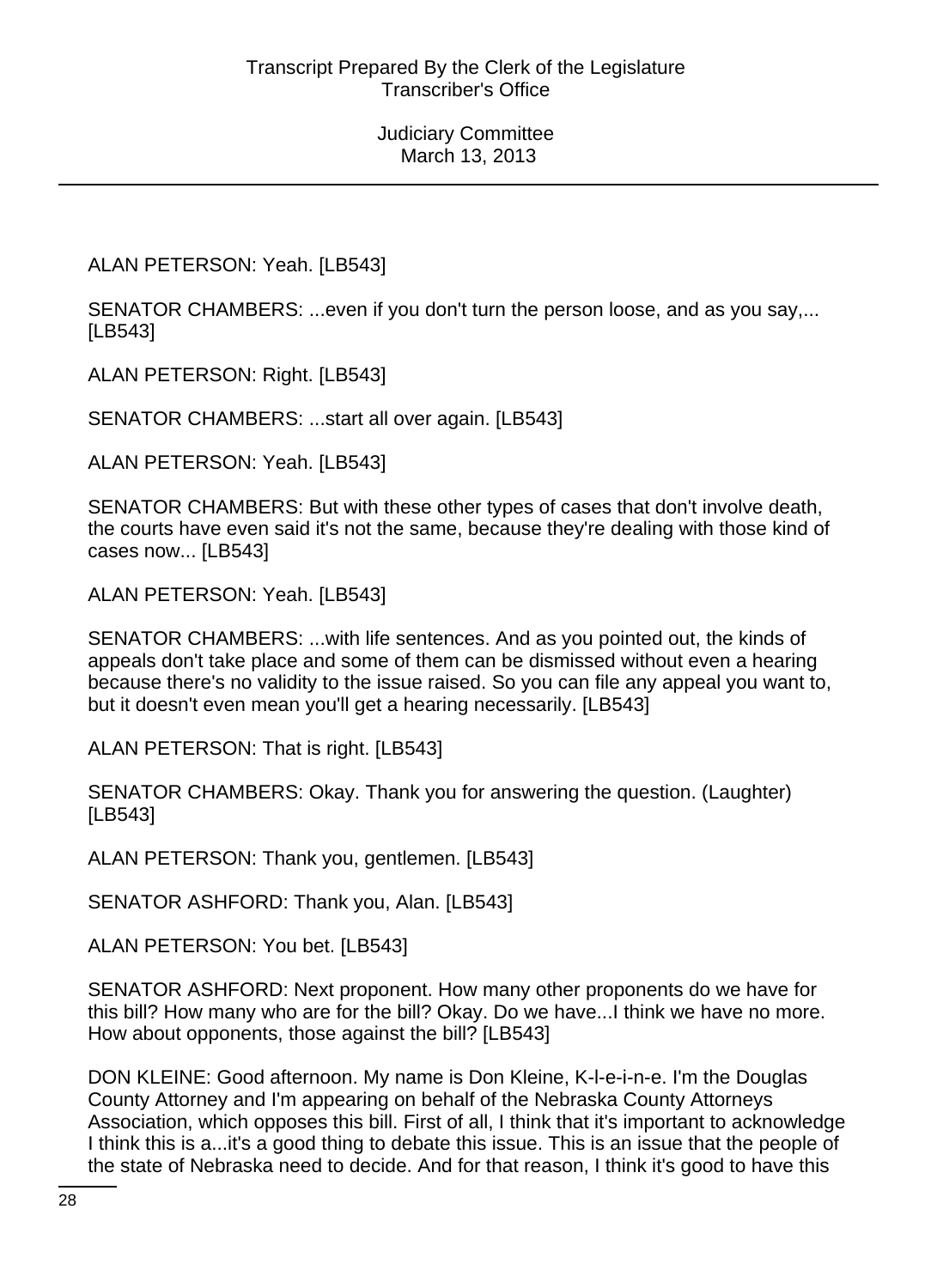Judiciary Committee March 13, 2013

debate. The County Attorneys Association is opposed. We feel that in certain unique circumstances in the state of Nebraska, that we need to have this ultimate punishment on certain unique cases. Certainly I can talk about my experience in that regard. I've tried probably as many first-degree murder cases as anybody has in the state in my 28 years as a prosecutor. Two of those cases, the jury and the three-judge panel found that the defendant deserved the death penalty, and these people are on death row. Both of those individuals killed children; one killed two children. Arthur Lee Gales killed Latara Chandler, raped and strangled her, and then killed her little brother, Tramar. And then Roy Ellis killed Amber Harris. In both of those cases, they had a pretty significant history also. So it's not something that I know prosecutors in Nebraska use as any kind of a tool. It's not used in...and I think there's some statements...that there have been some misstatements made. It's not used in an interrogation process; it can't be used in that regard. Our interrogations at this time are all videotaped. You can't interrogate somebody and make them an offer to get them to say something. It makes it an improper statement or admission by the defendant. I'd be happy to answer any questions. The cost factor one of the senators brought up I think is an interesting factor. I think it's...certainly the penalty isn't something that's going to be litigated on a continuous basis historically, if somebody is sentenced to life without parole. But to say that there's not going to be a lot of costs involved in somebody who gets sentenced to life without parole is a little disingenuous. Certainly the person is going to appeal every issue that they can, and rightfully so, with regard to that sentence also and they're going to go back on constitutional issues about their counsel also, about having ineffective assistance of counsel, which always seems to be the manner in which defendants then, you know, continue to litigate their case even after they've been convicted. My time is about up. I'll be happy to answer any questions I can. [LB543]

SENATOR ASHFORD: Senator Coash. [LB543]

SENATOR COASH: Thank you, Chairman. When you have a crime that the death penalty is eligible for you to seek, do you have to,...do you take into account the cost that your office will have to incur to seek the death penalty before you make that determination? [LB543]

DON KLEINE: No, I consider the evidence. That's what we base our decision-making process on. If the evidence exists that there are aggravating circumstances, as the Nebraska law allows, and you're well aware of what those aggravators are--were there multiple murders committed at the same time, does the person have a significant violent history, was it a law enforcement officer, you know, on and on, those different aggravators that can apply. If the evidence supports those aggravators, then I'll have to make a determination if those aggravators should be filed in this case. If this is a case I feel it's an appropriate measure, and then the jury, after they find the person guilty of first-degree murder, has to decide if the evidence supports those aggravators. And then if those aggravators...if they support those aggravators, then the three-judge panel has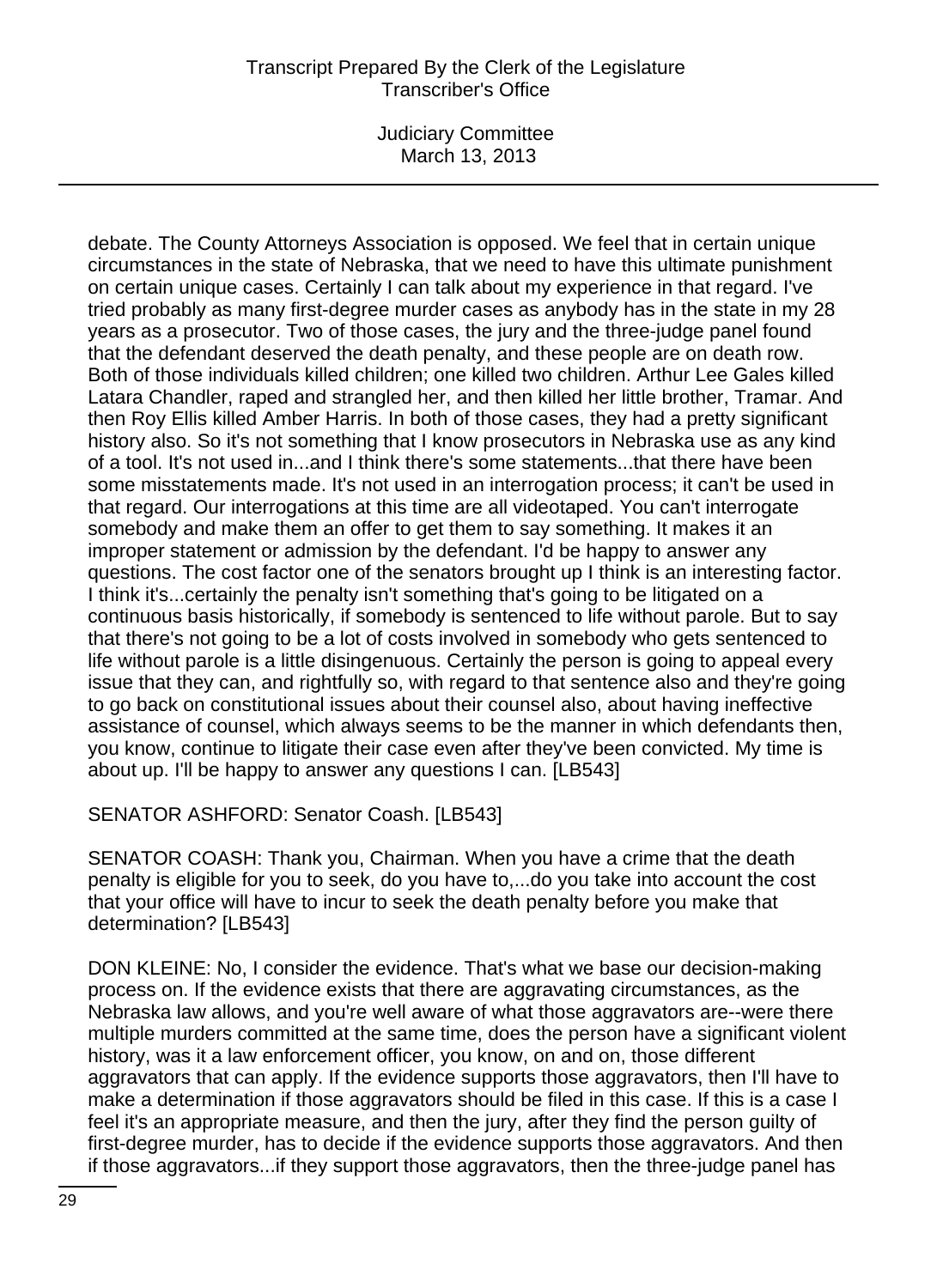to make that determination if those aggravators outweigh any mitigators that the defendant puts on in, of course, the sentencing hearing. And the three-judge panel has to unanimously decide that they outweigh the mitigators before the death penalty exists or it can be put in place. That's the process. But certainly those factors, the biggest factors that are weighed are the evidence--what does the evidence substantiate in this case. And that's the most important factor. [LB543]

SENATOR COASH: But even if you can...feel like you've met the burden of all of those aggravators and the evidence is there, so you still have to make a decision if you're going to push forward with that or not. [LB543]

DON KLEINE: Absolutely. [LB543]

SENATOR COASH: Isn't that correct? [LB543]

DON KLEINE: Right. [LB543]

SENATOR COASH: So are there times when you'll see those aggravators as...and you feel like you've got a good case but you still choose not to move forward in that way? [LB543]

DON KLEINE: There may be a case where you might have one aggravator and it may not be a substantially weighted aggravator. And then it's...and there may be mitigators. So we...I don't make a decision just on if there's an aggravator we have to file that and we have to try and seek the death penalty. No. I think there's discretion still on our part in weighing those, that the evidence exists and supporting aggravators, what kind aggravators are there, if we should move forward. And I don't do that unless we feel it really qualifies for that kind of case. [LB543]

SENATOR COASH: But you don't ever think, jeez, my county board is going to...because when you go for this, you've got to be prepared to pay for expert witnesses and... [LB543]

DON KLEINE: Well, I don't think that that should be a factor. I mean it's based on what the evidence is and, in my opinion and in my discretion, is this a case that merits that potential punishment with a jury and a three-judge panel. [LB543]

SENATOR COASH: So the short answer to the question was you don't look at costs as a factor of whether or not... [LB543]

DON KLEINE: No. [LB543]

SENATOR COASH: ...you even... [LB543]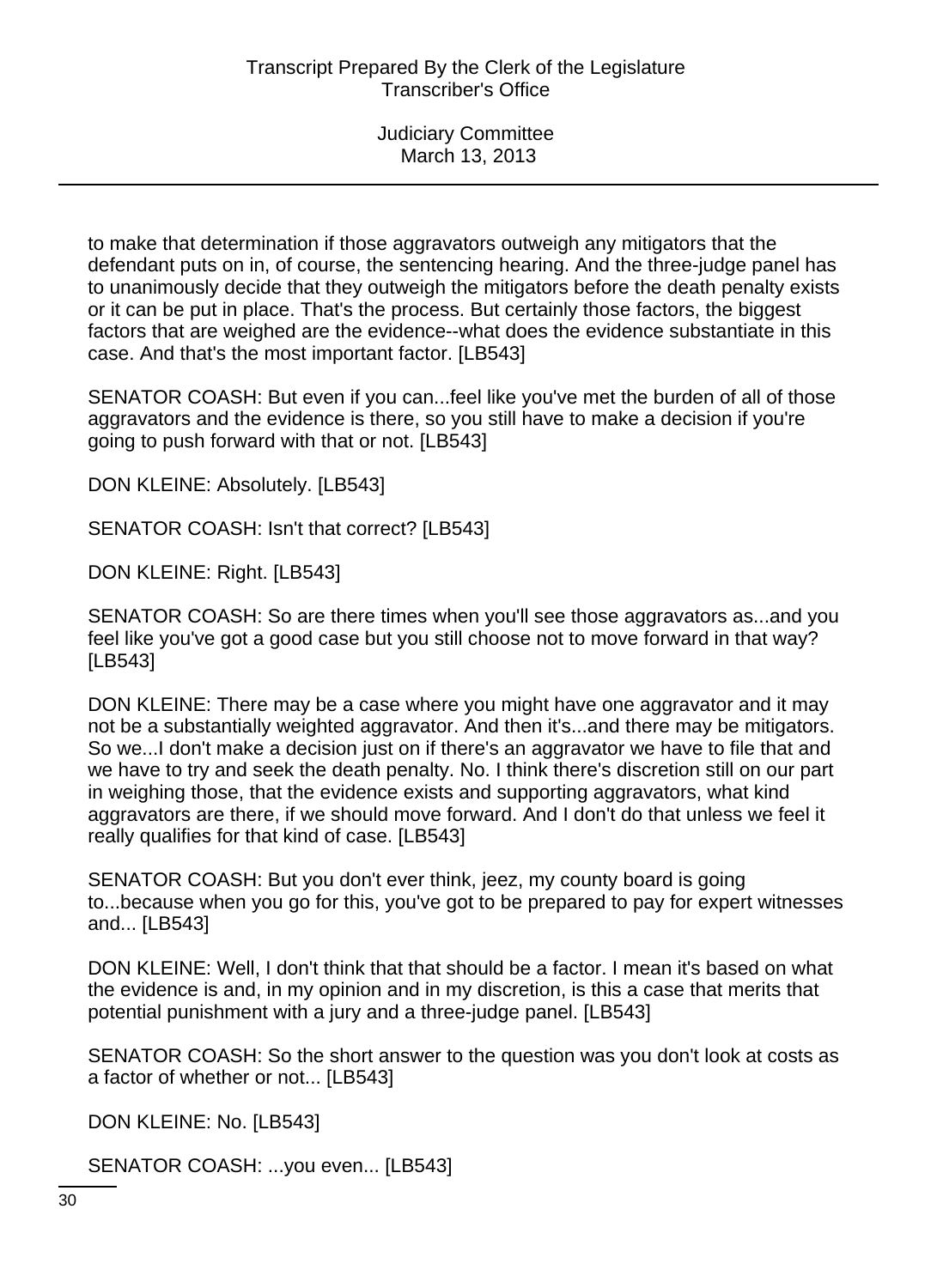DON KLEINE: No. [LB543]

SENATOR COASH: Okay. Thank you. [LB543]

SENATOR ASHFORD: Senator Chambers. [LB543]

SENATOR CHAMBERS: Mr. Kleine, we have talked on issues other than the death penalty from time to time and have agreed, haven't we? [LB543]

DON KLEINE: Absolutely. [LB543]

SENATOR CHAMBERS: You're here representing the Douglas County attorneys association today. [LB543]

DON KLEINE: Nebraska County Attorneys Association. [LB543]

SENATOR CHAMBERS: Nebraska. [LB543]

DON KLEINE Right. [LB543]

SENATOR CHAMBERS: Did you draw the short straw? [LB543]

DON KLEINE: Not...no, not necessarily. I wouldn't say that. [LB543]

SENATOR CHAMBERS: Okay, not necessarily. Okay, now there was a case that came up after I managed to get the Legislature to say that people with certain mental deficiencies would not face the death penalty, and a person who fit that description was sent back--I don't remember if it was for resentencing or how--to Douglas County Court and you were in the position of the prosecution and you did not insist that the death penalty remain in place. Do you remember that case? The guy's name was Voyal (phonetic) Watson. [LB543]

DON KLEINE: I sure do, and we agreed. I mean I saw you, we talked about that, I looked at it, and the standard that the law allowed with regard to his mental state, I thought that you were right. [LB543]

SENATOR CHAMBERS: And have I said before where you're concerned in public, as today, that if I were ever accused of a crime that would go to court, I would rather you prosecute me than anybody else? Have I said that before? [LB543]

DON KLEINE: Yes, you have. [LB543]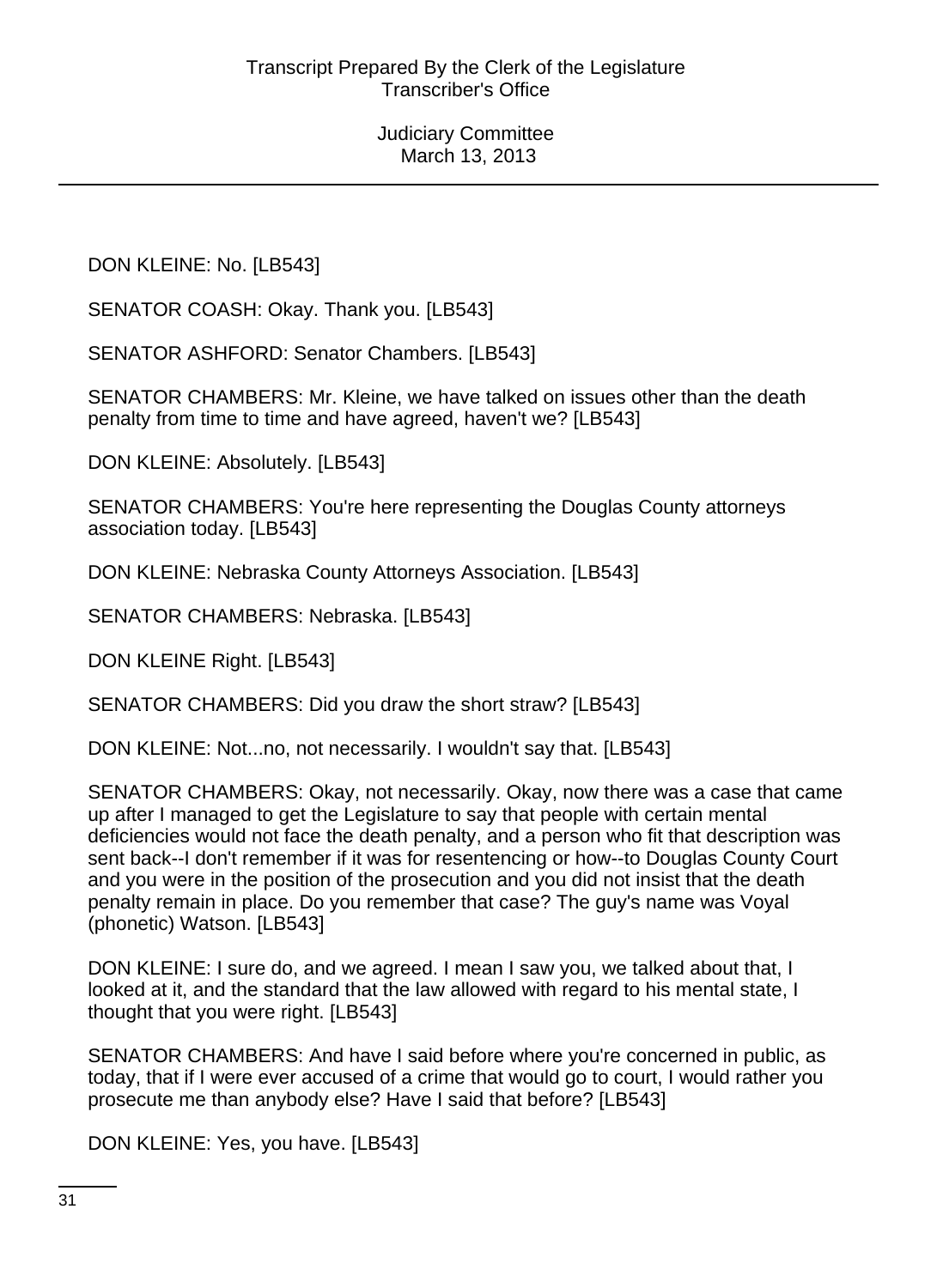SENATOR CHAMBERS: And have I stated that I think you're a very competent and capable prosecutor? [LB543]

DON KLEINE: I believe so. [LB543]

SENATOR CHAMBERS: So I was asking to have the best take the case. That's what it would amount to, wouldn't it? [LB543]

DON KLEINE: Yes, sir. [LB543]

SENATOR CHAMBERS: And then I also had said that if you looked at the case and determined that there was not a basis, you would not prosecute me just because of who I am. I've said that too, correct? [LB543]

DON KLEINE: Right. [LB543]

SENATOR CHAMBERS: That's to let people know that we're not forever antagonistic toward each other because you're the prosecutor and I'm always trying to get rid of the death penalty. Are you aware of any cases which, in your opinion, may have involved as bad a homicide, if not worse, as or than some of those for which people are on death row now? [LB543]

DON KLEINE: You mean in my county or that I've heard of in other places? [LB543]

SENATOR CHAMBERS: Across the state. [LB543]

DON KLEINE: Throughout the state? [LB543]

SENATOR CHAMBERS: Yes. There's one guy, he beat his wife to death. They knew she was alive because blood was all over the house. Then he put her...he wrapped her up in barbed wire, put her under a vehicle and set it afire. And they knew that she was alive at the time because in the autopsy there was soot in her lungs, which would have indicated she was breathing. [LB543]

DON KLEINE: Breathing, right. [LB543]

SENATOR CHAMBERS: And he was convicted of manslaughter and the judge inappropriately sentenced him, so he might have gotten even a lesser sentence than what had originally been imposed. And you may not remember that case, so I will ask it theoretically. Do you think there are people who did not get charged or tried for a capital offense, meaning with the aggravating circumstances, whose case would have merited that kind of a trial had the aggravators that were present been lodged? [LB543]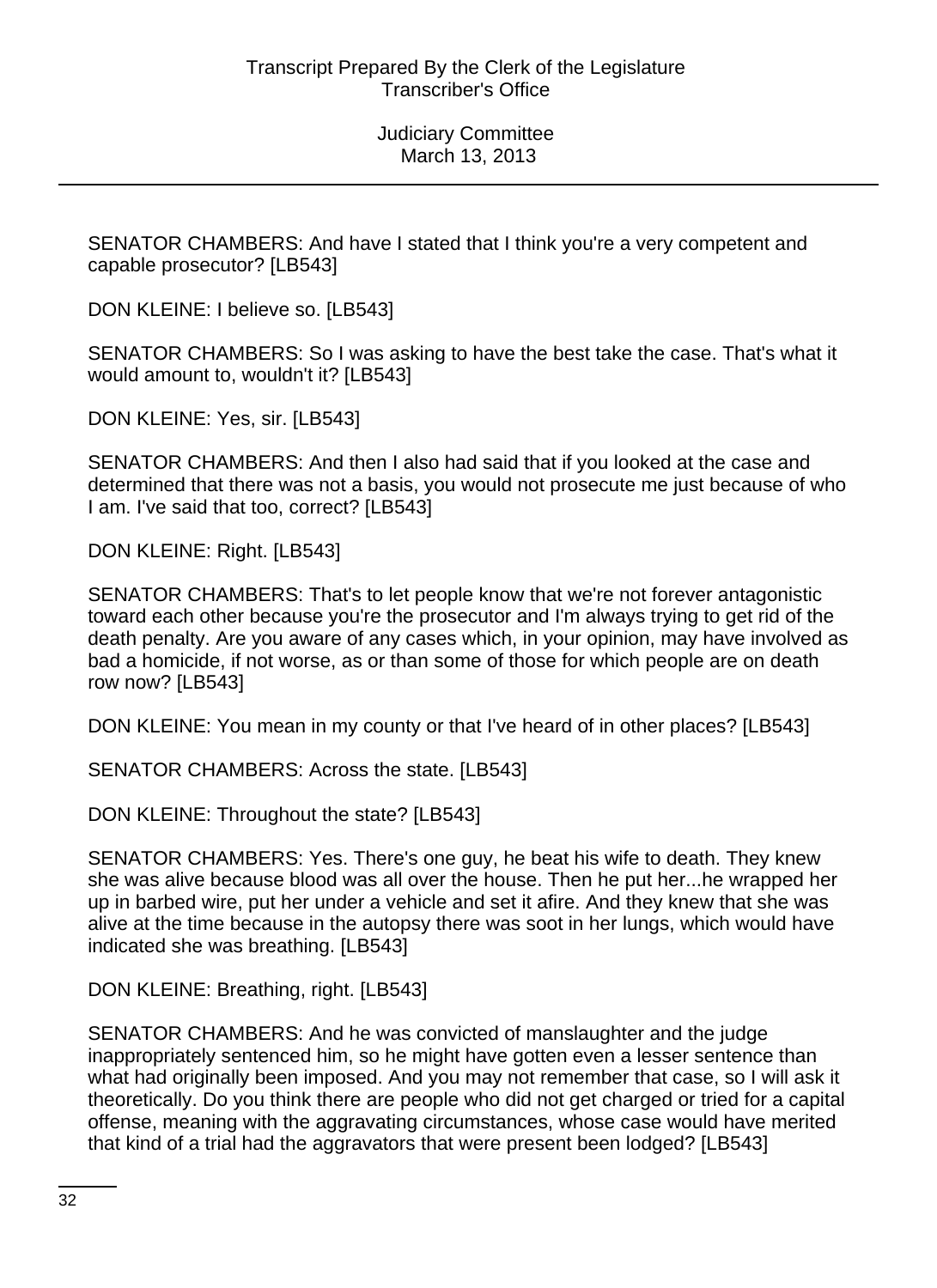DON KLEINE: Well, it's possible. I mean there... [LB543]

SENATOR CHAMBERS: Let me ask it a different way. [LB543]

DON KLEINE: I don't like to comment on cases that I don't know what the fact...okay. [LB543]

SENATOR CHAMBERS: Do you think there are people on death row who committed crimes that were not any worse than people who are currently in the general population of the prison? [LB543]

DON KLEINE: Oh, that's possible. [LB543]

SENATOR CHAMBERS: And it's likely, too, because it's very unlikely that the few people on death row committed crimes that are so much different and more heinous than all the other crimes of all those other murderers who are in the general population. [LB543]

DON KLEINE: Sometimes people don't get convicted of crimes that they should be convicted of. [LB543]

SENATOR CHAMBERS: And some are not charged or they're allowed to cop a plea. [LB543]

DON KLEINE: Right. [LB543]

SENATOR CHAMBERS: Now there are a couple of questions that I want to ask, and since you don't have a lot of people on your side testifying, I want to (laughter) offer you an opportunity, if you need to, to present your case. Let me see if I can find something here. (Laughter) [LB543]

DON KLEINE: I'm sure you will. [LB543]

SENATOR CHAMBERS: Oh, all right. [LB543]

SENATOR ASHFORD: Take your time, Senator Chambers. [LB543]

SENATOR LATHROP: Not only do you not have a lot of people, he can't think of anything. [LB543]

SENATOR CHAMBERS: There are...there are some poor counties, and I know this for a fact, where they will not try to get a death penalty because they acknowledge they can't afford it. They will not seek it. Are you aware of any counties like that? [LB543]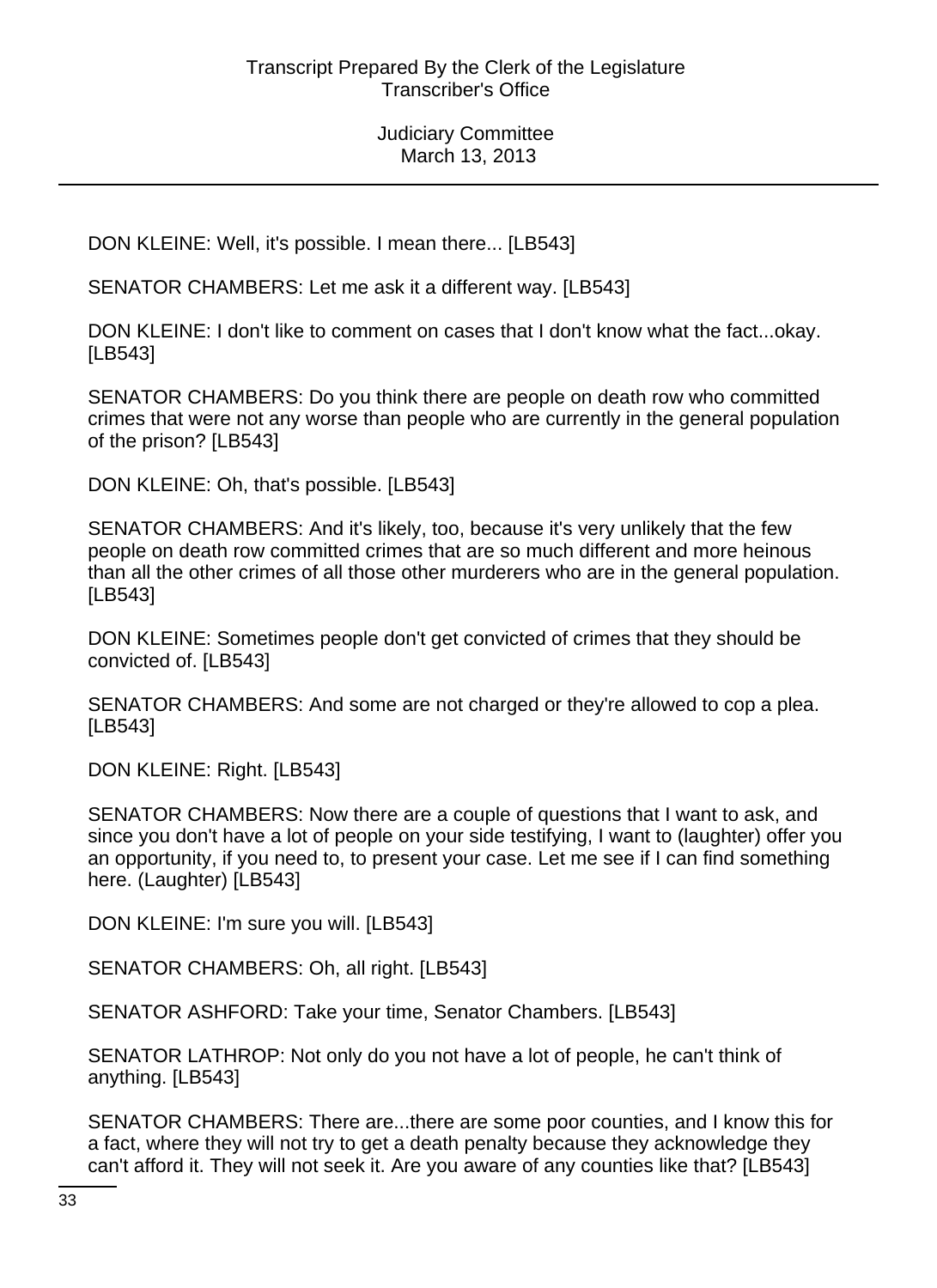DON KLEINE: I'm not. [LB543]

SENATOR CHAMBERS: Okay. [LB543]

DON KLEINE: I'm not, but I don't disagree with you. That very well could be possible. [LB543]

SENATOR CHAMBERS: Okay, because some... [LB543]

DON KLEINE: I mean it depends. You know, every county elects a county attorney also and you have 93 different county attorneys in place that... [LB543]

SENATOR CHAMBERS: Don't steal my thunder. Here's my next question. [LB543]

DON KLEINE: Okay. [LB543]

SENATOR CHAMBERS: Are you aware that there are county attorneys who don't believe in the death penalty and, therefore, would never try to seek one? [LB543]

DON KLEINE: I don't know the answer to that but I'm sure there could be. Everybody has a personal opinion that... [LB543]

SENATOR CHAMBERS: And I've had some tell me. I've had some tell me--and I'm not lying, you can poll all of them... [LB543]

DON KLEINE: No, I... [LB543]

SENATOR CHAMBERS: ...and some of them might still be in office--Ernie, you'll never have to worry about a case coming from me because I don't believe in the death penalty and I won't see it. Now if the death penalty were to be abolished, do you think that the system of criminal justice would fall apart and murders would become much more common than they are now? [LB543]

DON KLEINE: No. [LB543]

SENATOR CHAMBERS: The people who commit murder, and I'm not talking about for hire where they do calculate, do you think they even know whether there's a death penalty or not? Does that enter into their calculation do you think? [LB543]

DON KLEINE: I think there are times when it can or does with regard to even I've heard of people living in states on border states where one state has a death penalty and one doesn't, and that was a factor as to where they were talking about committing a murder.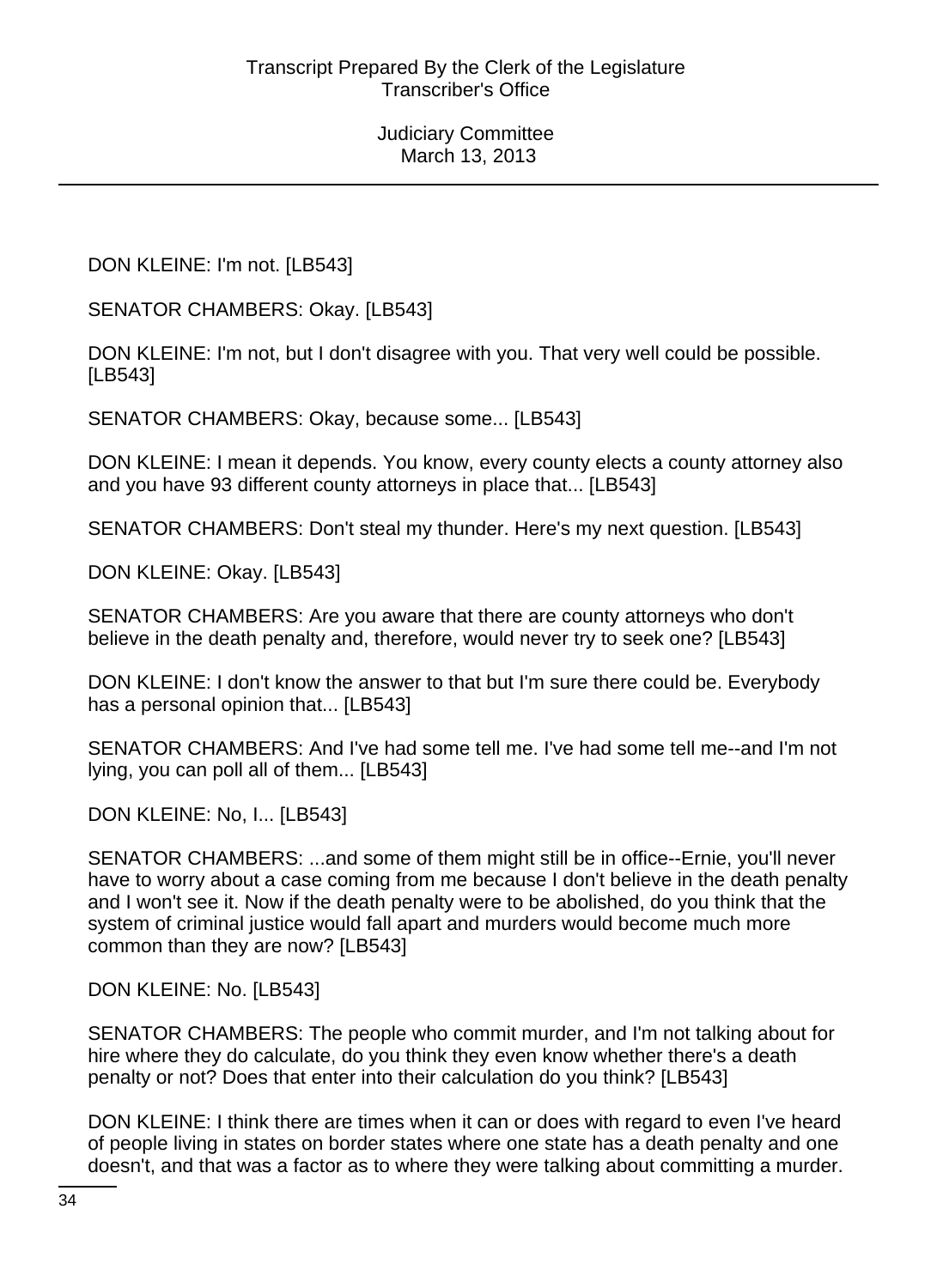[LB543]

SENATOR CHAMBERS: Well, but they were calculating. [LB543]

DON KLEINE: Right. [LB543]

SENATOR CHAMBERS: Now in Nebraska, do you think that...and I know these are theoretical questions so if you don't even want to answer you don't have to. I will make a statement. I don't believe people who are committing these murders even think about the death penalty. Not only do they not know whether there's a death penalty or not, but when I've had one of these bills, I've gotten calls and letters, and I've kept some of them, praising me for reinstating the death penalty. First of all, I was not reinstating it, because it was already there, and I'm against the death penalty anyway. But I don't know how they read about the bill but they apparently thought the death penalty had been removed and that my bill was to reinstate it, which to me indicates the public doesn't even know. And it appears to me that as long as a death penalty is on the books, even if it never results in an execution, people are satisfied. They're not clamoring for executions. They just say, we want the death penalty, keep the death penalty. And if you ask them, name a case where somebody should have gotten the death penalty and didn't, they couldn't even tell you that. So as a prosecutor, you are in a position where you play the hand that you're dealt and you will look at a case and determine whether or not, based on the law, that's a case where you ought to let the court know that you're going to seek the death penalty and these are the aggravating circumstances that would justify it. Correct? [LB543]

DON KLEINE: That's right. That's right. [LB543]

SENATOR CHAMBERS: Are you the individual who, in a very recent case, was going to use exceptionally heinous and cruel as an aggravator and some competent people you hired in your office demonstrated their competency by doing some research and indicated that maybe that's not a good aggravator to try to gain success on? [LB543]

DON KLEINE: Yes, that's true. I mean, we had some issues or questions about that aggravator in some...in a particular case, whether the evidence fit that and whether the law was such that we could use it. [LB543]

SENATOR CHAMBERS: And you decided not to use it. [LB543]

DON KLEINE: That's right. [LB543]

SENATOR CHAMBERS: Okay. Which again shows that you're not just trying to get anything in that you can get in because the law says that you can. Have you stated what you needed to state to carry out your duty to the...that organization whose name I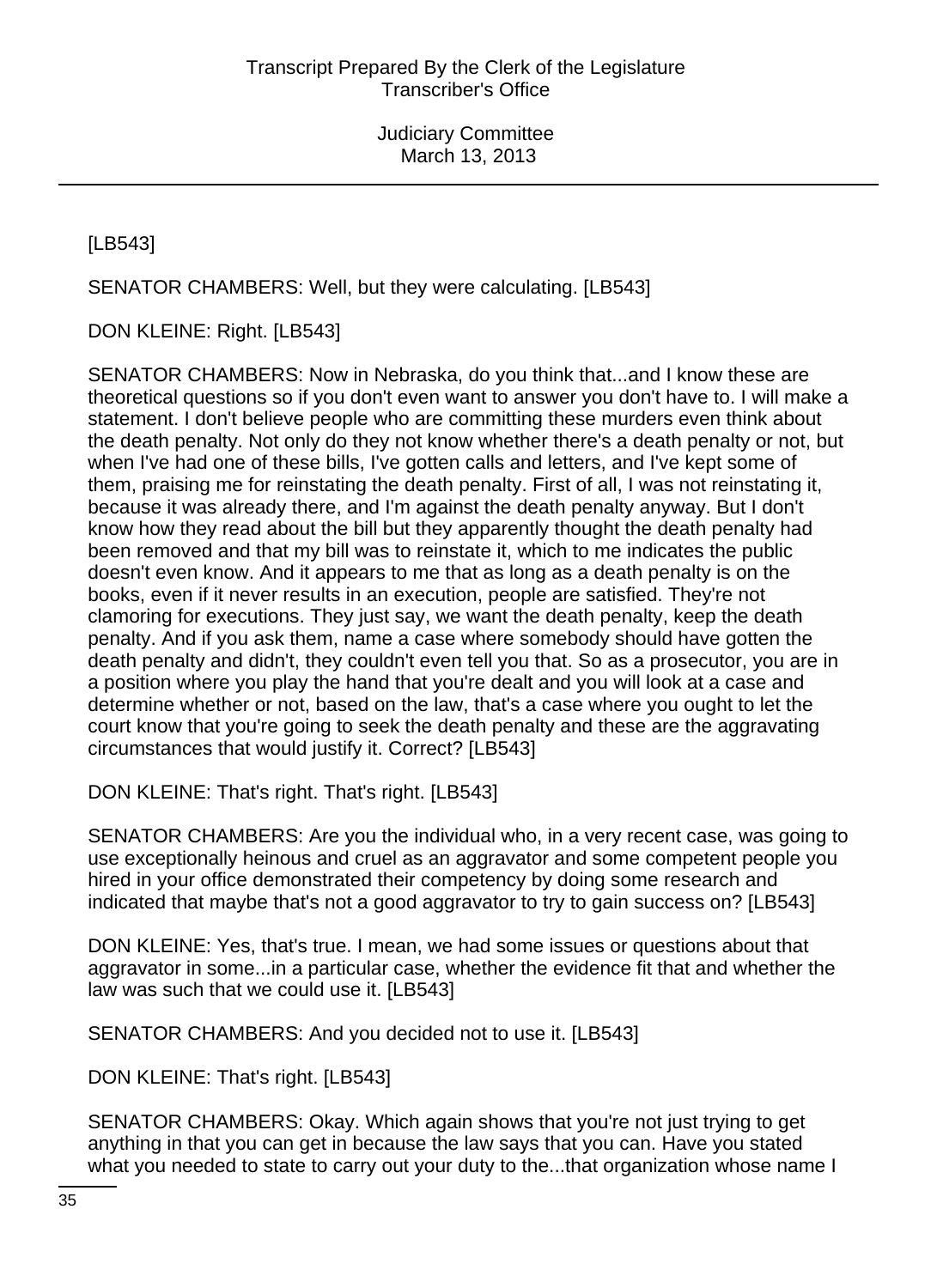won't even mention anymore? [LB543]

DON KLEINE: Well, the other thing I'd just like to state is that, you know, I meet with victims' families way too often, on practically a weekly basis. And I think it's...one of the things that I stress with them about the criminal justice system generally is that they shouldn't weigh their son or daughter's or mother or father's life with what happens to the defendant anyway, so that they understand that from the very beginning; that it's not a situation where they're going to walk out of the courthouse, no matter what happens, and feel that somehow the scales now have been...are equal based on what happens to the defendant; that they shouldn't do that to themselves, number one, with regards to what the value of their son or daughter or the victim's life was compared to what happens to the defendant. So I think that's important that people recognize that. [LB543]

SENATOR CHAMBERS: Mr. Kleine, were you requested to come today by the County Attorneys Association? [LB543]

DON KLEINE: Yes. [LB543]

SENATOR CHAMBERS: You didn't volunteer. [LB543]

DON KLEINE: Well, I said I would. [LB543]

SENATOR CHAMBERS: But they requested it. [LB543]

DON KLEINE: Yes. [LB543]

SENATOR CHAMBERS: They know the respect that I have for you and they know that when there's somebody who has treated me and handled cases in a way that's appropriate, I'm not going to deal with that person the way I deal with some of them, because some of them come here with unclean hands and they know that I know and they also think I know more than I do. (Laughter) But don't let them get the impression that because you came here and kept me low-key that the same is going to happen for them. When they come, all bets are on again. (Laughter) [LB543]

DON KLEINE: All right, Senator. [LB543]

SENATOR ASHFORD: Senator Seiler. [LB543]

SENATOR SEILER: Yes, Mr. Prosecutor, there's two parts of the law that bother me a lot and that's the aiding/abetting law and the felony murder. Have you ever used the death penalty in any of those situations or do you know that prosecutors do? [LB543]

DON KLEINE: Well, I think, yes, I have. The felony murder rule, as I said, the...I know in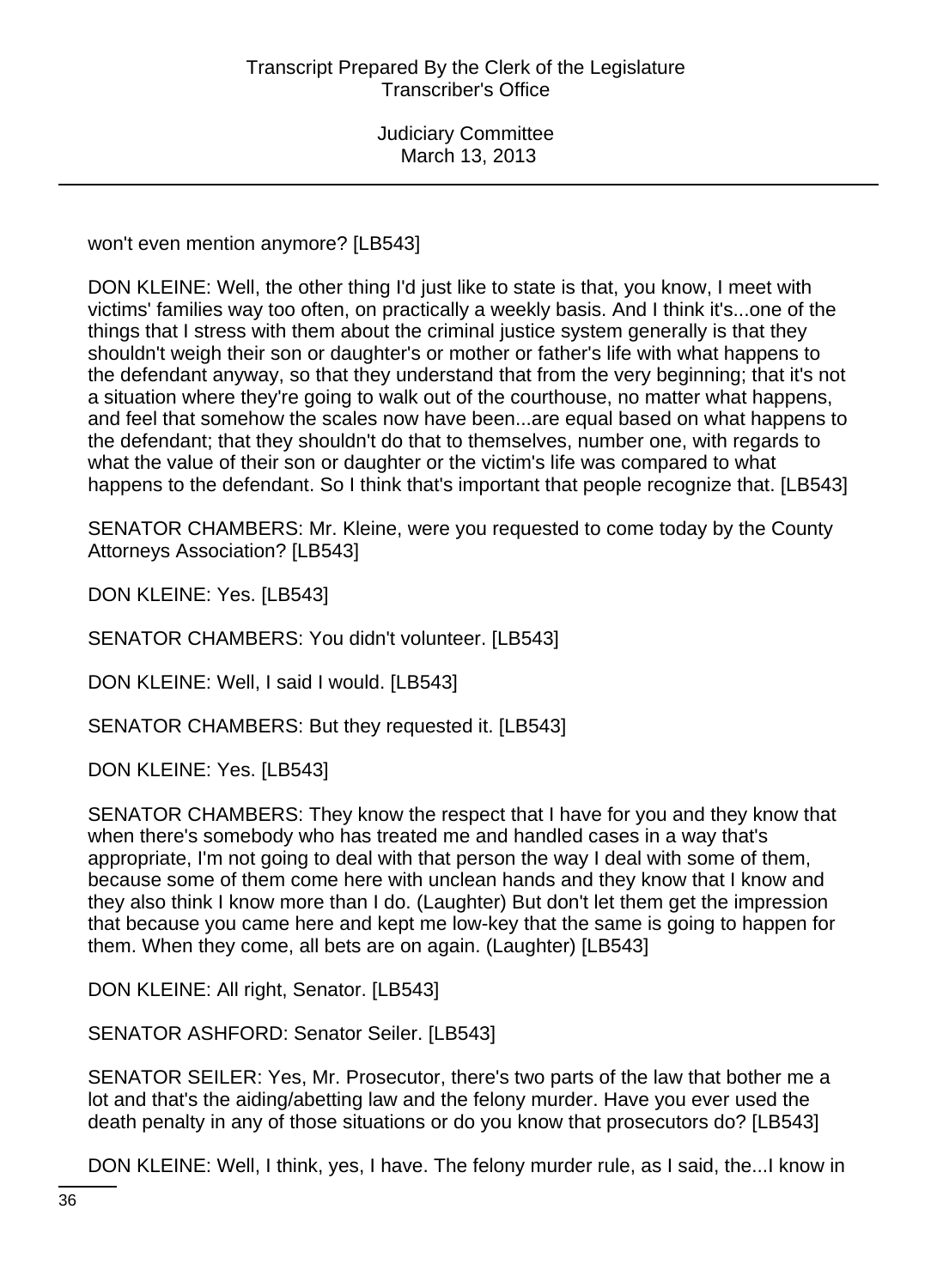both cases the young lady was sexually assaulted at the time that she was strangled or murdered, so that qualifies as felony murder. And usually in those cases it's been charged in the alternative where both, it's charged as a felony murder and a premeditated, deliberate, intentional killing, which we can do. [LB543]

SENATOR SEILER: Okay. [LB543]

DON KLEINE: So certainly. [LB543]

SENATOR SEILER: Okay. The one that bothers me is where the kid is driving the car and there's a murder inside the store and they charge him with felony murder. [LB543]

DON KLEINE: Certainly there's been situations where...if that applies, but it's not a death penalty case. [LB543]

SENATOR SEILER: Okay. That's what I wanted to know. [LB543]

DON KLEINE: All right. [LB543]

SENATOR SEILER: Thank you. [LB543]

DON KLEINE: Sure. [LB543]

SENATOR CHAMBERS: One other. [LB543]

SENATOR ASHFORD: Senator. [LB543]

SENATOR CHAMBERS: Mr. Kleine, I'm trying to be as fair with you as I think you've been. And I don't want to keep saying that because it seems like I'm trying to cheese up to you because maybe there's some murder or other that I didn't think much of at the time that may be found out and I'll be prosecuted. But you are the one who I mentioned when I was offered a bill to repeal that exceptionally heinous, cruel, and so forth aggravator. You were not the one who represented the County Attorneys Association. Since it was your case and you were the person who decided to forgo using it, what would be your opinion? I want you to have an opportunity to give it as to whether or not the death penalty proceedings or system would be weakened if that particular aggravator were to be repealed. [LB543]

DON KLEINE: Oh, I don't think...I don't think it would have a tremendous impact on...there's other aggravating circumstances obviously. [LB543]

SENATOR CHAMBERS: So if it's repealed, you could still do your job. [LB543]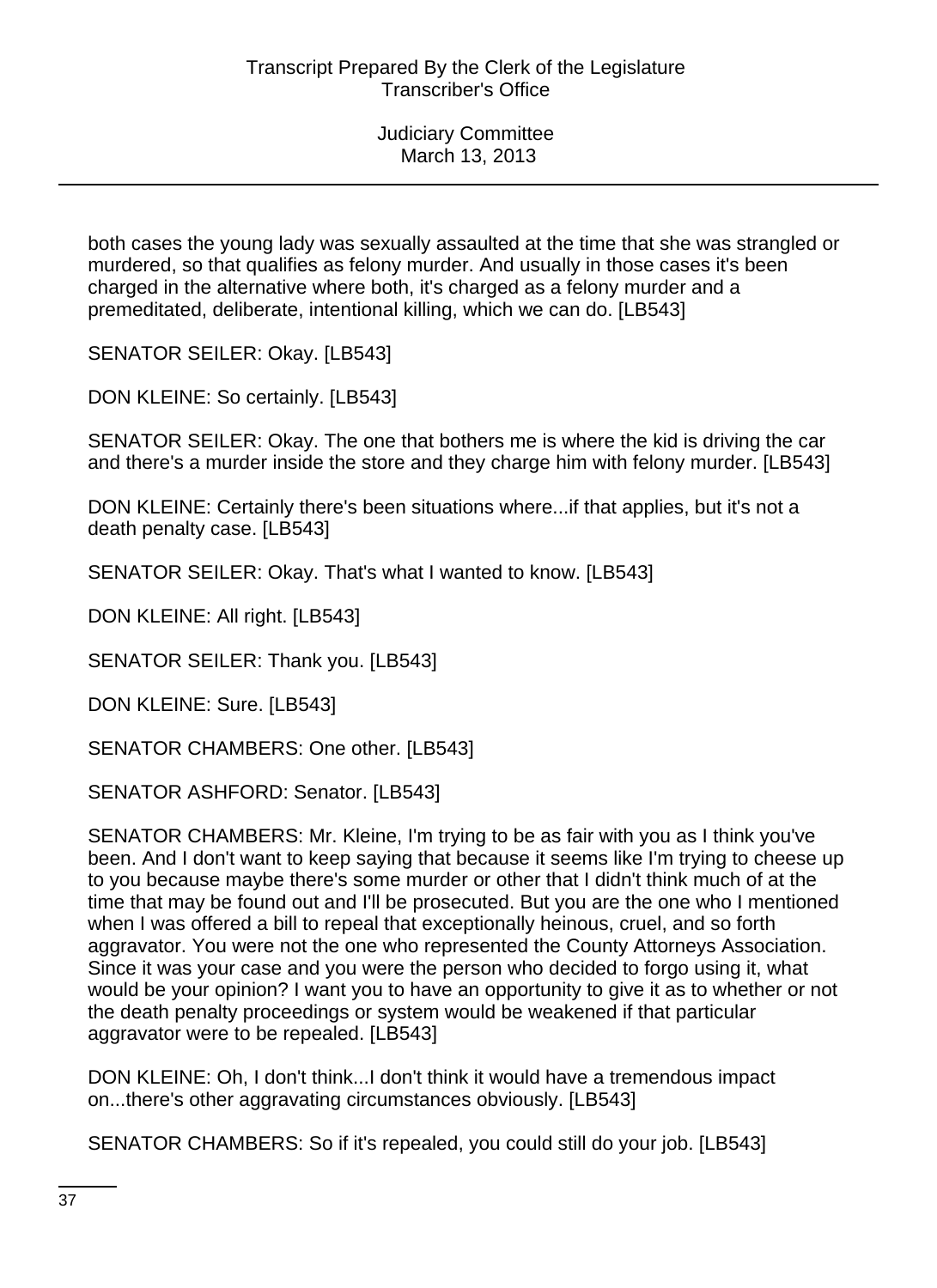DON KLEINE: We could still do our job. The question always with that, as you've highlighted, is the question of what...how do you determine what those words mean. [LB543]

SENATOR CHAMBERS: And if it is used and a jury determines that it applies, then it could spawn litigation because it's not just the words but the application they make also. [LB543]

DON KLEINE: It would and it has, right. [LB543]

SENATOR CHAMBERS: Okay. And that's all. [LB543]

DON KLEINE: All right. [LB543]

SENATOR ASHFORD: My only comment, I would all...Don, you know, in all the times I've heard you testify before this committee, it's been several, and I would come to the same conclusion that your candor is incredibly important. And I think that the conversation that you had with Senator Chambers today, the 25 minutes or so that you went back and forth and discussed this issue, seriously, that discussion needs to be heard by all Nebraskans because it was a fair and balanced discussion and your answers were incredibly fair and balanced, as they always are. And I think all Nebraskans need to take 20 minutes or so and listen to what you said. Because no matter what we decide as a matter of policy, whether it's life imprisonment without parole as the maximum sentence, I know and every member of this committee knows that you'll carry out that policy, as you always have, whatever the policy that we've given to you before this. So, you know, I appreciate your comments and answers. [LB543]

DON KLEINE: Sure. Thank you. [LB543]

SENATOR ASHFORD: Senator Lathrop. [LB543]

SENATOR LATHROP: I'm going to maybe try to make a couple of points, Don. And I, too, have a lot of respect for the way you run your office and the way you take the responsibility of a prosecutor. You testified today that the cost isn't a consideration for you, as the prosecutor in the biggest county, the metropolitan county; that if somebody qualifies for the death penalty and the evidence supports it, that you'll attempt to secure the death penalty. [LB543]

DON KLEINE: The cost isn't a factor, right. I mean... [LB543]

SENATOR LATHROP: Right. You're going to do it if you think the evidence leads you to that conclusion. And that may illustrate really...somebody was talking about the discriminatory impact of the death penalty. And in fact, what we...what you learn when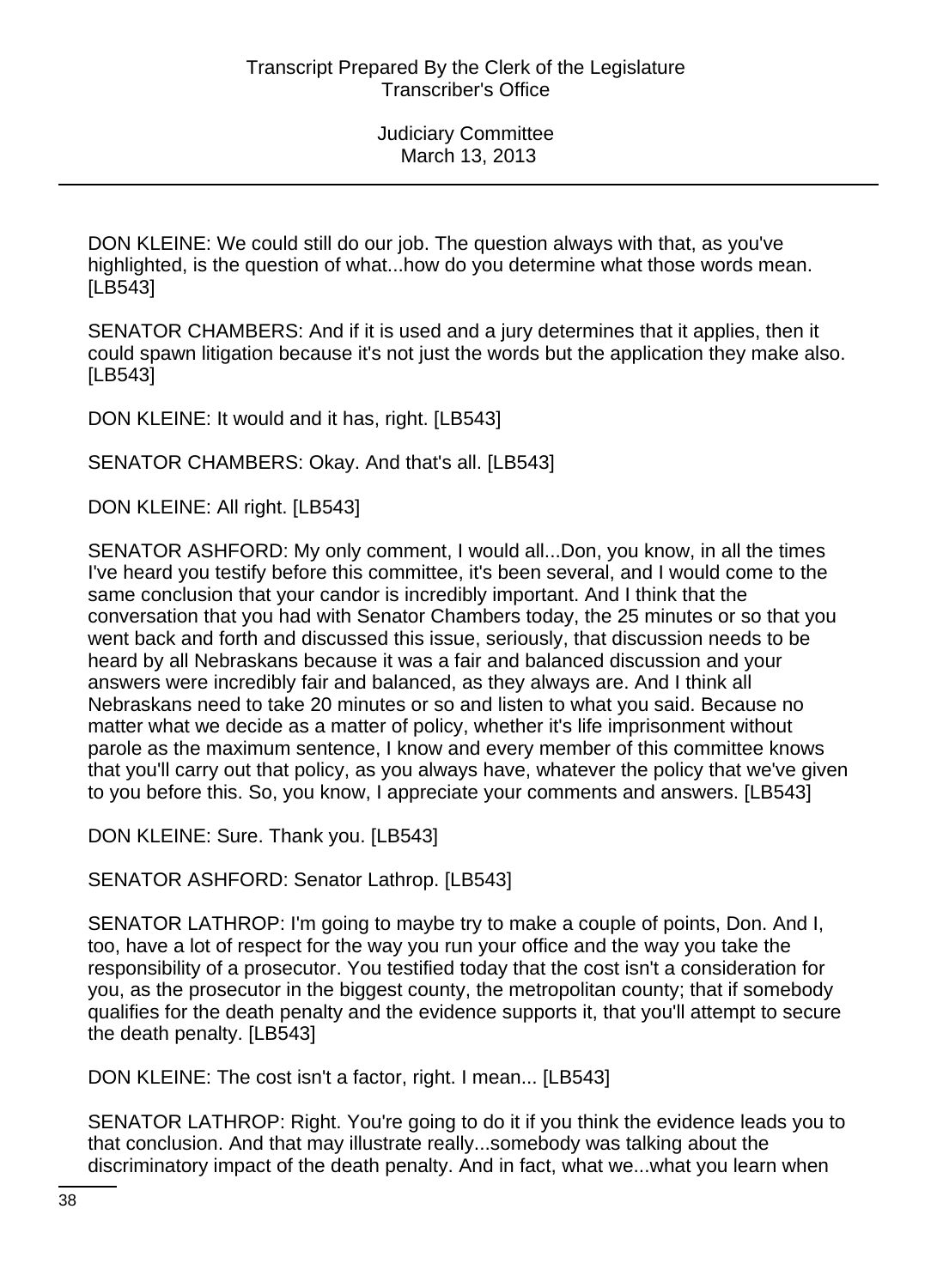you look at the application of the death penalty is in those communities where they have the most resources, you're generally going to find more of the black population in the state--Omaha. Right? [LB543]

DON KLEINE: I would assume. [LB543]

SENATOR LATHROP: Yeah. And so when you get to further outstate Nebraska, and I know Richardson County faced this in the terrible murders down there in Rulo, it almost bankrupted the county. And so for some counties who are in rural Nebraska, which does not have the minority population, they do have to take the cost of the prosecution into account because it becomes, in some cases, a 20-year odyssey for the county to finance. [LB543]

DON KLEINE: Yes. [LB543]

SENATOR LATHROP: And as a result, you typically see or you may see a disparate impact, not an intentional discrimination but a disparate impact in the application of the death penalty just by virtue of the fact that they...that the African-American population is located in the county where we have the most resources to seek and secure the death penalty. [LB543]

DON KLEINE: Yeah, we're the largest county. [LB543]

SENATOR LATHROP: Right. You talked about meeting with too many families and I appreciate and I can only imagine the conversations you have to have, and I know that they have to be very, very difficult. But one of the struggles I have with the death penalty is that you meet with one family and you say, I can get it for you. And they may have some sense of satisfaction knowing that you're going to secure the death penalty. But there has to be a number of terrible homicides in Omaha or across the state where you have to look at another family and say, I know we have the death penalty in Nebraska, but it isn't there for you. [LB543]

DON KLEINE: First of all, I would never say to them, I could get it for you. I mean... [LB543]

SENATOR LATHROP: I don't... [LB543]

DON KLEINE: ...you know, I might be able to say... [LB543]

SENATOR LATHROP: ...I don't mean to imply anything about your character in a negative way, Don. [LB543]

DON KLEINE: No. No, I know. I know. But what I'm saying is I might say these...it looks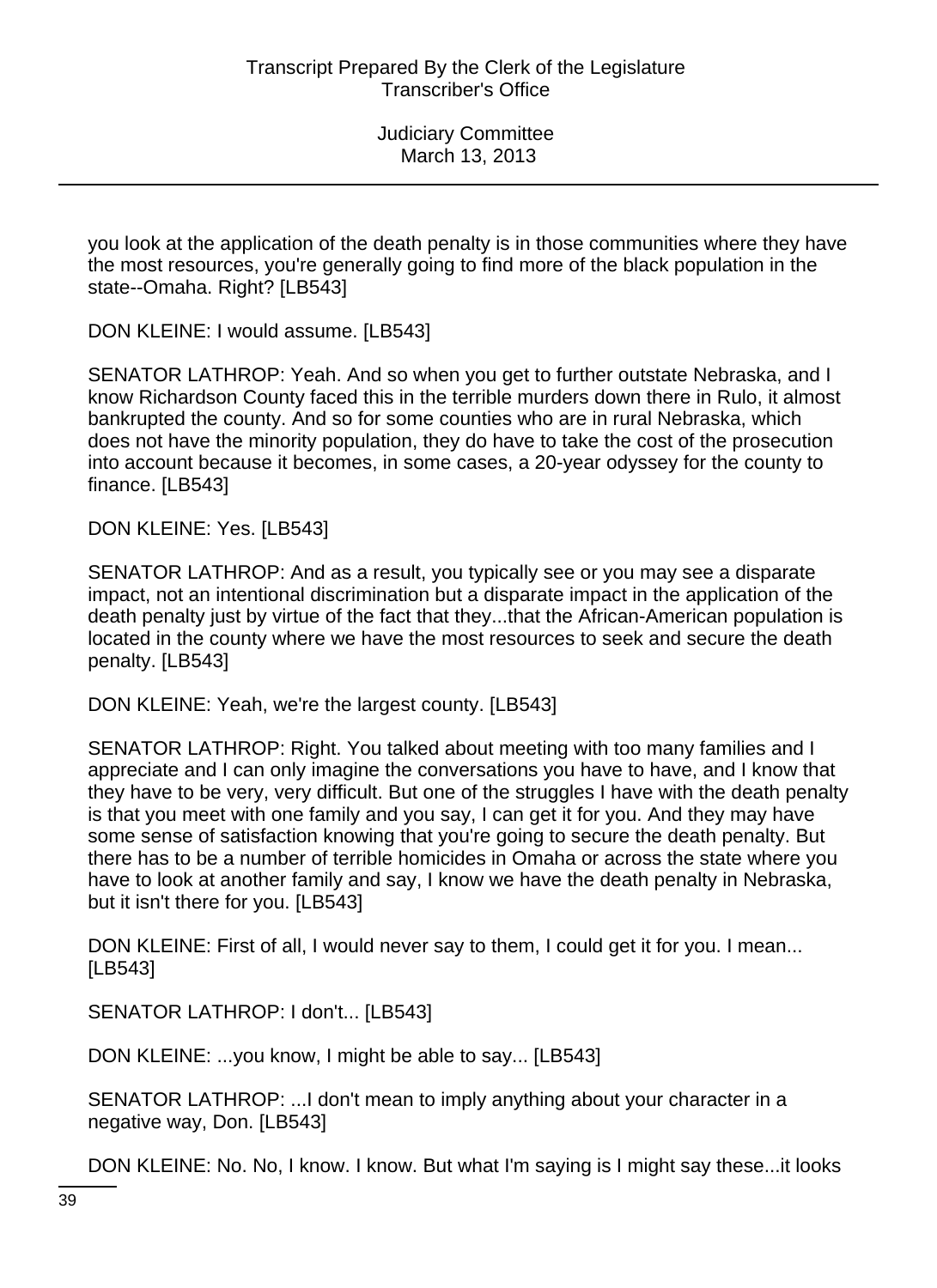like there's evidence that exists for aggravating circumstances and we may file those in this case, depending on if there's enough there that I think it's...the weight is something that's worthwhile to move forward on. But certainly there are other cases where that evidence doesn't exist and that's part of meeting with them early on and explaining. [LB543]

SENATOR CHAMBERS: Just one thing: Mr. Kleine, could you face the mike because it's going to be recorded. [LB543]

DON KLEINE: I'm sorry. I'm sorry. [LB543]

SENATOR CHAMBERS: Okay. [LB543]

DON KLEINE: Yeah. Is that...is just to let them know how the process works so that they understand, because some people think, well, if it's a first-degree murder then the death penalty applies, which isn't the case. You know, they're... [LB543]

SENATOR LATHROP: And in some respects though, and that's...I know that we don't have...we did a book one year and we don't have that right now in front of us, but I know that, and this used to be Senator Aguilar's argument in favor of repeal, are a homicide that happened I think in Grand Island or in Hall County that was terrible and he would describe it every year we'd debate the death penalty. And we do have people in the general population who have committed some of the most outrageous homicides, at least as bad as some of those of the folks who are on death row, yet they end up in the general population, never having been sentenced to death. And so in some respects, this is about the institution, not about your office... [LB543]

DON KLEINE: Right. [LB543]

SENATOR LATHROP: ...or about prosecutors... [LB543]

DON KLEINE: Right. [LB543]

SENATOR LATHROP: ...because, believe me, if there's a guy that I trust to apply a penalty fairly, it would be you. But the reality is, about the death penalty, the reality is, is that there are people who never get it who should, under whatever criteria we use, and we have people who get it, which is if somebody deserves it these guys do. But we have families that look to it and then are told it's not available for the loss of your loved one, even though they may expect that this institution, that we debate and we reaffirm every year or two down in the Legislature, is going to be there and it's not. And in some respects, I think as an institution, it fails those families whose loved ones are murdered in a terrible way and they are...and their defendant or the perpetrator of this terrible homicide doesn't end up with a death penalty. And so we have families that are told we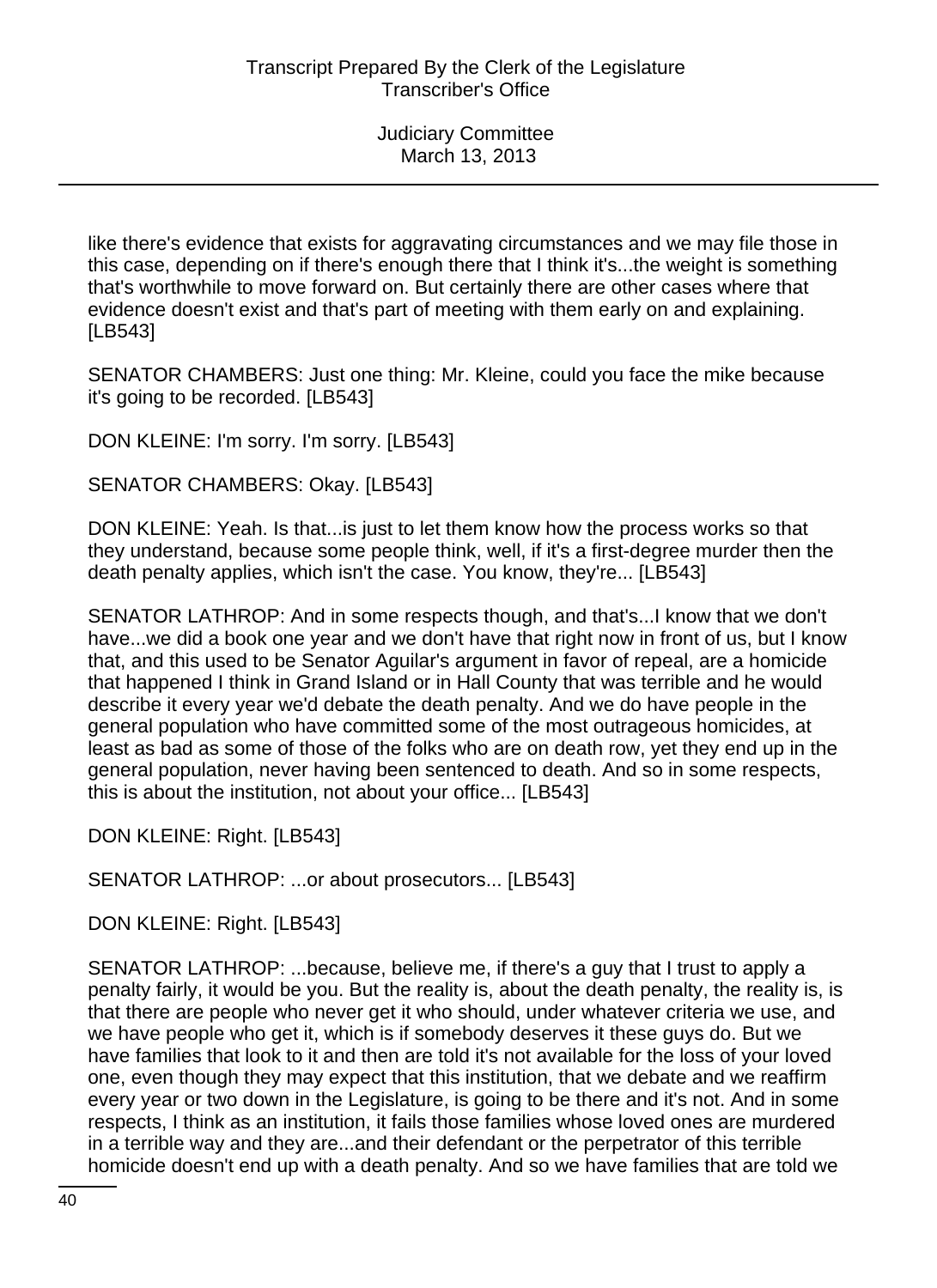Judiciary Committee March 13, 2013

may have this here on the books but it's not there for you. And I think that is one of the shortcomings of the death penalty, if you will, in that we think of it as the people who want to see the repeal are all sympathizers with these murderers. First of all, that isn't the case, at least for me. I appreciate that they're human beings and we can respect their life and that can certainly be a reason for opposing the death penalty, but there are others and one of them is a lot of people do just as bad things and never have to face the death penalty or there are families who spend 22 years, like Ms. Kelle who was here before, or a quarter of a century waiting for it to be carried out, and the guy who's in the paper is the murderer. And there just seems to be a lot of unfairness in the way it's applied, even though it's applied about as well as anybody could. [LB543]

DON KLEINE: Yeah, and I understand what you're saying. You know, I guess I'd like to, I think, or when it's up to that individual elected county attorney as to what they do, but I would like to think it's based on what the evidence is, and that's how we prove anything in any case. And so that's what I'd like to think it looks at. There may be the most horrific murder that's ever been committed and we might have a pretty good idea of even who did it, but we'll not be able to charge him because we just don't have the evidence. Same thing might apply with regard to the aggravating circumstance on a death penalty case, that there just might not be enough evidence to charge that aggravator but even though it was a very atrocious... [LB543]

SENATOR LATHROP: Right. I know along the way one time we had an amendment, and now I've been doing this for seven years and they're starting to run together. But one year we had an amendment that we were going to require that we compare this particular defendant to others who have committed first-degree murders. And that was opposed because, you know, that comparison wouldn't result probably. And you could always go into the general population and find somebody who did something just as bad, probably with just as clear evidence in some cases, as the guys who are looking at the death penalty, and mostly because they're being prosecuted in counties that have the resources to do it. [LB543]

DON KLEINE: And I know defense counsel, who do a very good job in representing their clients, do that. They bring up comparisons with regard to other cases where somebody has had a life penalty imposed versus a death penalty, and compared those fact situations to...and point those out to judges. [LB543]

SENATOR LATHROP: Thanks, Don. [LB543]

DON KLEINE: Sure. [LB543]

SENATOR ASHFORD: Senator Coash, then Senator Chambers. [LB543]

SENATOR COASH: Thank you, Senator Ashford. Senator Lathrop's comments brought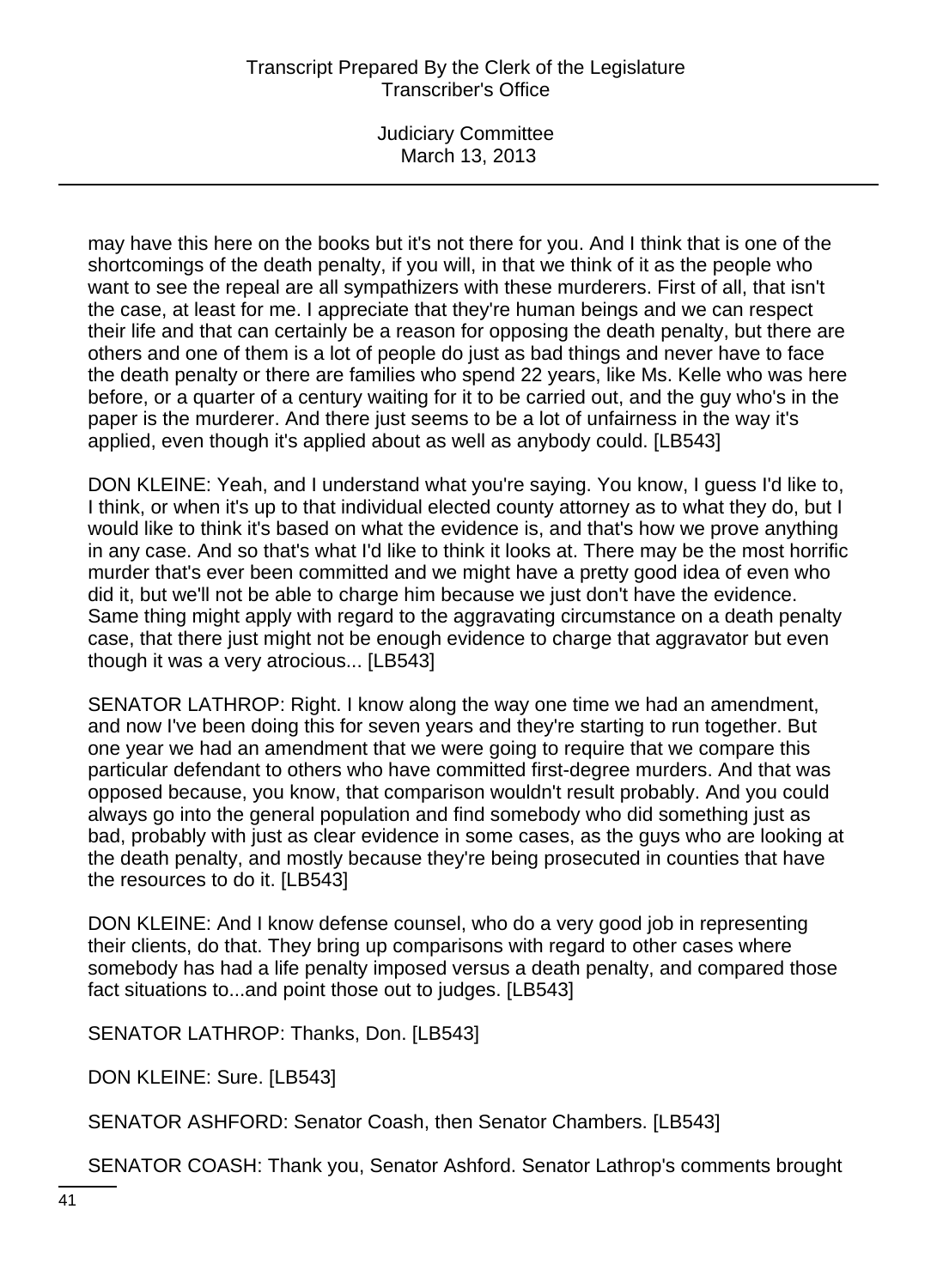up a quick question for me. You know, you said you don't take costs into account when you decide to go there. What about the families' wishes? Because, you know, we heard from a family member here who said, given the opportunity, when her brother's killer was going on trial, she would have said don't do this, don't pursue this. And you might find another family who says, yeah, I want justice, I want this guy to sit. Does that enter into the equation at all, just... [LB543]

DON KLEINE: I think that's a very good question because when I meet with a victim's family, I explain to them also that it's not the victim versus the defendant, it's the state of Nebraska versus the defendant, the people of the state of Nebraska. And so I'll visit with them, like I know Joe Kelly is here too, the same thing he would do; advise them of the situation; tell them I'm going to inform them if there's...what we're going to do, what we're going to charge, what if there's an offer of some sort of a plea agreement by the defense counsel that we're considering and ask for their input. But I don't put it...it's not something you put on them. It's not, okay, I want...I need you to make a decision here about what do you think should...what we should do in this case. That's our call. And so I certainly would ask for their input, I would certainly advise them of what's going on, but it's not something you put on the victim and say, okay, what should happen here. Again, it's our responsibility, knowing what the evidence is and what the law is, to make that decision, but certainly we want their input. But it's not, again, it's not the victim versus the defendant; it's the people of the state of Nebraska versus the defendant. So that's a good question because that does come into play. Certainly we would talk to the victim's family. We would let them know what's going on. We'd want them to be on board with whatever happens. [LB543]

SENATOR COASH: Thank you. [LB543]

SENATOR ASHFORD: Senator Chambers. [LB543]

SENATOR CHAMBERS: I don't recall the name of the case right now, but when the Supreme Court was gutting the bill that I had said that I had gotten passed where they compare homicides, then-Chief Justice Krivosha, I think that was the case, in fact did review homicides, because there was a companion bill that required the person who is an administrator for the courts to have prosecutors send in all of the evidence on the homicides where a death penalty was sought and where it was not. And he had the facts of these cases and he laid them out and he demonstrated case after case where the murder was a lot more atrocious, and in all the cases that he mentioned nobody got the death penalty. One of the cases that sticks out in my mind, the family's name was spelled N-o-k-e-s. Some pronounced it Nokes, some Nokish (phonetically). But there was a love triangle and the two wound up murdering the third party, cut the body up into pieces, wrapped them in butcher paper, and dumped them in a reservoir. And they didn't get the death penalty. And he had a case where a guy was killed. His head was cut off and part of the body in the trunk of a car, and the head, I don't know where it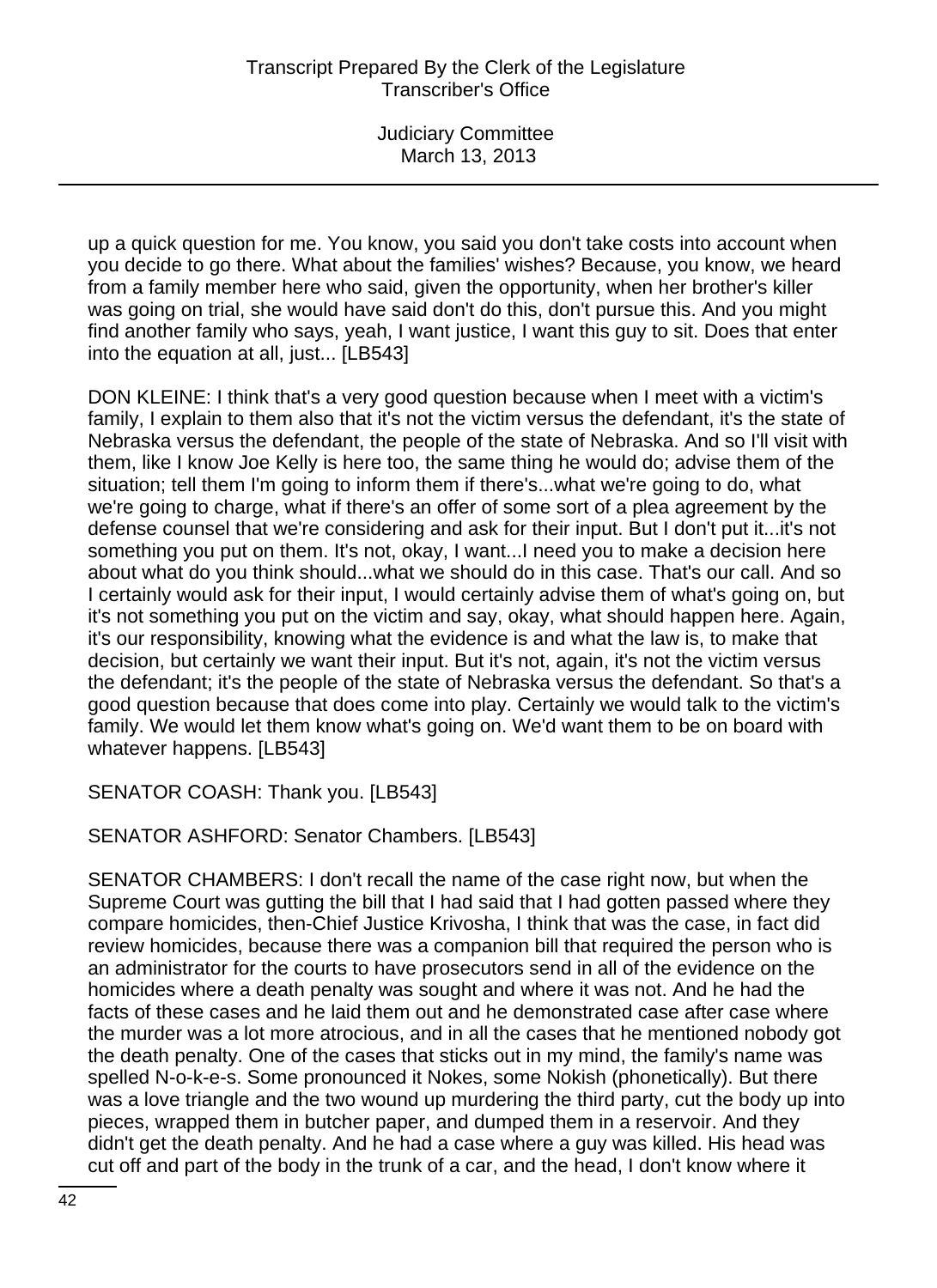Judiciary Committee March 13, 2013

was. They didn't get the death penalty, those kind of atrocious cases; not where you say, comme ci, comme ca. And this was the former Chief Justice and he did it because he said, if all you're going to compare are cases where the death penalty is imposed, it's like saying you want to examine whether or not people being compelled to sit in the back of the bus are treated differently from those who are not. And instead of you comparing the situation of those who are made to sit in the back of the bus with those who are not, you're just going to compare those who are sitting in the back of the bus and say, well, all of them are treated the same way. Yeah, all of them are discriminated against, but what is the circumstance they face as compared to those who don't sit in the back of the bus? So the judges have skewed the system. And contrary to what you think, I know not all county attorneys try to do the right thing. I know there are some that overcharge, because I've read some of the charging papers and the facts that they allege do not even qualify as being a part of the case being brought. And one was out in Norfolk and I used to have to deal with him in a number of cases. So if I were ever pushed to say name some prosecutors, I could, but that's not what we're doing here today. But I know that they're not all doing like you do. I know there is racial discrimination because, not just where there are death penalty cases, I look at other cases that occur. I look at the way black people, nonwhite people, Latinos are treated, Native Americans in those other counties. There was one where I had to get rid of a bounty bill where a little sheriff named Story...and his eyes were so close together I used to tell him, I could take one finger and stick it in both your eyes at the same time. (Laughter) He had a bounty system because you would pay the sheriff so much for each meal. So what he would go out and do, a few minutes before midnight he'd round up as many Native Americans as he could. That was a day. He would keep them in jail past midnight, not feed any of them a meal, and let them out. Then he'd charge for meals for every one of them. That seems petty. That's what he was doing. And when I showed the Legislature and documented it, they passed a bill where that couldn't be done anymore. I don't know what the state of the law would be if I weren't here because, first of all, I will acknowledge that what I see is there and I will deal with it. Others don't even want to admit that this stuff exists and I've got to listen to it when I know that it's different. That's enough from me. Thank you. [LB543]

SENATOR ASHFORD: Thanks, Don. [LB543]

DON KLEINE: Thank you. [LB543]

SENATOR LATHROP: Thanks, Don. [LB543]

JOE KELLY: Members of the committee, my name is Joe Kelly,... [LB543]

SENATOR LATHROP: Hey. Hey, Joe. [LB543]

JOE KELLY: ...K-e-l-l-y. I'm the Lancaster County Attorney. I'm here for the Nebraska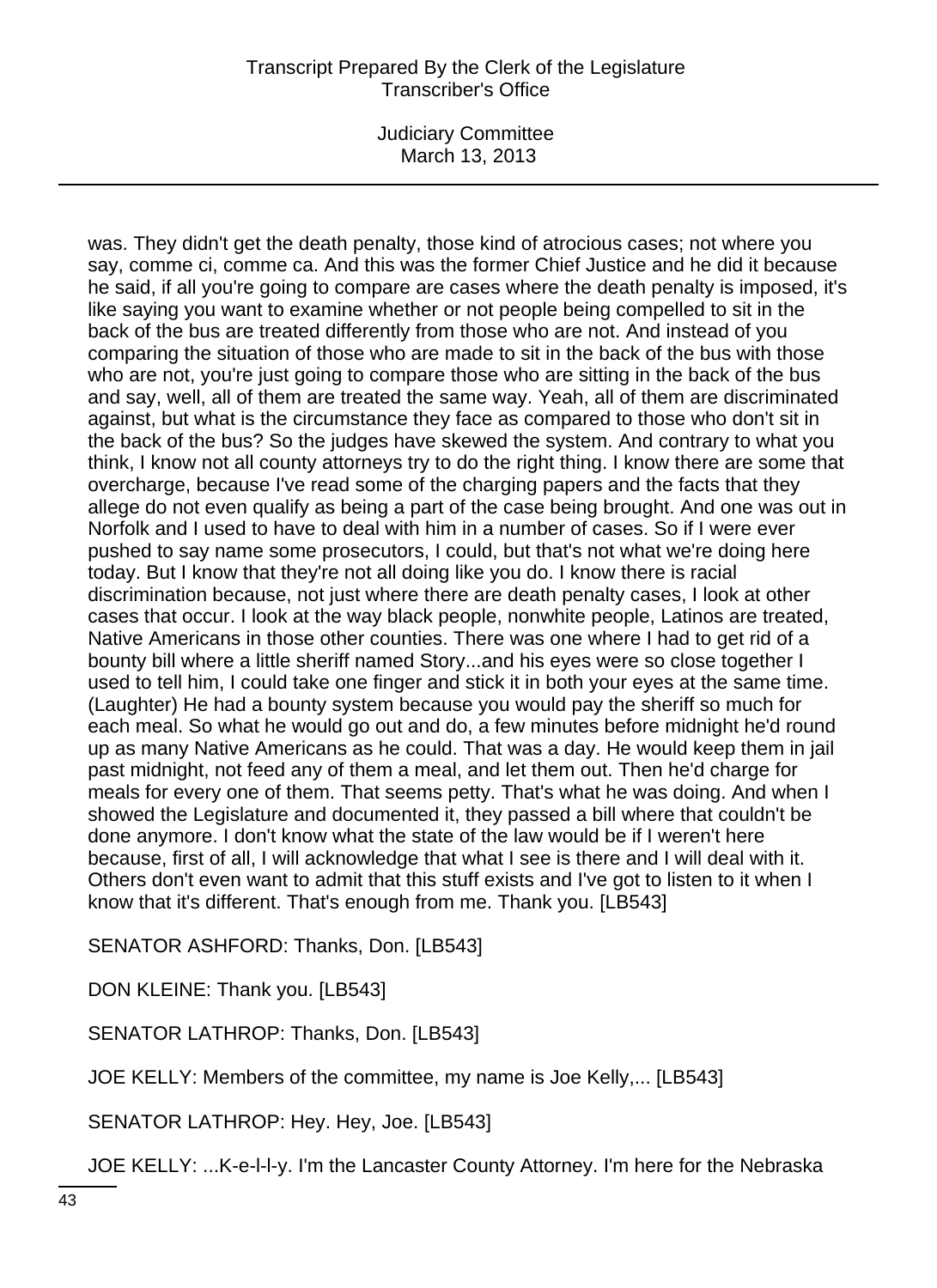Judiciary Committee March 13, 2013

County Attorneys Association as well to oppose the bill. I think Mr. Kleine has covered a lot of those issues. You may want to ask questions about those. I thought I'd address two things based on some testimony I heard, then I want to talk about the bill itself, were you to repeal capital punishment in Nebraska. The first one, Senator Coash, on the cost, remember that as a result of the Rulo murders and some other cases like that in the late '70s and '80s, the Attorney General's Office formed that unit to prosecute cases on behalf of those county attorneys who were not either professionally equipped to handle it or if they didn't have the money. Likewise, the Public Advocacy Commission is funded by the state to defend in those particular cases. And a second point with regard to plea negotiations and the threat of using capital punishment, as a general point ethically, as a prosecutor, I am entitled to talk about the most serious crime for which I think I could convict an individual when I am discussing plea negotiations. Even if there were not a death penalty or, excuse me, yes, a death penalty, you'd still have life imprisonment. And so in cases where it was a borderline case between a second-degree and first-degree murder, there might be negotiations between the parties about what the appropriate charge is. But it isn't necessarily used as a hammer, as long as I have an ethical belief that I can prove that case at the highest level that I'm talking about. But we don't always use it that way. This summer I tried a first-degree murder case, inmate killing another inmate. I did not add aggravators to that case. I did not threaten to add aggravators to that case. I had a few that were very weak that didn't seem sufficient to me, so the issue was never raised in that particular case. It doesn't have to be used as any sort of a hammer. I'm running out of time. I wanted to say I'm not sure that I see a real difference between life imprisonment without the possibility of parole and life imprisonment based on the way our Board of Pardons has handled first-degree murders for as long as I have been prosecuting. And second, I am not convinced of the need to keep the aggravating circumstances in this process if we were to end up with life without the possibility of parole in life I and IA as the two possible penalties for first-degree murder. My light...yeah. Questions? [LB543]

SENATOR LATHROP: I do want to follow up on that. If we repeal the death penalty, just your legal judgment as someone who may have thought this through, if we repeal the death penalty and established a true life without the possibility of parole, do we need to go through all of this special process of charging them a process of aggravating and mitigating circumstances to fit a new category of punishment? [LB543]

JOE KELLY: Well, that... [LB543]

SENATOR LATHROP: Or is not taking a life allowing us to get away from that process of specially charging them and evaluating and having hearings on aggravating and mitigating circumstances? [LB543]

JOE KELLY: My preference was for the latter, as you have stated it. Senator Chambers, the drafter of this bill, obviously knows that there is a difference, because one could be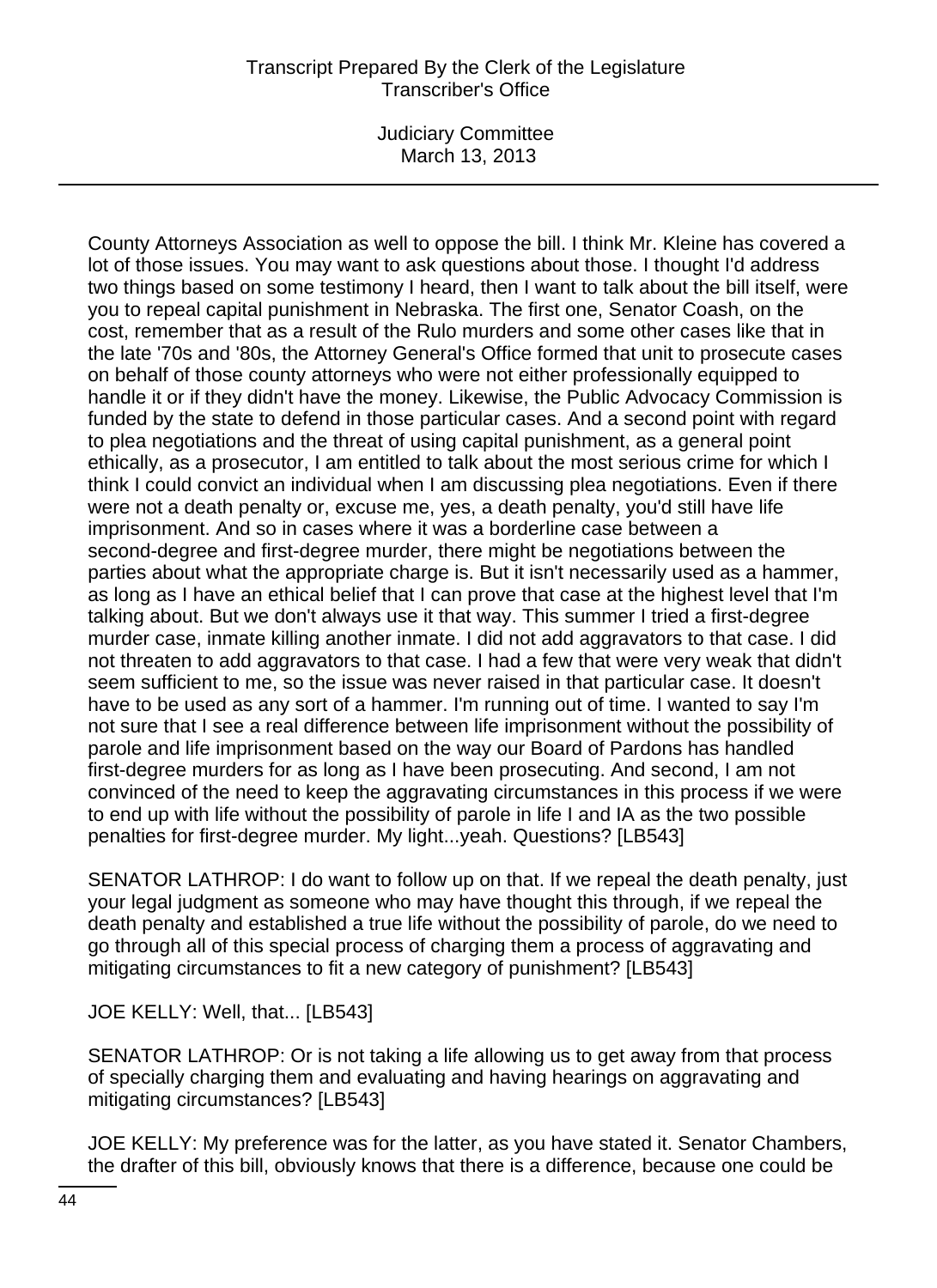paroled...excuse me, commuted to a term of years and then paroled. And under his bill, that would not be possible for a certain number of those first-degree murders. [LB543]

SENATOR LATHROP: And if we have that special category that would result from this bill, do we need to maintain the aggravating/mitigating circumstances to impose a sentence that has no possibility of parole or not? Is that something that's reserved just for death penalty? [LB543]

JOE KELLY: You would almost have to because you would have two different sentences, two different sentences. You'd have life where you could be paroled, and you would have life without parole, and if you were commuted to a term of years you'd have to jam out on the top end, half of the top end. So for a sentencing judge to make that distinction and decide which is which here, you'd have to have some formula in your statute. And that's why I'd have said, as I looked it, it seemed to me that life under present circumstances, with present Parole Board provisions, is sufficient in those cases if you no longer have capital punishment. [LB543]

SENATOR LATHROP: I don't think you answered my question. [LB543]

JOE KELLY: Okay. [LB543]

SENATOR LATHROP: Maybe you did and you didn't...or I didn't ask it clearly enough. Currently, to impose the death penalty we have to go through a process. We have to charge them and let them know in advance that they're looking at the death penalty. [LB543]

JOE KELLY: Yes. [LB543]

SENATOR LATHROP: So that's the first thing. The second thing is we have to go through a separate trial, if you will, on the aggravating and mitigating circumstances. That's the current model for imposing the death penalty. Do we need that for the new version or this...the replacement version of life? [LB543]

JOE KELLY: My answer, no. [LB543]

SENATOR LATHROP: Okay. So all we need to do, if we want to eliminate the death penalty, is say we're going to have a new category of life imprisonment and, by gosh, we mean what we say and you're not going to parole out. [LB543]

JOE KELLY: That would be a way to do it, yes. [LB543]

SENATOR LATHROP: Okay. Thank you. Senator Chambers. [LB543]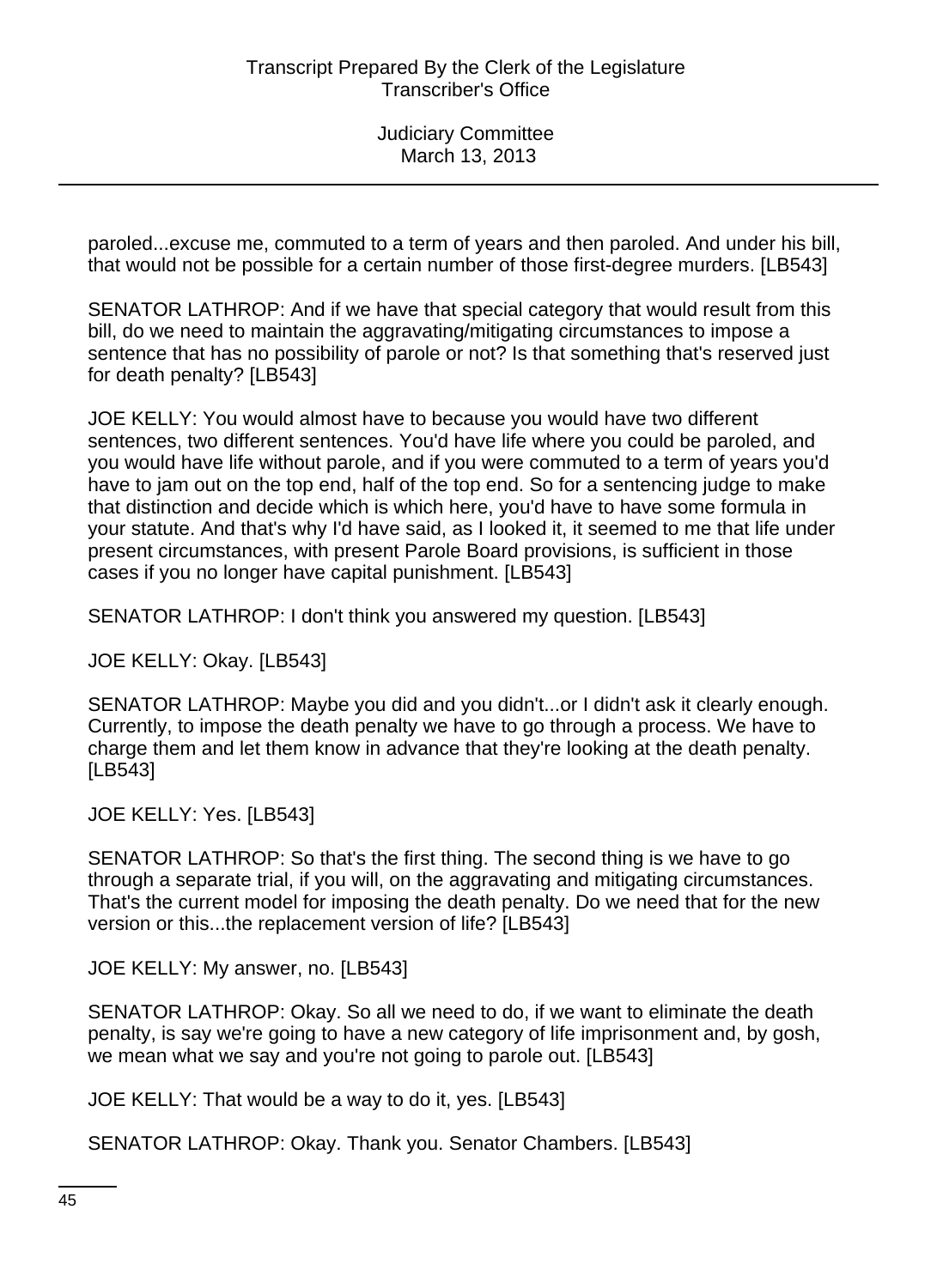SENATOR CHAMBERS: Now I'm not sure of the answer. And maybe you responded to his question. You had acknowledged that you have two categories under the bill, one life without the possibility of parole and there would be no consideration given to good time and those kind of things, then life which can be commuted to a term of years and that would be handled differently from the way this one, without parole. And I thought I heard you say that you would have to have a formula by which to distinguish the case where you got life from the case where you got life without parole. And the formula is the aggravating and mitigating circumstances, unless you know of a different formula which you haven't suggested. [LB543]

JOE KELLY: No. No. [LB543]

SENATOR CHAMBERS: What are you saying no to? [LB543]

JOE KELLY: What I'm saying is my preference would be not to have life without the possibility of parole and life as possible penalties... [LB543]

SENATOR CHAMBERS: Oh, so you mean just say... [LB543]

JOE KELLY: ...if you repealed. [LB543]

SENATOR CHAMBERS: ...you mean just say life. [LB543]

JOE KELLY: Yes. [LB543]

SENATOR CHAMBERS: And I want my colleagues to know that because that's what I used to put in the bills. In the past, I would say, we substitute a life sentence for...in exchange for death. Senator Beutler had come along and said, well, if you can make it seem like it's a stronger type of life sentence, there might be a chance. I said I don't want to do that, because if you have the death penalty still in place then you've added another penalty harsher than life but it's not death, so I will not put life without a possibility of parole as long as there's a death penalty too. So that's how that notion came into play. I would just as soon not have life without parole but say a life sentence. Then you don't have to have the mitigating or aggravating circumstances because you haven't created statutorily two different punishments that would occur in the case of a first-degree murder. We have to have a first-degree murder in either case, but the U.S. Supreme Court has said you've got to distinguish this higher level where the punishment will occur from what you might call the ordinary murder. So if we do away with life without parole, then we can get rid of the aggravators and mitigators, in my view. But if we maintain it, we've got to have a statutory guide for the judges to follow to distinguish one from the other. [LB543]

JOE KELLY: Yes. I agree. [LB543]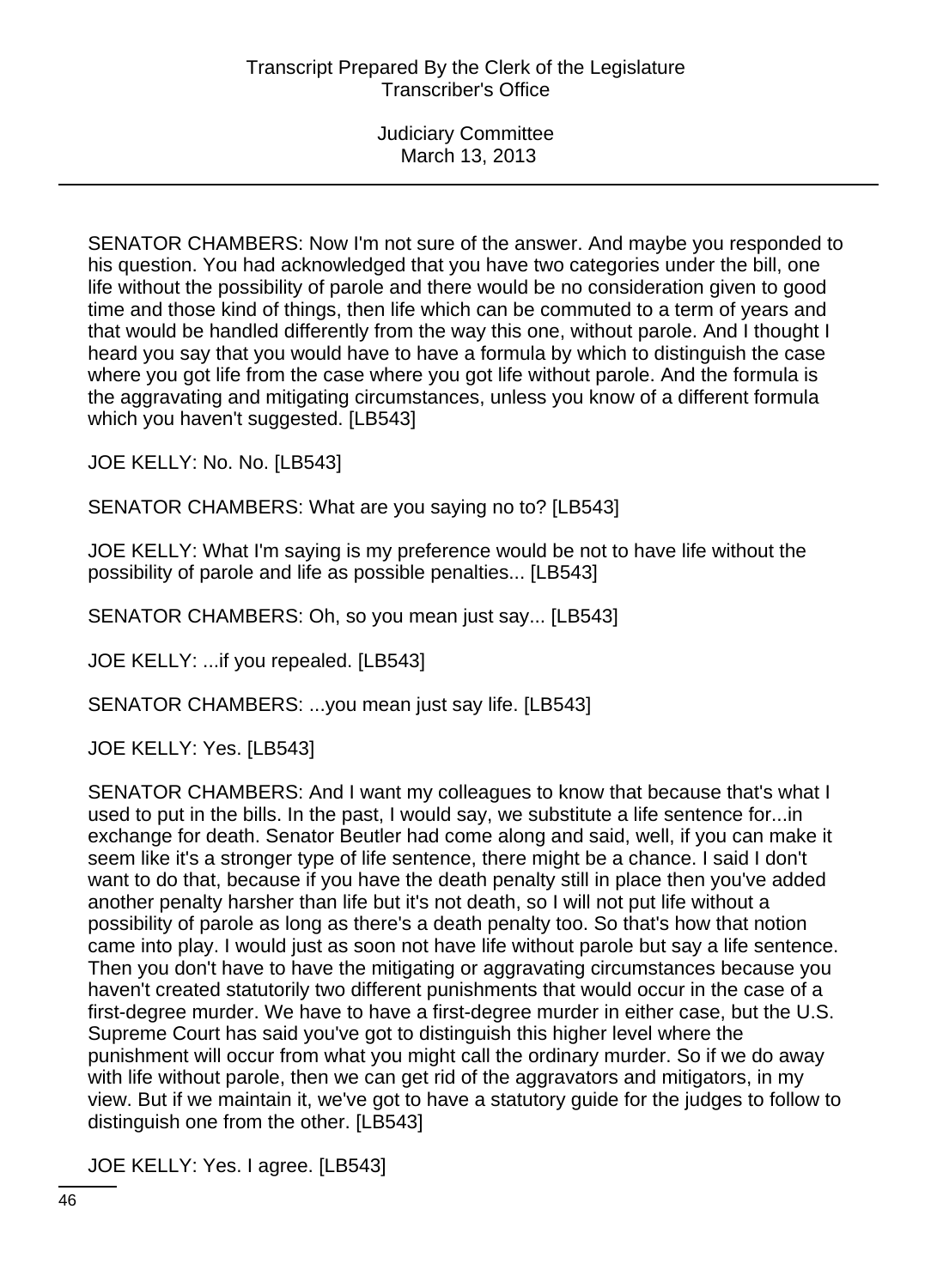SENATOR CHAMBERS: Okay. I just wanted that in the record. [LB543]

SENATOR LATHROP: Yeah, but it doesn't have to be the current model of aggravators and mitigators. [LB543]

JOE KELLY: I'd say no. I mean those are the aggravators... [LB543]

SENATOR LATHROP: That's something we reserve for death. [LB543]

JOE KELLY: Yes, those are developed. [LB543]

SENATOR LATHROP: And so some criteria for distinguishing what I would call death by incarceration from a standard ordinary life. [LB543]

SENATOR CHAMBERS: I've got the answer. [LB543]

SENATOR LATHROP: Life? [LB543]

SENATOR CHAMBERS: Life without possibility of parole. [LB543]

SENATOR LATHROP: Well, the point is that we need some criteria because that is a current...under current law, life sentences may be commuted and somebody may ultimately get out, if not just in theory. The penalty that we would be talking about as a substitute for death, which is essentially spending the rest of your life in prison till the day you die, that would require some criteria but not necessarily would we have to follow what we've used in death penalty cases, which is telling them that they're looking at this and having the same set of aggravators and mitigators and a second trial. [LB543]

JOE KELLY: Yes. Yeah, I agree. [LB543]

SENATOR LATHROP: Okay. Thank you. [LB543]

SENATOR ASHFORD: Thanks, Joe. Do we have any other opponents? Any neutral testifiers? [LB543]

RICHARD DIETER: (Exhibit 13) Mr. Chairman, members of the committee, thank you for this opportunity to appear before you to speak about the death penalty. My name is Richard Dieter, that's D-i-e-t-e-r. I'm the executive director of the Death Penalty Information Center, which is a nonprofit organization in Washington, D.C., that does research and collects statistics on the death penalty. I'm an attorney and an adjunct professor at Catholic University Law School. I'm here today to talk to you about the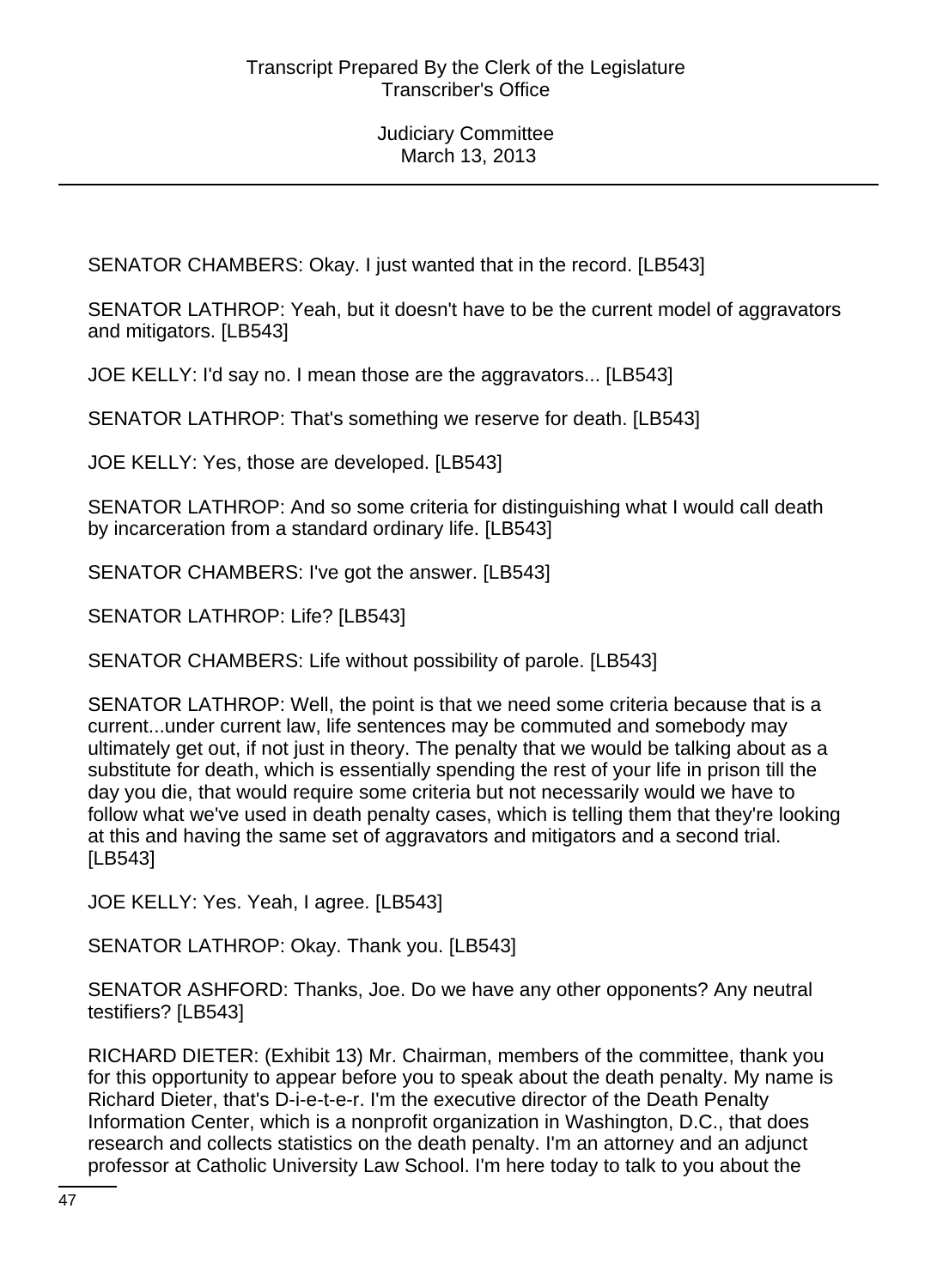Judiciary Committee March 13, 2013

costs of the death penalty, which I realize is among the most mundane of the topics that you have already reviewed but one which I know you also bear a chief responsibility for reviewing and carrying out the shepherding of the state's revenue. So I think it's an important one for you. I have looked at, in my course of 20 years as director of the Death Penalty Information Center, what I believe is every study that has been done on the costs of the death penalty. And although this is a complex issue, because, after all, it involves the hours of the defense attorney and the prosecutors, the hours put in by the Supreme Court justices, the form of incarceration that you have on death row. All of these things go into the costs of the death penalty. Nevertheless, all of the studies that I have looked at over these 20 years have come to one conclusion and that is that the death penalty as a punishment is more expensive than a system where the worst punishment is life without parole. And I think that should make entire sense to those who have studied this punishment over the years, even though it's counterintuitive to many people. It's so expensive because every step of a death penalty trial and appeals and even incarceration is more expensive than the typical case. There is just more preparation you have to do if you're preparing for a death penalty trial, at least 1,000 hours of preparation if you're doing it right, and the same thing is true for the prosecution. They're preparing for two cases, for both conviction and for the sentencing process. And that will carry over through the appeals. There's going to be two issues that are appealed and all of these things have to be examined with utmost care because of what is on the line. And even incarceration, where people on death row have to be watched, have to be escorted, perhaps their meals are brought to them, perhaps they don't participate in work programs, but for whatever reasons even the incarceration is more expensive. And so all of this adds to the cost of the death penalty. The only place where the death penalty can save the state money is once an execution has occurred, because from that point on there is no more expense. However, the reality, as some have hinted out, is that the death penalty is being used less and less. It is used in only...only 15 percent of the people who have been sentenced to death since 1976, when the death penalty came back, have been executed. So, you know, for most of the death row inmates, that day doesn't come when the execution happens; and for those it does, the average time between sentencing and execution is 15 years. And no doubt you have cases that are even longer than that. So the savings isn't there. The time on death row is more expensive and it's almost as long as spending life imprisonment, all the other aspects are more expensive. So how much does it cost? Well, there have been a lot of studies. I think the best numbers that are out today, a study that was recently done at the Urban Institute which looked at a death penalty case from beginning to end, and by the end I mean, you know, through the appeals and time on death row, and looked at a life without parole case through the same time, not just the trials, not just the appeals, but even the 40 years that you may spend in prison in a life imprisonment case. And I do...I want to ask if... [LB543]

SENATOR ASHFORD: Let's keep on going. [LB543]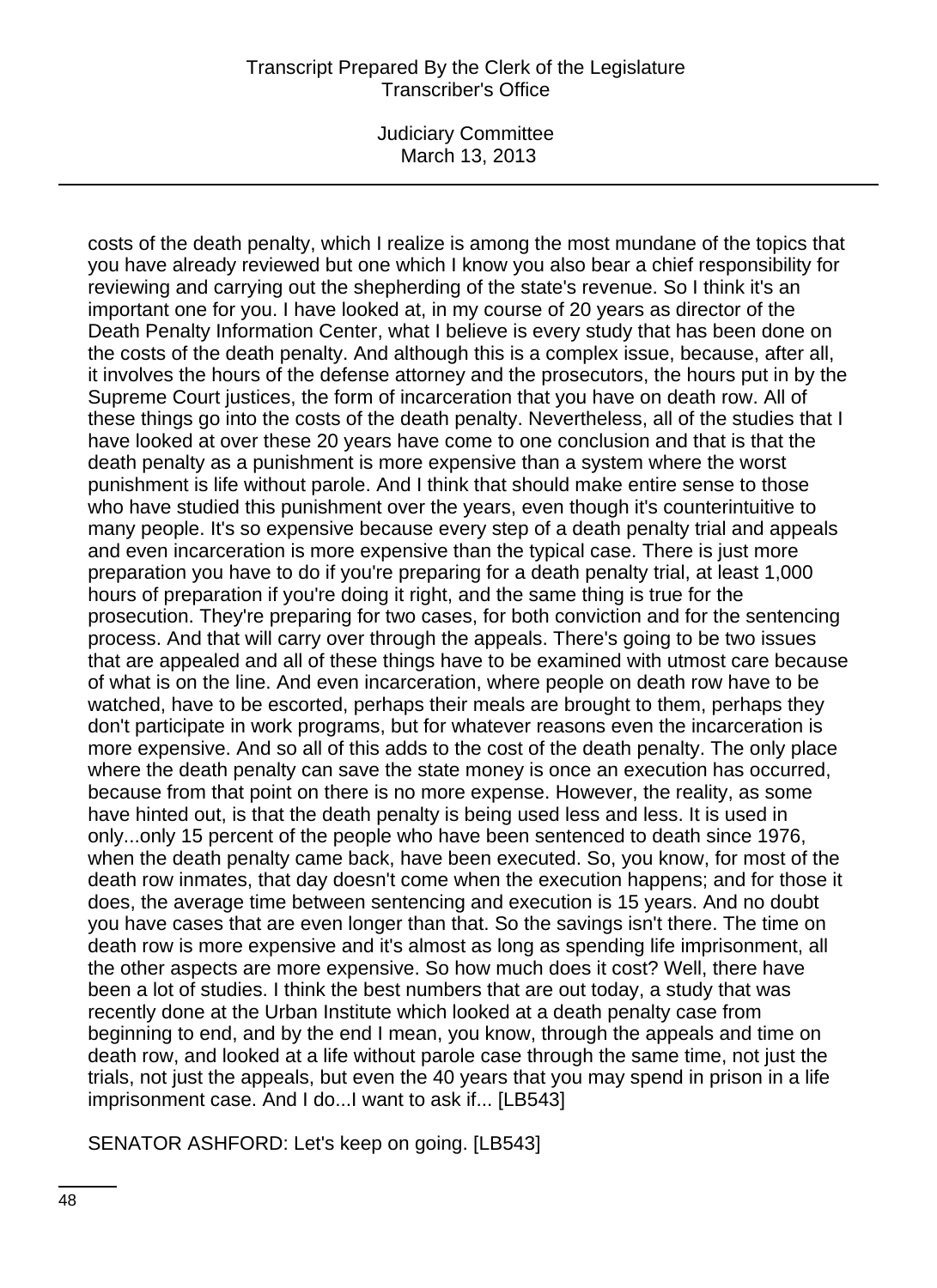RICHARD DIETER: ...if I should keep on going. [LB543]

SENATOR ASHFORD: Well, we could ask you a question... [LB543]

RICHARD DIETER: Yes. [LB543]

SENATOR ASHFORD: ...about what you think about these issues. [LB543]

RICHARD DIETER: Yes, I don't take too long though, I promise you that, not as long as the testimony that I gave. [LB543]

SENATOR ASHFORD: Well, when the red light comes on, we may ask you a question. [LB543]

RICHARD DIETER: Okay. Very good. [LB543]

SENATOR ASHFORD: Yeah. [LB543]

RICHARD DIETER: But just to say that the study that was done computed that the cost of a death penalty case is about \$3 million from beginning to end, and the cost of a life without parole case, about \$1.1 million, and that was a study. These things have to be state-specific, so I can't tell you exactly what it costs in Nebraska, but that was a study done in Maryland and it agreed in basic numbers with a study in Florida and one in Texas and one in North Carolina that was mentioned here earlier. So it's not too far afield to say that a death penalty case, in its entirety, is going to cost about \$3 million, which may or may not sound like a lot of money. Over the course of Nebraska's death penalty, they have had about 35 death sentences, so now what you are figuring the state has spent is upwards in the realm of \$100 million at three times each of the 33 death sentences. But of course, that hasn't resulted in 33 executions or 35 executions. In fact, it's resulted in three executions. And so now you start to see where some of the large numbers with respect to the cost of the punishment come in; that is, what is this state paying per execution? Because without an execution, the death penalty is somewhat meaningless. [LB543]

SENATOR ASHFORD: Let me ask you, do you... [LB543]

RICHARD DIETER: Go ahead. [LB543]

SENATOR ASHFORD: Do you have any further data on the cost issue? [LB543]

RICHARD DIETER: I do. [LB543]

SENATOR ASHFORD: Well, then why don't you go ahead and talk about it. [LB543]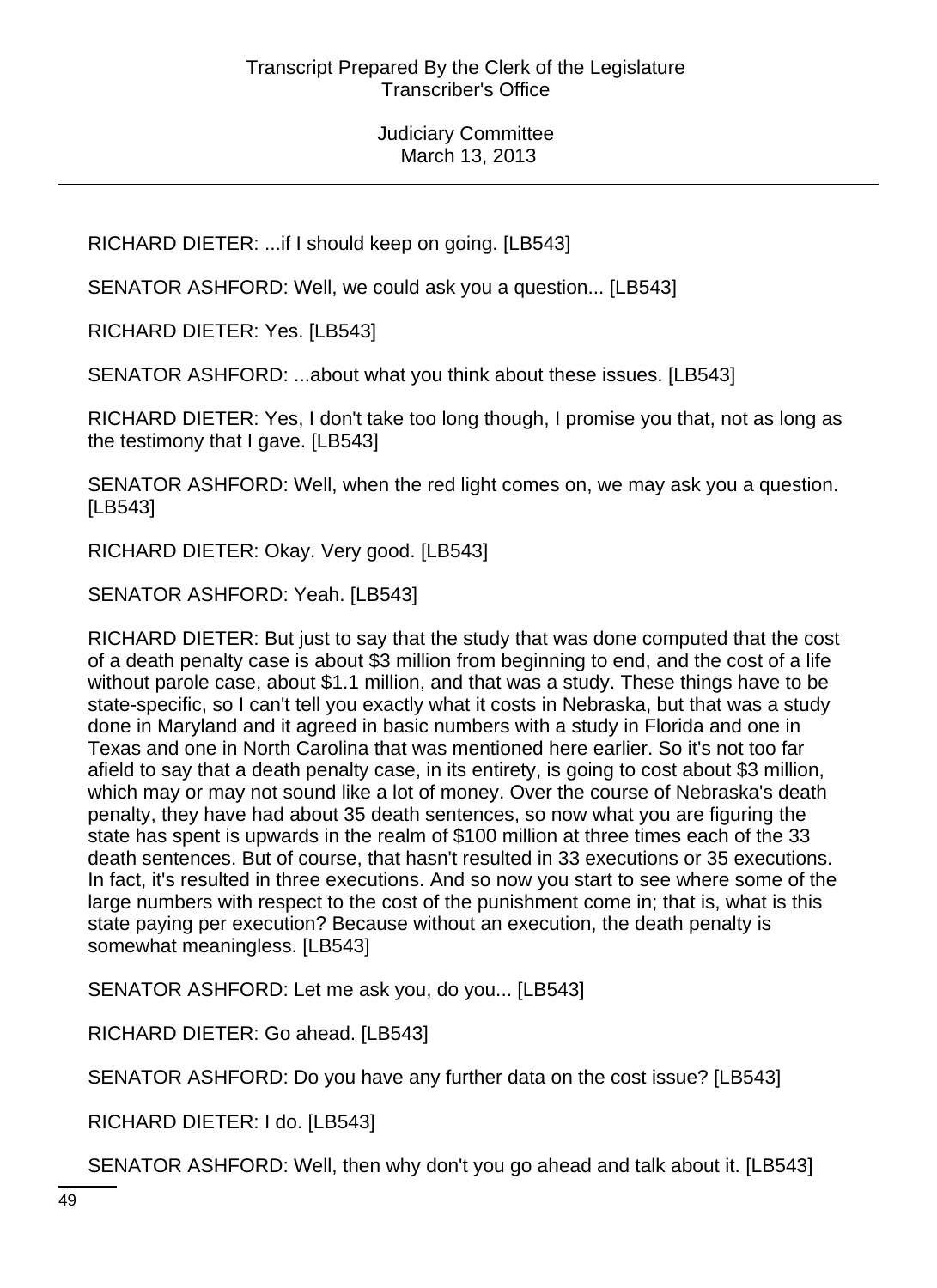Judiciary Committee March 13, 2013

RICHARD DIETER: All right. The numbers are, you know, perhaps mind-numbing in a way, but I mean if you're going to do a trial, you're going to have to pay an attorney perhaps \$100 an hour to do 1,000 hours' worth of preparation, and there's going to be two defense attorneys so you're quickly up to \$100,000 each. And the prosecution is doing the same and they have two people. So, you know, you can see where a trial quickly gets to the hundreds of thousands of dollars. But most of these trials are not going to result in an execution, so what you have to take into account is all of this sort of inefficiency of the system, and that's where you get to these numbers that are like \$30 million per execution. That may sound a little extreme. In Maryland, which I think is a state comparable to Nebraska in some ways, they also have had the death penalty for as long as you have had. And they've had...the study was about 60 death sentences; \$186 million was spent and they've had 5 executions. Sure enough, it comes out to roughly the same--about \$35 million per execution. Of course, you can't put a price on justice, but \$30 million to achieve one piece of justice, I think it's... [LB543]

SENATOR ASHFORD: Let me ask you this. I mean is it justice if you are...and then I can turn it over to my colleagues to ask questions, but justice is an elusive. It's sort of in the eye of the beholder a bit. But, you know, is there justice if you have 5 executions and 30 cases that are...at least were charged that way and didn't result in an execution for a variety of reasons? And then I think when Senator Lathrop and all of us were looking at the numbers of cases that did not...were not even charged in Nebraska as death, I think 200... [LB543]

RICHARD DIETER: Right. [LB543]

SENATOR ASHFORD: ...is the number that comes to my mind of cases. So when you were talking about justice in a way, if you're talking about...doesn't seriousness or comparability...comparability is a terrible economic term that shouldn't be applied here. But if you're trying to have justice be applied evenly across the board to the worst cases, well, if it's not the worst cases or if like cases are not resulting in the death penalty, you know, is it justice? And you know, that...I keep coming back to that issue. So cost...part of the problem with the issue with cost, to me, is, well, it's a real number. Whether it's \$3 million or \$30 million or whatever it is, it's a real number and it's a lot of money. But part of that is because we know that there are numbers of cases, 200 in Nebraska, let's say, or some number, but a lot of cases that are very, very difficult murder cases where the people are not on death row. So there's this sort of struggle with we've got to spend, you know, all this time and effort because we know there are lots of people out there that have done very, very bad things that are not sitting on death row. And there's an imbalance. There's an inequity. There's an unfairness. There's something in there that sort of...even though there's this concern or desire to have justice, you know, and we all know as a citizenry and I know that the people that are on death row, most of them, committed very heinous acts. But then there's this sense of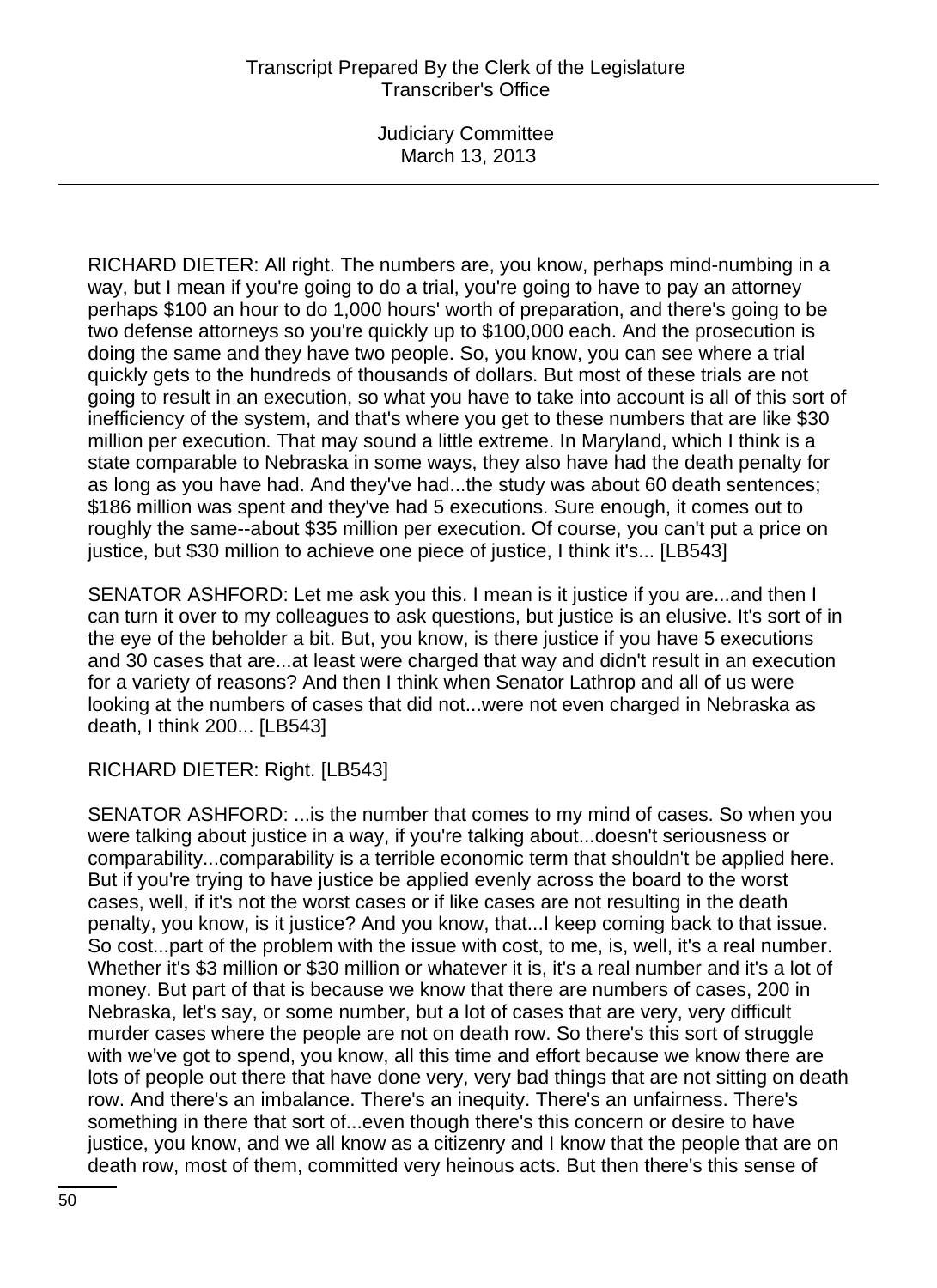Judiciary Committee March 13, 2013

doesn't justice have to be carried out in a just, fair, and balanced way? And the fact that there are some individuals who...many individuals who are not sitting on death row, who are not in a segregated environment, are not on death row, it just strikes...when we know, and I thought...I thought...and then I will stop. But when I thought Don Kleine, he said this before, and Joe Kelly as well when we've talked about this issue, I get this sense from both of them that they can certainly do their job as county attorneys very adequately if the ultimate charge is life imprisonment or some penalty of less than death, whether it's life imprisonment without parole, whether it's life, or whatever mitigating and aggravators you use. And we actually on this committee have had that discussion with life in prison without parole. So my...so there's this fundamental (laugh)...it's a gnawing when you get to this issue. Yes, there are very, very serious crimes being committed. Yes, those people who committed crimes that are IA felonies and they're on death row, yes, that's really bad. But at the same time, there are a whole bunch of people that committed some awfully bad acts out there that are not, and it really tears at, you know, your sense of fair...mine, anyway, and I think many on this committee have expressed over the years the same sense. So cost is a factor but cost is a factor because I think we're all struck by this imbalance and injustice that's out there because of the disparity in the sentencing. [LB543]

RICHARD DIETER: Yeah, I would have to agree, I mean, only to say from the cost perspective that all of those 200 cases which were deemed eligible for the death penalty, that started the death penalty costs ticking. Soon as a state says... [LB543]

SENATOR ASHFORD: Right. There all 200 of them have a death penalty cost. [LB543]

RICHARD DIETER: Yeah, even though only three resulted in execution. So there's money associated with that. And then the other quick comment would be that there is financial costs and then there is perhaps intangible costs. And you know, when a system appears to be unjust, appears to be unfair,... [LB543]

SENATOR ASHFORD: Well, it feels unjust. [LB543]

RICHARD DIETER: ...or feels unjust... [LB543]

SENATOR ASHFORD: Right. [LB543]

RICHARD DIETER: ...and risks occasionally, those are also costs, the risks of executing. And it's hard to quantify, but I think that's part of the whole calculus. My focus was to try to put some numbers on this, but I think the bigger questions are not just, you know, is the death penalty system fair and just but what else could be done because, after all, I think the justice system is really about making society a better place, a safer... [LB543]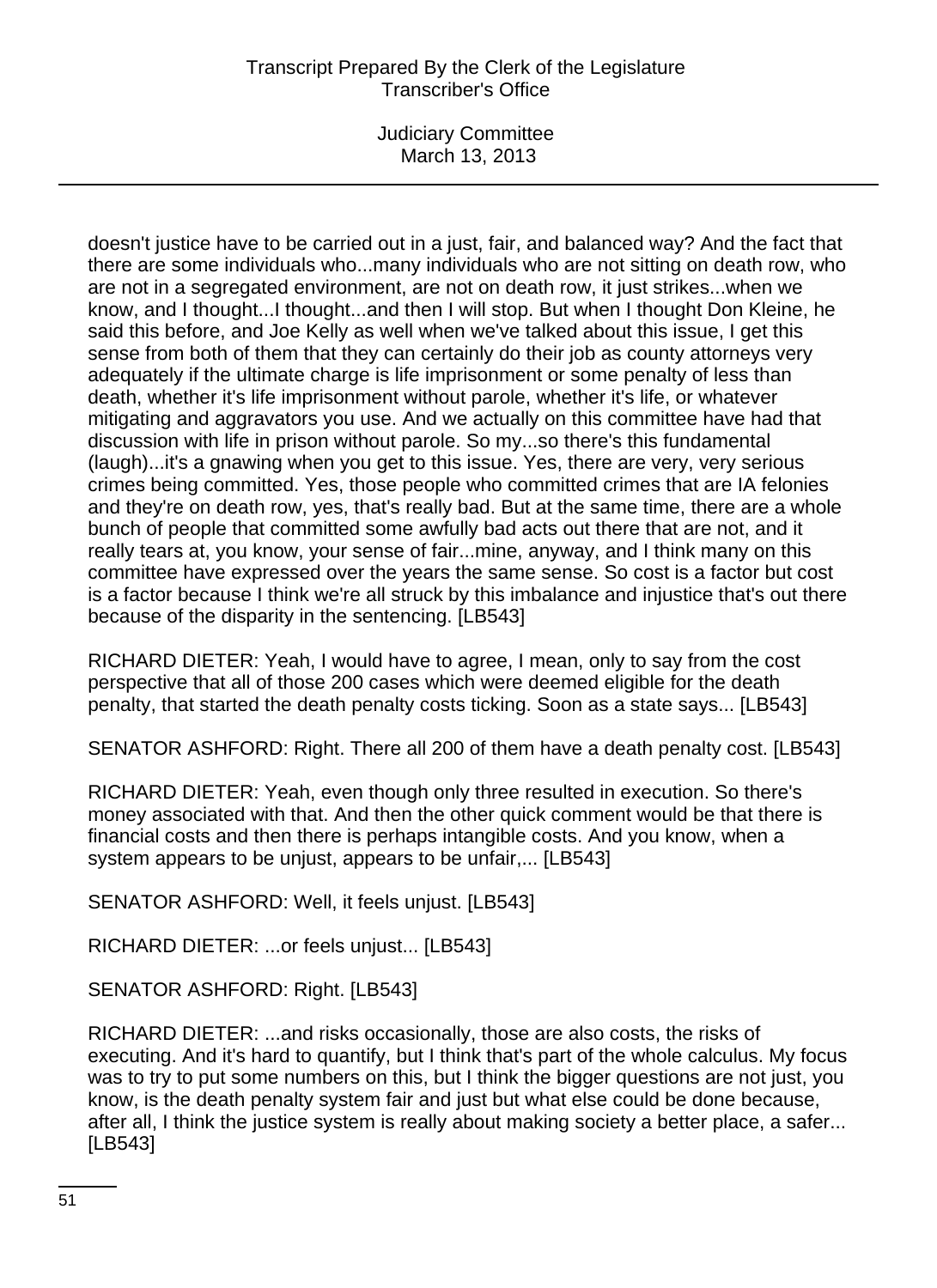SENATOR ASHFORD: Safer. [LB543]

RICHARD DIETER: ...safer place and... [LB543]

SENATOR ASHFORD: Are we any...I mean are we any safer when violence continues and the death penalty...? How do we...we aren't, are we? Or are we? I don't know. [LB543]

RICHARD DIETER: And, yeah, oh, I mean that of course is a fundamental question. But again, looking at the money, \$30 million for an execution or \$30 million, say, for 60 more police officers on the streets or better lighting in crime areas or more teachers, that's a lot of money that might also...might actually reduce the level of violence. [LB543]

SENATOR ASHFORD: Oh, I know it will. Yes, Senator Chambers. [LB543]

SENATOR CHAMBERS: And the problem is that this society will say if you're going to kill somebody, we don't care how much it costs. But then if you mention things like you mentioned, education, even more police officers, that's when they want to get out the calculator and say, well, it would cost this, it would cost that. So only when it comes to trying to put somebody to death will this society, which is so budget conscious in every other way, will say we're not...we don't even care; if it costs \$3 million to kill one of them, do it; if it costs \$30 million and you do the best you can and you don't kill them, that's good enough. I think it was either Justice John Paul Stevens or Brennan, and maybe neither one of them, who said the problem with the death penalty is that there's nothing to distinguish the cases from those on death row from the cases of those who are not. And it is so arbitrarily and freakishly administered, it's the equivalent of being struck by lightning. And when that can be honestly stated by somebody who has reviewed case after case after case, and you're talking about a justice system, that to me is the greatest condemnation of the system. And at that time, they did say all death penalty cases...all death penalties have to go; there is too much discretion, no standards whatsoever. But then when the attempt was made to put standards in place, it sounded differently but the results were still the same. Your organization I've heard referred to and referenced in various Supreme Court decisions, statistics, conclusions, and information, just to let people know that you might have flown here on an airplane and you might have come at nighttime, but you're not a fly-by-night operation. (Laughter) [LB543]

RICHARD DIETER: Hope not. [LB543]

SENATOR CHAMBERS: And if we could get people to look at the factual presentations, they can be as emotional as they want to, but when we formulate the policy, do it on the basis of facts. Maybe a house made out of sticks or a house made out of straw is more appealing to the eye, is aesthetically acceptable because it blends with the background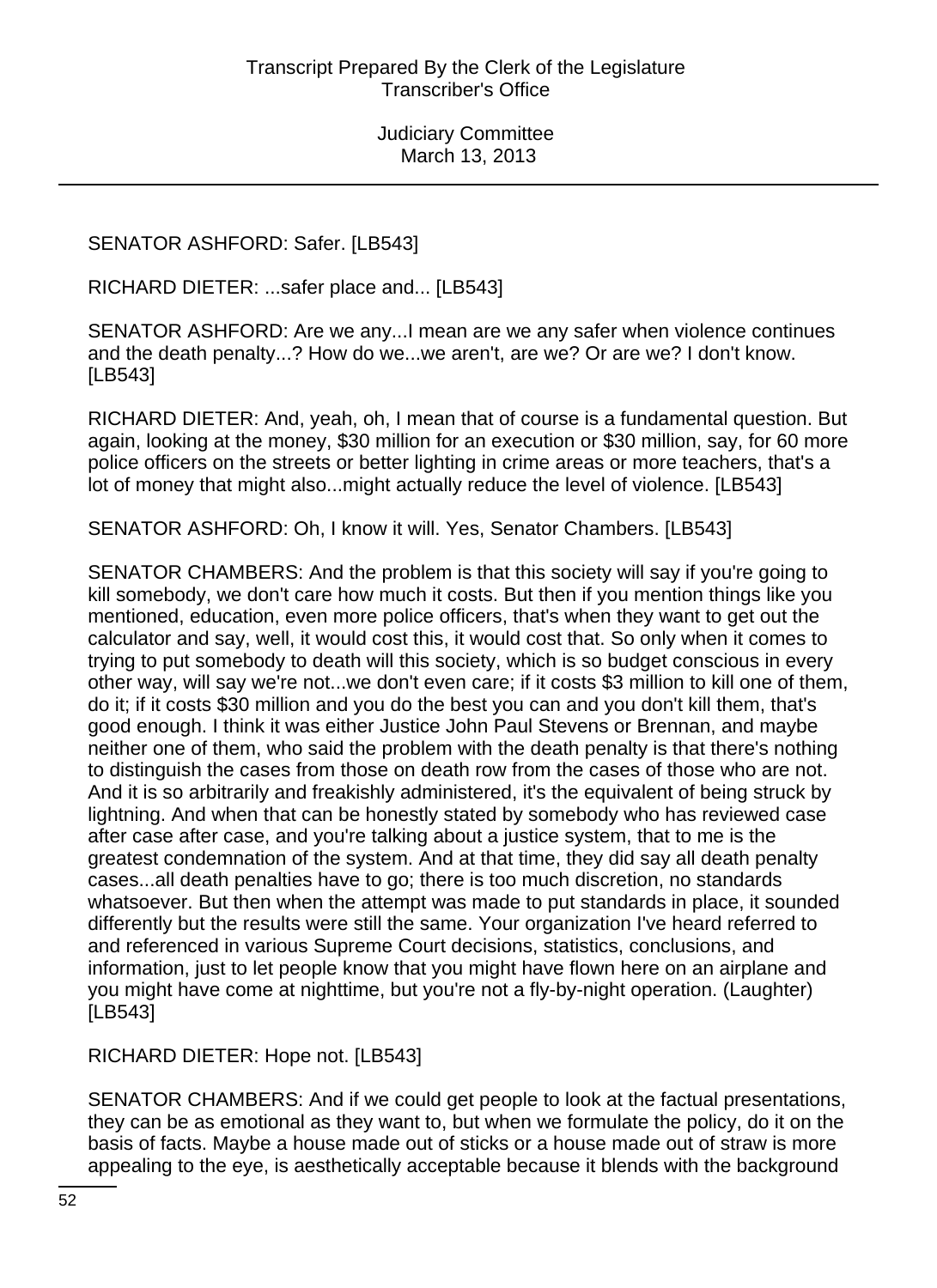Judiciary Committee March 13, 2013

and everything that's here. But if there's a wolf, then you need a house made of stone. So the house of justice should not be stone in the sense of being unforgiving but being on a firm, solid foundation, one that is reliable, predictable, and dependable in terms of meting out justice in far more cases where it doesn't. And if it is a close case, then invoke that principle that's often stated but more often ignored: It would be better that 100 guilty people escape than that 1 innocent person should suffer. And it didn't say suffer death; it said suffer. And that should be the point and the philosophy because people know there's no perfection wherever human beings are concerned. But if in a society you can look at a justice system and say, if no place else, when you come here then there is going to be no respecter of persons...I use Daddy Warbucks is not going to get a better break than Little Orphan Annie. And Little Orphan Annie will not be treated worse because she has no parents, than somebody who has two rich parents. If the criminal justice system, especially the judicial part of it, could be perceived by the people as being fair, then I think that would radiate throughout the society because it would let people know that here's a standard we can look at and then maybe to the extent possible replicate it in other places. But when the place that is supposed to be the fountainhead of justice is tainted, then nothing else, nothing else will society believe in. And I may be going far afield, but as people begin to see the U.S. Supreme Court as a body which is politicized and even partisan in some instances, their cases don't carry the same amount of weight, even with the public, and I think that is tremendously regrettable. [LB543]

RICHARD DIETER: Well, just to reply shortly, we are asked to deal with a lot of other issues other than costs. Congress has asked us to prepare reports on innocence and race, and I think these issues are related. I think that we've heard of people who have been freed from death row. We've heard of instances of gross unfairness, perhaps racial bias with the death penalty. And the courts have responded by saying the death penalty has to be done better; we're not eliminating it, but it has to be done better. And frankly, that has increased the costs. That has increased the time it takes to get these cases... [LB543]

SENATOR ASHFORD: That seems like an odd concept, in a way, I mean the death penalty must be done better. I mean I don't know... [LB543]

RICHARD DIETER: But I think that's what, you know, when the Supreme Court was... [LB543]

SENATOR ASHFORD: That's what they're saying though. [LB543]

RICHARD DIETER: Yes. It was faced with basically DNA cases or, you know, there was a case last year, Troy Davis, in 2011. They said they had a special, extraordinary hearing. They didn't really know what to do with it because they're not, they don't feel, empowered to do away with the death penalty. So just again with respect to costs,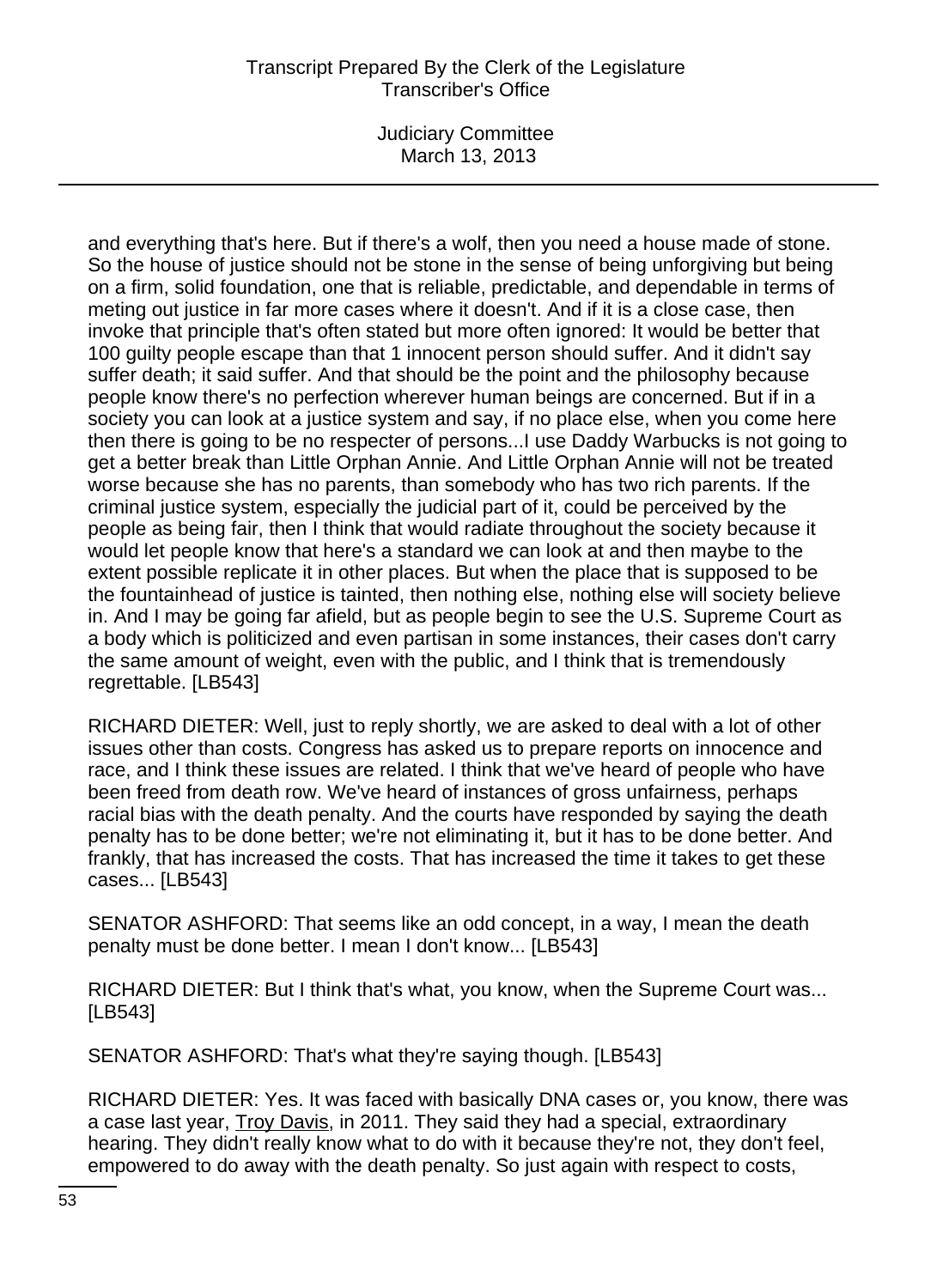because of all the concerns that have been raised here about the death penalty, it's costing more and that, if anything, is going to increase. This is not something that we're going to figure out how to do cheaply. If we did it cheaply, then I think we'd be embarrassed. [LB543]

SENATOR ASHFORD: I don't have anything other than just to say last time we debated this on the floor, Joe Kelly came in, we asked him the question whether or not he felt that the death penalty made society any safer, and he said, no, he didn't think it did. So there must be some other reason for it. And with the DNA exonerations that was mentioned earlier, of course that...there are many other cases that don't have DNA evidence, so I mean impliedly there are going to be other cases out there that are more difficult to disprove because you don't have DNA so... [LB543]

RICHARD DIETER: Exactly. And mistakes were clearly made in cases where DNA has exonerated people. [LB543]

SENATOR ASHFORD: Yeah, but if don't have that, then you know some of those... [LB543]

RICHARD DIETER: Some mistakes are still made. [LB543]

SENATOR ASHFORD: ...some of those mistakes have to have been made there. How can you have a system that's so full of holes? I mean that's rhetorical but... [LB543]

RICHARD DIETER: Yeah. And it's important to realize we've executed 1,320 people in this country just since 1976. A lot of those were before DNA was even on the scene. So if we're freeing some people now, the chances are we missed some earlier. That's a cost. That's, you know, a societal cost. [LB543]

SENATOR ASHFORD: Well, if you miss anybody... [LB543]

RICHARD DIETER: Yes. [LB543]

SENATOR ASHFORD: ...it's not a good...because there's no way to rectify it. [LB543]

RICHARD DIETER: No, it's incalculable. [LB543]

SENATOR ASHFORD: And so we're sitting here as policymakers to try to think about, well, how do you develop a system, to Senator Chambers' point, that's certain, that has some sense of uniformity? We talk about that in every other criminal law we deal with, is the consistency of applying this, that it's fair, that we have mandatory sentences for some gun crimes, for example, but, you know, we talk in terms of being able to apply those in a uniform manner. If you have a gun and use that gun in a commission of a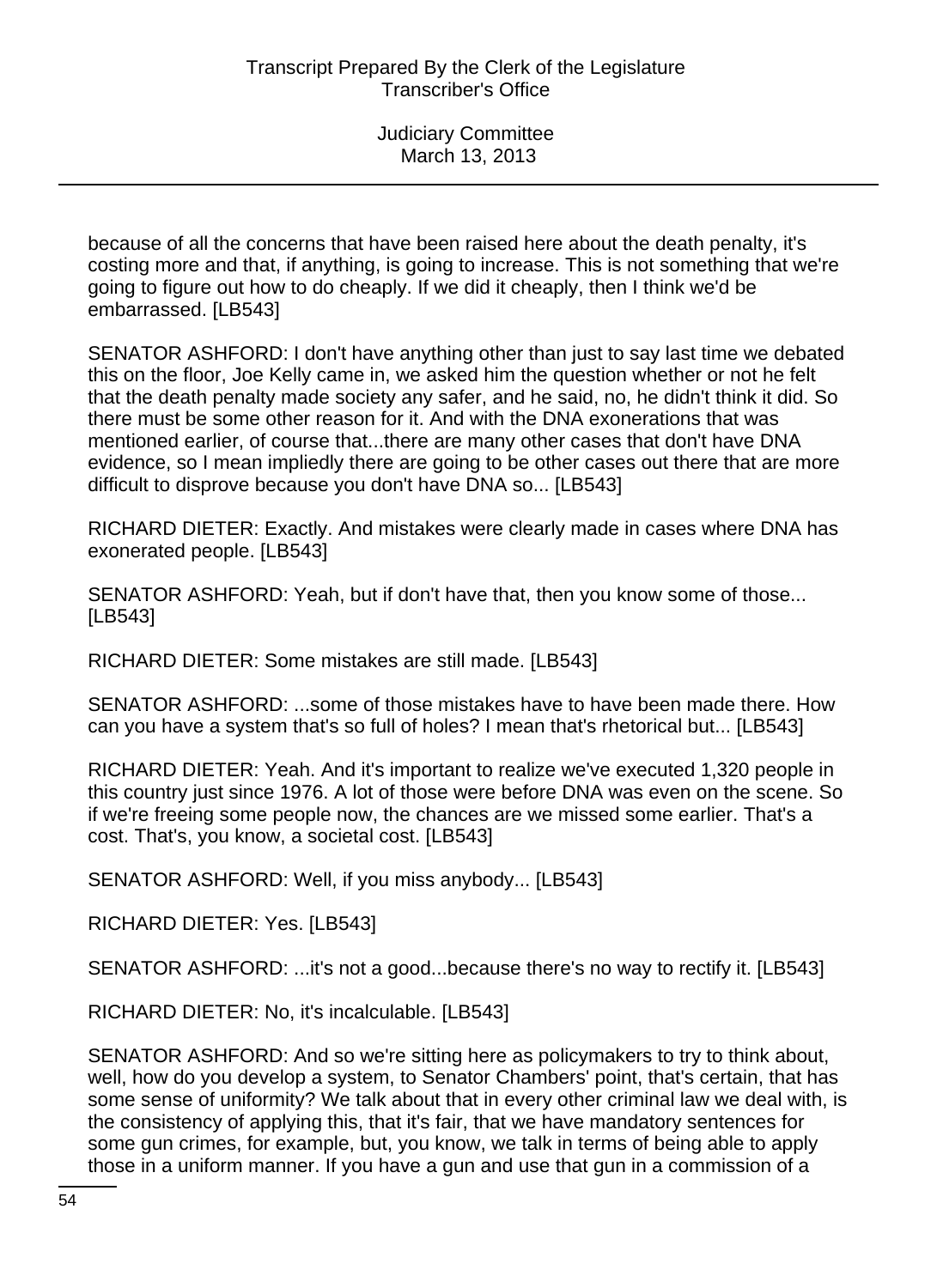crime, it's you're going to get a mandatory sentence. Well, you know, those are difficult debates but they're nowhere near as difficult as this debate where there is no way of rectifying the situation. So when we deal with those things, that's one thing. But then when we're dealing with this, where the same kinds of rules should be applied--uniformity, certainty, you know, justice, whatever that term really means because it means a lot of things to different people, and then the 200 and some people who committed difficult crimes. I don't know how you...there's no way, as us sitting here and looking at it, aside from the wonderful testimony we get on values issues, just trying to do a uniform proper system makes the job almost impossible when the evidence would indicate that it cannot be done. (Laugh) It cannot be done. [LB543]

RICHARD DIETER: And I think that's why justice... [LB543]

SENATOR ASHFORD: Yeah, so we can't do it. So why do we do it? I mean... [LB543]

RICHARD DIETER: Right. This is a...I mean... [LB543]

SENATOR ASHFORD: Yeah. Okay. [LB543]

RICHARD DIETER: ...Justice Blackmun was one of those who voted to support the death penalty in '72 and '76 and, you know, did that... [LB543]

SENATOR ASHFORD: But afterwards he said that it was the biggest mistake he made. [LB543]

RICHARD DIETER: Yeah. I mean he said he just couldn't tinker with it anymore. He felt like he was, you know, trying to get it right, and gave up and said I no longer shall do so. [LB543]

SENATOR ASHFORD: All right. Well, I think we've...well, it's good comments. Any other questions? [LB543]

SENATOR CHAMBERS: I just want to thank you for coming today. But, beyond that, all of the work that you have done. I've been aware of your organization for years but I never thought I'd be in the same room with you, so I consider it a privilege. And I'm not trying to stroke you. [LB543]

RICHARD DIETER: It's mutual, I assure you. [LB543]

SENATOR CHAMBERS: I want people to know, because I don't give out compliments usually. But anyway, well, when they're deserved I do, but around here they're not deserved very often. (Laughter) [LB543]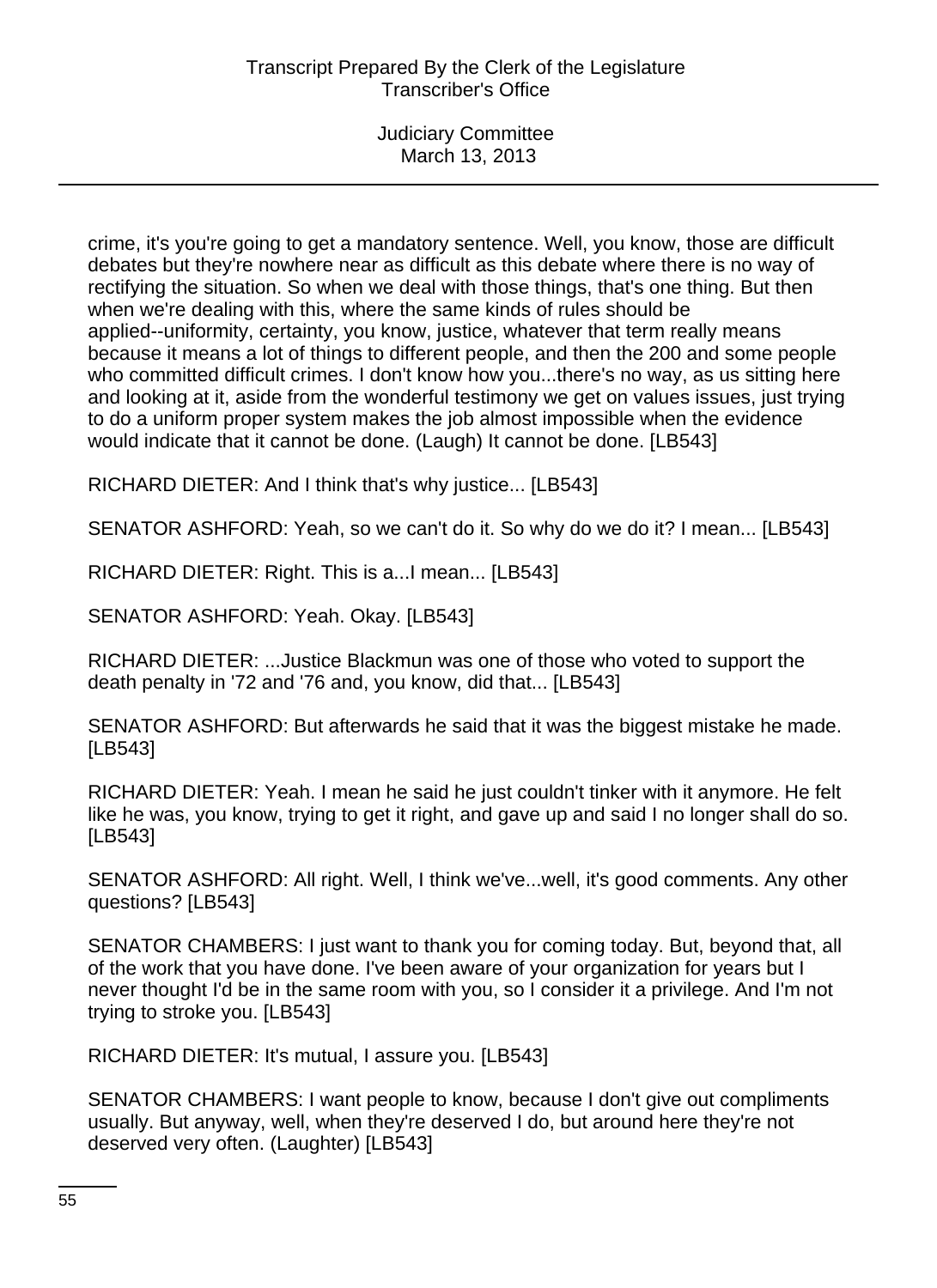RICHARD DIETER: I'm not so sure. [LB543]

SENATOR CHAMBERS: But seriously, to work in this vineyard where you might feel that no matter how much you come up with in terms of statistics, facts, case after case, it may not make any difference, you keep in mind, I suppose, but it may and somebody may be able to take this and do something with it. And I plan to try to do that. So I hope you never feel that the work you and your organization are doing is in vain, because it's not. [LB543]

RICHARD DIETER: Appreciate that. [LB543]

SENATOR ASHFORD: Thanks. Thank you, sir. [LB543]

RICHARD DIETER: Thank you. [LB543]

SENATOR ASHFORD: Do we have any other neutral testifiers? Senator Chambers, do you wish to...Senator Chambers closes, so that concludes the hearing. Yeah, I'll tell you what, we're going to go to...who is here on LB462? I don't think anybody is. This bill, I'm just going to introduce it. [LB543]

SENATOR LATHROP: Wait a minute. Alan is raising his hand. [LB462]

ALAN PETERSON: I'm not, but I know Mike Nolan was thinking of testifying (inaudible). [LB462]

SENATOR ASHFORD: Well, this bill is going to be laid over until next year, so I'm just going to...you're going to talk about LB462? Oh, you are, okay. [LB462]

SENATOR McGILL: John? Of course John has something to say. [LB462]

JOHN KREJCI: The one about sex offenders in parks. [LB462]

SENATOR ASHFORD: No, that's not LB462, that's the other one. [LB462]

JOHN KREJCI: Yeah, that's the third one. [LB462]

\_\_\_\_\_\_\_\_\_\_\_\_\_\_: LB473. [LB462]

SENATOR ASHFORD: So if we could just quiet down just a little bit so we can proceed along here. LB462 is a bill relating to...quite frankly, it's an insurance liability issue when two political subdivisions join together to provide law enforcement services. The bill is going...nothing is going to happen with the bill. I'm going to ask that the bill just be...just sit here and that there is going to be work done over the interim, and we can take it up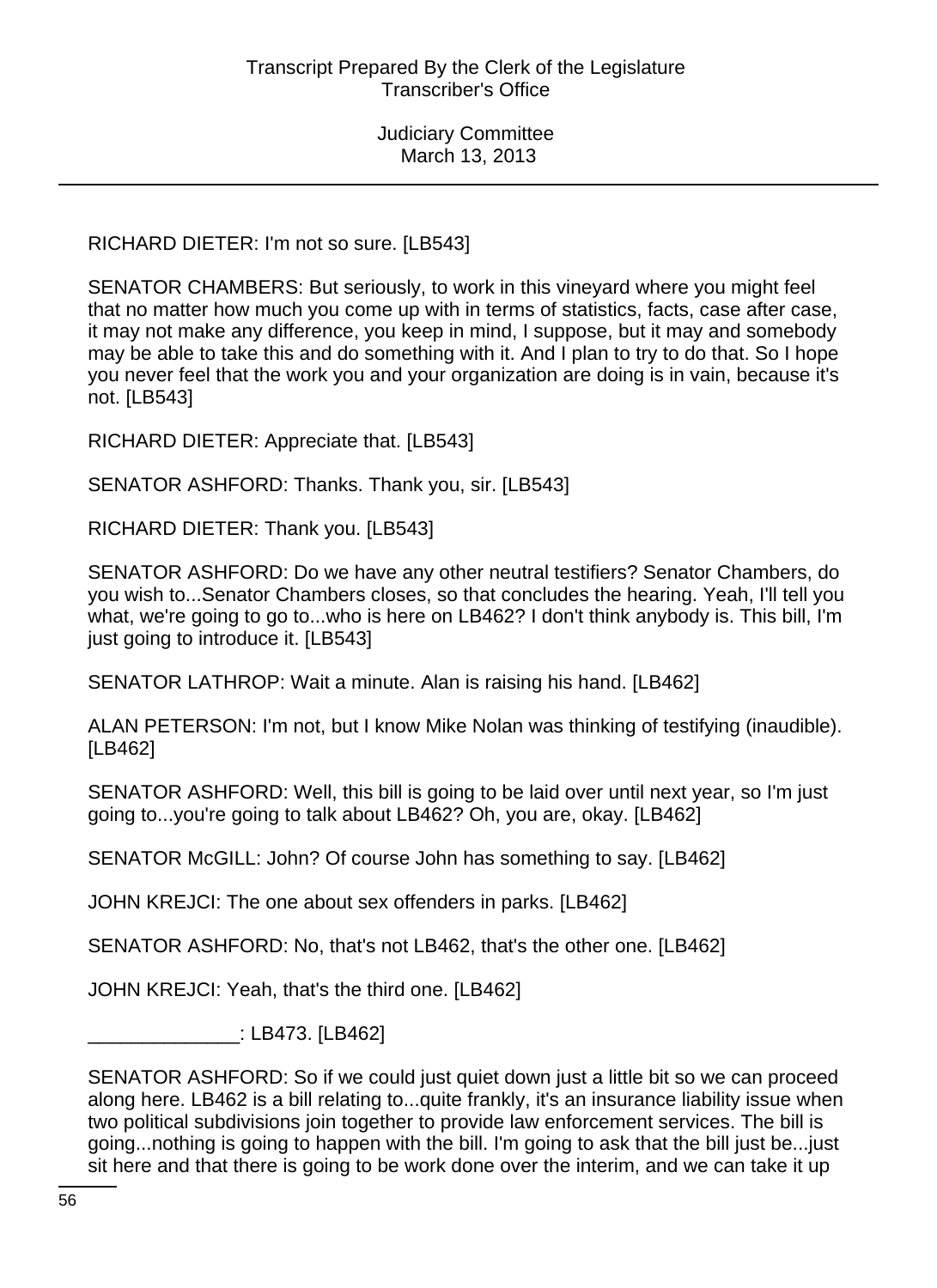next year. So that would be my opening, and I don't think there is any...I don't... [LB462]

SENATOR LATHROP: Anyone here in support of... [LB462]

SENATOR McGILL: LB462. [LB462]

SENATOR LATHROP: ...LB462, given the...? [LB462]

JOHN KREJCI: You don't mean LB462, you mean... [LB462]

SENATOR ASHFORD: Well, I think I do. [LB462]

JOHN KREJCI: It is...no, I'm sorry, it is LB462. [LB462]

SENATOR ASHFORD: Well, I think I mean LB462, John. [LB462]

SENATOR McGILL: Yes. [LB462]

SENATOR LATHROP: Okay. [LB462]

SENATOR ASHFORD: But maybe I don't. [LB462]

JOHN KREJCI: I'm sorry. [LB462]

SENATOR LATHROP: Okay. Seeing none, anybody here in opposition? [LB462]

SENATOR ASHFORD: (Laugh) So... [LB462]

SENATOR LATHROP: Wait a minute. Are you guys here on LB462? [LB462]

ED MAHON: We are not. [LB462]

SENATOR LATHROP: Pardon me? [LB462]

ED MAHON: We are not. [LB462]

SENATOR LATHROP: (See also Exhibits 14 and 15) Okay, all right, and no one is here in opposition or in a neutral capacity? Seeing none, we'll close the hearing on LB462 and go to LB473 and Senator Bloomfield. [LB462]

SENATOR BLOOMFIELD: Are we ready? [LB473]

SENATOR ASHFORD: Yes, go ahead. [LB473]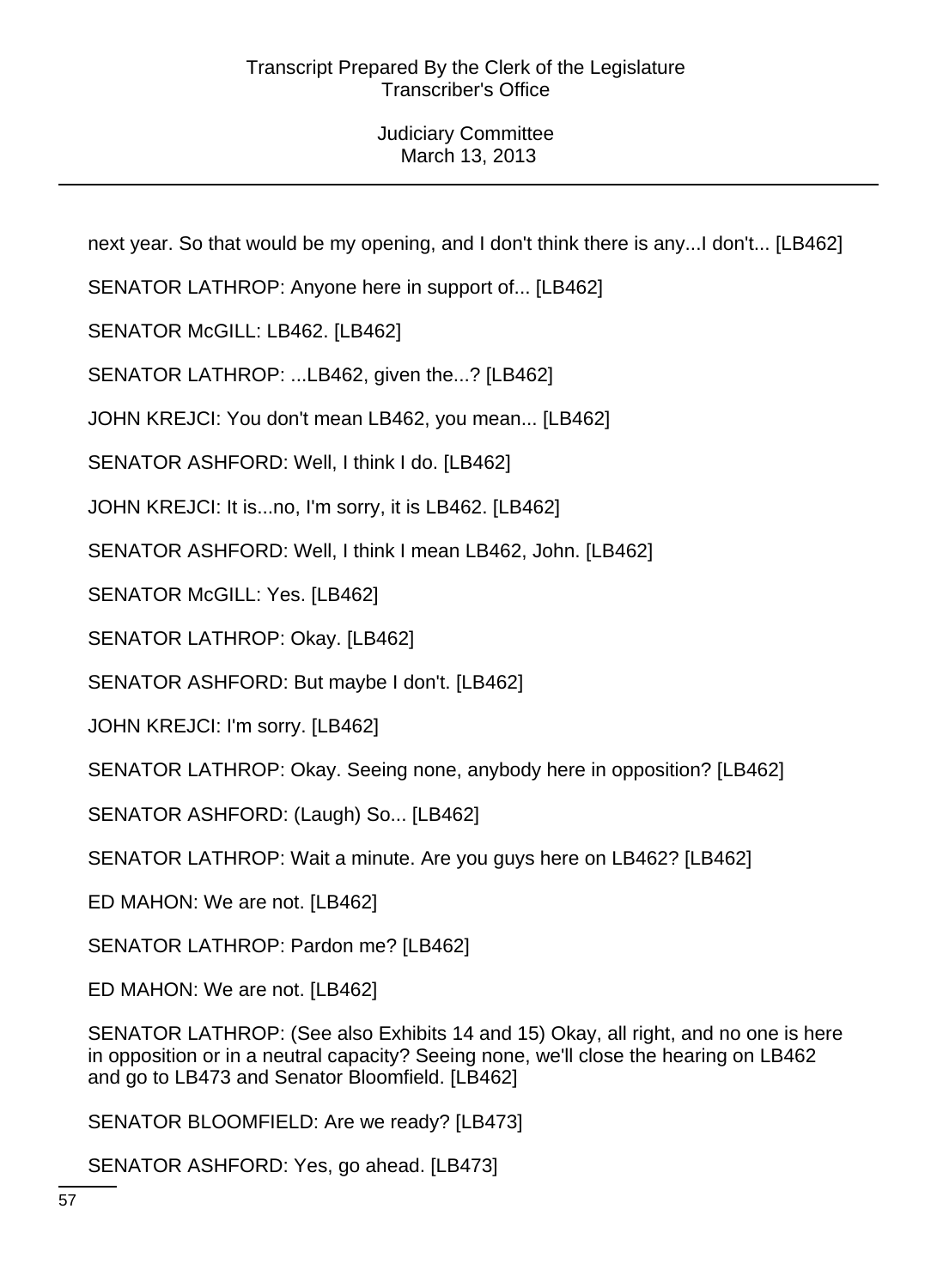Judiciary Committee March 13, 2013

SENATOR BLOOMFIELD: Good afternoon, Chairman Ashford and members of the Judiciary Committee. For the record, my name is Senator Dave Bloomfield, D-a-v-e B-l-o-o-m-f-i-e-l-d. I represent the 17th Legislative District, and I'm here today to present LB473 to the committee for your consideration. LB473 is introduced on behalf of the children who live in South Sioux City, Blair, Omaha, and all other communities in Nebraska, especially those that border Iowa. LB473 seeks to amend the Sexual Predator Residency Restriction Act to allow political subdivisions to adopt regulations to restrict sexual predators from living within 500 feet from a park that covers at least 2,500 square feet. Current law allows political subdivisions to adopt regulations to restrict sexual predators from living within 500 feet from a school or a childcare facility. This bill does nothing more than add parks to the list of places that could be restricted. This bill is a modified version of a bill, LB508, that I brought in 2011 and that Senator Bob Giese carried in 2009. That was LB265. This year we sought the opinion of the State Patrol on the ways that we could make this bill the least restrictive as possible, which is why we identified a sexual predator of children as an offender who has been convicted of a crime, listed in Section 29-4003, which involved the penetration of, direct genital touching of, oral-to-anal contact with, or oral-to-genital contact with a person under the age of 13. It's my understanding that the committee may be preparing to look at sexual offender laws as a whole. And if that is, in fact, the case, I would be okay with the committee not taking immediate action on this bill, but I would ask that it be looked at in the overall review. And with that, I'll conclude my testimony. There are individuals here who will follow me that are probably better qualified to answer the questions you're going to have. But I'll attempt to answer anything you want to throw at me right now. [LB473]

SENATOR LATHROP: All right. [LB473]

SENATOR BLOOMFIELD: Thank you. [LB473]

SENATOR LATHROP: Very good. Senator Christensen. [LB473]

SENATOR CHRISTENSEN: Thank you, Chairman. Thank you, Senator Bloomfield. I understand what you're trying to do. I like it. I have voted for several restrictions on sexual predators. But what I'm seeing is we keep adding more and more restrictions, and it ends up forcing more and more of them out in the rural areas. And I'm actually seeing more out in my area all the time, and I wonder if it isn't some of what we are passing. Would you like to...it...I'm making more of a statement than a question, but if you'd like to address it and you're willing. [LB473]

SENATOR BLOOMFIELD: No, and I would be more than willing to respond to that. I would rather have them living out in the country than I would within 500 feet of where the children are playing. [LB473]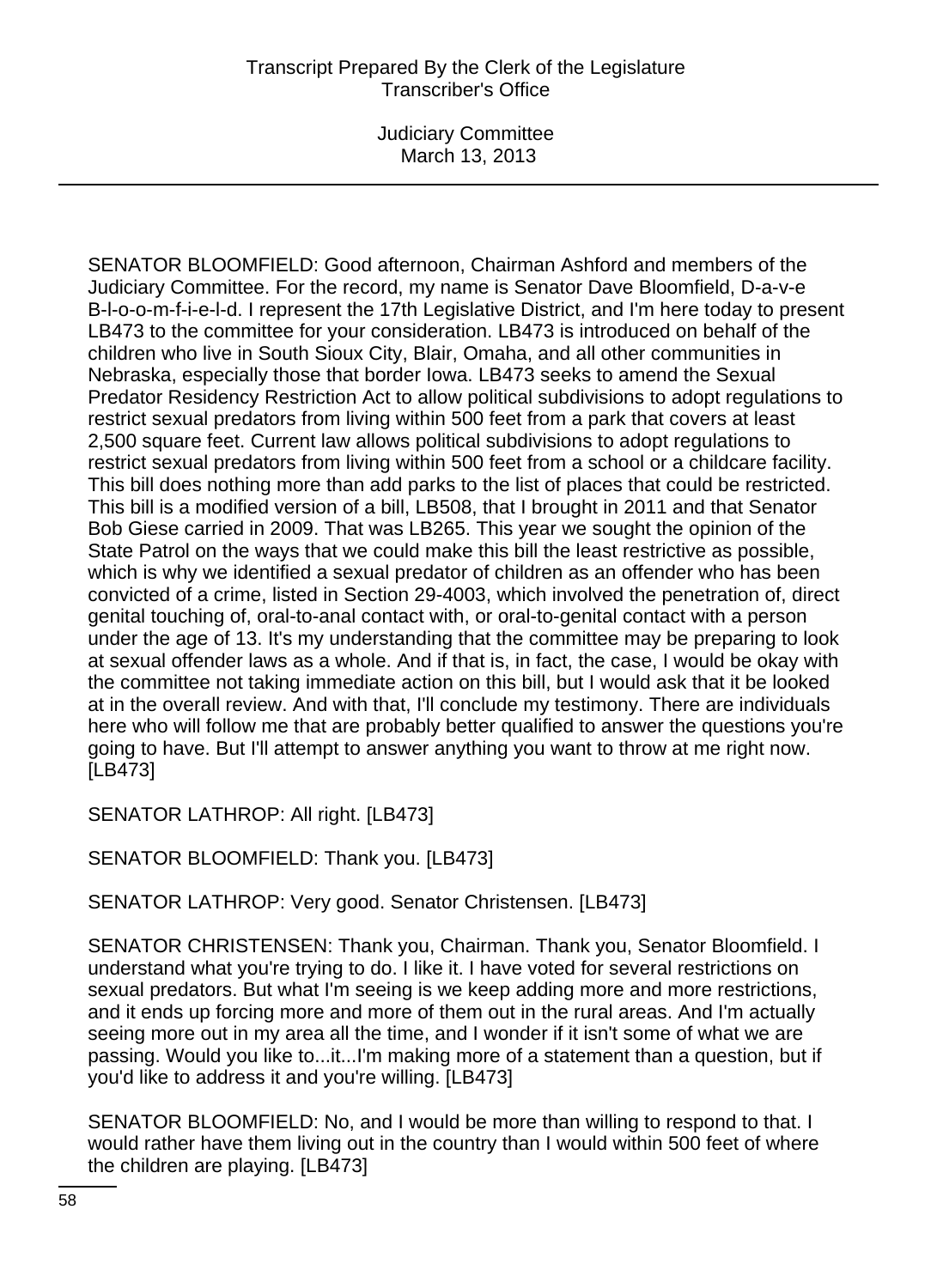SENATOR CHRISTENSEN: Well, I appreciate your answer, and thank you. [LB473]

SENATOR LATHROP: Senator Coash. [LB473]

SENATOR COASH: Thank you, Senator Lathrop. Senator Bloomfield, can you...you're obviously trying to address a very specific problem that you're seeing in a specific community. I mean,... [LB473]

SENATOR BLOOMFIELD: Let me elaborate here a little bit, Senator Coash, if you don't mind. This was brought to me by the city of South Sioux two years ago, and previously to Senator Giese, and what happened was Iowa passed a bill that says 2,500 feet. So suddenly South Sioux City's--and there are people behind me with those numbers, I think--influx increased greatly because the folks moved over from Iowa into Nebraska, where it was less restrictive. [LB473]

SENATOR COASH: So Sioux City is a border community. [LB473]

SENATOR BLOOMFIELD: Yes. [LB473]

SENATOR COASH: So are people...the people that you're worried about, are they coming to Sioux City to hang out in your parks, or are they actually moving to Sioux City and living there? [LB473]

SENATOR BLOOMFIELD: I'm told that they have moved to South Sioux City and, with significant numbers, have moved from Iowa to South Sioux City, in particular, or Nebraska, in general. [LB473]

SENATOR COASH: Okay. [LB473]

SENATOR BLOOMFIELD: And I'm not even trying to keep them from moving there. I would just like to keep them from living within 500 feet of the park where they can sit up there and observe what's going on. [LB473]

SENATOR COASH: I just wanted to... [LB473]

SENATOR BLOOMFIELD: You know, some people take this to be that they can't visit the park or anything else. No, that is not the intent. This just keeps them from establishing residency there. [LB473]

SENATOR COASH: This is residency. Not that I want anything bad to happen to a child, but is there evidence that there's a problem in that community with people who have committed these crimes getting close to children in these parks and that's why we're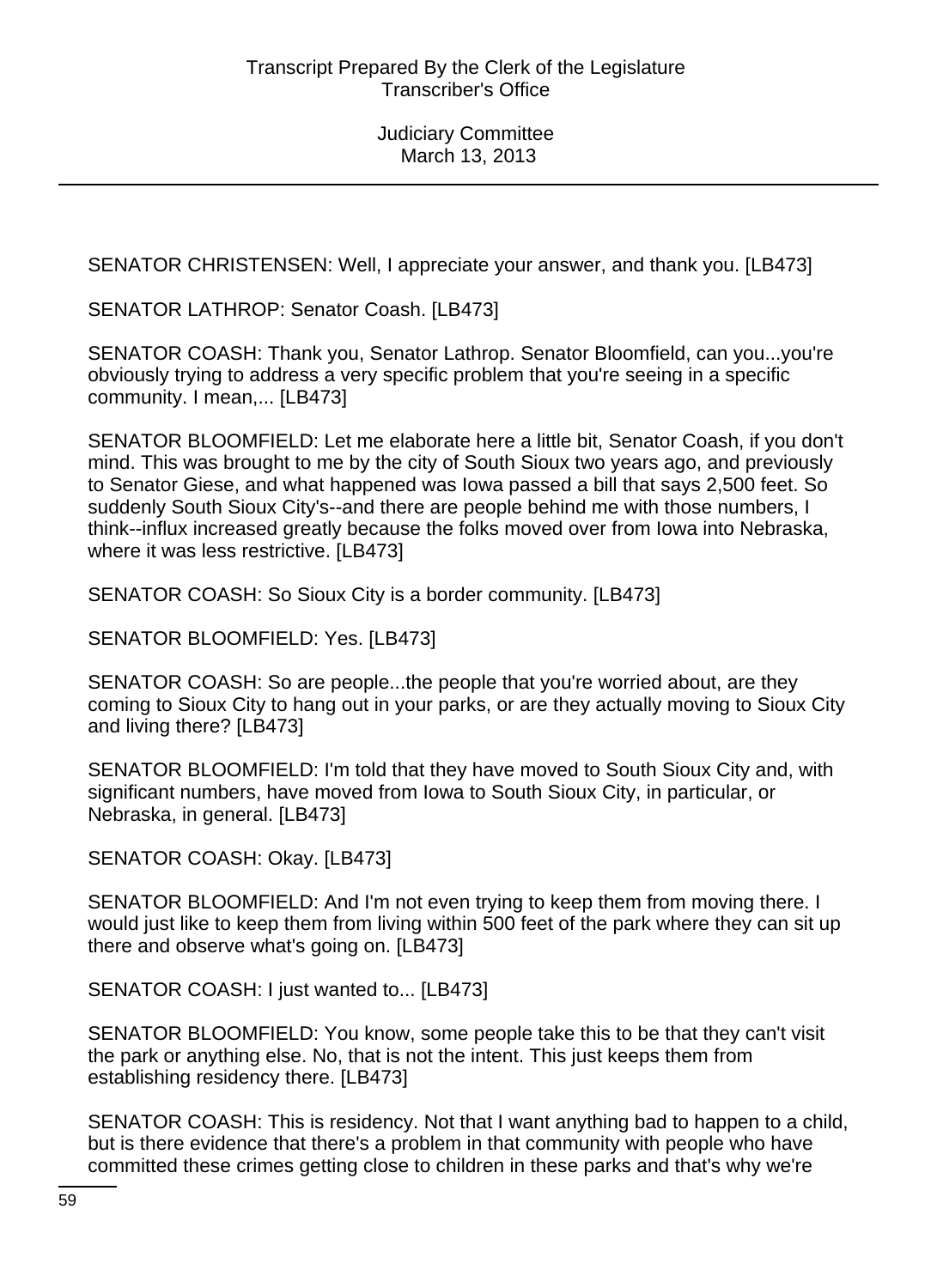targeting them? [LB473]

SENATOR BLOOMFIELD: I don't know, and perhaps some of the people behind me have those numbers if there is an increase of them living to that park. I think, since we already excluded schools and playgrounds, I think they thought that the park was maybe the next logical step. But the folks behind me may have a better answer to that than I do, Senator Coash. [LB473]

SENATOR COASH: I'm just trying to figure out if we're trying to prevent a crime, which is a good thing, or if we're responding to crimes that have happened that we think a law like this would have prevented, had it been in place. [LB473]

SENATOR BLOOMFIELD: I will ask you to ask the folks behind me that. [LB473]

SENATOR COASH: All right. Well, I teed it up for them and they can answer when they come up. [LB473]

SENATOR BLOOMFIELD: Okay. [LB473]

SENATOR LATHROP: Senator Christensen again. [LB473]

SENATOR CHRISTENSEN: Thank you, Chairman. If you're not trying to prevent them from visiting the park but you're trying to stop their residency, how are you trying to keep them away from the kids? [LB473]

SENATOR BLOOMFIELD: I'm trying to keep them from sitting in their home, observing the kids, which way the kids may leave when they go home from the park, you know, and just living there where they can watch the, for a better lack of terms, they can watch the desire of their lust. [LB473]

SENATOR CHRISTENSEN: Well, if they can visit the park, they could watch how they leave, too, couldn't they? [LB473]

SENATOR BLOOMFIELD: They could, if they want to go stand there all day. But I think maybe our local patrol would notice that, if you had this same guy hanging out there, day after day, where if he's sitting in his apartment it's not going to be quite so obvious. [LB473]

SENATOR CHRISTENSEN: Okay, thank you. [LB473]

SENATOR LATHROP: Senator Davis. [LB473]

SENATOR DAVIS: Just one question. And I might have missed it, Senator Bloomfield,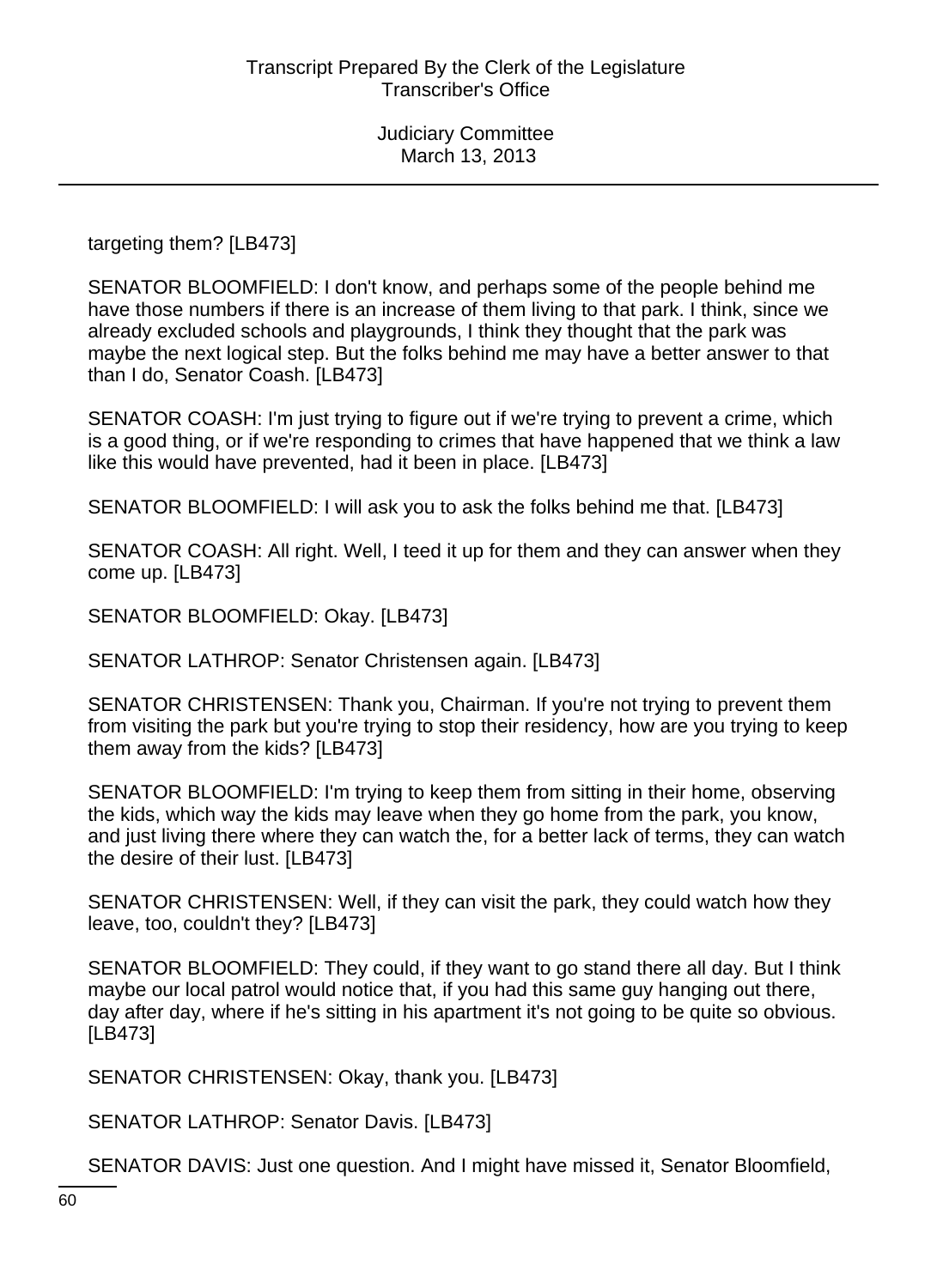but did you say that the Iowa law is 2,500 feet? That's where that came from? [LB473]

SENATOR BLOOMFIELD: I believe that is the current Iowa law. [LB473]

SENATOR DAVIS: You know, that's less than two...well, I mean, in our downtown area in Hyannis, the lots are 22.5 feet wide by 200 feet long. So, I mean, that's, like, very small area, hence, what was my question when I read the bill was, why such a tiny, little area? [LB473]

SENATOR BLOOMFIELD: Oh, you mean for the size of the park? [LB473]

SENATOR DAVIS: Um-hum. [LB473]

SENATOR BLOOMFIELD: That was because, when I originally brought the bill, a wise and learned colleague looked at it and said, if you don't put something in there stipulating size, some of our towns in western Nebraska will put a two-foot-square park in the corner of every city block, and that was to eliminate that possibility. [LB473]

SENATOR DAVIS: Okay. [LB473]

SENATOR BLOOMFIELD: So we're looking at a 50-by-50 square-foot place... [LB473]

SENATOR DAVIS: Um-hum. [LB473]

SENATOR BLOOMFIELD: ...and no, it's not very big, but that's why. [LB473]

SENATOR DAVIS: Thank you. [LB473]

SENATOR LATHROP: Okay, I think that's it with the questions. Thanks. [LB473]

SENATOR BLOOMFIELD: Thank you. [LB473]

SENATOR LATHROP: Are you going to stick around to close? [LB473]

SENATOR BLOOMFIELD: I will. [LB473]

SENATOR LATHROP: Okay, very good. First proponent of this measure may come forward to testify. [LB473]

ED MAHON: My name is Ed Mahon, E-d M-a-h-o-n, and I'm a lieutenant with the South Sioux City Police Department. [LB473]

SENATOR COASH: Go right ahead. [LB473]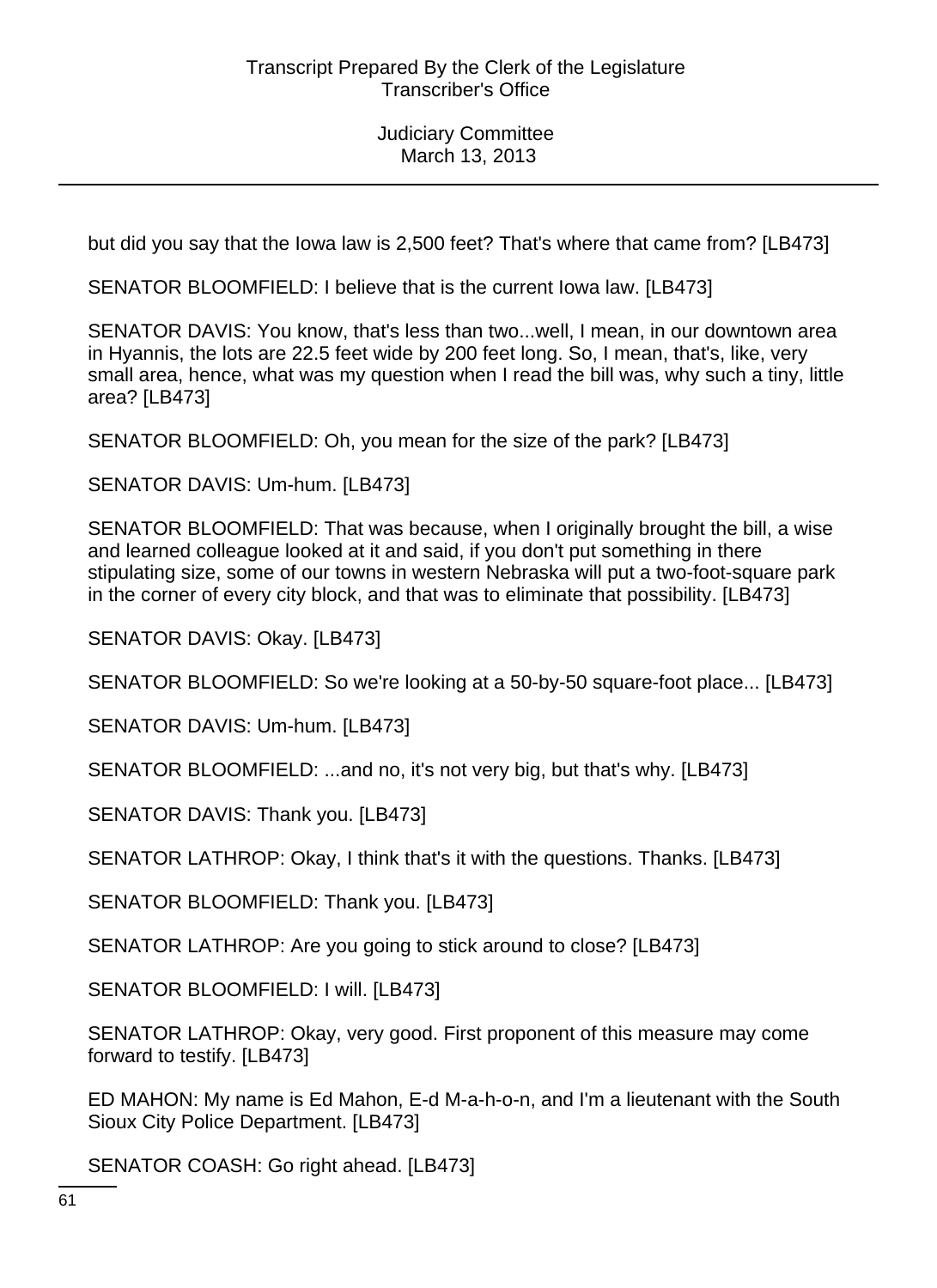ED MAHON: Excuse me? [LB473]

SENATOR COASH: Go right ahead. [LB473]

SENATOR LATHROP: Go ahead, yeah, sure. [LB473]

ED MAHON: Okay. I'm here today to...in representing the city of South Sioux City and the South Sioux City Police Department in support of the bill, LB473. I'd like to thank Senator Bloomfield for bringing it forward. From the view in the city and the South Sioux City Police Department, it seemed important to continue to define different areas, and the addition of the parks would possibly address a concern that we get from parents and different citizens of the South Sioux City area. The further definition of the term predator would also aid us, possibly, in enforcement efforts. It's kind of a hot topic and an important problem in South Sioux. And any time that these problems can be further defined, it would help our standpoint as law enforcement officers. As far as the city of South Sioux, I can verify, through speaking with a deputy that is in charge, basically, of the tracking of the offenders on the registry, that South Sioux has an increased presence of sexual offenders into our city due to the differences of the delineations where they can live from Sioux City into South Sioux. We currently have, I believe, 51 persons in Dakota County and, of those, between 40 and 45 live in South Sioux. There is one termed as a predator. The deputy has advised me that between five and ten of them have talked to him, and they have moved into South Sioux due to our less stringent guidelines; that Sioux City's are more stringent and ours our less. So we do have an influx of some of the subjects on the registry coming into South Sioux. [LB473]

SENATOR LATHROP: Okay. Senator Chambers has a question for you. [LB473]

ED MAHON: Yes, sir. [LB473]

SENATOR CHAMBERS: Has there been...and maybe this is a question that Senator...well, I'm not sure, because there was some questions from that side. Has there been an increase in crimes against children committed by these people who come across the border? [LB473]

ED MAHON: No, sir. [LB473]

SENATOR CHAMBERS: There has? [LB473]

ED MAHON: There has not, sir, that I have documents of. [LB473]

SENATOR CHAMBERS: So why is it a problem in your city, the mere presence of them? Is it...how do you know who they are? How do you know somebody is on a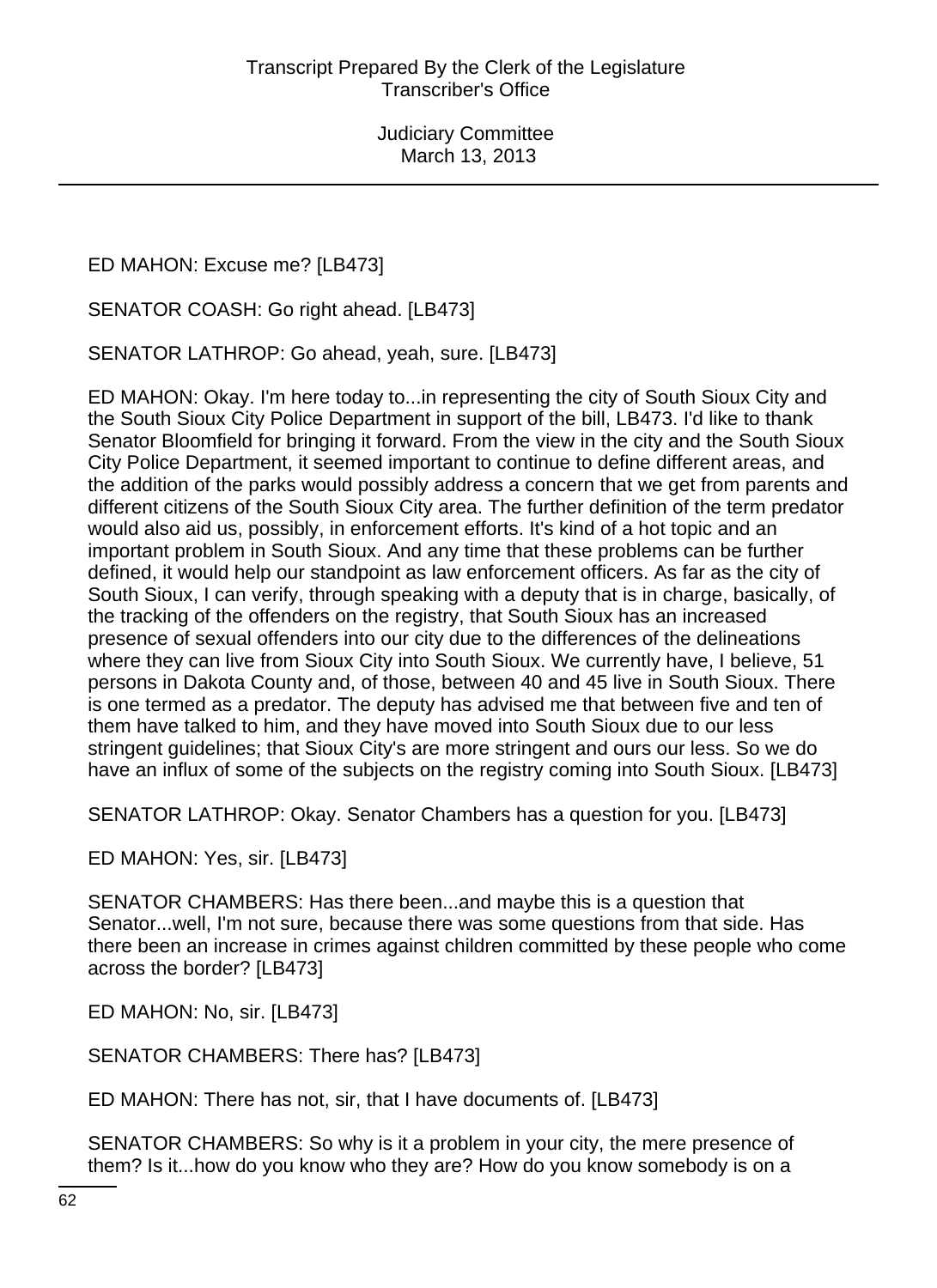registry? [LB473]

ED MAHON: The register is open to public view from a Web site from the State Patrol, I believe. [LB473]

SENATOR CHAMBERS: So they have registered. [LB473]

ED MAHON: Yes, they have. [LB473]

SENATOR CHAMBERS: They're in compliance with the law, insofar as they registered? [LB473]

ED MAHON: Yes, sir, as it stands, yes, sir. [LB473]

SENATOR CHAMBERS: So despite what they were convicted of, they now are law-abiding citizens because they've done their time. [LB473]

ED MAHON: That's correct. [LB473]

SENATOR CHAMBERS: They've complied by registering. [LB473]

ED MAHON: Yes, sir. [LB473]

SENATOR CHAMBERS: And because they have complied with the law, they now are going to be prevented from living certain places, even if they have not committed that crime again. And if they were very young when they did it and a lot of mitigating circumstances which, rational people would know, does not indicate this person is likely to offend against a child,... [LB473]

ED MAHON: That's correct. [LB473]

SENATOR CHAMBERS: ...they're on the registry anyway. [LB473]

ED MAHON: Yes, sir. [LB473]

SENATOR CHAMBERS: So part of the problem is the standard set that would put somebody on that registry and, once they're there, then they're doomed and damned forever. But here's the question that I will ask you: If a person had been convicted of robbing a bank, should that person be barred from ever entering a financial institution again? [LB473]

ED MAHON: That would be for cooler heads than mine, sir. [LB473]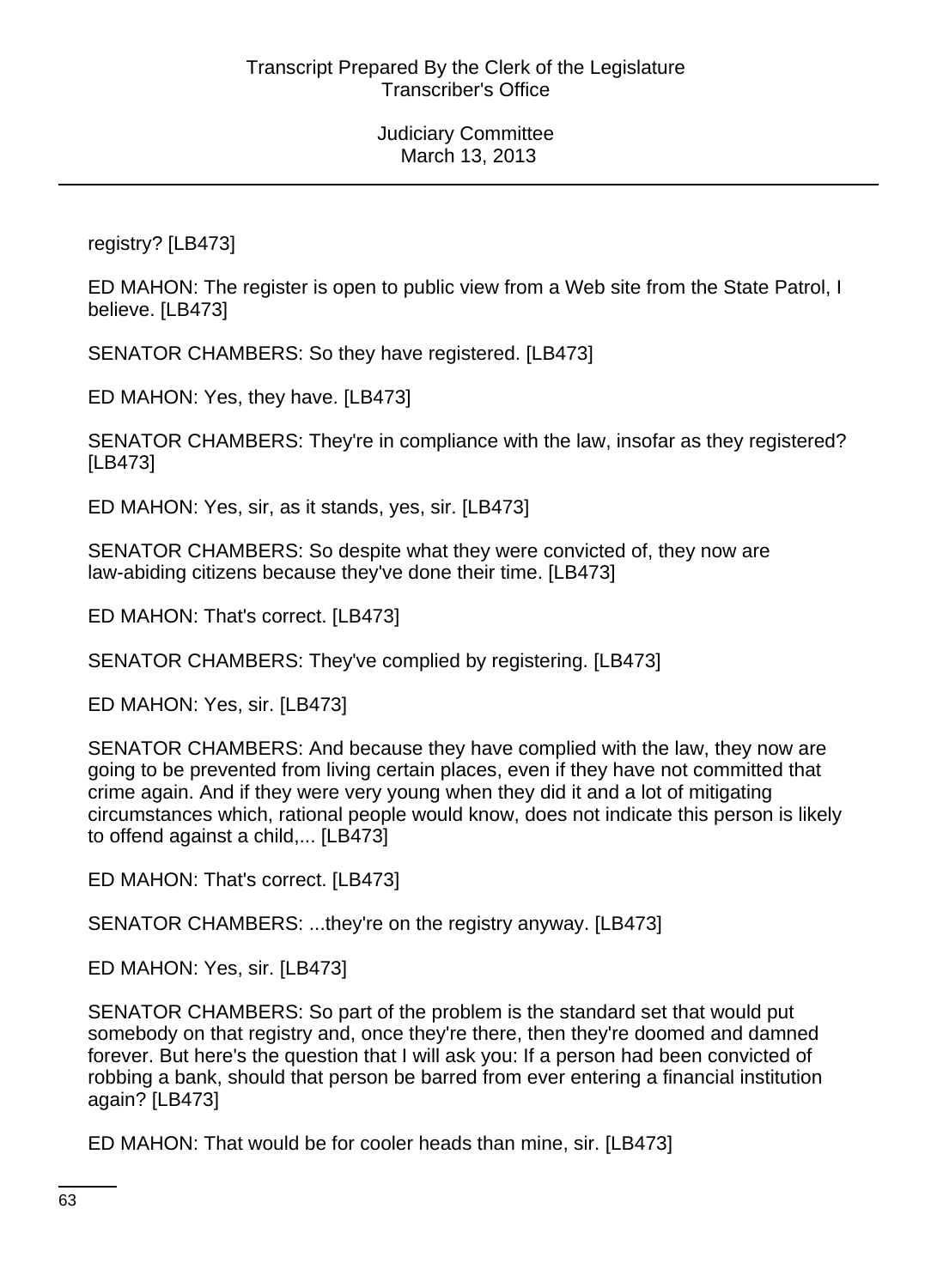# SENATOR CHAMBERS: Say it again? [LB473]

ED MAHON: That would be not my decision to make, sir. [LB473]

SENATOR CHAMBERS: And this one isn't yours to make either. [LB473]

ED MAHON: No, sir, it is not. [LB473]

SENATOR CHAMBERS: It's ours to make. [LB473]

ED MAHON: That's correct. [LB473]

SENATOR CHAMBERS: And we don't have a law like that. We don't even have a law that says if a person once had an infectious disease he or she cannot approach a health facility if the disease has been cured. We don't even do that with them. But I think there's a fear of people who carry that label and perhaps the net has been cast too broad and caught too many fish, so I will look at the language of the bill. I know that you probably had nothing to do with drafting the language, but I'm going to show you where I see a problem: the very definition of park. Park means a parcel of ground or a facility established by a political subdivision for recreational use by the public that covers at least 2,500 square feet. A facility could be a building, couldn't it? [LB473]

ED MAHON: By definition, possibly yes. [LB473]

SENATOR CHAMBERS: And that building could cover this amount of space very easily. It could be a building that is an exercise place for everybody. They even have a bill going through the Legislature now where cities can get grants from the state to erect, help them build recreational facilities. If that facility were built for recreational purposes, this doesn't say a park where children go. It could be a place where only adults go. It could be a gymnasium where only big, strong men go. But one of these people could not live near that place, correct, based on the definition of park? [LB473]

ED MAHON: Quite possibly, sir, yes. [LB473]

SENATOR CHAMBERS: We have a problem different from that of people who see a problem and say we ought to do something about it. Well, they can buck it to somebody else, but the ones they buck it to may not see that the offered solution is of any value. It would mean far more to me if there were an upsurge in crimes committed by these people, but that's not the case. It's that vague fear that people have of a category of human beings who have been stigmatized and demonized. And, to be frank, I couldn't...there's no way I could support this bill the way it's drafted, and I don't know that there's a person in the world who is more concerned about the safety and well-being of children than I am. But I don't see that same concern shown in schools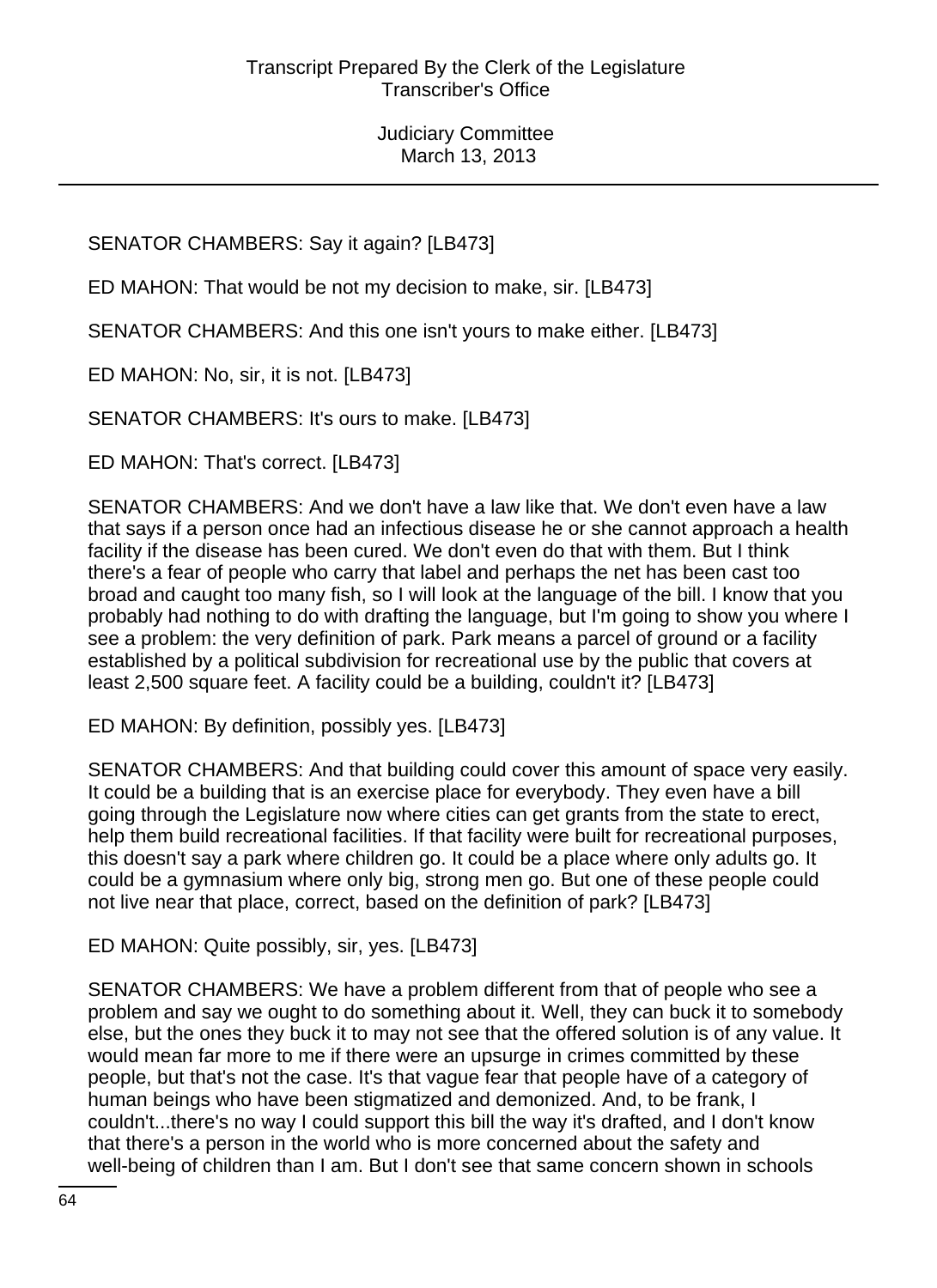Judiciary Committee March 13, 2013

where teachers are inappropriately dealing with children or in churches where priests are inappropriately dealing with children. And if there were an international organization, such as the Mafia or La Cosa Nostra, where the top officials and throughout they practice sexual abuse of children, everybody would say shut them down. If Apple turned out to be an organization where it was a front, and although they built computers and made all these advancements technologically, one of the main activities they're engaged in is the sexual abuse of children, they'd say shut it down. But not so with the Catholic church. And there's some multimillion dollar settlements right now being worked out in Los Angeles. And Bishop Roger Mahony, a cardinal, is going to go to Rome to help elect a pope after it's been shown, through the release of thousands of pages, that he covered up the sexual abuse by priests. He had shifted priests to other dioceses without notifying the people, and there were more victims created as a result. But because he wears the regalia of a church, nothing is done about it. We come here now. Maybe if these guys would become priests, then there would be no problem, correct? [LB473]

ED MAHON: Not in South Sioux. [LB473]

SENATOR CHAMBERS: Suppose a priest had been sent to that little area where you live, and he was sent there because he had committed sexual assaults against children. And the church is not willing to kick these people out of the priesthood, in fact, they've got to get their orders from Rome and Rome won't give the order. So you've got this priest, and then it's discovered that he was sent here because he had committed sexual assaults against these children. You couldn't arrest him. You couldn't do anything. [LB473]

ED MAHON: No, sir, I couldn't. [LB473]

SENATOR CHAMBERS: And there would be no law passed that said he couldn't live within wherever he wanted to live, go where he pleased. So some categories of known child molesters are actually shielded and protected. Then we have others who are defined a certain way and the offense that was labeled a sexual crime did not come close to sexually abusing a child, and that person can be banned from living in certain locations. When you were told about this bill, were you under the impression that the park could consist of a building? Level with me. [LB473]

ED MAHON: Initially, my thoughts are, is it a park, is a park and buildings anywhere on that park. As far as your being able to believe a park could be a building constructed by a political subdivision for recreational purposes, no, I was not aware of that, sir. [LB473]

SENATOR CHAMBERS: And it could...that...this definition would fit that. If they built a recreational facility and it covered this amount of distance, then it has been defined as a park in this bill. [LB473]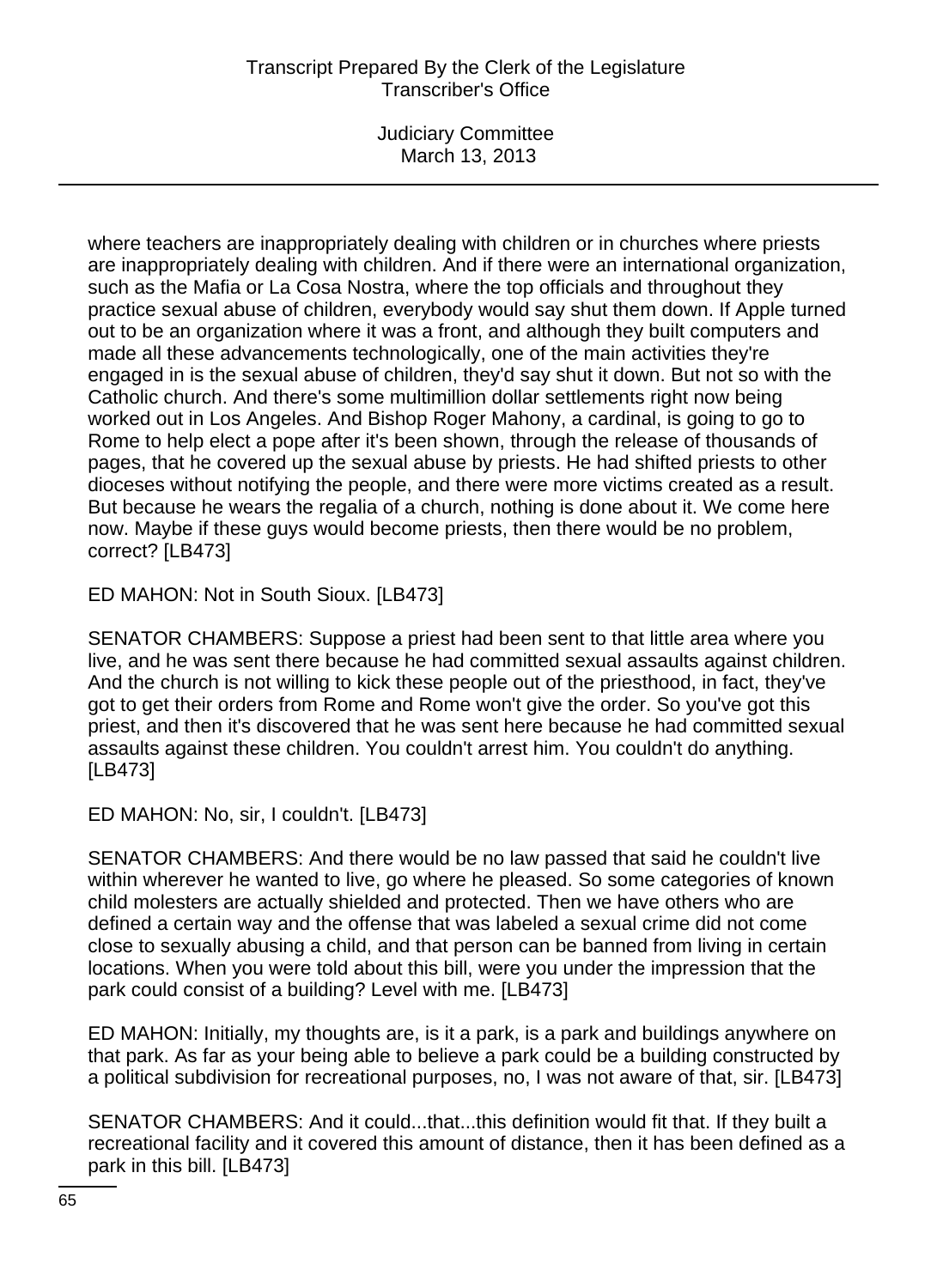ED MAHON: Quite possibly, sir. [LB473]

SENATOR CHAMBERS: And I don't want you to think that I'm attacking you at all. That's not my intent. I understand what you're trying to do, but I just don't agree with the approach that's being taken by this bill. And I don't have anything else to ask you, and I appreciate your coming. [LB473]

ED MAHON: Thank you, sir. [LB473]

SENATOR ASHFORD: Senator Coash. [LB473]

SENATOR COASH: Thank you, Senator Ashford. I wanted to go back to your testimony. You said that you currently have, what was it, 45 registered sex offenders in your community? [LB473]

ED MAHON: I think, I believe it's 51,... [LB473]

SENATOR COASH: 51. [LB473]

ED MAHON: ...if I heard the deputy correctly. [LB473]

SENATOR COASH: Okay, all right, so about... [LB473]

ED MAHON: Chief deputy. [LB473]

SENATOR COASH: We'll just call it 50. [LB473]

ED MAHON: Okay. [LB473]

SENATOR COASH: Do you know...Senator Bloomfield has really narrowed down the type of sex offender that he wants to impact through this legislation. [LB473]

ED MAHON: Yes, sir. [LB473]

SENATOR COASH: And it's sex offenders already defined in statute 29-4003, which is pretty grievous crimes against kids under the age of 13. Do you know--I mean, you've got roughly 50 registered offenders--how many of those 50 are going to fit into that very narrow category that's been carved out in this bill? [LB473]

ED MAHON: As of this morning when I talked to the deputy, I believe he has one that is listed as a predator on our rolls. [LB473]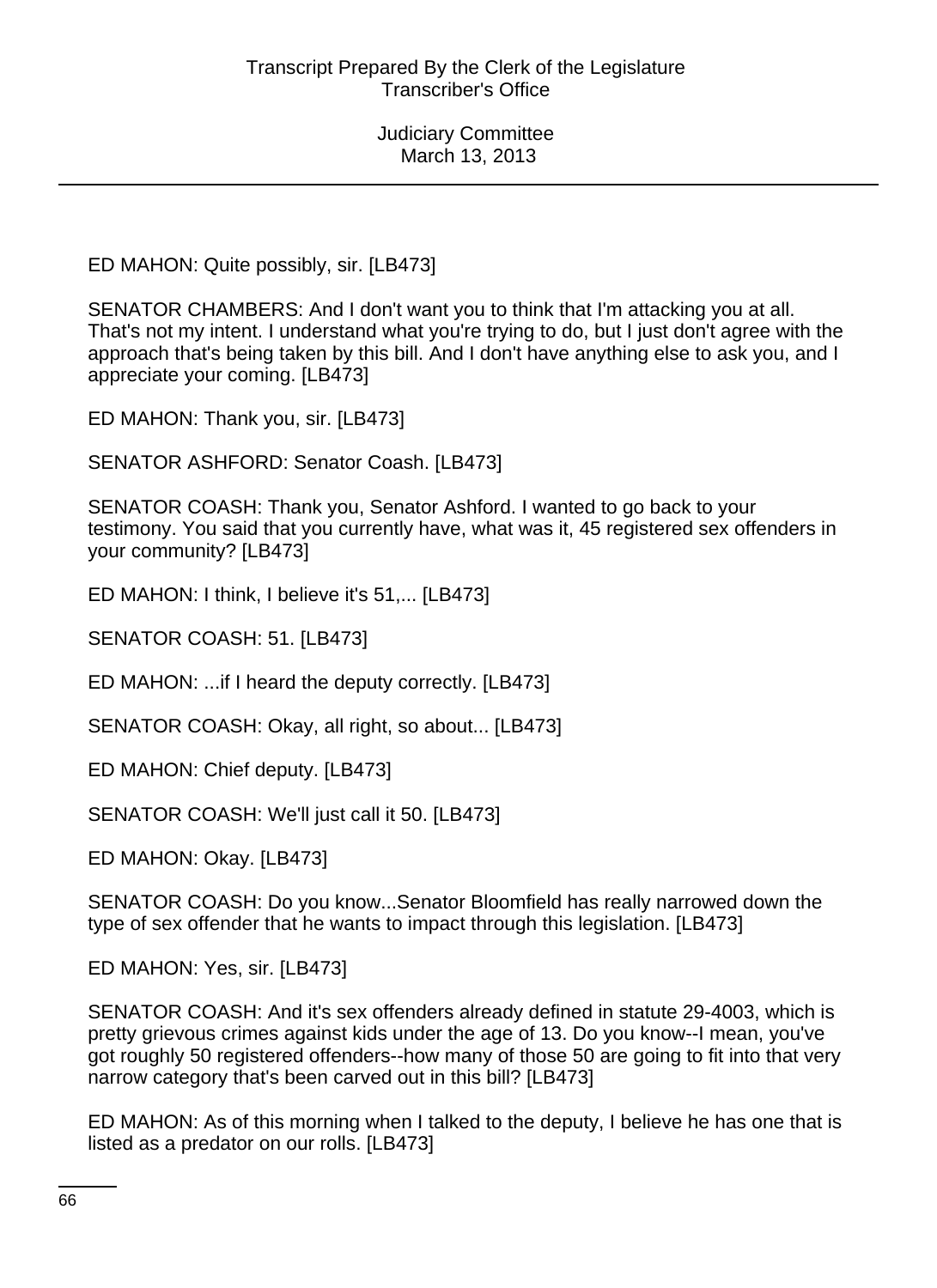SENATOR COASH: Okay, so you've got one guy that you're worried about. I would guess your deputies know where he lives. [LB473]

ED MAHON: Yes, sir. [LB473]

SENATOR COASH: Does he...would he fall within the 500 feet, given his residence? [LB473]

ED MAHON: Well, as a matter of fact, he just moved out of state. And this gentleman, I believe, has just moved into North...South Dakota. [LB473]

SENATOR COASH: Okay, so he's gone. [LB473]

ED MAHON: So if his information is correct, yes, he's moved just recently. [LB473]

SENATOR COASH: Okay, let's say he didn't move. In the home that he lived in, the guy that you're really worried about, would he fall in that 500-foot radius of a park in your community? [LB473]

ED MAHON: I don't recall if where he lived would have been in where they would have made a park an area. I do not know. [LB473]

SENATOR COASH: Okay. The reason I ask is...and I...and this is the third time we've heard this bill, and I do applaud Senator Bloomfield for bringing a different approach. But if it's one guy, I would think you'd always know where he was. If you had all 50 of them fall in this category, maybe you'd struggle as a law enforcement agency to keep track of all 50. But I just want to get a scope of what we're trying to address with this bill. [LB473]

ED MAHON: Yes, sir. [LB473]

SENATOR COASH: And if it's just one guy who's now moved, I'm wondering if you're...where the concern lies after that. So thank you for coming all the way down. [LB473]

ED MAHON: Yes, sir. [LB473]

SENATOR ASHFORD: Senator Seiler. [LB473]

SENATOR SEILER: Officer, I don't expect you to answer this question, but I want to alert Dave that I'm going to ask him on closing. When you described a facility established by a subdivision, would that include your library on main street there? The reason I'm curious is because--like I said, you don't have to answer this--is because my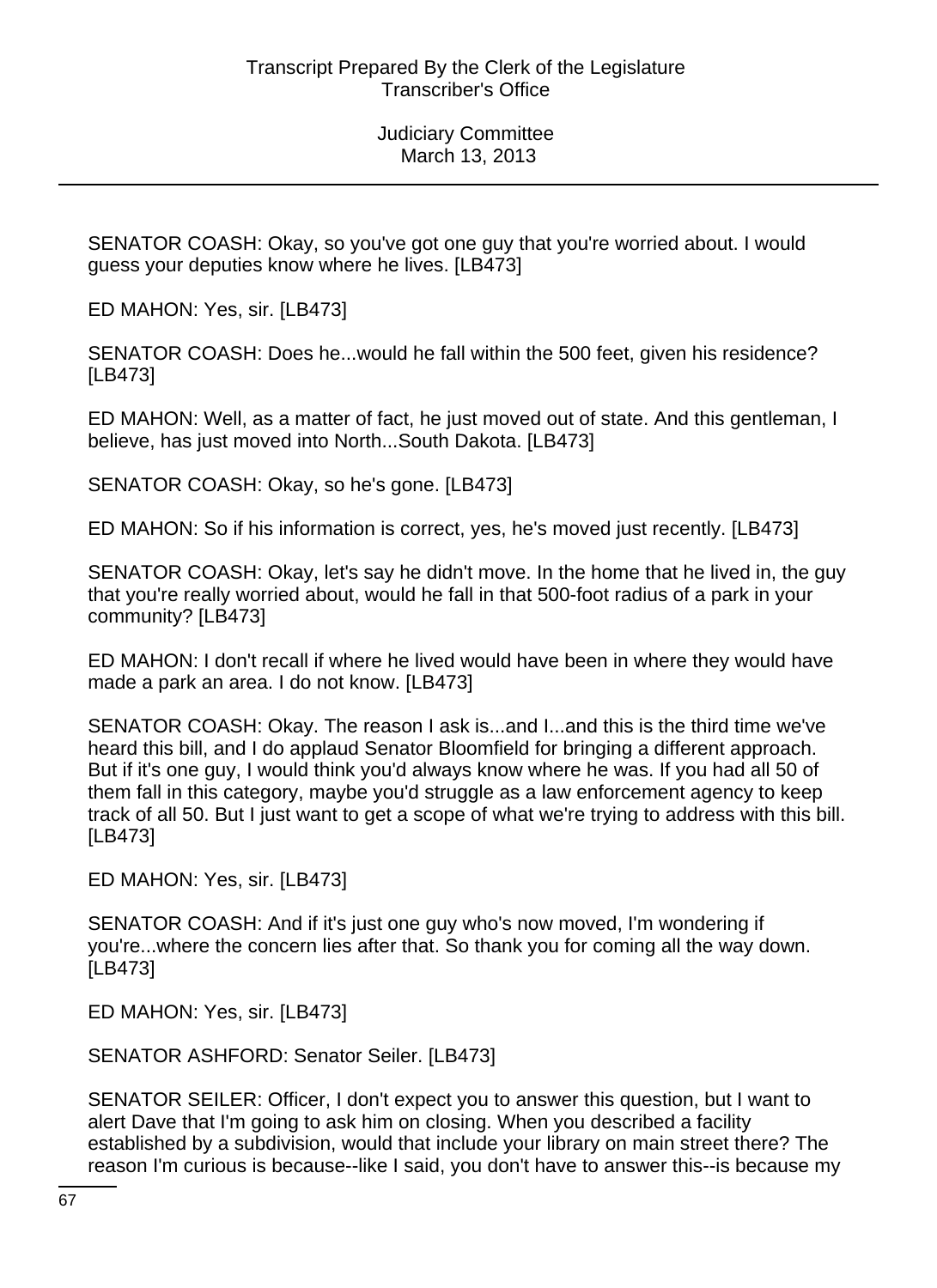name is on the cornerstone of that building. (Laugh) [LB473]

ED MAHON: Yes, sir. [LB473]

SENATOR SEILER: So I think the language is drawn a little too broad and Dave might want to tighten that down a little. [LB473]

ED MAHON: Yes, sir. [LB473]

SENATOR SEILER: Thank you. [LB473]

SENATOR ASHFORD: Wow, that's interesting. Well, thank you for your comments. Any other...do we have other proponents of this bill? Lash. [LB473]

LASH CHAFFIN: Good afternoon. My name is Lash, L-a-s-h, Chaffin, C-h-a-f-f-i-n. I'm a staff member at the League of Nebraska Municipalities. And the League supports the concepts embedded in LB473, and we certainly applaud Senator Bloomfield for bringing these forward. And it is my understanding as well that this committee may study these issues, and I would encourage you to bring some of these concepts into your study because, as the discussion has shown here, the definitions behind these types of ordinances are extremely complex. And I think every year more and more locally elected officials and law enforcement are starting to understand how complex these issues are. And, you know, and just another issue that might be brought to the table is local law enforcement has different databases than the State Patrol might have, and this is a great attempt. But even in Senator Bloomfield's bill, which we support, the concept of narrowing it down to somebody truly of a predatory nature, the local law enforcement may not have at their disposal the nature of the crime in the detail that the State Patrol might have. So if, in fact, you start to look at definitional issues, I would encourage you to hopefully--and the League would certainly want to be involved in this as well--come up with some definitions that give local law enforcement a very clear definition and a very readily accessible definition of who might potentially fall in a residential restrictive sort of situation. And I think those definitions become very, very important, but... [LB473]

SENATOR ASHFORD: Senator Coash. [LB473]

SENATOR COASH: Thank you, Senator Ashford. Lash, thank you for your testimony, but I am going to ask for some clarification. You said that you're not sure that local law enforcement has access to the data that they would need to understand the...well, they certainly understand the...they...it's public how long an offender is required to register on the registry. [LB473]

LASH CHAFFIN: Sure. [LB473]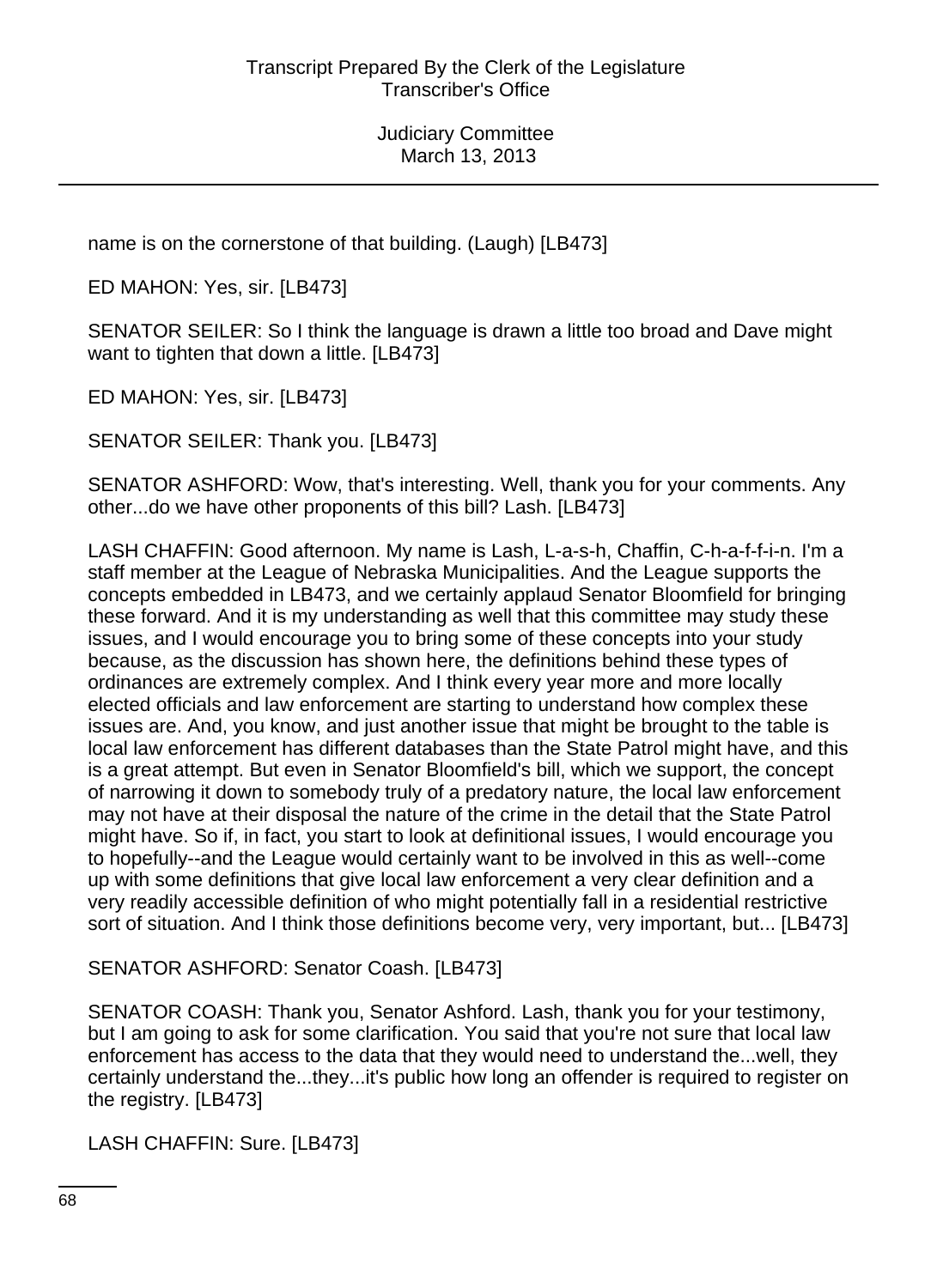SENATOR COASH: But if...I would ask that you double-check and get back with me on your statement that law enforcement doesn't know the nature of the crimes. [LB473]

LASH CHAFFIN: They know...okay, here's a very specific example. And I was...I learned this, this morning, from a police department and a city attorney called me. The local offices don't always know the age of the victim, and the definition that's brought forward in this bill, in concept, I think is something that would move forward. But, however, the way we've written it, LB473 references the age of the victim. That may not be something that's readily accessible. [LB473]

SENATOR COASH: Okay. [LB473]

LASH CHAFFIN: The State Patrol would have that, but, say, the city of Lincoln, their staff might not have that readily available. They'd have to call. That's... [LB473]

SENATOR COASH: Okay, that makes more sense then. Thanks for that clarification. [LB473]

LASH CHAFFIN: Those...we needed something very...a lucid, clear, you know, identifier that local law enforcement can use, yes. [LB473]

SENATOR COASH: Okay, thank you. [LB473]

SENATOR ASHFORD: Yes, Senator Chambers. [LB473]

SENATOR CHAMBERS: I can't resist. When was the last time somebody referred to you as Lash LaRue? [LB473]

LASH CHAFFIN: Senator, it happens all the time. [LB473]

SENATOR CHAMBERS: Are they young? What is the...above what age? Below what age do they not? [LB473]

SENATOR McGILL: I have no idea who that is. [LB473]

LASH CHAFFIN: The cutoff date is probably people in their 40's. [LB473]

SENATOR CHAMBERS: That sounds about what... [LB473]

LASH CHAFFIN: But I think there might be some sort of resurgence because I got it...some 20-somethings said something about it the other day. (Laugh) [LB473]

SENATOR CHAMBERS: They probably heard their daddy and mama talking about it,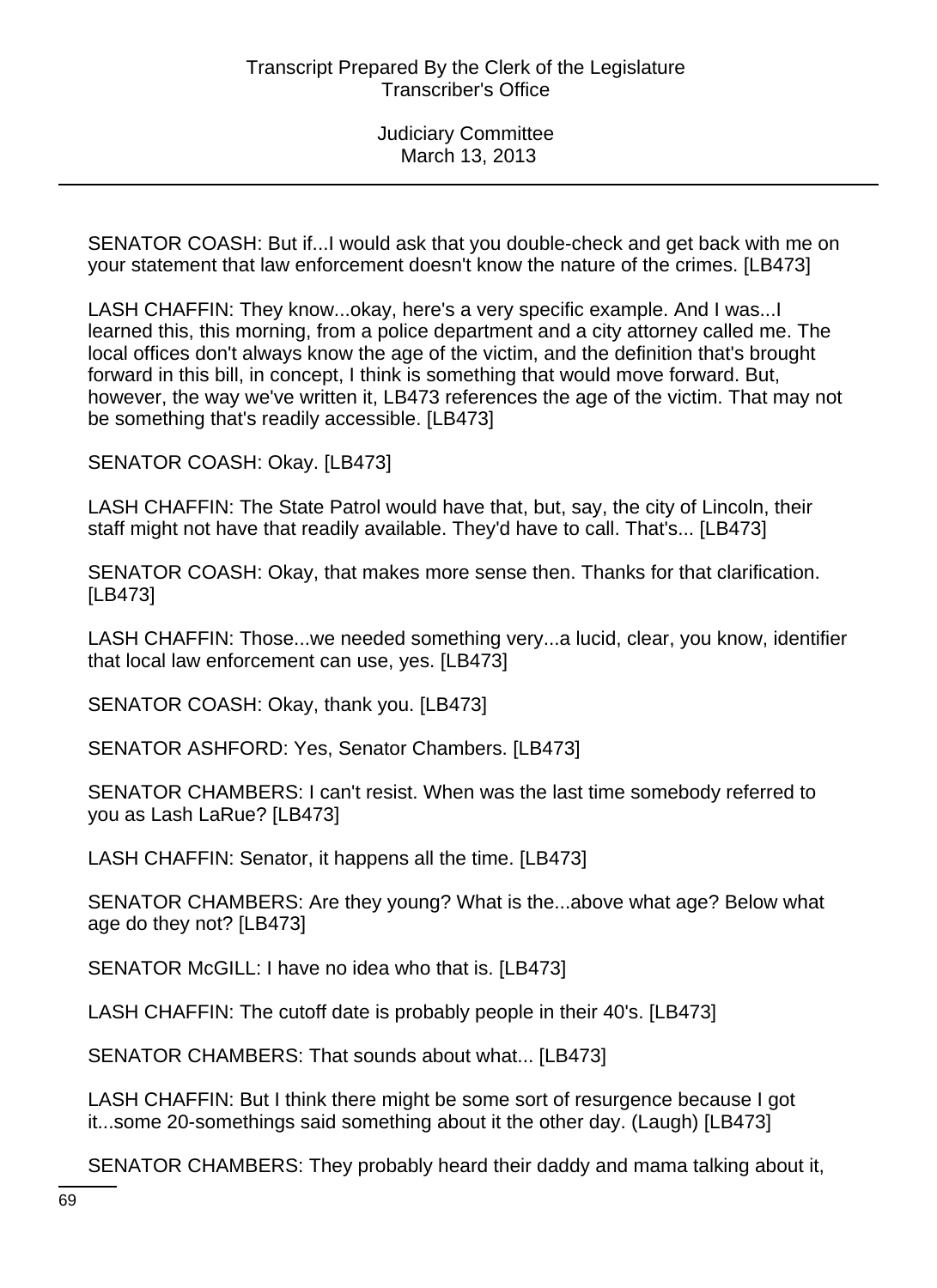and say, who is that? [LB473]

LASH CHAFFIN: Well, they might have. And what use is a whip in a gunfight? You know, that's just not an effective tool. (Laugh) [LB473]

SENATOR CHAMBERS: (Laugh) Yes. But anyway, that's all that I have. And with reference to your testimony, it does help when people realize that we have to be very careful how we define terms, because this wouldn't just apply...even let's say there was a problem in that city, it's not just going to apply in that city. It applies statewide, and that's why we have to be careful in what we do as a Legislature. [LB473]

SENATOR ASHFORD: Thanks, Lash. Any other proponents? Any opponents? John. [LB473]

JOHN KREJCI: (Exhibits 16 and 17) My name is John Krejci, K-r-e-j-c-i. I come to oppose this bill, not that it's that bad. I agree with Senator Christensen that it just adds one little bit. But it's really part of really a war on sex offenders. We're not thinking of what's happening. We want to rehabilitate sex offenders, but we keep punishing and punishing. The sex offenders' recidivism rate is somewhere between 5 and 15 percent, much lower than others. We have all these myths about, you know, people hiding in the bushes and the terrible things that are going to happen to our kids in the park. I don't have any sympathy with sexual predators. I feel very strongly about the damage they do. But what we're doing is just piling on and piling on laws that make us feel good, but they're not going to really help. We need to rehabilitate sex offenders. I've put an article...first, I gave you a thing that I'm going to publish in the Nebraska Criminal Justice Review that spells out why we're doing the wrong things with sex offenders and some things we need to do. That article--you can Google it--"Sex Offender Exceptionalism and Preventative Detention," it really tells you what some of the problems are that we're doing and what we're really not doing. And really the bottom line, what I think we should do, a couple years ago we had an interim hearing on sex offender legislation. We have LB1199, which, you know, it's a really flawed bill. Nothing ever happened out of that interim hearing. And then we have the Adam Walsh Act, and there's a lot of, you know...I work with sex offenders and other offenders and, you know, they have to find jobs, they have to find housing, and we're making it harder and harder. And we really need to give them treatment and opportunities rather than to be more oppressive because, if we want to change it, we're going about it in the wrong way. And what I'd just like to encourage...I don't feel that strongly against this bill, but it's in the whole wrong direction and a wrongheaded idea. Maybe I would like to suggest that you have an interim hearing on sex offender legislation and look at what we've got and look at what we're doing, look at some of the problems, and then maybe address them in a more rehabilitative, rather than a punitive, way. [LB473]

SENATOR ASHFORD: Thanks, John. Do any...yeah, we are going to look at it this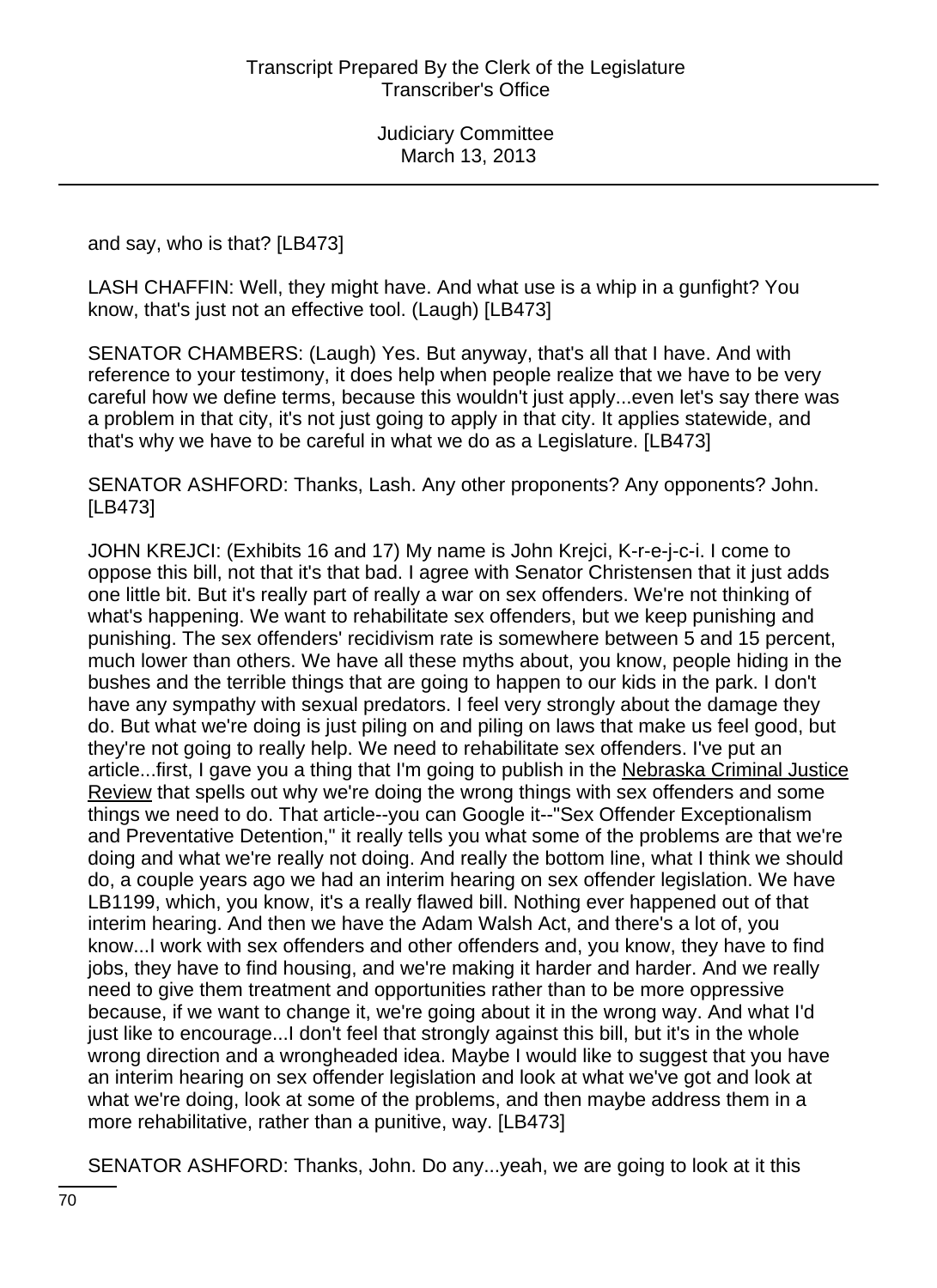summer. We have a study coming back from UNO. It's about three months late, but...so maybe UNO can juice that up a little bit, but we need to get that back. [LB473]

JOHN KREJCI: That article in the...it's in a national criminal magazine. It's really...it's a long article and it's complex, but it's really well done. "Sex Offender Exceptionalism and Preventative Detention," it's in the Journal of Criminal Law and Criminology. [LB473]

SENATOR ASHFORD: Okay, thanks, John. Any questions of John? Thank you, sir. Any other opponents? [LB473]

ERIC BAIRD: Senator Ashford and Judiciary Committee, excuse me, my name is Eric Baird, E-r-i-c B-a-i-r-d. I come here not as a representative of any of the organizations that I work with but just as a civilian speaking about this bill. I don't have a whole lot left to say that I wanted to say, thanks to Senator Chambers and Coash for the opponent examination there. I do have a couple of comments to make about this bill. I come in opposition to this bill on principle alone for all residential restrictions because there's been no study that I've ever read that has actually shown any effectiveness to it. It's a symbolic law, not an effective law, and so it's just creating displacement of sex offenders that doesn't need to be done because it doesn't actually protect anybody. And what we talked about earlier in this hearing with the death penalty is what actually protects the public from future harm and crime, and this won't do it. But as far as laws like the registry go, I've spoken to many of you already. I don't ever believe that there is not going to be a registry. And if there is going to be, I'm going to advocate for the smartest one possible, And residency laws are the same way. A couple of the problems and the concerns I have with this is the definition of park, as Senator Chambers brought up, that I won't go into anymore because of that. Just this last Saturday there was a news article from The New York Times, talking about towns all around the United States that are making the smallest parcel of land parks so that they can drive out sex offenders. Now 2,500 feet might sound big, but they can define a lot of different things, like gyms and stuff, as parks in order to banish sex offenders from their entire town. There's a slippery slope of unintended consequences that go with the definitions that go along with a bill like this. I didn't print out a copy for all of you--you have a lot of papers on your desks already--but if you would like a link to that article, I could supply you with that, or LaMont, if you wanted him to (inaudible) it over. Another problem that I have--actually, the second problem that I have is the only other one I'll bring up--is the definitions of predator and sexual predator of children. I don't have a problem with how these are defined. The application of the definition, the appeals process, or the process of being labeled as such a predator or a sexual predator of children, is up to the State Patrol. If they are mislabeled, there is no appeals process except to appeal to the Superintendent of Public Safety, who is Colonel Sankey of the State Patrol. There really...you're appealing a decision of the State Patrol to the State Patrol, and there's no sort of recourse for a sex offender who should not be labeled a sexual predator but is being forced to move from their home already, anyway. And so there's...that's a larger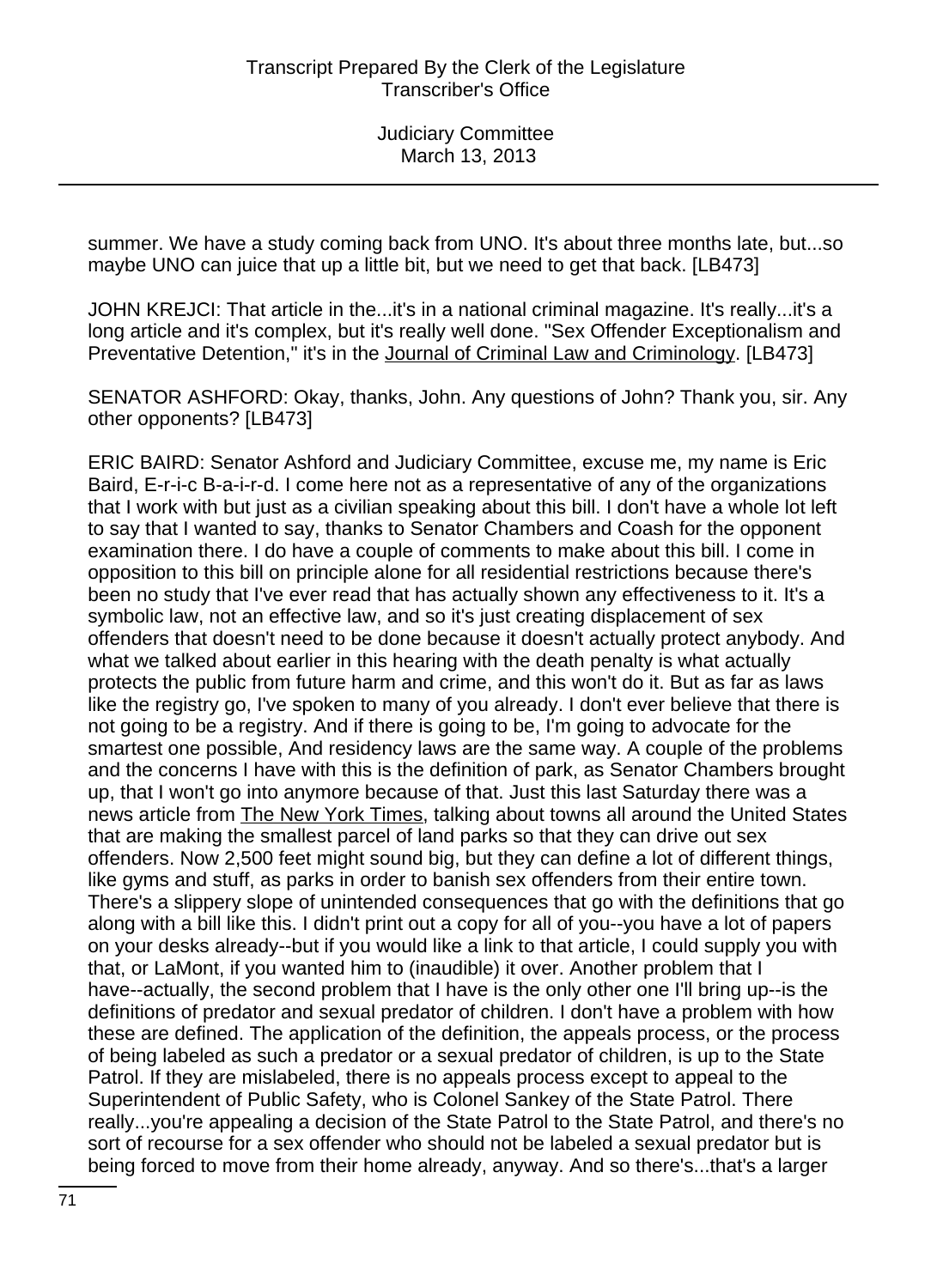issue involved in the sex offender registry, as executed by the State Patrol, that can have ramifications and unintended consequences because of a residency law like this. That's all I have. Any questions? [LB473]

SENATOR ASHFORD: Thank you. And again, I'd just remind everyone that the study that actually...the committee has worked hard on this issue, and the study is dealing with recidivism. In order to be able to make policy on issues like this, we really do need to have data. So who... [LB473]

ERIC BAIRD: In the last conversation I had with Dr. Sample is I believe you had a draft copy, you guys, of maybe December. [LB473]

SENATOR ASHFORD: Well, it's really...it has not...it isn't... [LB473]

ERIC BAIRD: The numbers aren't there yet. [LB473]

SENATOR McGILL: It didn't have the statistics yet. [LB473]

ERIC BAIRD: Right. [LB473]

SENATOR ASHFORD: It doesn't have the data. And, you know, without the data, we're sort of...you know, we'll have to wait until we get that, so. [LB473]

ERIC BAIRD: Absolutely, and I look forward to coming back when there is another hearing about the larger issue itself. [LB473]

SENATOR ASHFORD: Okay. Okay, great. Thanks. [LB473]

ERIC BAIRD: Thank you, Senators. [LB473]

DANIEL KONECKY: Hello. And I know you've seen me before. I'll be brief. My name is Daniel Konecky, D-a-n-i-e-l K-o-n-e-c-k-y, and I'm here today because I just wanted to voice my opposition towards LB473, and any new legislation or residency restrictions regarding the topic, until LB285 may be revamped or at least kind of taken a second look at, maybe, mainly because I don't agree. I'm worried about the way the word aggravated is being used. It seems to me I've seen, like, two or three definitions. There's the one definition in the bill here, the State Patrol goes by another definition, and I just...it's very confusing. You know, to wake up one day and go from level 1 to a lifetime offender is pretty traumatic, and I don't want to wake up one day and go from being nonpredator to a predator, especially after not being in any more trouble since. I guess that's really pretty much all I had to say today, except that I am one of the offenders that moved out to the rural parts. I guess I grew up in a rural part, and then I lived in Fremont for a long time. But I did move back out to the countryside, partly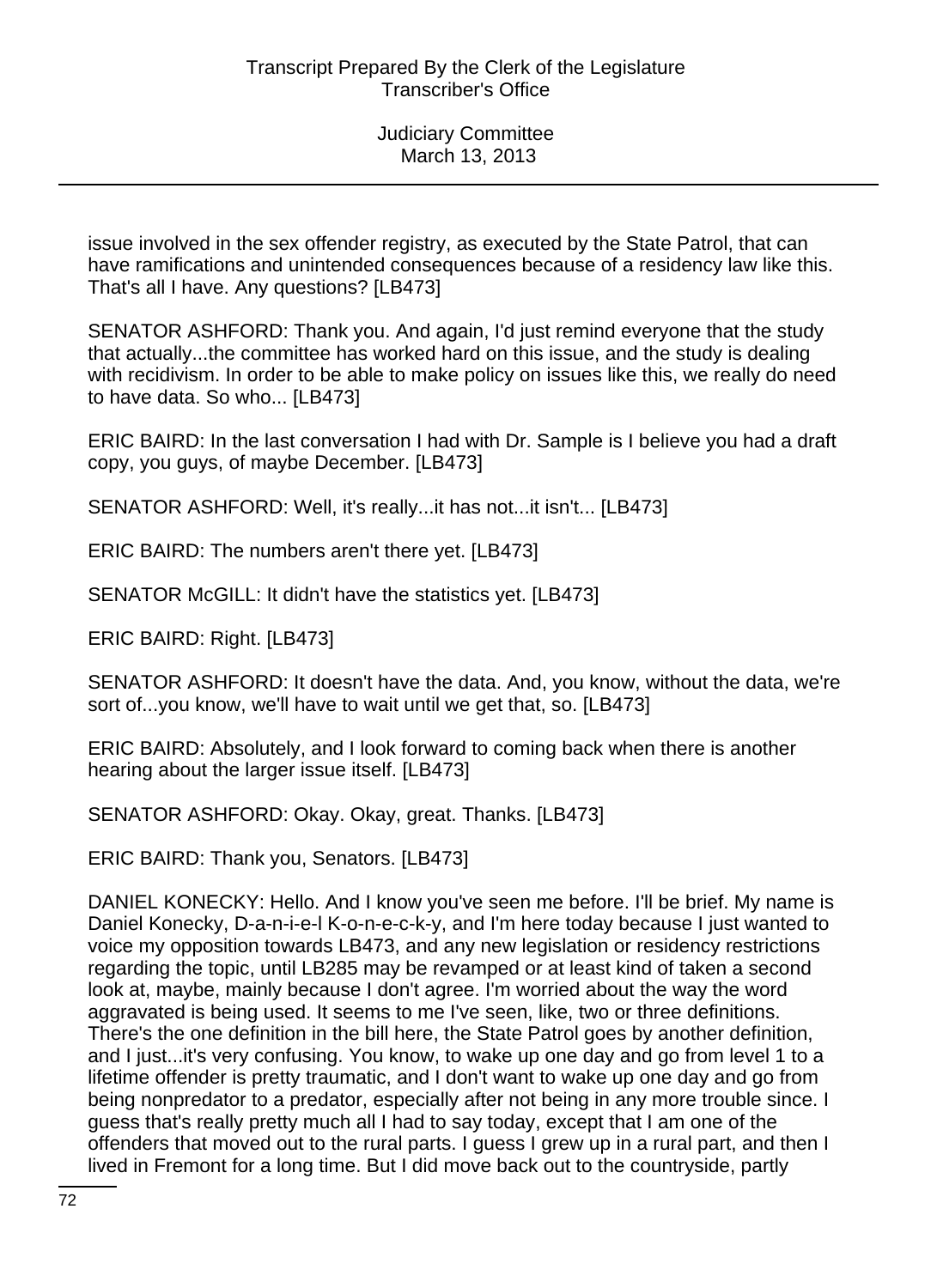because of LB285 and my worries about any new and changing laws that might reach back prior to my conviction, I guess. So that was all I had for you guys today, not a ten-minute speech like last time. (Laugh) [LB473]

SENATOR ASHFORD: No, that's fine. We're still, you know, we're on this issue. And when we get the data we will revisit the larger issues, as we promised we would do, so. [LB473]

DANIEL KONECKY: I just don't know if the State Patrol can...you know, where they can set the law. Like I said, there's two different definitions, and I'm sure there's another one out there somewhere, and I just... [LB473]

SENATOR ASHFORD: Well, we...the Legislature needs to resolve it, so thanks for your comments. [LB473]

DANIEL KONECKY: Thanks. [LB473]

SENATOR ASHFORD: The next opponent. Neutral? [LB473]

BRIAN KITT: (Exhibit 18) Good afternoon, Senators, and thank you for your time. My name is Brian Kitt, B-r-i-a-n K-i-t-t. The reason I'm coming in here with a neutral stance is I live in Omaha, and this bill will actually improve the situation in Omaha. If you're not familiar, Omaha has got an extremely restrictive residency law right now that just applies to everyone. And I want to applaud, Senator, for at least putting the language in here to try to narrow this down. This, you know, as much as I hate residency restrictions and I don't believe they work, at least Senator Bloomfield did try to narrow this down to just the target group that...possibly needing to be monitored better. The law in Omaha just blasts everybody. They don't care what you did; they don't care what you didn't do. But I wanted to tell you, from a sex offender, what these laws do to people. My life has been torn apart by this. How I got here, my dad used to kick the crap out of me as a kid. He used me as a punching bag all the time, and I went to our parish priest for help. And he's one of the parish priests that Ernie Chambers talks about...I'm sorry, Senator Chambers talks about. My parish priest introduced me to pornography at a very early age, and he taught me that pornography was how you deal with life's lemons and that if you looked at pornography everything would be better. And I learned that so well that, as an adult, I used pornography as a drug. And I'm on the sex offender registry for the rest of my life for using pornography as a drug. And I never meant to hurt anybody. I never meant to do anything. But every time laws like this come up, even though I knew this law wasn't going to affect me directly, I've had anxiety for weeks again. And people want to pretend like sex offenders are so dangerous. And if sex offenders are so dangerous, why do we get harassed constantly? I can't tell you how much I've been harassed since LB285. I've been egged so many times I had to buy a power washer to wash off my house. My cars have been egged. I could go into it for an hour of all the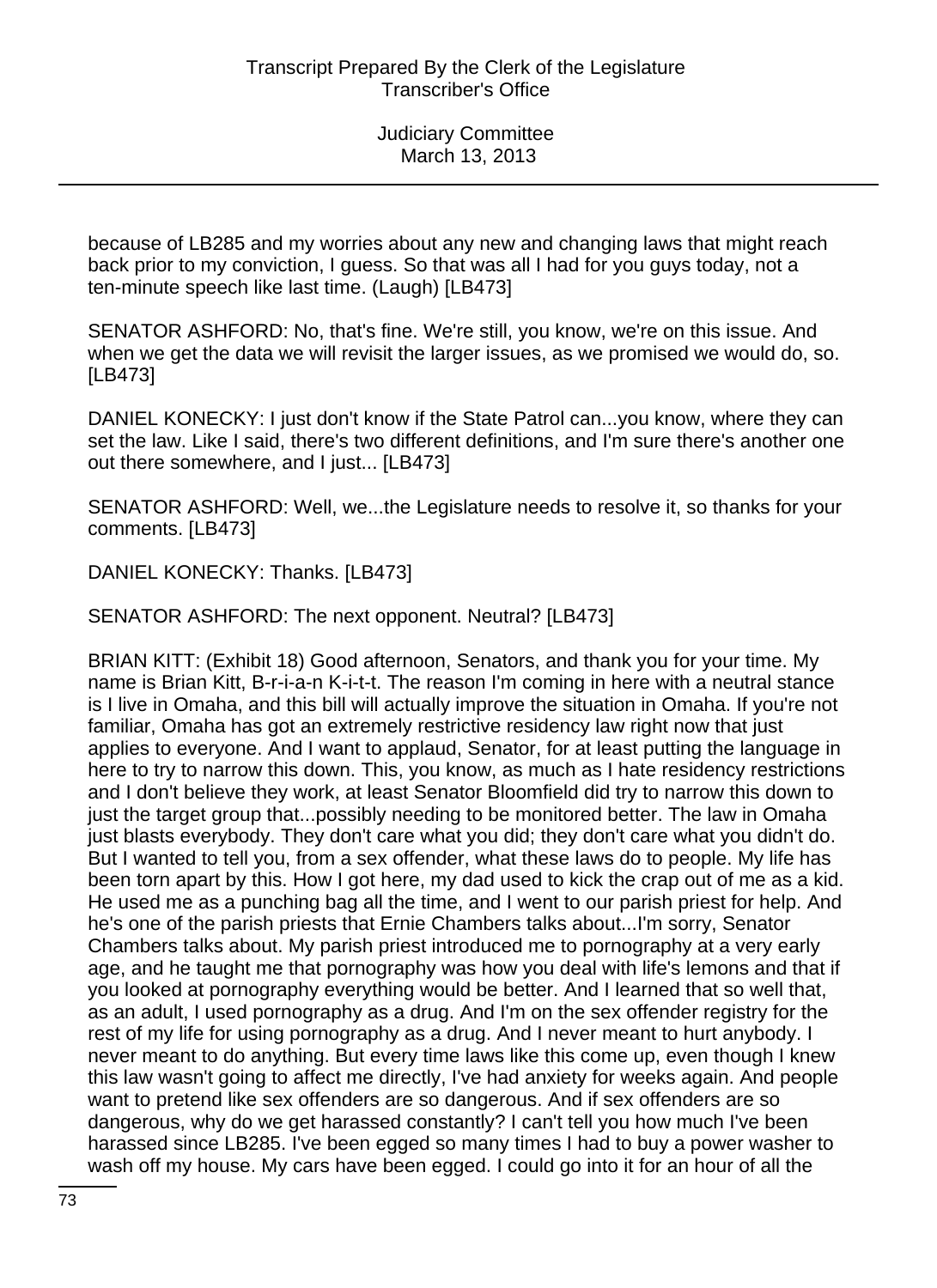Judiciary Committee March 13, 2013

harassment I've received. But laws like this don't help. The laws that will help is educating the public, perhaps telling the public the truth about sex offenders, that most of them are not dangerous. The Department of Justice says 90 percent of all sex crimes are done by people with no criminal record. The Department of Justice says 90 percent of the people on the sex offender registry will not commit another crime. If you went to the Sunday paper and the crossword puzzle was 90 percent wrong, would you still do that crossword puzzle? Or would you just laugh at it and throw it away? We need to do that with the current sex offender law. We need to laugh at the sex offender law and throw it away because 90 percent of it is wrong, and you're destroying people's lives. And laws like this, even though they're targeted, some of these predators could have changed their life around. You don't know the circumstances these people had just based on the law. Like me, yes, I committed a sex crime, but it was because I was abused as a child. How many of these people that are going to be targeted by this law were not abused as a child, they carried out their cycle of abuse, just repeating what was done to them? Perhaps they've been treated and they're no longer a threat, but we don't know because, without looking at each individual person, you don't know that they're a threat. The law, as good as this narrowing down is, is not specific enough, and that's all I have to say for today. [LB473]

SENATOR ASHFORD: Thanks, Brian. Yes, Senator Coash. [LB473]

SENATOR COASH: Thank you, Senator Ashford. Brian, can you...what's going on in Omaha? What are they doing in Omaha? [LB473]

BRIAN KITT: In Omaha there's residency restrictions, and I don't have the law memorized. [LB473]

SENATOR COASH: With regard to residential restrictions with regard to schools, like,... [LB473]

BRIAN KITT: Yeah, it's terrible. I can't step foot in any school. I can't go with...I can't live within 500 feet of a school park, and there's quite a litany of items. [LB473]

SENATOR COASH: A park? [LB473]

BRIAN KITT: Yeah, parks are included in Omaha. [LB473]

SENATOR COASH: So if...and that's through an ordinance? [LB473]

BRIAN KITT: Yes, through city ordinance, and we tried to fight it last year and didn't have any luck. I know my friend Eric might have a little bit more information on the exact wording of the law than I do. [LB473]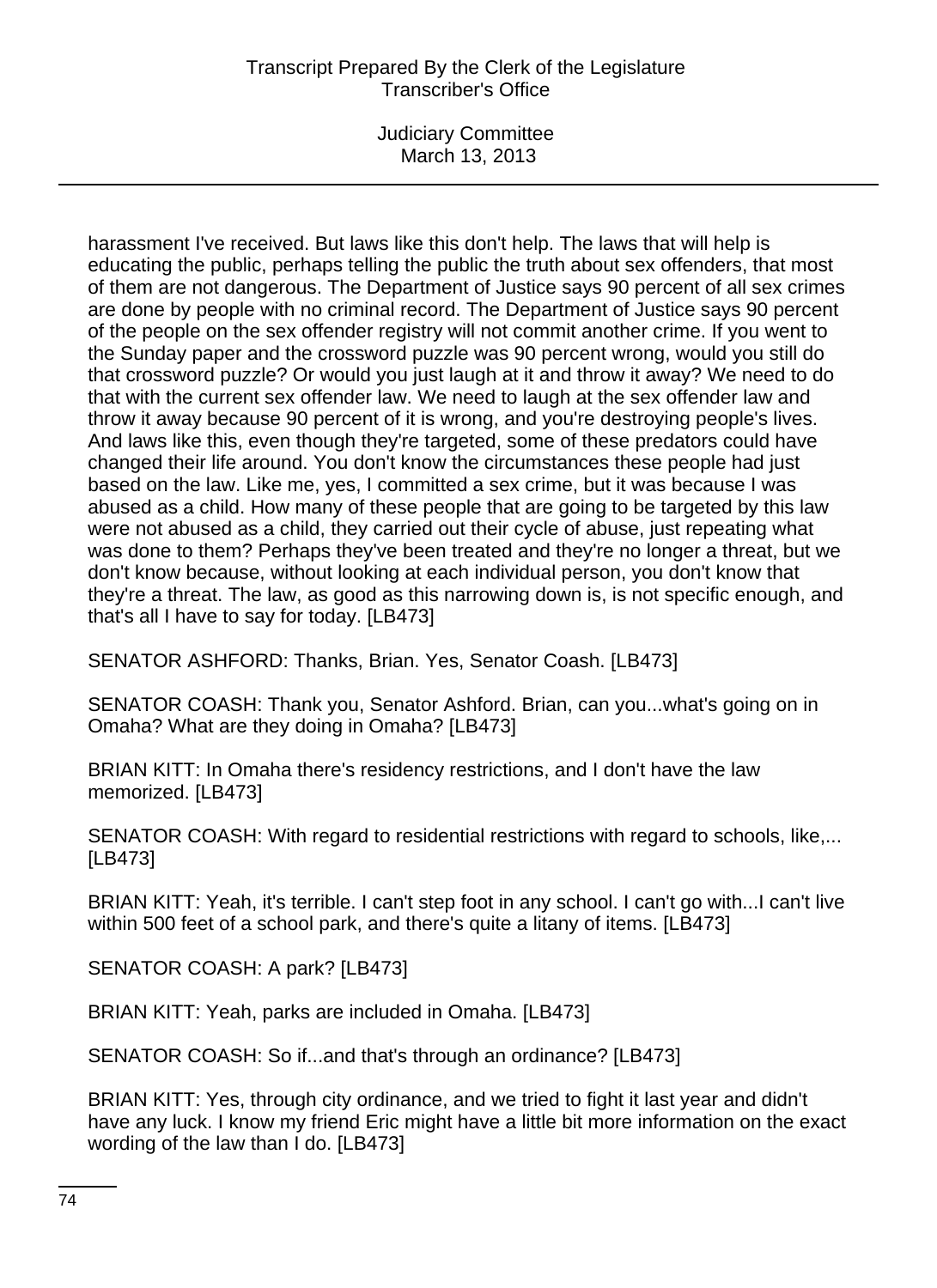SENATOR COASH: Well, the reason I asked, if the ordinance says park, I don't know why South--not that I'm advocating for this--but if Omaha has got an ordinance that is more restrictive than the current law Senator Bloomfield is trying to do, I don't...I'm curious as to why Senator Bloomfield needs to bring this on behalf of his community, if they can't...if they can do, in fact, do what Omaha is doing, which I'm not aware of, but... [LB473]

BRIAN KITT: Yeah, I can't answer that. I just know that in Omaha, now, I am no longer allowed to live within 500 feet. And my charge was a porn charge. I had never touched anybody. [LB473]

SENATOR COASH: Well, that's just curious to me, but thank you for bringing that to our attention. [LB473]

BRIAN KITT: Um-hum. [LB473]

SENATOR ASHFORD: Thanks, Brian. [LB473]

BRIAN KITT: Thank you. [LB473]

SENATOR ASHFORD: (See also Exhibit 19) Senator Bloomfield, do you have any...you waive? Okay, let's move to Senator Larson's bill, LB204. Okay, LB204. [LB204]

SENATOR LARSON: Thank you, Senator Ashford and members of the Judiciary Committee. My name is Tyson, T-y-s-o-n, Larson, L-a-r-s-o-n, here representing District 40 from O'Neill. And I am here today to introduce LB204. LB204 has two components to it. The first tightens up the reporting requirements for cases of animal abuse that require any person, not just a state official, who witnesses animal abandonment, neglect, or mistreatment to report the incident to law enforcement within 24 hours of reasonably suspecting a case of animal abuse took place. LB204 also requires that the individual who witnessed the animal abuse turn over any and all evidence they have including video, photographs, and audio recordings of the incident. An individual who fails to comply with these requirements would be guilty of a Class III misdemeanor which is the same punishment for those who fail to report cases of abuse of vulnerable adults or of children. The purpose behind this section of LB204 is to ensure that cases of animal abuse are reported quickly and accurately in order to stop alleged animal abuse as soon as possible. Right now only government agents have a duty to report animal abuse. This would expand that duty to any person who witnesses animal abuse within the first 24 hours of reasonably suspecting that abuse has occurred. Opponents of this bill are concerned that this bill will deter whistle-blowers from exposing animal abuse and mistreatment and will criminalize them for their actions. This is the exact opposite of what this part of the bill tries to accomplish. This bill, in fact, emphasizes the importance of reporting animal abuse immediately so that abuse can stop immediately and law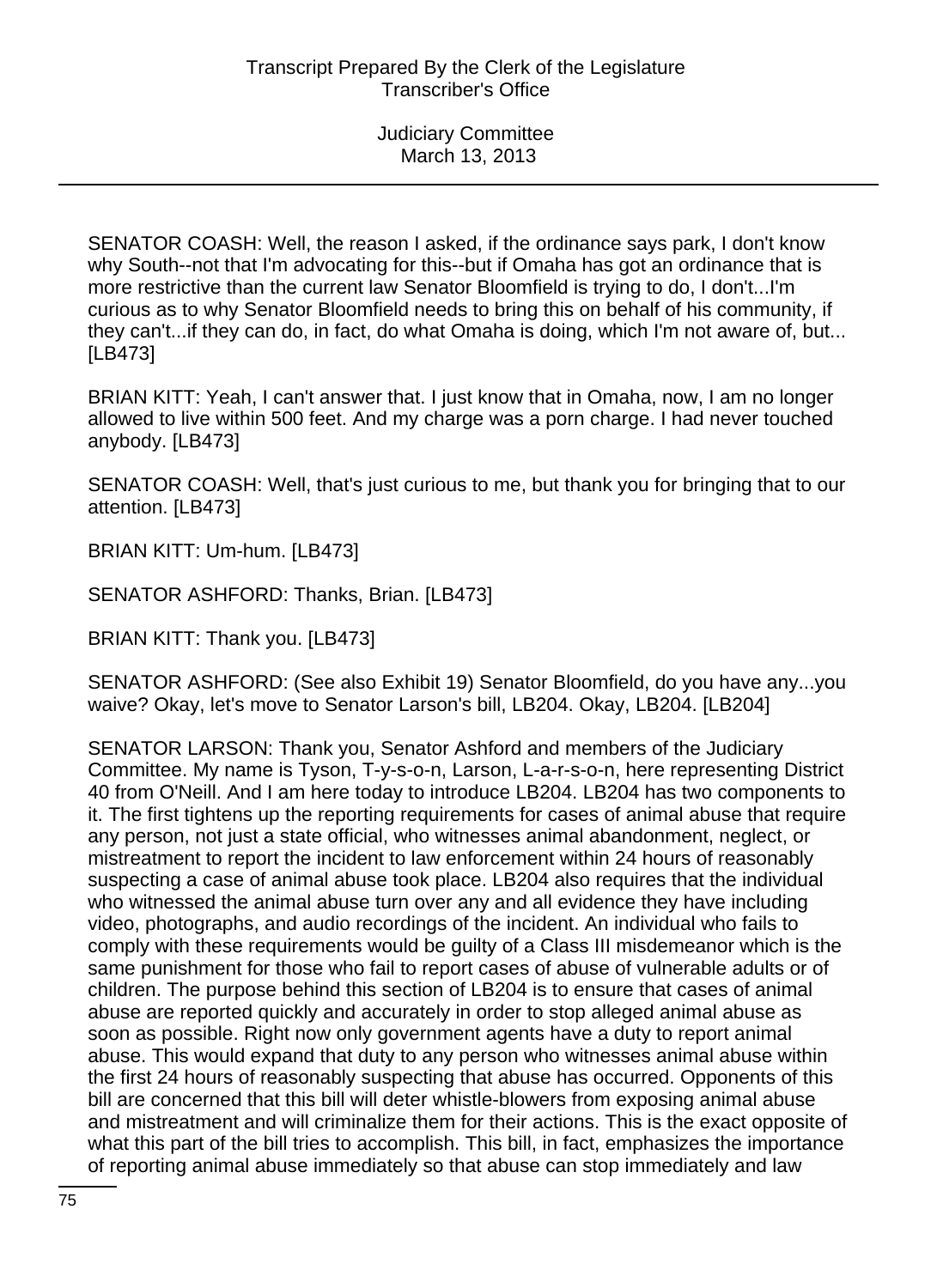Judiciary Committee March 13, 2013

enforcement can investigate the issue immediately. This bill encourages those who witness these incidents to report them in a timely manner, protecting animals from further abuse and ensuring that evidence can be gathered efficiently so that animal abusers can be prosecuted. What this bill does discourage is someone holding onto evidence of animal abuse for days, weeks, or even months after the incident of the animal abuse has occurred. Individuals will go undercover to document alleged animal abuse over an extended period of time, hold on to footage documenting the alleged abuse, edit the evidence and then release it to the public without ever notifying authorities of the abuse. How would this help Nebraska's animals or our agricultural industry if documented abuse isn't reported as soon as possible. Per statute, any individual who suspects or witnesses abuse directed towards children or vulnerable adults is required to report it right away. Those who value animals as much as they value their fellow humans should want any abuse or mistreatment to be stopped as soon as possible and should want to see those animal abusers brought to justice. The second component of LB204 would make it a crime for any individual to falsely misrepresent himself or herself on an application or an agreement to be employed at an animal facility. In making that misrepresentation, the individual has to intend to damage or interfere with the operations of the animal facility either by causing economic damage to the operations property, including harm to its animals, or by causing injury to another person in the course of causing the economic damage. The penalty for violating this portion of the bill varies depending on the severity of the damage and harm caused by the individual's actions. Throughout the country there have been incidents of individuals either tied to animal rights organizations or acting on their own volition who gain employment to an animal facility with an intent to seriously harm the animal facilities' operations. These individuals who gain access to an animal facility have done things such as release animals from the facility's property, set fire or otherwise damage equipment or animals at the animal facility, or as mentioned above will film operations with the intent to release footage as propaganda without reporting potentially unlawful activities to the business owners or law enforcement. LB204 would deter those individuals from misrepresenting themselves to a particular employer to gain employment to then later use that employment to harm the animal facility. Last year I brought a bill similar to LB204 which would have made it a crime for individuals to interfere with the operations of an animal facility. Opponents to this bill were concerned that the bill was unconstitutionally vague and did not make exceptions to those activities that were protected by the First Amendment. Opponents were also worried that an individual wouldn't know what the penalty they would face for their actions. Taking those concerns into consideration, I modeled the penalty portion of this bill after the Animal Enterprise Terrorism Act which Congress passed in 2006. The severity of the penalty depends on the severity of the economic or bodily damage inflicted and each crime and its consequences are very specifically laid out in this section. LB204, like the Animal Enterprise Terrorism Act, also has a section specifically exempting activities that are protected by the First Amendment from criminal penalties. In Nebraska, we have every incentive to treat our animals well. And not only do farmers in this state believe that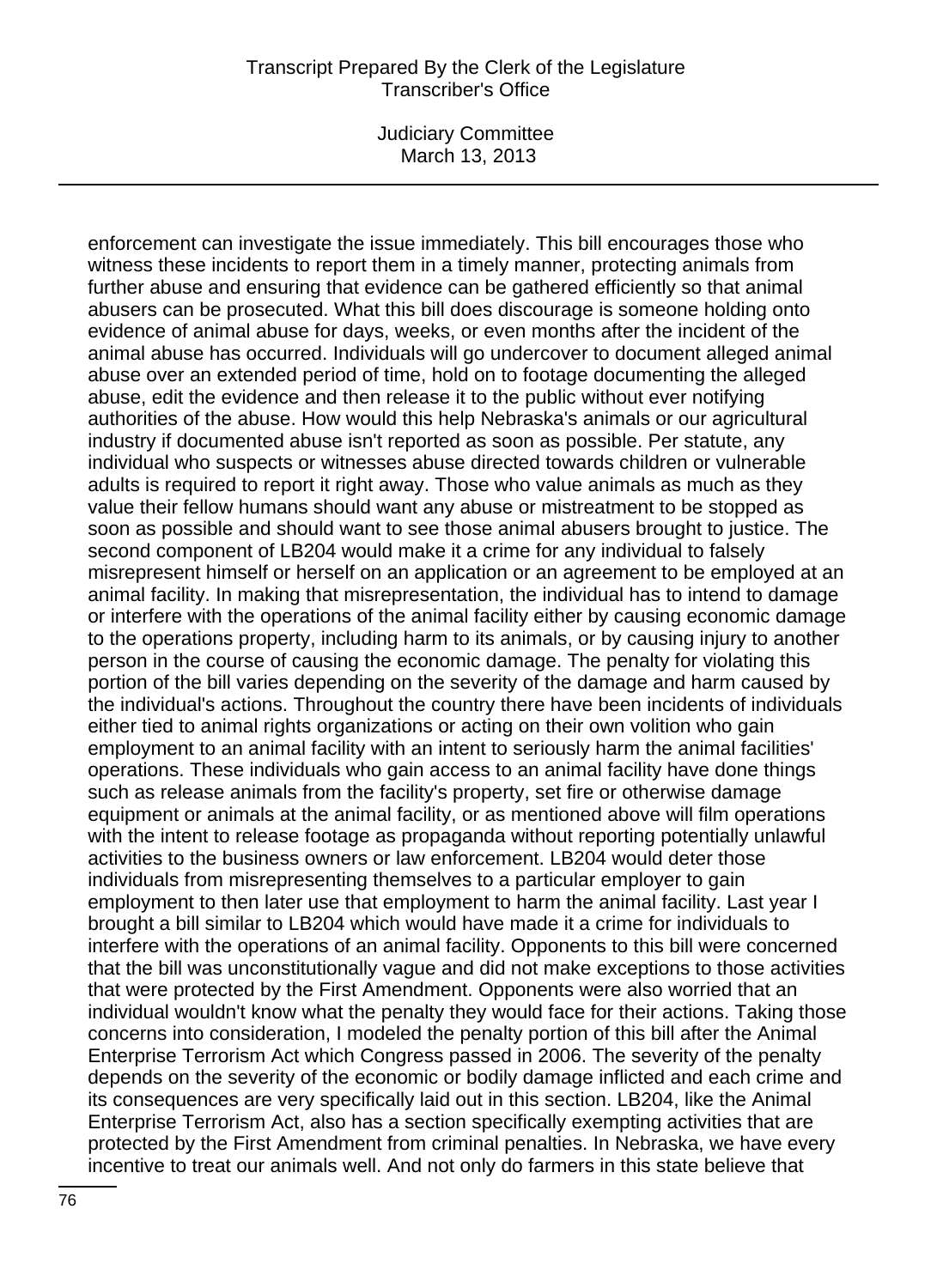animals should be cared for as humanely as possible, but they also know that good animal practices result in a better product and promote the overall safety of the animal operation. I know that 99 percent of farmers in this state treat their animals well and with respect. And this bill's intent is to prevent the other 1 percent from giving those farmers and ranchers a bad name. Thank you and I'd attempt to answer any questions the committee may have. [LB204]

SENATOR ASHFORD: Senator Seiler. [LB204]

SENATOR SEILER: Maybe I missed it, Senator, but who do you make the report to? I don't see who you file a report. [LB204]

SENATOR LARSON: You have to report it to just a local police official. [LB204]

SENATOR SEILER: It doesn't say...I don't think your bill says that, unless I missed it. That's what I was trying...in your first part where you have to telephone as soon as possible, the report, I don't see where it says who you call. [LB204]

SENATOR LARSON: Right now, this section that we're changing just deals with government employees, who they have to report it to. [LB204]

SENATOR SEILER: It says any person who observes...you took out the words... [LB204]

SENATOR LARSON: And if it's not, I'd be happy to ensure that it... [LB204]

SENATOR SEILER: Take a look at it again. [LB204]

SENATOR LARSON: ...to the proper...and we'll look and I'd be happy to discuss it with you. [LB204]

SENATOR SEILER: Okay. [LB204]

SENATOR LARSON: But if it's not in there, then it would be an oversight on my part and I apologize, but we do need to make sure that these are reported to the proper law enforcement agencies as soon as possible. [LB204]

SENATOR ASHFORD: Senator Chambers. [LB204]

SENATOR CHAMBERS: I'm curious. (Laugh) Where did you get this language from? [LB204]

SENATOR LARSON: We became...last year I introduced a bill and it had...it raised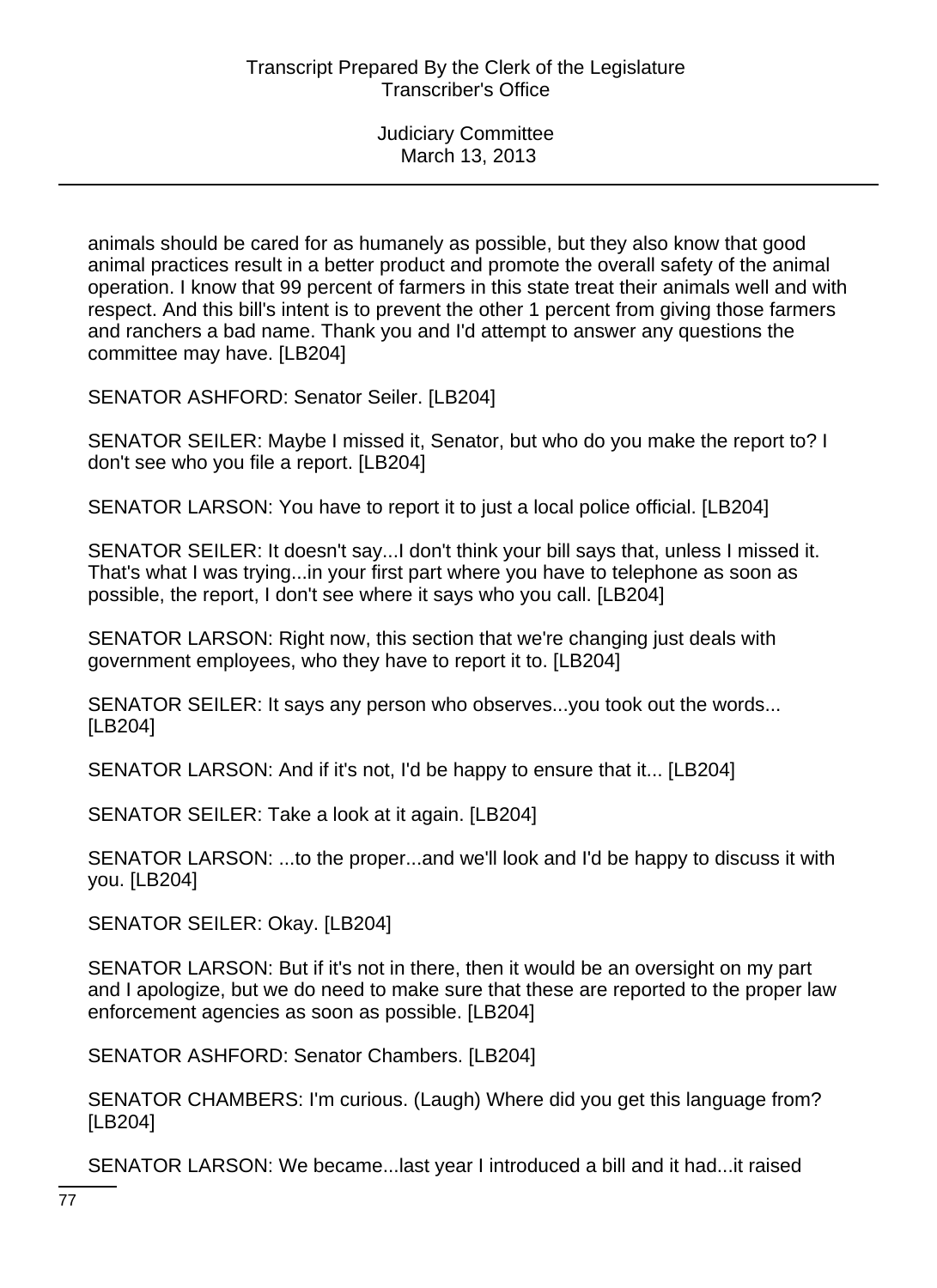several concerns and I... [LB204]

SENATOR CHAMBERS: But where did you get the language from? What organization is behind this? [LB204]

SENATOR LARSON: No organization. As I said, we drafted the penalties portion off the Animal Terrorism Act of the federal... [LB204]

SENATOR CHAMBERS: And this is...you're right. So this is about terrorism. [LB204]

SENATOR LARSON: No, this is not about terrorism. [LB204]

SENATOR CHAMBERS: Well, if you got it from the Terrorism... [LB204]

SENATOR LARSON: Last year, the ACLU expressed concern about certain portions of the bill being unconstitutional. [LB204]

SENATOR CHAMBERS: Well, why did you get it from the Terrorism Act if it's not about terrorism? [LB204]

SENATOR LARSON: I don't think the Terrorism Act necessarily deals with terrorism, Senator Chambers. [LB204]

SENATOR CHAMBERS: Oh. [LB204]

SENATOR LARSON: I think there's, obviously, a broad definition...there is obviously broad definitions of terrorism. [LB204]

SENATOR CHAMBERS: So a recreational facility may not have anything to do with recreation; or a swimming pool has nothing to do with swimming. But here is what I'm going to ask you. You're really concerned about groups, because you spent a little time in the beginning about your concern for animals and, you know, then all the rest of that was about these groups that are catching these big operators who are cruel to animals, who are vicious and ought to be prosecuted and put out of business and put in prison, and they're the ones you're worried about, aren't they? [LB204]

SENATOR LARSON: And I agree with you. No, I agree with you, those people that are vicious to animals need to be caught right away. [LB204]

SENATOR CHAMBERS: Then why are you going to make... [LB204]

SENATOR LARSON: What I disagree with is the fact that people aren't turning in that animal abuse right away and letting it to continue. They should report it just like they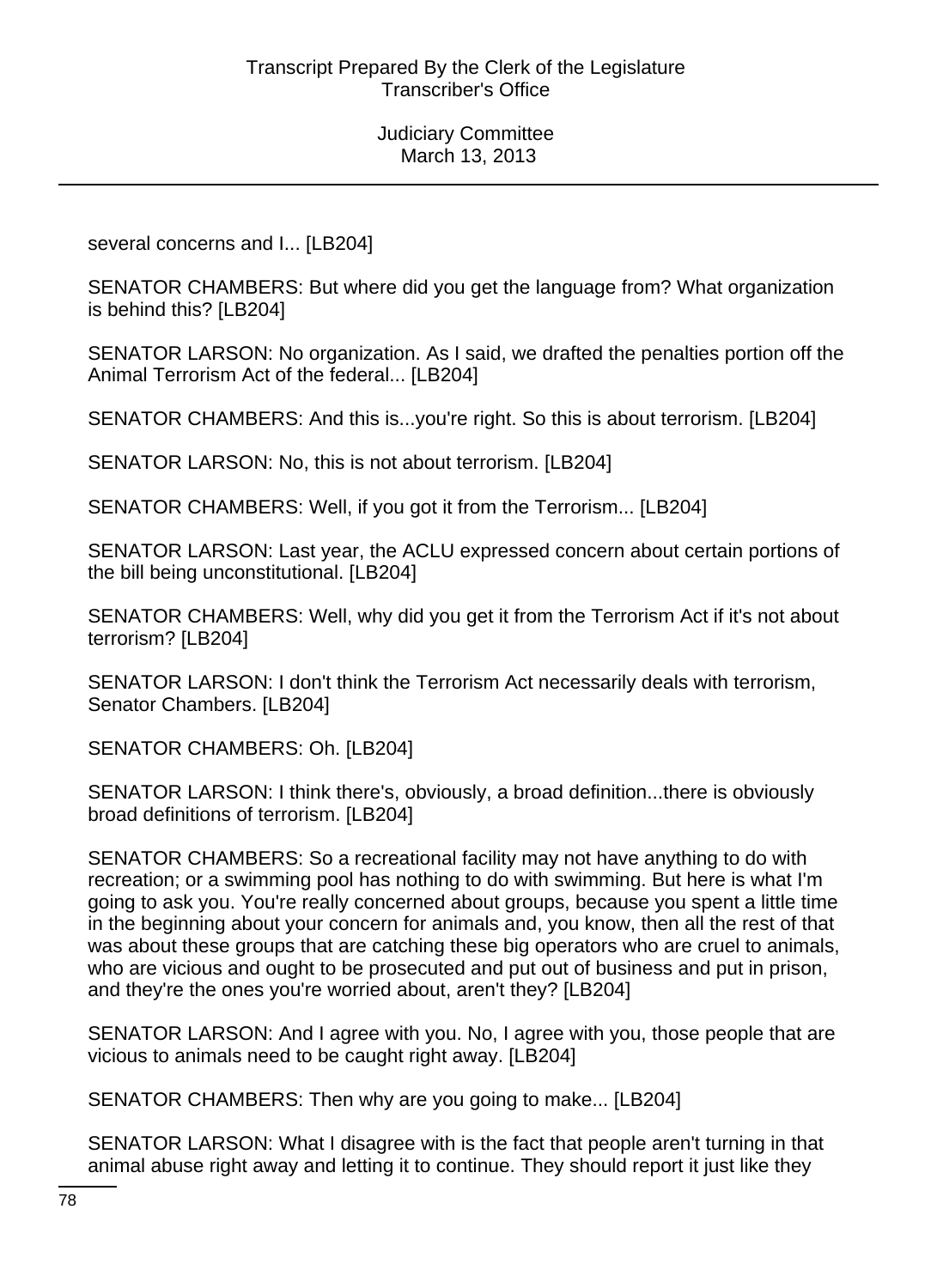have to report, as I said, child abuse. [LB204]

SENATOR CHAMBERS: Okay. Okay, I heard you and I read it. Why is it a crime if you don't turn all the information you have, why do you have to give them all these documents and videos and so forth? Why do you have to give that to them? Why can't you just tell them? [LB204]

SENATOR LARSON: I think any law enforcement officer or anybody that is going to investigate the crime will want the evidence to be able to prove that those people are guilty. And if we want to...you know, if that's something that you want to work with, Senator Chambers, to... [LB204]

SENATOR CHAMBERS: Isn't that what police work consists of: getting the evidence, visiting the crime scene? [LB204]

SENATOR LARSON: We want to make sure that they have the evidence. And like I said, if you want to work to change... [LB204]

SENATOR CHAMBERS: Are you going to deputize these people then so that they're now part of the police force since they are supposed to collect all the evidence? [LB204]

SENATOR LARSON: No, I don't think you deputize them, but I think we need to make...if they're turning in animal abuse, we want to make sure that the police force does have the evidence that they have in order to prosecute those that are getting... [LB204]

SENATOR CHAMBERS: Well, when you report...when you make a report about possible abuse of a child or a vulnerable adult, all you do is call and make the report. You don't have to give videos or anything else. But let me ask you this, who asked you to bring this legislation the first time around? [LB204]

SENATOR LARSON: Nobody. [LB204]

SENATOR CHAMBERS: Nobody? Is that a name or is that to let me know that no person. [LB204]

SENATOR LARSON: No person. [LB204]

SENATOR CHAMBERS: Okay. Do you think this bill is going to get out of this committee? [LB204]

SENATOR LARSON: That's up for this committee to decide. [LB204]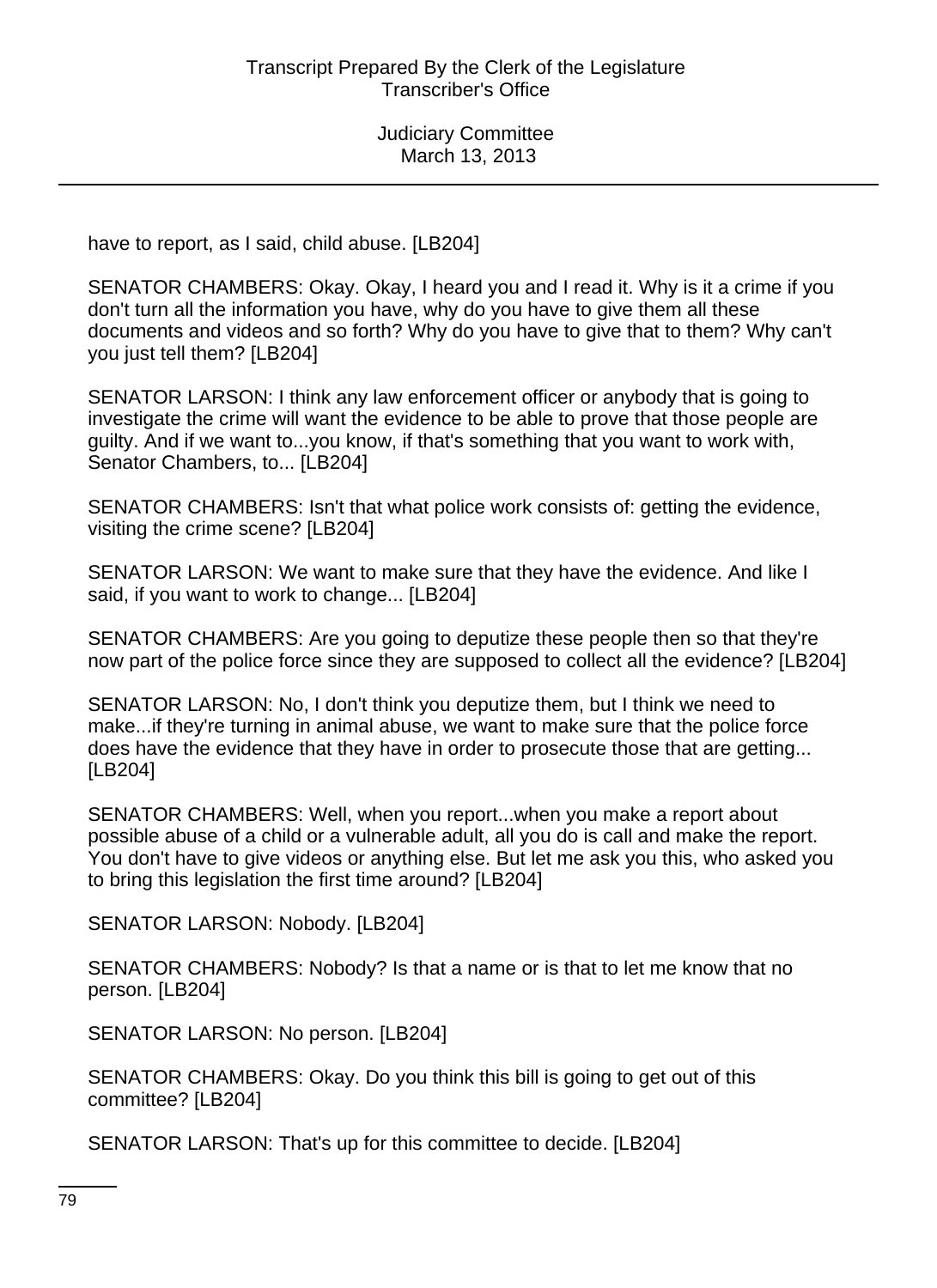SENATOR CHAMBERS: I'm asking what you think. You have an opinion. [LB204]

SENATOR LARSON: I do not have an opinion. [LB204]

SENATOR CHAMBERS: You do not have an opinion. [LB204]

SENATOR LARSON: No. [LB204]

SENATOR CHAMBERS: Do you think I'll support this bill? [LB204]

SENATOR LARSON: I don't...I'm not inside your head, Senator Chambers. [LB204]

SENATOR CHAMBERS: You don't have an opinion. [LB204]

SENATOR LARSON: That is your opinion. I don't know what your opinion will be. [LB204]

SENATOR CHAMBERS: You don't have an opinion. I'm just trying to establish for my colleagues that you...it's hard to make you be forthcoming. And when you can come here with a bill like this and not have an opinion about what's going to happen to it, I have an opinion about every bill that I offer. Maybe you... [LB204]

SENATOR LARSON: I would like for it to get out of this committee, Senator Chambers, but I don't sit on this committee, so I won't have one of the eight votes. [LB204]

SENATOR CHAMBERS: What do you think are the odds of it getting out of here? Do you think it's got a 50-50 chance? [LB204]

SENATOR LARSON: I do not know, Senator Chambers, to be... [LB204]

SENATOR CHAMBERS: If it gets out, are you going to prioritize it? [LB204]

SENATOR LARSON: This year, no. [LB204]

SENATOR CHAMBERS: Then it doesn't need to get out anyway, does it? [LB204]

SENATOR LARSON: I would like to see it on the floor next year; as you know, we lay over bills, so it does come out, it will be placed on General File in worksheet order and it will be able to come up next year. [LB204]

SENATOR CHAMBERS: What happened to the bill last year? [LB204]

SENATOR LARSON: Last year the bill that I introduced I knowingly said that it probably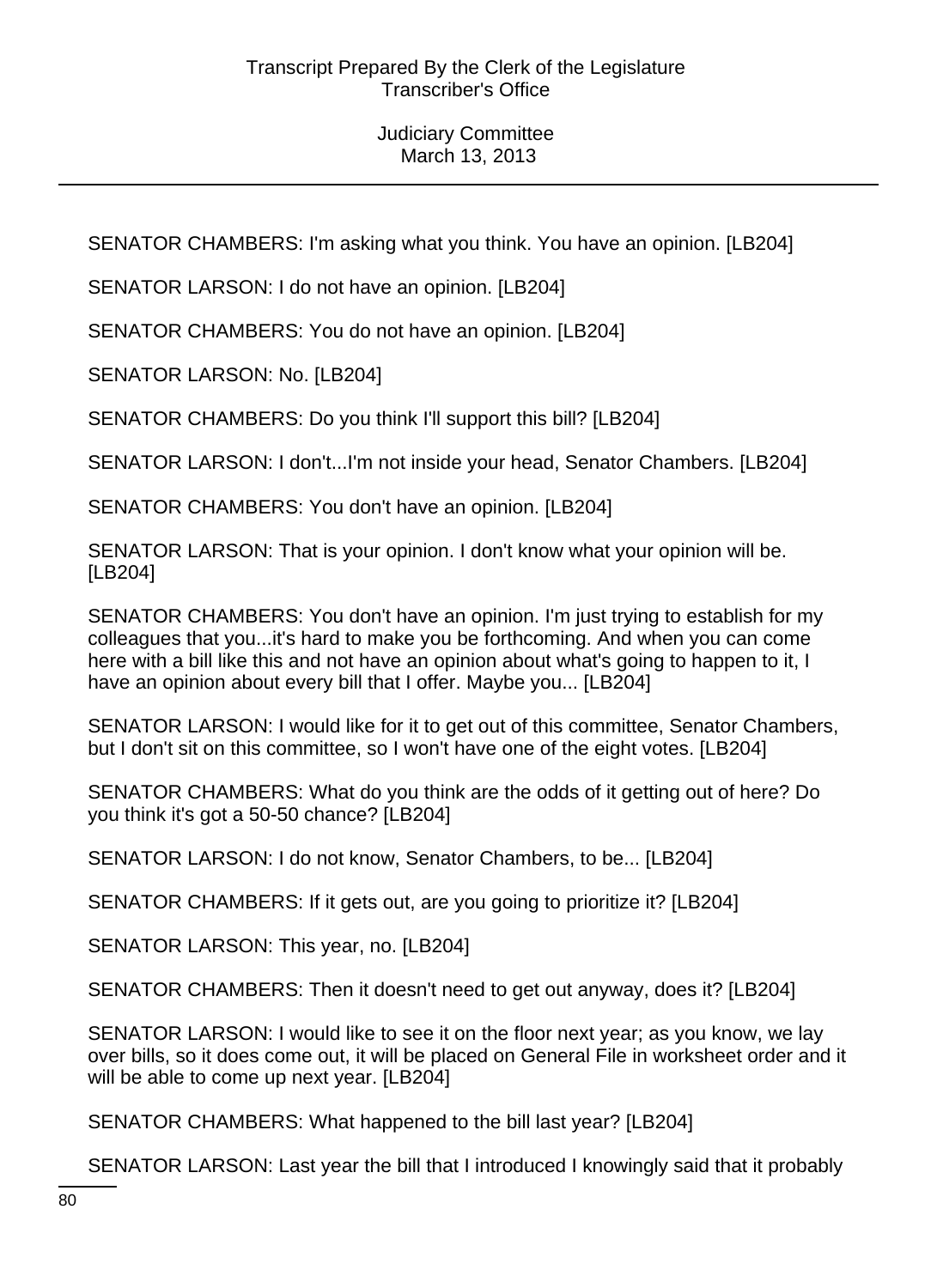wasn't as constitutionally sound as it... [LB204]

SENATOR CHAMBERS: It died? [LB204]

SENATOR LARSON: ...as constitutionally sound as it needed to be. So yes, it did die. [LB204]

SENATOR CHAMBERS: What happened to it? [LB204]

SENATOR LARSON: It died when the Legislature ended. [LB204]

SENATOR CHAMBERS: So if this died by any means necessary, you could offer another bill next year, huh? [LB204]

SENATOR LARSON: I could. [LB204]

SENATOR CHAMBERS: You enjoy this, don't you? Don't you? I've not seen anybody so cheerful as you are this afternoon. You're enjoying yourself, aren't you, at my expense? [LB204]

SENATOR LARSON: I enjoy my job, Senator Chambers. And I think you enjoy yours. [LB204]

SENATOR CHAMBERS: Okay. That's all I have. Thanks a lot. [LB204]

SENATOR ASHFORD: Thanks, Tyson. I don't see any other questions. [LB204]

SENATOR LARSON: Thank you. [LB204]

SENATOR ASHFORD: Okay, proponents? How many opponents do we have? Okay. Opponents? [LB204]

ANNETTE SWEENEY: I'm a proponent. [LB204]

SENATOR ASHFORD: Okay. Proponents first, and then... [LB204]

ANNETTE SWEENEY: (Exhibit 21) I also have a memorandum from Dr. Carolyn Orr. She is a certified professional animal scientist that talks about some of the people that you're talking about. [LB204]

SENATOR CHAMBERS: Did you want to sit, if you're going to testify? [LB204]

SENATOR ASHFORD: Okay, okay, I think we have to...you have to sit down... [LB204]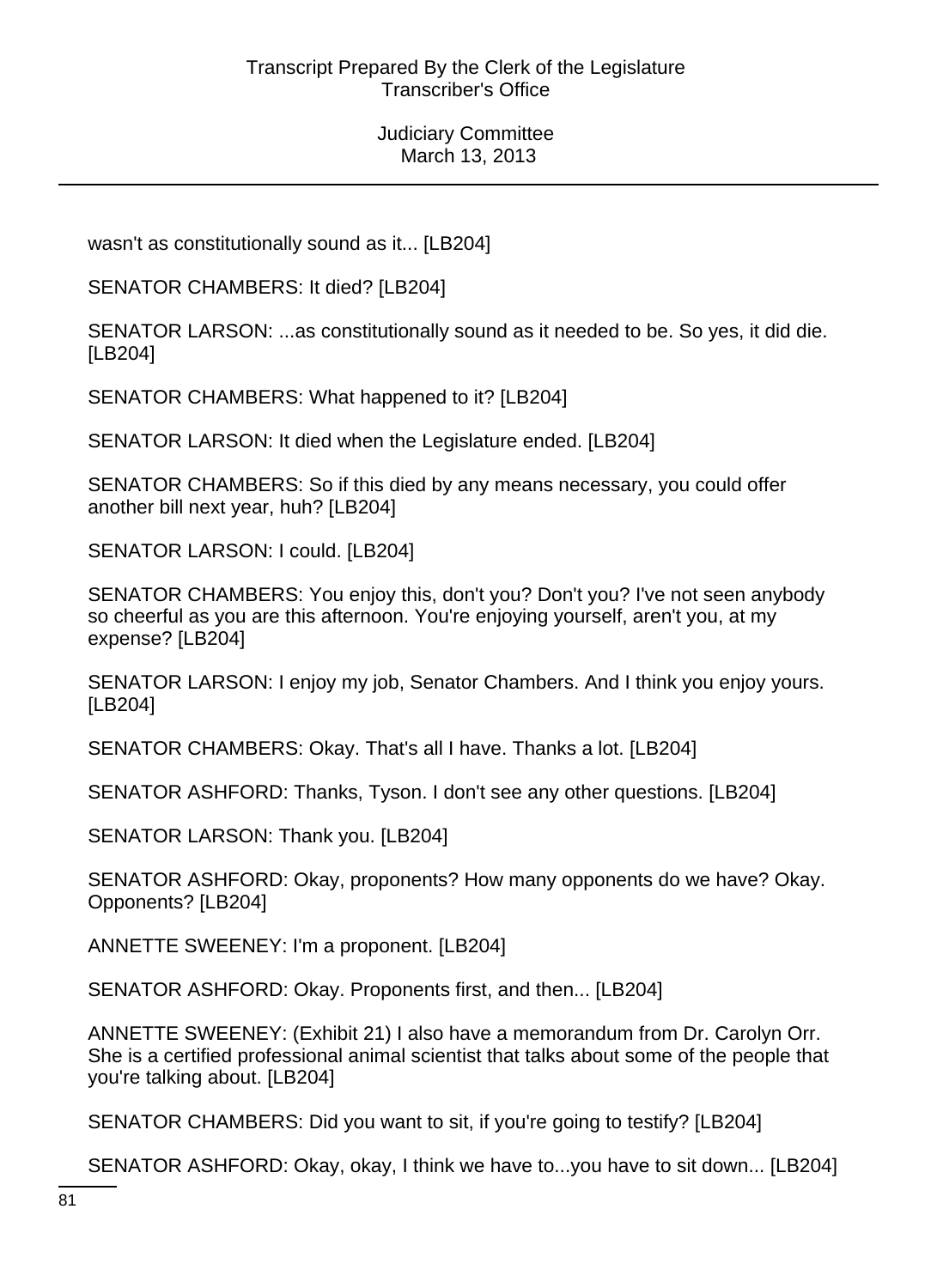ANNETTE SWEENEY: Okay. [LB204]

SENATOR ASHFORD: ...and give us your name and then we'll...you can talk about the document that you're handing out. Give us your name and then... [LB204]

ANNETTE SWEENEY: Okay. Good afternoon. My name is Annette Sweeney, A-n-n-e-t-t-e, last name is Sweeney, S-w-e-e-n-e-y. I'm a livestock producer and also former chair of the House Agriculture Committee in the state of Iowa. And I come to you today as a livestock producer and also the author of the bill that was passed in Iowa a year ago. And as a livestock producer I want to make sure that my animals are well cared for, and I also want to be assured that the people that I have coming on to my place, and also people in my neighborhood when they have someone come in to help them with their livestock, they are who they say they are. And throughout the United States we have quality assurance programs. And with the quality assurance programs that are implemented throughout the livestock industry, you have to go through, before you are hired in particular facilities, to the correct handling of the livestock. And at the end of your education, you sign an affidavit that says, I will treat those animals in the correct manner and a safe manner and the best manner possible for the livestock. You also sign an affidavit at the end saying that you will, if you see anybody mishandling deliberately the animals, that you are to report it immediately. So with this legislation that we have before you here, it gives a livestock producer the assurance that when they hire someone, they are who they say they are, they're going to treat your animals in the best possible way. And also this legislation tells us we want to stop animal abuse, not to let it go on, we want to stop it. And in Kansas, North Dakota, and also Montana, this legislation has been in place for the last 10 to 15 years. And as for constitutionality, it has met all possible requirements. So I ask for your vote positively to let it go on, and also let it be a priority for you for this legislative session on LB204. Any questions? [LB204]

SENATOR ASHFORD: Senator Christensen. [LB204]

SENATOR CHRISTENSEN: Thank you, Chairman. How similar is this bill to the one that you presented a year ago in Iowa? [LB204]

ANNETTE SWEENEY: What we passed in Iowa is we just kept it to the part of if you lie on a job application to gain access to the livestock facility, that is a crime. And then from...I wish we would have done the 24 hours that the senator has done in order to report it, because we want animal abuse stopped and the only way you're going to stop it is if you report it. [LB204]

SENATOR CHRISTENSEN: I agree with the reporting things that way, and I think I understand his intent in this bill, but have you seen in Iowa a lot of problems with people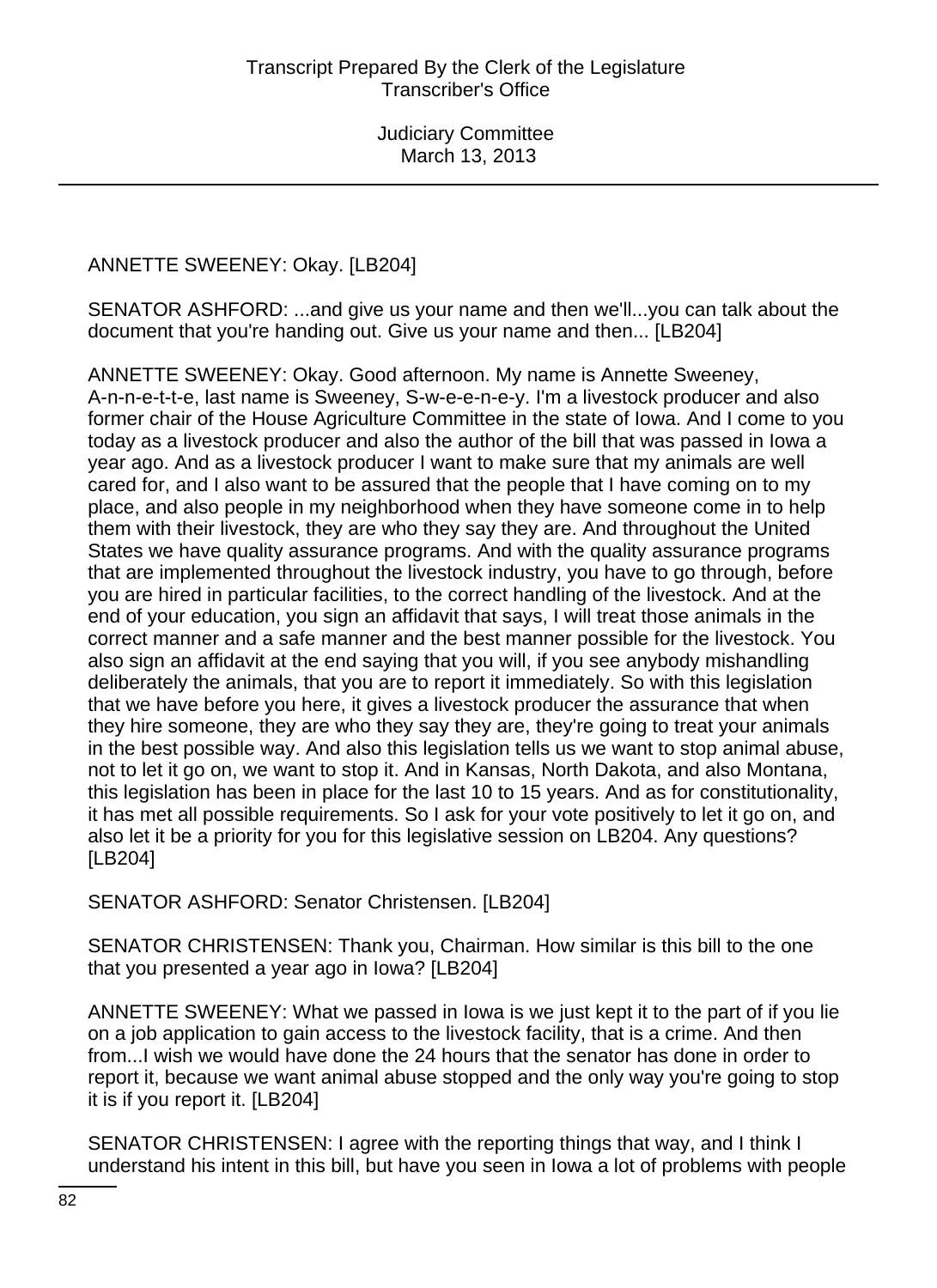staging events and things this way that's... [LB204]

ANNETTE SWEENEY: Yes, sir. [LB204]

SENATOR CHRISTENSEN: ...referred to in this... [LB204]

ANNETTE SWEENEY: Yes, sir. [LB204]

SENATOR CHRISTENSEN: ...Carolyn Orr? [LB204]

ANNETTE SWEENEY: Yes, Senator. [LB204]

SENATOR CHRISTENSEN: Would you say how many cases? [LB204]

ANNETTE SWEENEY: There are three cases that I know, and I have spoken with people that were in a livestock facility where someone was hired under false pretenses, they lied on their job application who they were. They then went and abused animals themselves and they had the video camera in their granola bar in their pocket, videoing them abusing the animals without...you couldn't see their face, all you could see is their hands and their arms. And what gave it away was this person had a tattoo around her wrist and then they could track who that person was. And then all of a sudden the video was released. The video or none of the abuse was reported to any of the managers at that time and all of a sudden she quit; six months later you have a video and then all of a sudden it's blown way out of proportion where that person themselves from an activist group did the abuse. [LB204]

SENATOR CHRISTENSEN: That would literally just about shut down an operation by the time they fought that... [LB204]

ANNETTE SWEENEY: I'm sorry. [LB204]

SENATOR CHRISTENSEN: It would literally about shut down an animal operation or something that way if that type of abuse or video got released blaming that facility, it would just about ruin that farmer or animal producer and things this way. [LB204]

ANNETTE SWEENEY: Yes, sir. And that's the intent for some of the activist groups. Yes, sir. [LB204]

SENATOR CHRISTENSEN: Thank you. [LB204]

SENATOR ASHFORD: Yes, Senator. [LB204]

SENATOR DAVIS: I've got several questions and some observations and some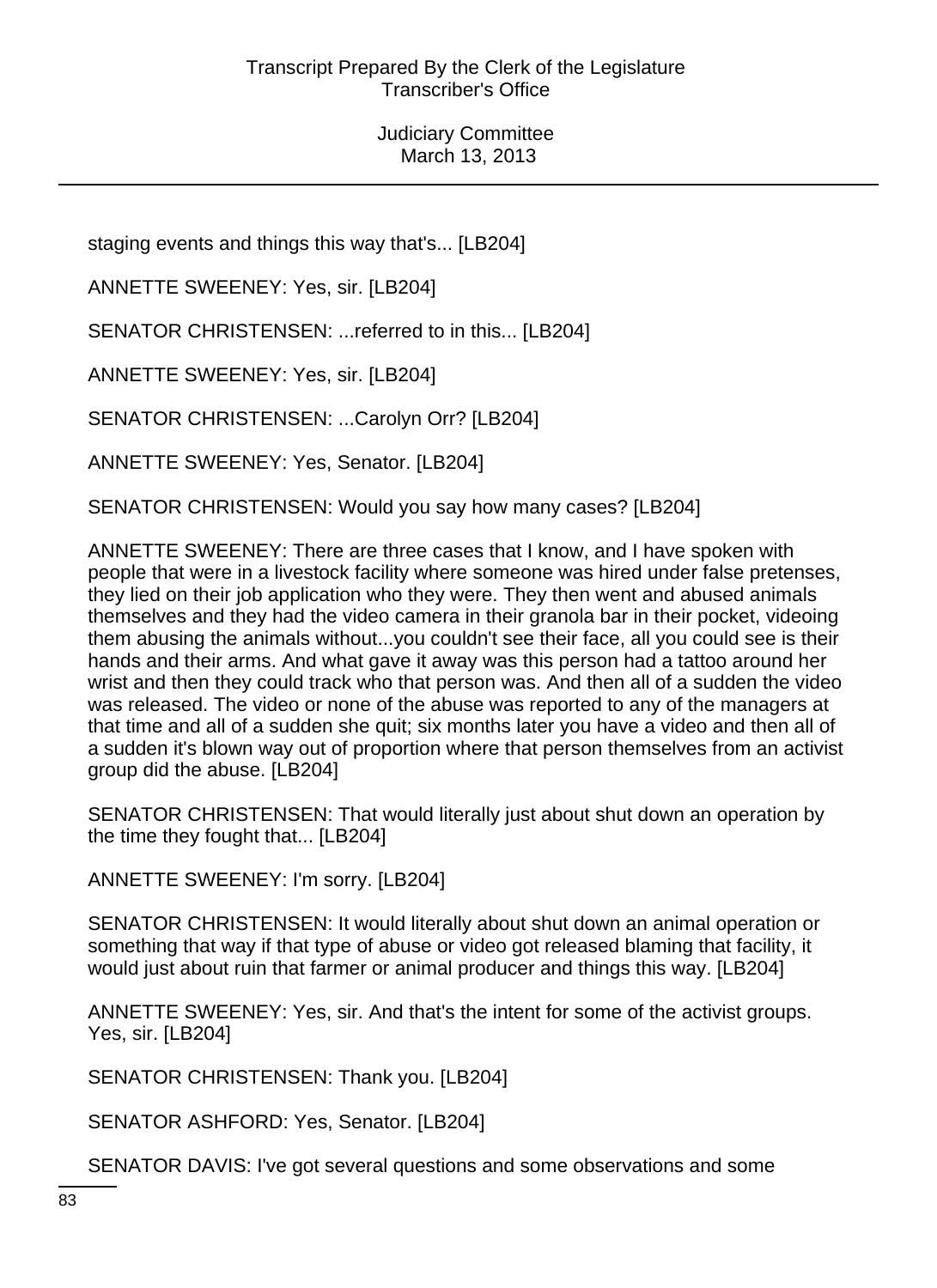comments because I'm a rancher from western Nebraska. And I have had very strict policies with regard to animal abuse at my ranch. [LB204]

ANNETTE SWEENEY: Me too. [LB204]

SENATOR DAVIS: When I'm not there, it doesn't always deter what happens. Sometimes it takes a long time for those people to come to me and tell me what has happened. So let me set all this down as a precedent. [LB204]

ANNETTE SWEENEY: Um-hum, okay, I'm a livestock producer too. I'm calving cows right now, or my husband is. [LB204]

SENATOR DAVIS: But what I'm wondering is, in my two cases, I've prosecuted two people for animal abuse that worked for me because I felt very seriously that this was a very important issue. The question comes down to what is going to happen to law enforcement? How are we going...are we going to overwhelm our law enforcement system in some respects because who decides what is abuse and who is? And if it's going to be the sheriff, you know, in Grant County, Nebraska, I'm going to tell you, everybody handles their animals differently. So if I've got five employees and they see somebody using a whip and they don't think that's appropriate, you know, are we going to overwhelm our law enforcement system? That's my first question. [LB204]

ANNETTE SWEENEY: Okay, I really appreciate that question. In Iowa we have to where you can report it to a supervisor and/or law enforcement, and then also the veterinarians can come and you can report it and then they can come in...and what has happened with Temple Grandin and another, Carolyn Coursey (sic), I believe, is another person that they have a review board. And some of the videos that have been shown lately have been of what we normally do and depicted very badly. And so there is a review board. And with the state of Nebraska, I'm not sure what your laws say that how you could address this, whether you could have a local veterinarian go out and look to see if the abuse is occurring or how you could handle it. But you could address that on, you know, you could have the vets, you could have your supervisors, you could have your law enforcement. [LB204]

SENATOR DAVIS: Okay. And the second part of the bill seems to me to address what I'm going to call industrial agricultural processes. And I'm concerned as much as I'm shocked and offended at seeing those films; and I realize they're very sensationalistic, I know what it's all about, it concerns me that the industry is going to try to suppress any kind of investigation because the only way we're going to stop animal abuse is for us as producers to say we're not going to put up with it. And sometimes it takes these kind of sensationalistic tactics to get that to happen. You know, when Temple Grandin started her work, I think people thought she was a little way out there. Now today we all respect what she has done and what she has implemented. [LB204]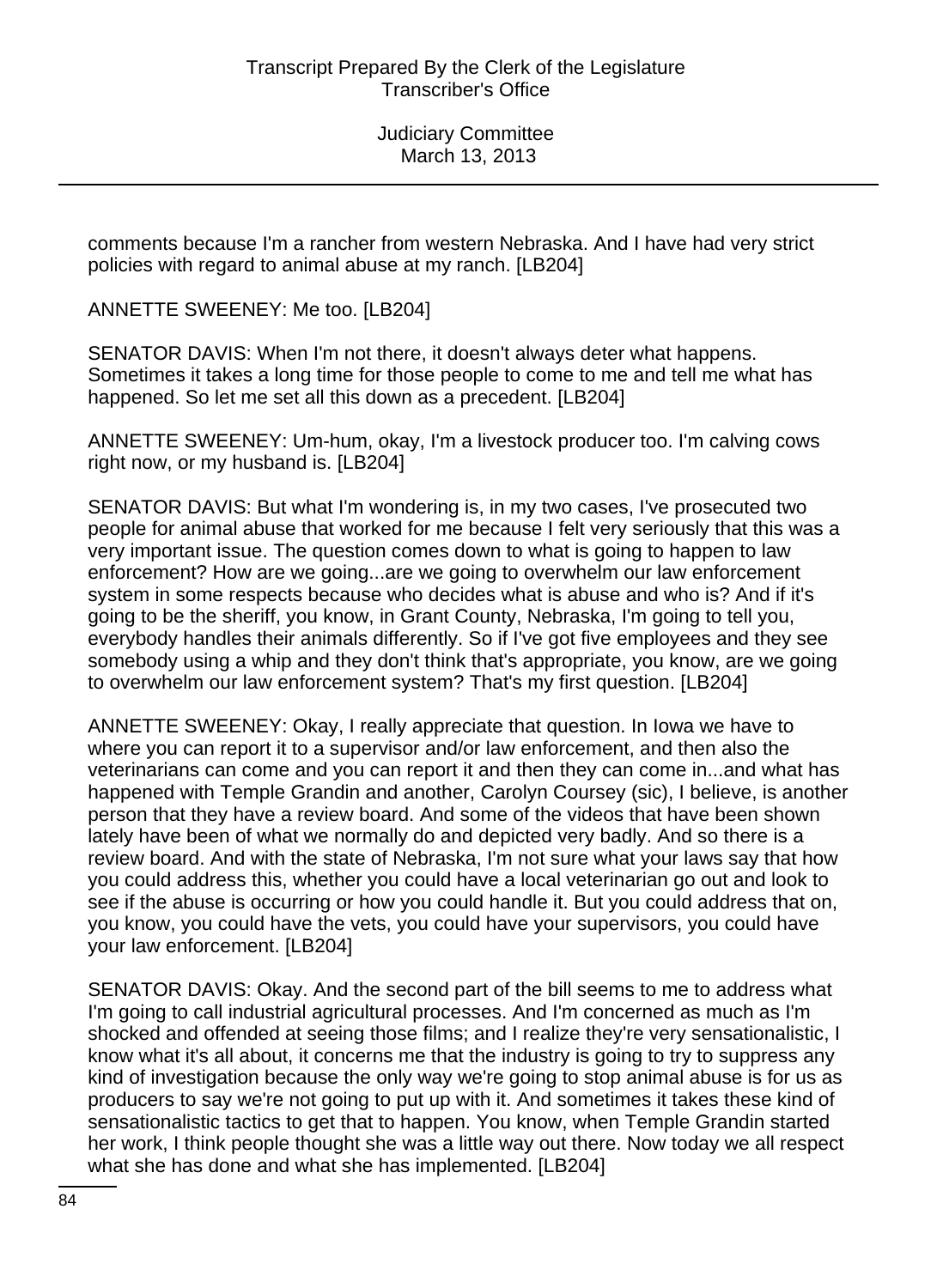Judiciary Committee March 13, 2013

ANNETTE SWEENEY: Um-hum. Within the industry, I think that what I work and we have a large number of hog facilities where I'm from, and what has happened is that all the employees, all the managers have gone through strict quality assurance, what I talked about earlier, and I don't think this is going to shut it down because the people, the managers, and the people that own ranches, cattle, that they want the best thing to happen too, and I don't think it's going to suppress it at all. In fact, I think people are more forthcoming in seeing that...like the bill here that we have, in order...you need to report it within 24 hours or, you know, whatever time frame that you have, because I think people with this kind of legislation feel empowered that they want to stop the abuse because I've got something that will back me up. [LB204]

SENATOR DAVIS: But what I'm talking about, the second part of the bill, I'm talking about the people who go in with the intention of ratting out this company for its animal abuse. Maybe they went in with an agenda, perhaps they do; who get falsely hired. I'm a little bit concerned about that, that what that's going to do to us as an industry. [LB204]

ANNETTE SWEENEY: I would like you to read what Dr. Orr...in fact, Dr. Carolyn Orr was a classmate with Temple Grandin and she got her Ph.D. at the same time. And what we have seen, it's not a suppression of people saying that, you know, what the abuse is going on; is that it is a hidden agenda of what some of these groups want us to be and to be able to out-price the livestock facilities so then we have to keep closing them down. And in order for us to become... [LB204]

SENATOR DAVIS: I understand that. [LB204]

ANNETTE SWEENEY: Okay. [LB204]

SENATOR DAVIS: Do you think that the California barn would still be running if that hadn't happened...if that video hadn't been made? [LB204]

ANNETTE SWEENEY: With...? I'm sorry, I don't know which one you're talking about. [LB204]

SENATOR DAVIS: The...there's a...I can't remember if it was a feedlot or a sale barn or a packing house in California, a year or so ago, the video came out with regards to that. [LB204]

ANNETTE SWEENEY: I've talked to individuals that were directly involved with that particular video, and the cow that was down was put there the night before. [LB204]

SENATOR DAVIS: I would like to see that. [LB204]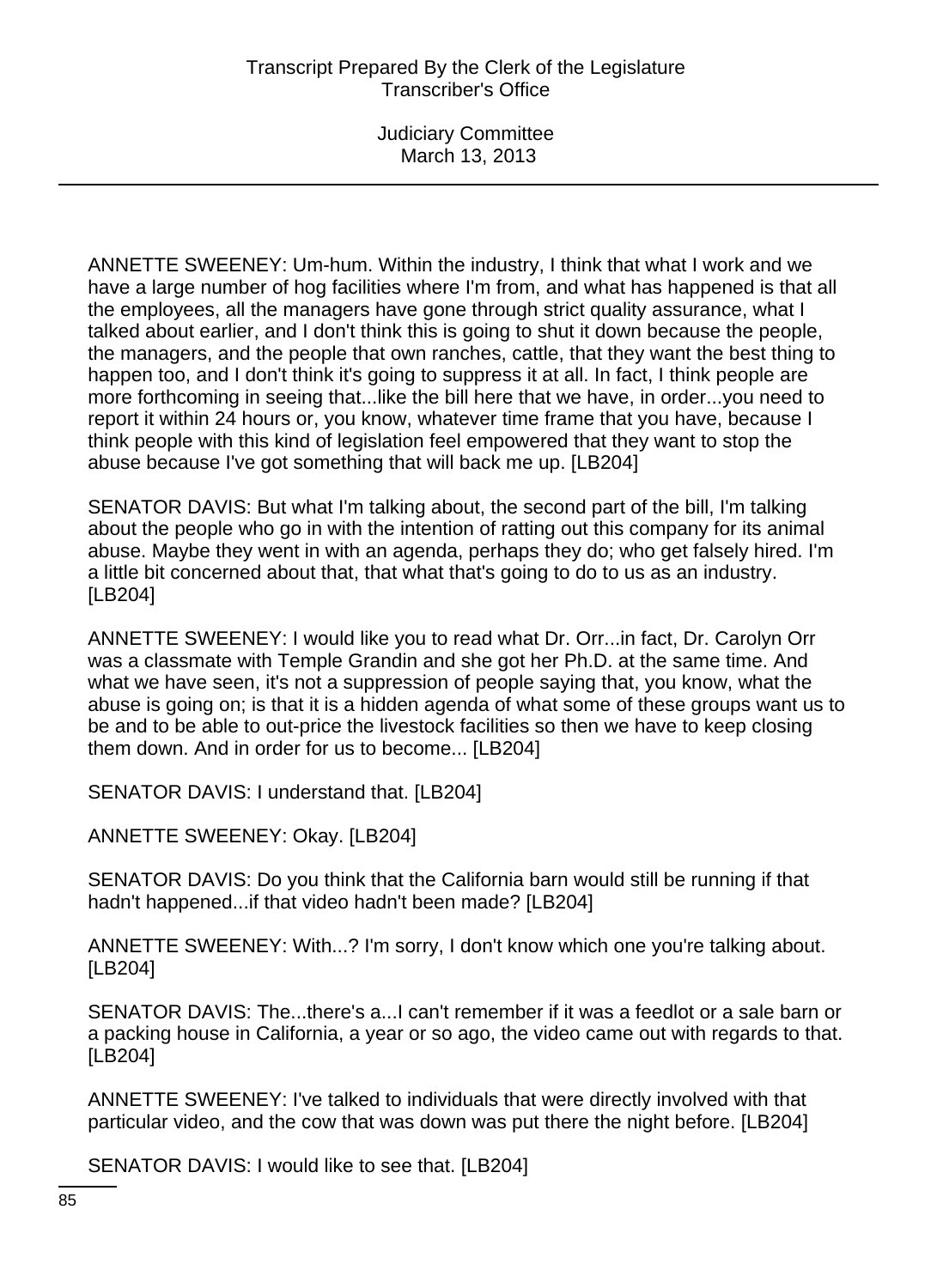ANNETTE SWEENEY: Okay. [LB204]

SENATOR DAVIS: I've never seen documentation on that. If you've got that, I'd like to see that. [LB204]

ANNETTE SWEENEY: Okay. Yes, sir. [LB204]

SENATOR DAVIS: Thank you. [LB204]

ANNETTE SWEENEY: Yes, sir. I will. [LB204]

SENATOR LATHROP: Oh. Doesn't a requirement that you report it within 24 hours require that somebody...let's say that somebody who is an employee at some facility that would be covered by this act, and they become disturbed by what they see and they begin to build evidence. This would require that whatever you learn in the first 24 hours you've got to share with whoever we eventually require the report be made to, when they may actually be able to document this better if they have more time. In other words, we're making them jump the gun in some sense aren't we? [LB204]

ANNETTE SWEENEY: Abuse is abuse and when it happens it's abuse. And if they think that they need to build a case, if you see the abuse going on, it's happened. If they think it's going to happen again and they need to build a case... [LB204]

SENATOR LATHROP: Why the hurry? Why 24 hours? [LB204]

ANNETTE SWEENEY: Because when you see it happen, you should report it. We're asking people to report it. We want to protect our animals. We don't want it to happen again. [LB204]

SENATOR LATHROP: Okay, I think I get it. Senator Chambers. [LB204]

SENATOR CHAMBERS: It's a crime if somebody lies on an application to get a job in one of these facilities? [LB204]

ANNETTE SWEENEY: Yes, sir. [LB204]

SENATOR CHAMBERS: Is it a crime in Iowa if I lie on an application to get a job at a university as a professor and I lie on my application, is that a crime in Iowa? [LB204]

ANNETTE SWEENEY: Sir, I don't know that. [LB204]

SENATOR CHAMBERS: Are you aware of any other situation in Iowa where if you lie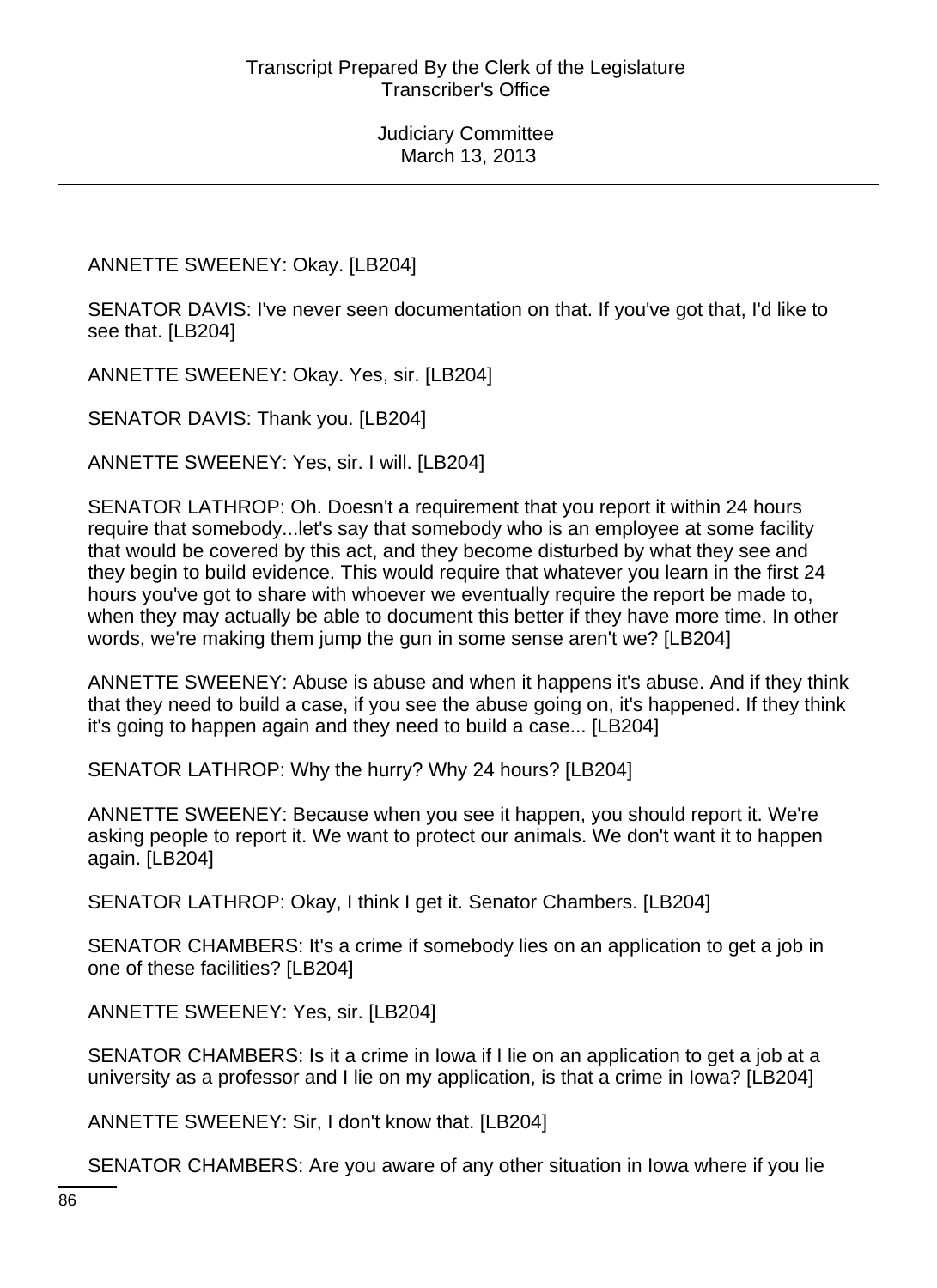on a job application it's a crime? [LB204]

ANNETTE SWEENEY: No, sir, I'm not aware of that. [LB204]

SENATOR CHAMBERS: In most instances if you have lied and it's found out, you lose the job. Why is it a crime in this situation? [LB204]

ANNETTE SWEENEY: With this particular situation and what we passed in Iowa is...with...if you lie on your job application with the intent of causing harm to the facility. [LB204]

SENATOR CHAMBERS: So if you just lie, then that's not a crime? [LB204]

ANNETTE SWEENEY: That's a good... [LB204]

SENATOR CHAMBERS: If you just lie on your application blank, that's not a crime. [LB204]

ANNETTE SWEENEY: It should be, lying is wrong. [LB204]

SENATOR CHAMBERS: The lying itself is not a crime. You have to have the intent to do this other nefarious action. [LB204]

ANNETTE SWEENEY: Yes, sir. [LB204]

SENATOR CHAMBERS: How are you going to prove that is what somebody's intent was when they got the job? Maybe they lied to get the job because they had a felony conviction and they said I've never committed a felony. But then the fact...you find out that they committed a felony, but while on the job they happen to care about animals and they compile this information which is valid. [LB204]

ANNETTE SWEENEY: If it's valid, then prosecute. [LB204]

SENATOR CHAMBERS: Then they're not...but then that person hasn't committed a crime. If you lied to get the job, but you get valid information, then you're not prosecuted for lying, is that true? [LB204]

ANNETTE SWEENEY: I don't know, sir. That has never been proposed, or it hasn't happened. But if he compiles...if that person compiles the abusive information, then the abuse will be prosecuted. [LB204]

SENATOR CHAMBERS: But the person, is that person then going to be prosecuted for lying? The person lied...okay, let me make it simple. I lie. What kind of lie am I going to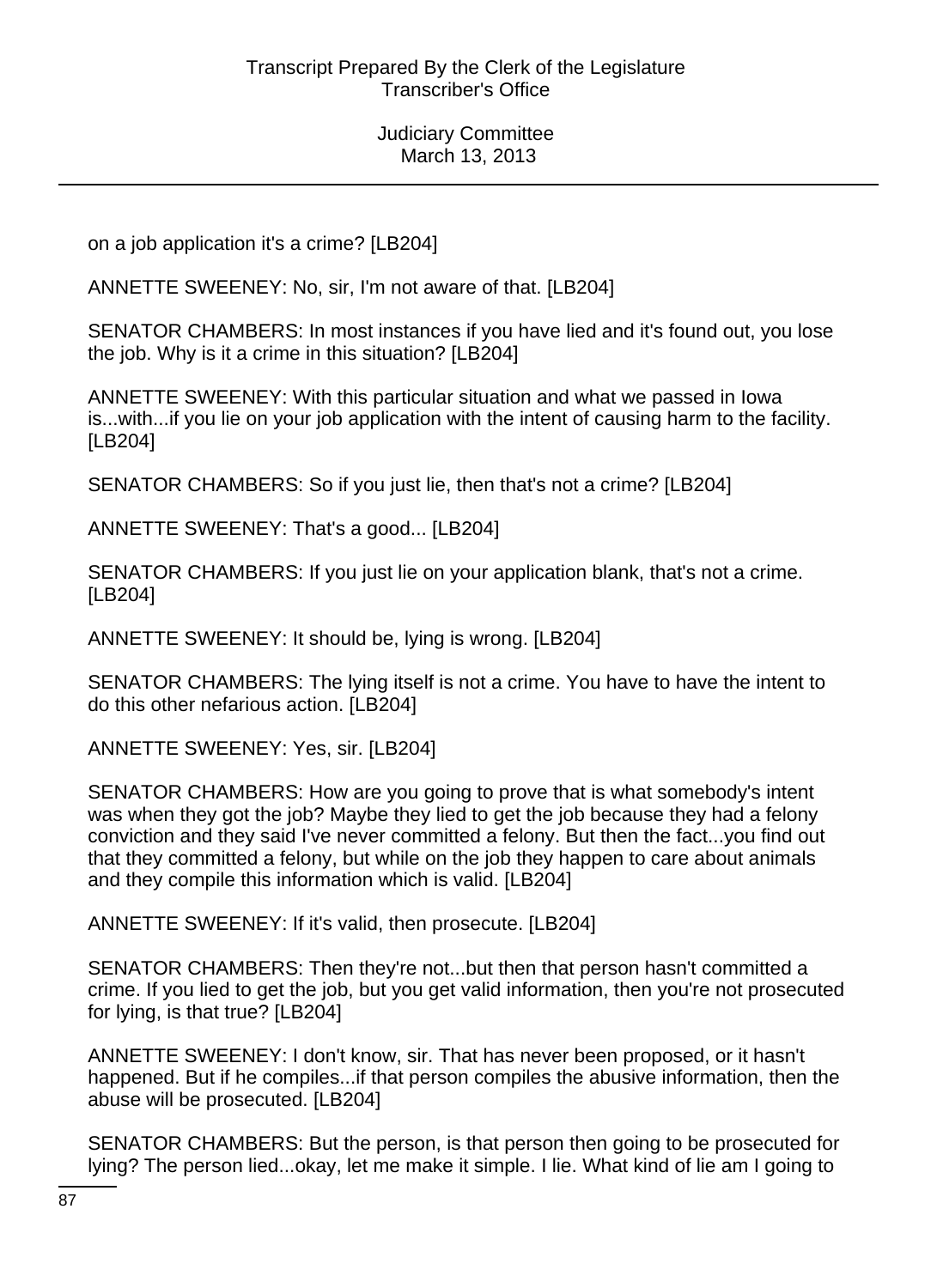tell that would be prosecuted? I want to get a job in your operation and my intent is to prove what I've been told is happening there. So I say, I want a job. You say, why do you want this job? Well, I need some money; I want to go to school and I know how to do this kind of work so I'd like to get a job here. [LB204]

ANNETTE SWEENEY: Um-hum. [LB204]

SENATOR CHAMBERS: And the reason I'm wanting to work there is to compile evidence to document what I've been told is going on there that is harmful to these animals and I document it. Not only do I document it, I don't reveal anything in the first 24 hours. In fact, I go on for two or three weeks and I'm constantly videoing all of this abuse. And it's clear that the videos have not been doctored. The abuse occurred. Then the person who runs the operation say, well, you lied about why you wanted to come here. And I said, where was the lie? You told me you needed money, but your real intent was to get the job here so you could get this information. And I'd say, that's correct, that's why I wanted the job. But I was not going to tell you that I'm getting the job here to document the abuse going on in your facility. Now I didn't tell you the truth about why I came there, so I committed a crime by not revealing to you that I'm going to do this undercover work and turn you in? [LB204]

ANNETTE SWEENEY: Okay, the undercover work, if it is documented and turned into the proper authorities... [LB204]

SENATOR CHAMBERS: Not in 24 hours. [LB204]

ANNETTE SWEENEY: ...according to the bill, but if you had even up to 24 hours...I can't speak on your bill, but in Iowa if you document that abuse and it is abuse and you report it to the proper authorities without turning it to the news media, that's abuse. [LB204]

SENATOR CHAMBERS: But why is it a crime if I turn if over to the news media? I'm not slandering you, because truth is a defense against slander. You actually did it. I can show that to anybody I want to. [LB204]

ANNETTE SWEENEY: Well, as soon as abuse occurs, you should be reporting it. [LB204]

SENATOR CHAMBERS: You make that a crime because you...what you really want is to keep it from being exposed. [LB204]

ANNETTE SWEENEY: No, sir. [LB204]

SENATOR CHAMBERS: Isn't that true? [LB204]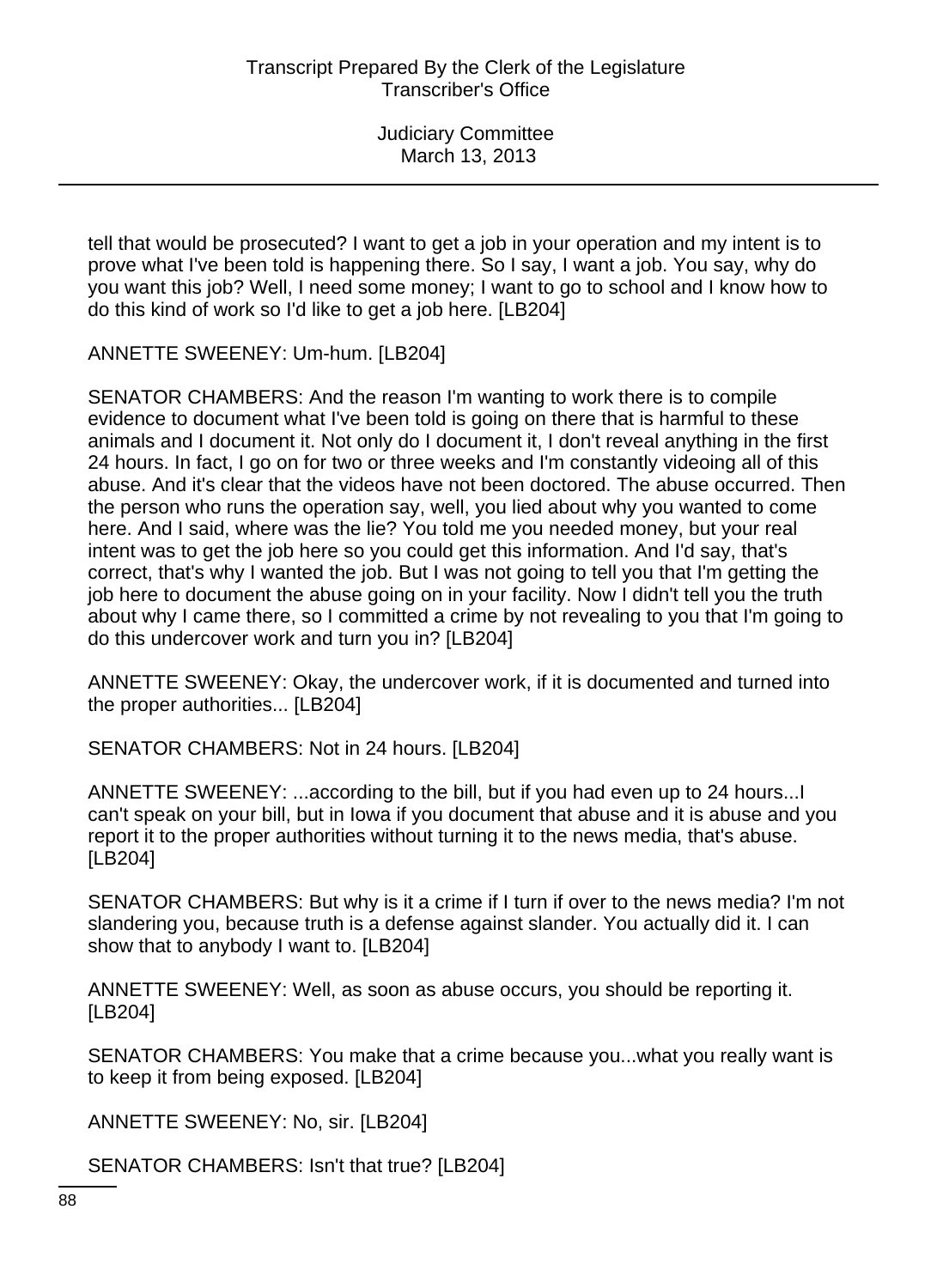ANNETTE SWEENEY: No, sir, not at all. [LB204]

SENATOR CHAMBERS: Well, we have a different view of what your intentions were. [LB204]

ANNETTE SWEENEY: Yes, we do. Yes. My intentions... [LB204]

SENATOR CHAMBERS: And I have a different view of what Senator Larson's intentions are. So since we're going to be in the business of divining people's intentions, I'm just letting you both know that I think your intentions are different from what you say. I don't think your intentions are to protect animals from abuse. You would want that abuse discovered by any means necessary and you would be happy to have it discovered. And you would even put into the bill that if this person has profited from this abuse, then you will get a percentage of what they profited from that abuse, just like any other whistle-blower. That's what you would be doing. [LB204]

ANNETTE SWEENEY: Well, a whistle-blower doesn't have to commit fraud or an illegal activity to be a true whistle-blower. [LB204]

SENATOR CHAMBERS: You're making it illegal. It's not illegal now. You want to make it illegal. If it is illegal now, why do we need this bill? It's not illegal. It's not fraud. [LB204]

ANNETTE SWEENEY: I want to protect our animals in order for us to be able to report it right away. [LB204]

SENATOR CHAMBERS: How is it a fraud? [LB204]

ANNETTE SWEENEY: And to empower people to report it. [LB204]

SENATOR CHAMBERS: How is it fraud if they come in and get this information and release it to the public, how is that fraud? [LB204]

ANNETTE SWEENEY: If they come in and they lie, that is fraud. That is fraudulent activity. [LB204]

SENATOR CHAMBERS: Who asked you to come here and testify, if I may ask? [LB204]

ANNETTE SWEENEY: I volunteered. [LB204]

SENATOR CHAMBERS: So you read about this bill coming and that's why you volunteered? [LB204]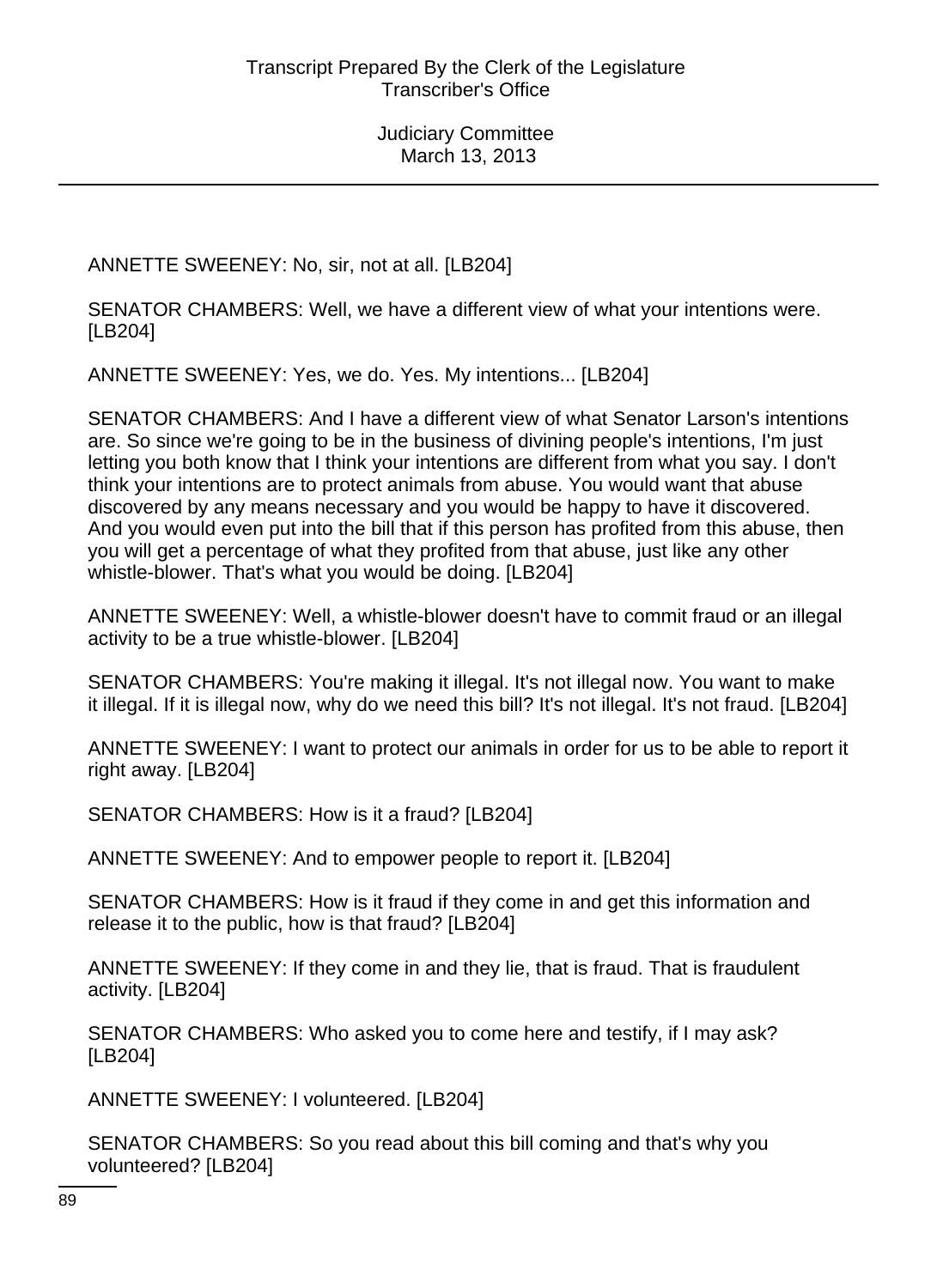ANNETTE SWEENEY: Yes, sir. [LB204]

SENATOR CHAMBERS: Nobody contacted you? [LB204]

ANNETTE SWEENEY: I contacted Senator Larson's office. [LB204]

SENATOR CHAMBERS: And you wanted to come here and help him get his bill passed. Did you read his bill before you offered to support it? [LB204]

ANNETTE SWEENEY: Yes, sir, I did. And I applauded them for what he did for the 24 hours. [LB204]

SENATOR CHAMBERS: Well, how much different is his bill from your bill that you got in Iowa? [LB204]

ANNETTE SWEENEY: In Iowa, we talked about that earlier over here, I think it was Senator Christensen or Seiler, that in Iowa if you lie on a job application to gain access with the intent of committing fraudulent activity, it is a crime. [LB204]

SENATOR CHAMBERS: Well, yeah, but what constitutes fraudulent activity? You are trying to define what is legal as being fraudulent. [LB204]

ANNETTE SWEENEY: Don't we pass bills to define legalities? [LB204]

SENATOR CHAMBERS: I don't pass the kind of bills you're talking about. And if I was in Iowa, you wouldn't have got your bill passed there either. (Laughter) I guarantee you. Or as my friend from Louisiana used to say, I think you've gone to the great beyond, or wherever they go when they die. I "gare-on-tee" you. This is an atrocious bill. [LB204]

ANNETTE SWEENEY: I applaud Senator Larson for this bill, so we have a definite divide going on here. [LB204]

SENATOR CHAMBERS: Well, atrocious people often get applauded by other people. I've seen fist fights where somebody is being beaten into the ground to a pulp and people are applauding and urging it on. (Senator Chambers makes clapping sounds.) [LB204]

ANNETTE SWEENEY: Well, it's too bad that you have that type of an analogy. And for me this bill will help people to be able report animal abuse and it needs to be reported. [LB204]

SENATOR CHAMBERS: That's all that I have. Thank you very much. [LB204]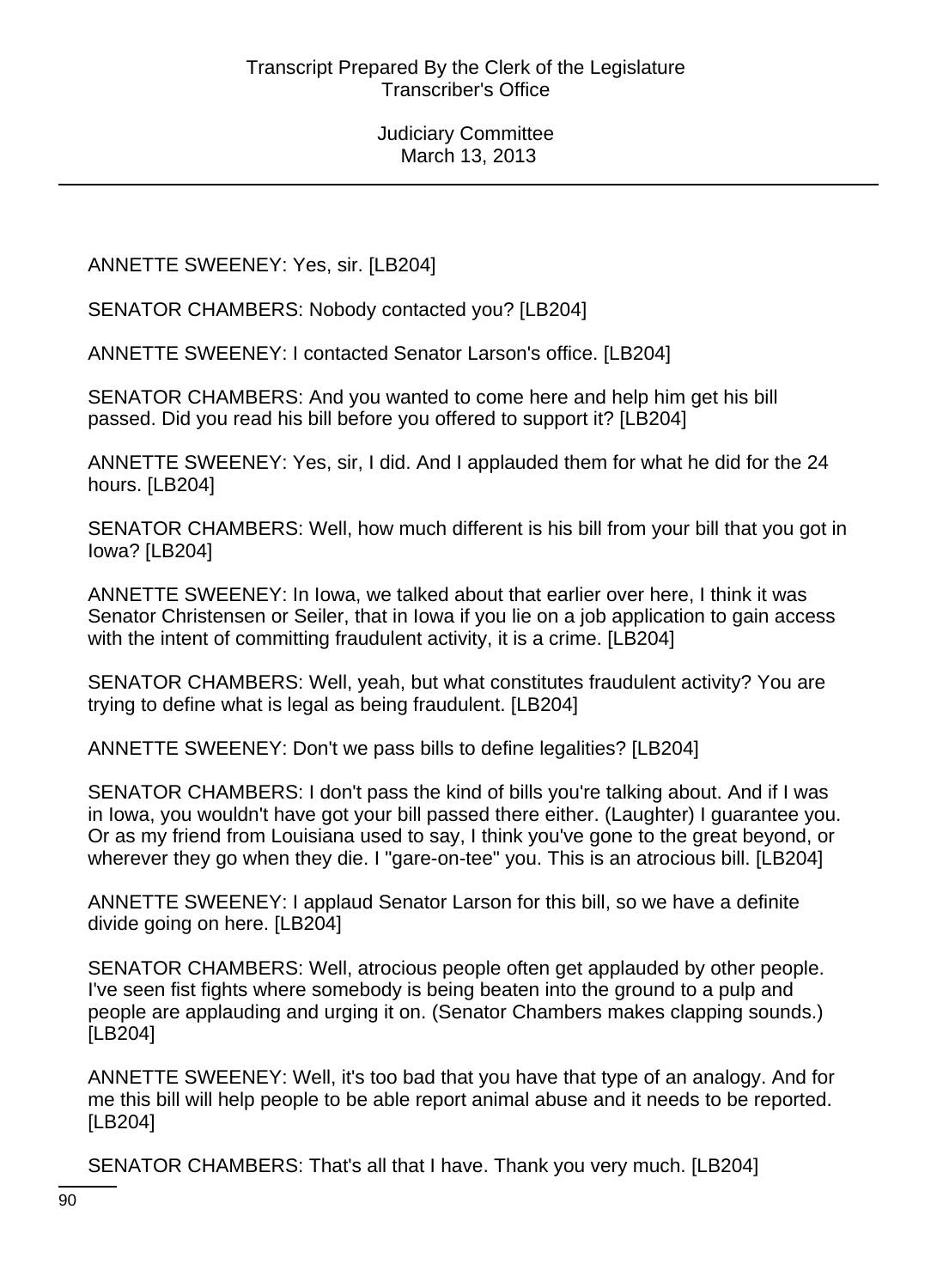SENATOR LATHROP: And we do that by making it a crime not to do it within a certain period of time. [LB204]

ANNETTE SWEENEY: It is lined out in the bill. I have to yield to Senator... [LB204]

SENATOR LATHROP: Let me ask a question. [LB204]

ANNETTE SWEENEY: Okay. [LB204]

SENATOR LATHROP: Once you got your bill passed in Iowa that said it is a crime to lie on an application to secure a job, did the applications for the meat processor change? In other words, in response to your bill, did now the application say do you intend to come here to do videos or otherwise investigate cruelty to animals? [LB204]

ANNETTE SWEENEY: That was in place before my bill passed. [LB204]

SENATOR LATHROP: So the applications ask you that? [LB204]

ANNETTE SWEENEY: Yes. [LB204]

SENATOR LATHROP: And you made it a crime to say... [LB204]

ANNETTE SWEENEY: To lie. [LB204]

SENATOR LATHROP: ...no, when the guy might be perfectly willing to work eight hours a day doing exactly what you hired him to do? [LB204]

ANNETTE SWEENEY: Well, that's fine if he was hired, you know, and... [LB204]

SENATOR LATHROP: But what makes it a fraud is the answer that they give on the application to work at the place where this is all happening. [LB204]

ANNETTE SWEENEY: Yes. Yes. [LB204]

SENATOR LATHROP: Got it. Okay. Oh, Senator Davis. [LB204]

SENATOR DAVIS: I just have one more question. In Iowa, any individual who sees animal abuse is obligated then to report that to the local authorities? [LB204]

ANNETTE SWEENEY: Right now, all we passed was lying on your job application. And with that we want...it's in statute right now, you're supposed to report it and we talked about that earlier, to your county supervisor, to your county sheriff, and also to the state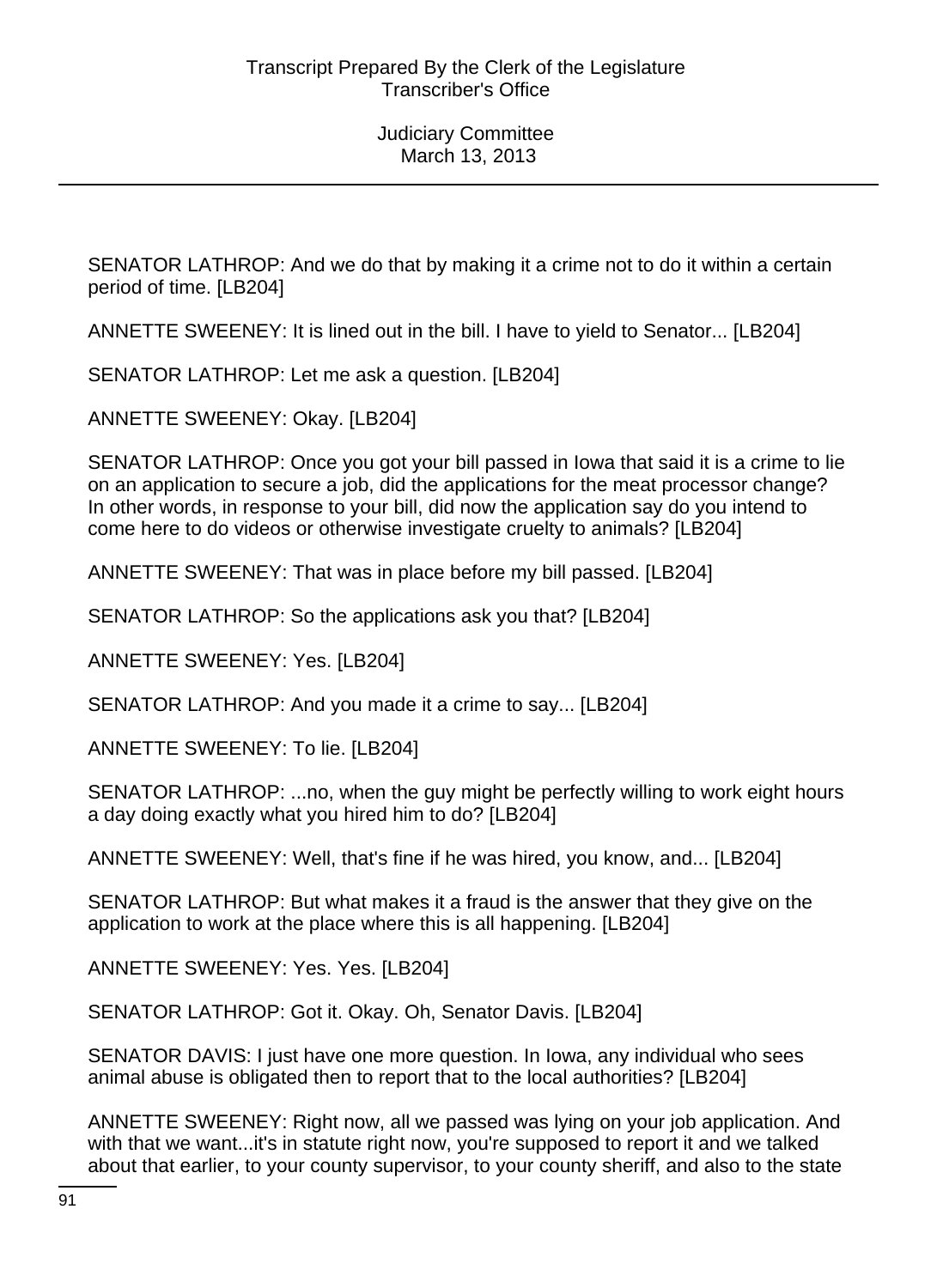vet. [LB204]

SENATOR DAVIS: You mean lying on the job application? [LB204]

ANNETTE SWEENEY: No, no, no, excuse me, of animal abuse. [LB204]

SENATOR DAVIS: Okay. Run that by me one more time. I'm not getting it. [LB204]

ANNETTE SWEENEY: It's on the book right now. If you have...if you suspect animal abuse, you are to report it to a county supervisor, a county sheriff, or the state vet; it's on the books right now. [LB204]

SENATOR DAVIS: And does that happen, do you know? [LB204]

ANNETTE SWEENEY: Yes, oh yes. And in fact, we just put together a coalition, an Iowa farmer coalition for care of animals, and our state vet, our secretary of agriculture, our animal rescue league person; and I apologize, I can't remember the fourth person on that, but they call in and say, hey, I suspect abuse at this possible. And then they have a group of people that go out and inspect to see whether actual abuse is happening. [LB204]

SENATOR DAVIS: And if it's not reported, it's a criminal offense? [LB204]

ANNETTE SWEENEY: If it's not reported? We don't have that on the books right now. [LB204]

SENATOR DAVIS: Because I think that's...unless I'm wrong, is that what this reads, Senator Larson? Which I think is in some respects laudable, but very complicated. Thank you. [LB204]

ANNETTE SWEENEY: Um-hum. [LB204]

SENATOR LATHROP: Senator Seiler. [LB204]

SENATOR SEILER: In Section 6, on page 10 of the bill, it talks about the report being made on preprinted forms. Is that something that's unique to Iowa? I don't know of any sheriff's department or police department or anybody like that that has preprinted forms for you to report on. [LB204]

ANNETTE SWEENEY: We do not have that in Iowa, sir. I would have to yield to Senator Larson. [LB204]

SENATOR SEILER: Okay, that's what I wanted to know, if you had those preprinted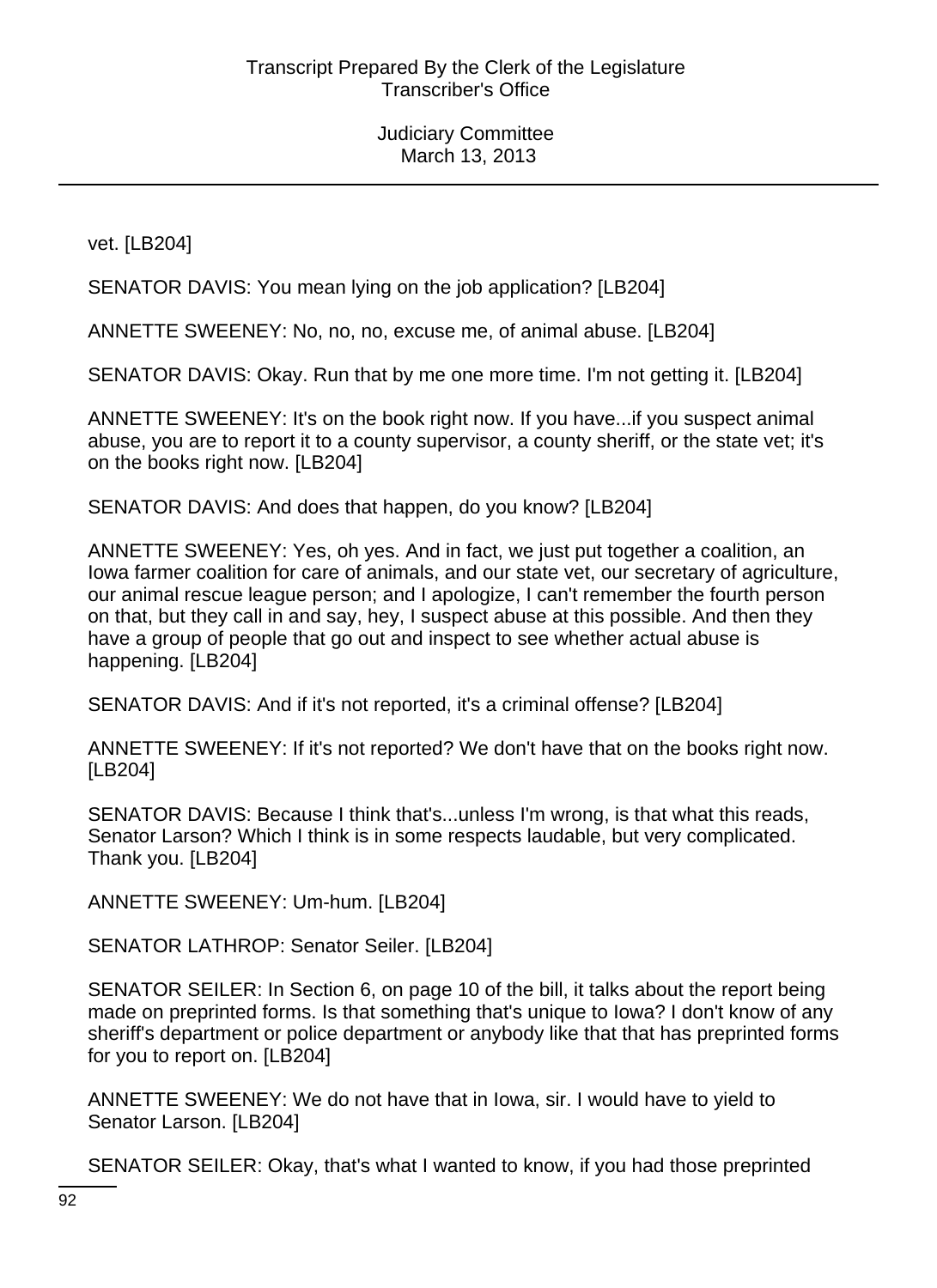forms? Thank you. [LB204]

ANNETTE SWEENEY: Thank you very much for your time. [LB204]

SENATOR LATHROP: Okay, thank you. Any other proponents of LB204? Seeing none, is there anyone here in opposition? [LB204]

ALAN PETERSON: (Exhibit 22) Vice Chairman Lathrop and members of the Judiciary Committee, I'm Alan Peterson, A-l-a-n P-e-t-e-r-s-o-n, and I'm here again on behalf of ACLU Nebraska which tries to conserve the constitutional rights of people in this state. I have testified a long time, many years. I've never seen a more blatantly unconstitutional approach to lawmaking than this bill. Last year's was bad. This one...well, there is three reasons why you should kill this as quick as possible, humanely, of course. Number one, what is the need? We already have the federal act as to real terrorism which...and that's for people who get in or sneak in or come in at night and steal animals or destroy property on one of these factory farms. And that is being challenged on First Amendment grounds, but it has held up and there have been a few prosecutions under it. That ought to be good enough. Number two, it's already grounds to fire somebody if you find they lied on their application. And if you could actually prove some damages, I suppose you could bring a civil fraud case. So what is this add? I'm not too happy about the representation that this is to protect animals. I've handed out information including two blog histories of this ag gag movement which started in 2003 with the ALEC, A-L-E-C organization, financed in goodly part by the Koch brothers and other big industrialists. And the purpose was not to protect animals but to protect ag industrialists from whistle-blowers. There isn't any doubt about that. Iowa is the first state to pass one of these things last year. I wish I had been in the Iowa Legislature at the time to testify, but it passed. Nebraska's is far worse, far worse. In the rather lengthy letter, and I apologize for that, I almost wrote a brief on this because it is so bad. The second big problem--no need--but the second problem is, okay, it's going to blow up in your face, folks. If you claim somebody should have reported their reasonable suspicion immediately or within 24 hours, and that's a crime, what about everybody else on the whole factory farm? May I finish that point? [LB204]

SENATOR LATHROP: You may, go ahead. Consider it a question. [LB204]

ALAN PETERSON: Thank you. I quoted...for fun I quoted an old Bob Dylan lyric in my note to you which is appropriate and it is to the effect that, "They'll stone ya' when you try to be so good, they'll stone ya' just like they said they would, but you won't feel so all alone because everybody must get stoned." And that is what happens here. If the whistle-blower is going to be prosecuted, why wouldn't everybody on the whole place? In other words, this thing is a mess. And finally, if I can...ask me... [LB204]

SENATOR LATHROP: You may. [LB204]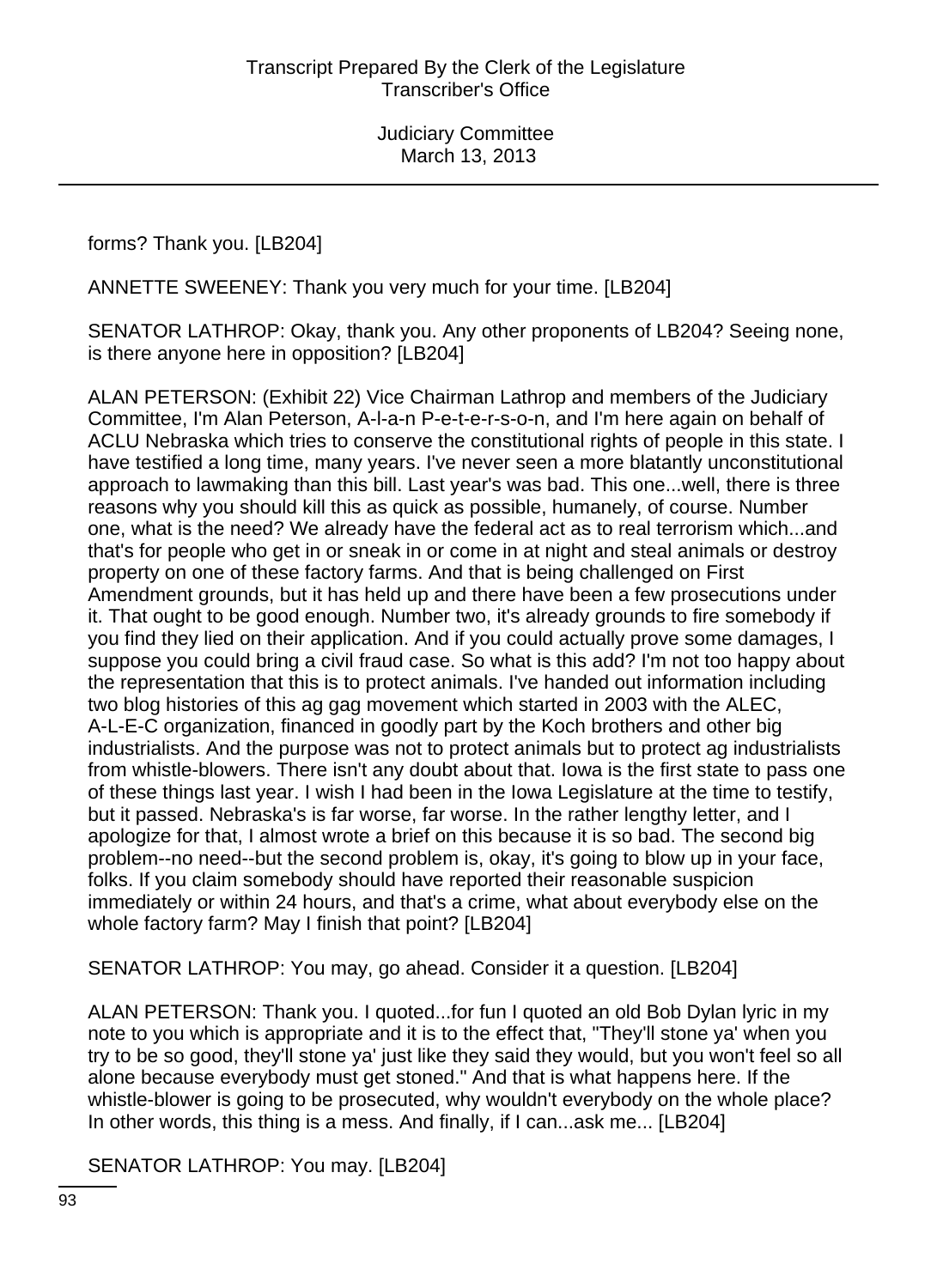ALAN PETERSON: I'll finish quickly. It violates the First Amendment, freedom of speech and press, clearly. It's an attempt is to chill speech. It violates the Fourth Amendment. Reasonable search and seizures only can be done in this country under the Fourth Amendment. This takes your property, that is all your evidence, without showing a probable cause or a warrant. The Fifth Amendment, you've got to turn yourself in. If 24 hours passes and you haven't already reported it, you got to turn yourself in and file a report. That violates self incrimination, and it violates due process completely. You don't get any hearing or a notice before they take your property. This is terrible. This is just awful. And, frankly, it's disingenuous to say you're trying to protect animals unless you regard the Koch brothers as animals. Thank you. [LB204]

### SENATOR LATHROP: Senator Chambers. [LB204]

SENATOR CHAMBERS: This is my first session back, and in the few days that I've been here, relatively speaking, I have never encountered so much trash legislation from ALEC and these other outfits, the Koch brothers. And what ALEC is, is an outfit that gives senators what they call a membership and will pay their way to be propagandized and they become little flunkies for ALEC. They bring bills that say Nebraska cannot obey federal laws that regulate firearms; federal law doesn't apply in Nebraska. They've got a bunch of lunatic people...a lot of people who are influenced by lunatics telling them that the U.N. is going to take away their parental rights. And they know this is a fact because it has happened in Germany; it has happened in Ireland; and each one who calls me names a different country. I say, well, the U.N. doesn't pass laws in America. Well they did in Germany. They did it in Ireland. I say, well how do you know? Well, I know. And I tell them frankly, as an elected official, if I let you believe that nonsense I'm not doing my job. You're running around here terrified, I want to let you know that is not going to happen in America. A bill was brought saying that the U.N. is going to take people's property without due process of law. This fits right in that lunatic category and that is why I asked Senator Larson where he got it. This didn't come out of his head. If this came out of his head, he couldn't have graduated from Georgetown or George Washington or wherever he said he graduated from unless he's fibbing about that. If this is what goes on in his head, then it is a lot of education wasted. And I've been making it clear to people that when these lunatic ALEC bills come to this community, I will see that everything that I possibly can do will kill it. And not because I have five votes, but to show my colleagues how nonsensical this is and how we will look as stupid as the ones who brought it; we'll look as crazy as the ones who drafted it; and we'll look as irresponsible as anybody who would pretend to take it seriously. We know what this is about. They have even had television programs about it. Maybe they don't know that some of us watch television. And the attempt is made to cover up and conceal animal abuse. That's what this is for, not to help animals. And to pretend that it is on the level of requiring a person to report the abuse of a child or a vulnerable adult is obscene. When you look at what is in this legislation...that is why I'm glad, Mr. Peterson, that you came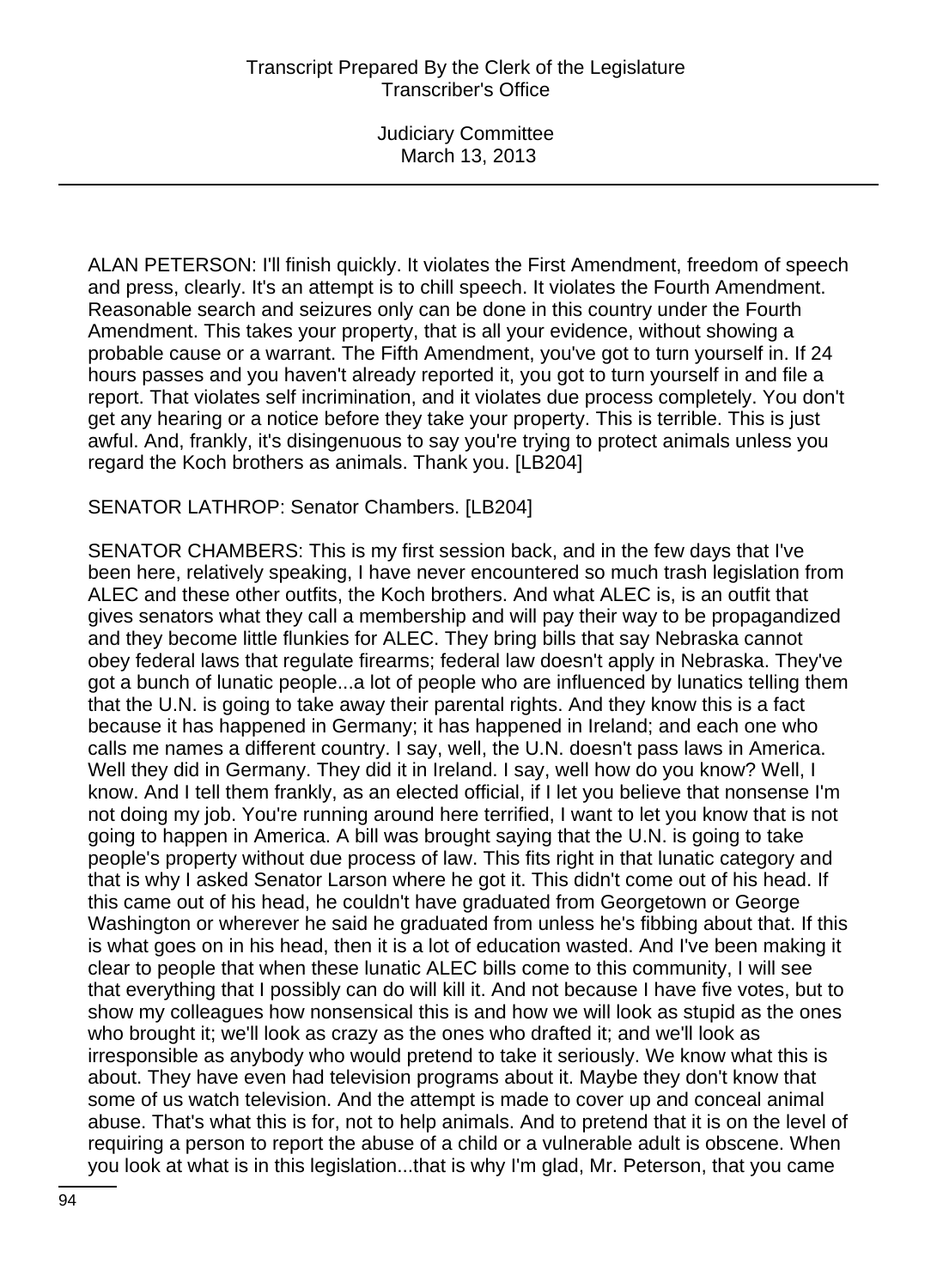and presented the information that you did. [LB204]

ALAN PETERSON: Thank you. [LB204]

SENATOR CHAMBERS: And that's about all that I have except that I want to ask you a question. How are you going to be able to continue...how long will you be able to continue performing the service that you do in the way you performed it by presenting this information to us today? [LB204]

ALAN PETERSON: I hope for many years, because it's really what I care about... [LB204]

SENATOR CHAMBERS: And I'm pulling for you. [LB204]

ALAN PETERSON: ...more than anything else at this point. [LB204]

SENATOR CHAMBERS: Okay, so eat an apple a day to keep the doctor away, eat your asparagus and your broccoli, and then if you have problems, talk to me and we'll work that out. [LB204]

ALAN PETERSON: I just want to say, I don't mean to show disrespect for any senator, but the product that was presented here, this bill, is rotten to the constitutional core. The bill deserves no respect, even though I do like and respect Senator Larson. This should be killed. [LB204]

SENATOR CHAMBERS: I find him to be very charming, very engaging, and he even makes me laugh. (Laugh) Thank you. [LB204]

ALAN PETERSON: Thank you, Senators. [LB204]

SENATOR LATHROP: Thank you, Senator Chambers. Thank you, Alan. Anyone else here in opposition? [LB204]

SENATOR SEILER: Senator Chambers, he's younger than you and I. (Laugh) [LB204]

JOHN HANSEN: Mr. Vice Chairman, members of the committee, the hour is late. My name is John Hansen, J-o-h-n H-a-n-s-e-n. I'm the president of Nebraska Farmers Union. We're the second oldest, second largest general farm organization in the state. We do not support this bill. We do not believe that there is a substantial problem that needs to be addressed above and beyond the federal law that exists today. In our view, this bill is a part of a national strategy on the part of large, vertically integrated, industrialized livestock production folks and we knew it would be coming to our state and you look at these kinds of things. We've seen in recent years efforts to do those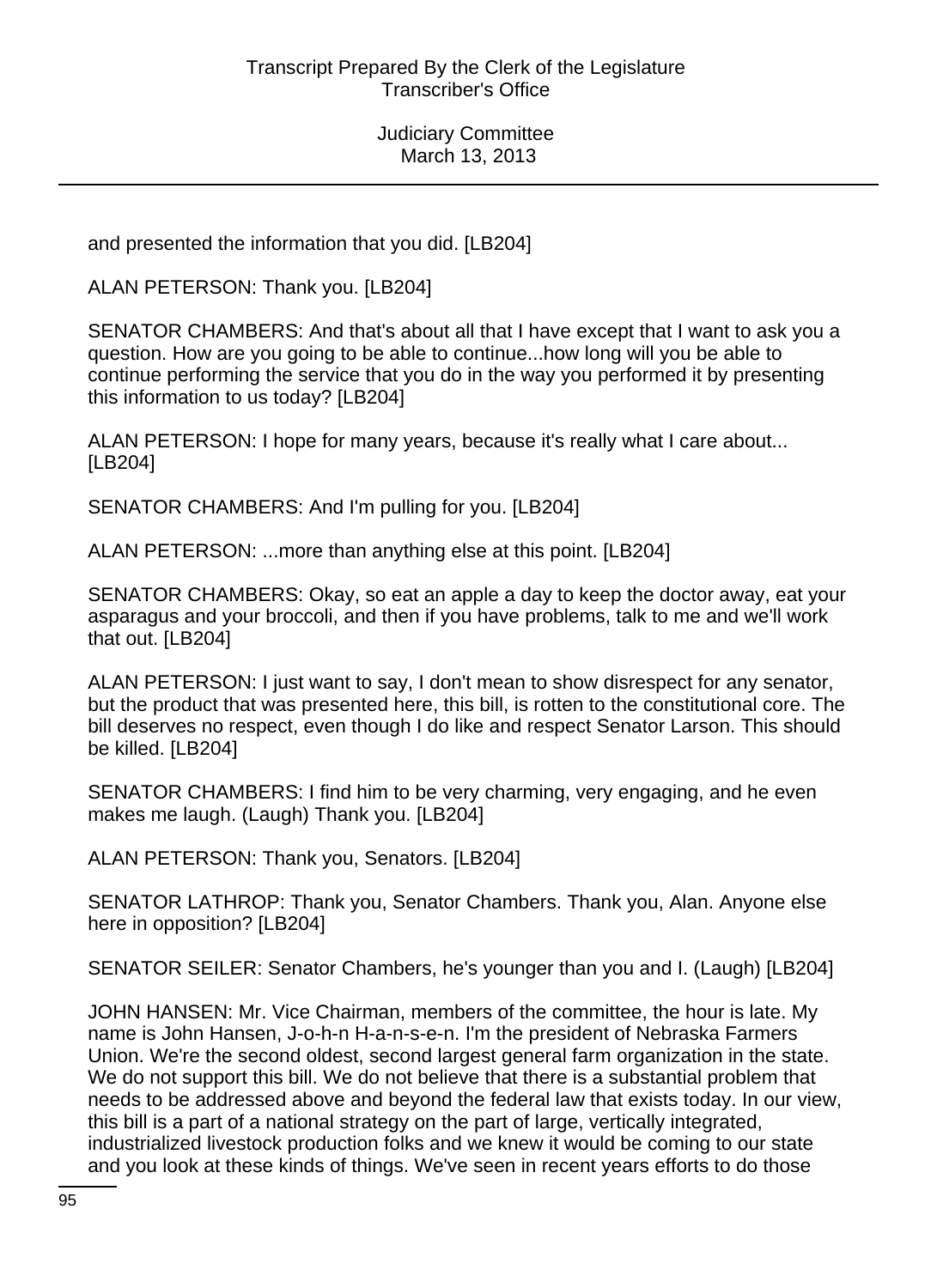Judiciary Committee March 13, 2013

things in order to be able to help their interests to identify and target and weaken corporate farming restrictions around the country. And so the same agenda, same players, same rhetoric, same talking points get used state after state, efforts to beat down local planning and zoning. And so when we saw this one first roll out, we knew it would come to a state like us because we're the largest red meat producing processing state in the country and it would be a matter of time until it showed up. And so it was no surprise. This approach, in our view, does not necessarily help protect animals at all. It really is about being able to get control of any kind of damaging video or materials as quickly as possible so you can disarm anybody who has that kind of information. It puts an honest employee, who for the very best of reasons, signs up, becomes active in the operation, is going along minding their business, and all of a sudden a problem happens and at the point that it happens if he turns it in within 24 hours and all of the proof that he has of it, then he has also put all of his fellow workers in a vice. He has put himself in a vice because then the presumption of innocence is gone as the employer can come back and bring charges against him and saying you lied on your application, and he said, I came with no such intent. And so then it's up to him with his very limited financial resources--a lot of rich folks don't work in hog confinement facilities--put him in a very difficult financial position to be able to prove what his intent was. And I think it's always very, very dangerous and extremely bad public policy, and certainly not constitutional--and Alan Peterson did a nice job of laying that out--to try to criminalize human intent. And with that I would close and be glad to answer any questions. [LB204]

SENATOR LATHROP: I see no questions. But thanks, John, for coming down. [LB204]

JOHN HANSEN: Thank you. [LB204]

SENATOR LATHROP: Anyone else here to testify in opposition? Yes, come on up. Are these folks with you? Are they watching or are they all going to testify too? You guys testifying or just...okay, anybody else going to testify? Okay, our last witness of the day. Welcome to the Judiciary Committee. [LB204]

KEVIN FULTON: Good evening, Senators. I'm Kevin Fulton, F-u-l-t-o-n. Whistle-blowing employees have played a vital role in exposing hidden problems in many industries, including agriculture. It is a process that should be encouraged. LB204 does not do that. It's not aimed at protecting animals. It does just the opposite. In many situations it will penalize whistle-blowers and it protects entities that are perpetuating animal abuse. The livestock industry has no intentions of stopping animal abuse. If they did, they would have taken action a long time ago. They only started doing some things recently because they've been exposed. They tend to defend it, displace blame, and deflect attention, and the evidence shows that in the media and how they react to this. And the reality is, you can't expose a problem if it doesn't exist. I make my living as a farmer and a rancher raising livestock full time in Sherman County. I'm a huge proponent of humanely raised livestock. And I feel that LB204 taints the reputation of the industry that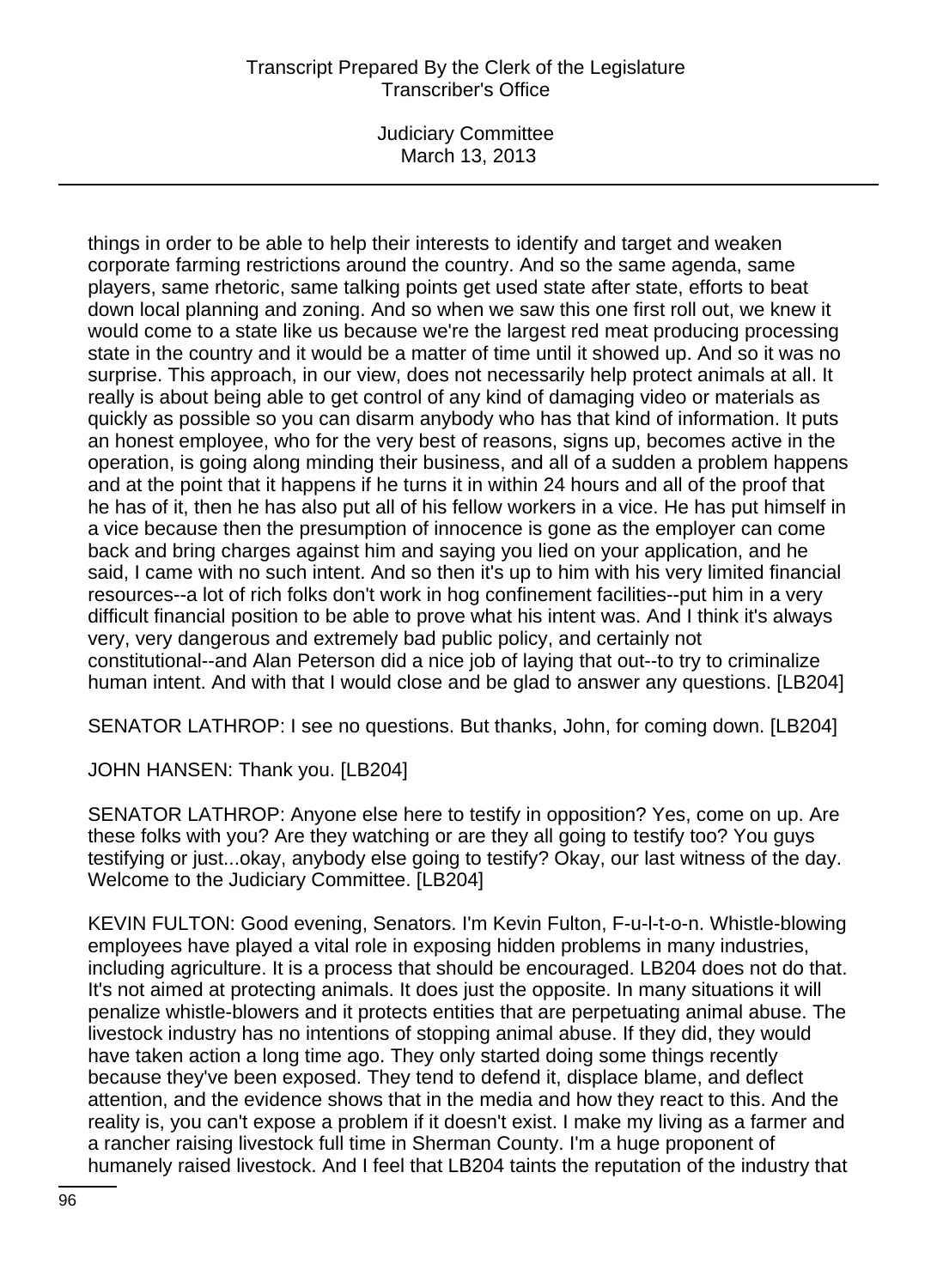Judiciary Committee March 13, 2013

I'm a part of. I feel it's a huge blunder for our industry and it tends to backfire on the consumer level. It is just yet another way to make the consumers feel they're being deceived. It makes us look guilty when we close the doors. If we want to send this message to consumer that we produce the best quality food and raised in a humanely and sustainable manner, then we need to start putting our money where our mouth is. We need to encourage transparency and accountability instead of eroding it with bills like this. In this regard, LB204 is a step in the wrong direction. It is a step backwards. I believe that, you know, the exposure to animal cruelty and inhumane conditions by investigators on factory farms in recent times has played a huge role in initiating positive changes in the livestock industry. It has prevented problems from escalating in many situations. We need to continue this process, not work against it. You know, if a lot of these factory farms had glass walls, we wouldn't be here having this debate. But the reality is, you have closed doors, and there's billions of animals raised in these factory farms that have no voice except by people that are willing to step out, go out on a limb, and say this is wrong and there is abuse here. And I don't think we should be trying to curtail that. On my farm, Fulton Farms, we're proud of the way we raise and care for livestock. We've hosted visitors from all over the world. And this includes ag and livestock organizations, animal welfare and advocacy groups, consumers, many individuals, including undercover animal investigators. Come to our farm, bring your camera, bring your videos, show the world what we're doing. People that have nothing to hide, hide nothing. Yes, Senator. [LB204]

SENATOR LATHROP: Senator Chambers. [LB204]

SENATOR CHAMBERS: What do you think is the benefit of the approach that you're taking? You can complete your statement. And then what is the benefit overall that you think is derived from the approach that you take? [LB204]

KEVIN FULTON: Well, I believe that people who eat the food that I produce deserve to know how it is produced. And I think if I show them that, then they become customers and we've even worked to develop markets here with several organizations in this state, humanely raised products, and we're moving forward. And so it's value-added. It allows young farmers to return to the farm and get into a livestock operation where they don't have to own a million-dollar factory farm and become a serf to some company like Tyson Foods. I think that's one of the big benefits. [LB204]

SENATOR CHAMBERS: And did you have any other points that you were going to make there? [LB204]

KEVIN FULTON: I might have. (Laugh) I don't believe that agriculture, specifically the livestock industry, deserves a free pass when it comes to accountability or transparency no matter how sanctimonious some people feel that their so-called mission of feeding the world has become, because it is not about that. And this is not about...this is not an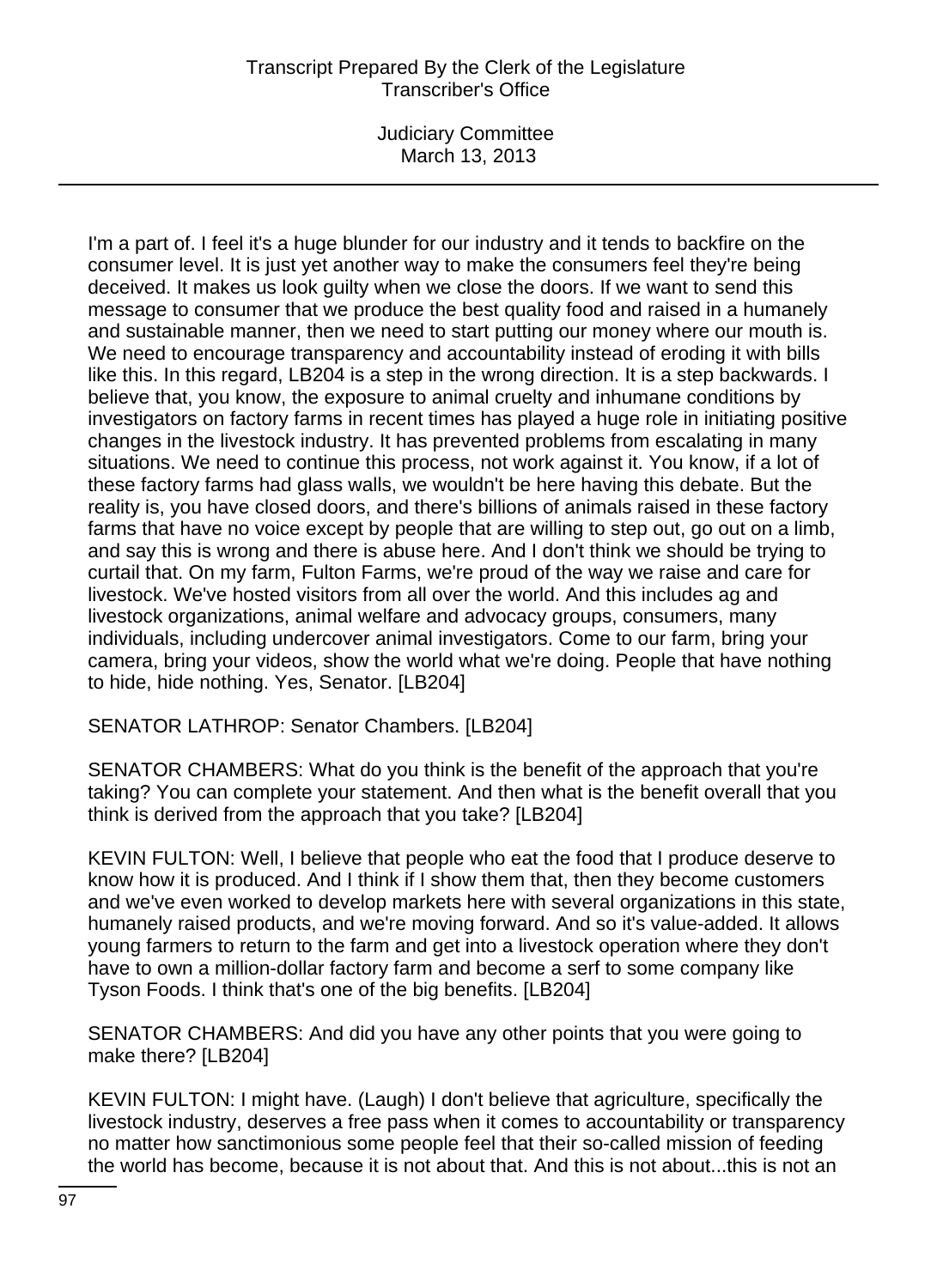animal rights issue. This is about human responsibility, responsibility of people that are caretakers of the animals to do what is right. And as a farmer and rancher, I've got employees and they come to me with their problems, but they don't always come to me within the first 24 hours or 48 hours. And what would they say if they came to me and I said, gee, you didn't tell me this problem, so you better just go back, keep your mouth shut, and go about your business, or I'm going to turn you in and then you're going to get charged with a criminal offense. I don't think that's a very good idea. [LB204]

SENATOR LATHROP: Senator Chambers. [LB204]

SENATOR CHAMBERS: I like, especially, what you said about those who have nothing to hide, hide nothing. The transparency is good. Bring your undercover people, let them find what they want to find and show the world. And my friend, if they do that, you'll find the world beating a path to your facility and I'd be one of the people. [LB204]

KEVIN FULTON: I appreciate that. Last year we saw the drones flying over our farm. We just waved at them. Take as many pictures as you want, I don't care. [LB204]

SENATOR CHAMBERS: Right on. [LB204]

KEVIN FULTON: Just try to get my good side. That might be hard to do. [LB204]

SENATOR LATHROP: Is that your family back there giggling about your good side? [LB204]

KEVIN FULTON: No, I don't know any of those people back there. (Laughter) [LB204]

SENATOR LATHROP: Senator Davis. [LB204]

SENATOR DAVIS: Mr. Fulton, how many employees do you have? [LB204]

KEVIN FULTON: Anywhere from one to up to as many as six or eight throughout the year. [LB204]

SENATOR DAVIS: Have you had animal abuse issues at your operation ever? [LB204]

KEVIN FULTON: No, no. Keep a pretty tight rein on that. We haven't. But that's not to say we couldn't have a problem. [LB204]

SENATOR DAVIS: Do you train your people? [LB204]

KEVIN FULTON: Yes, we do. [LB204]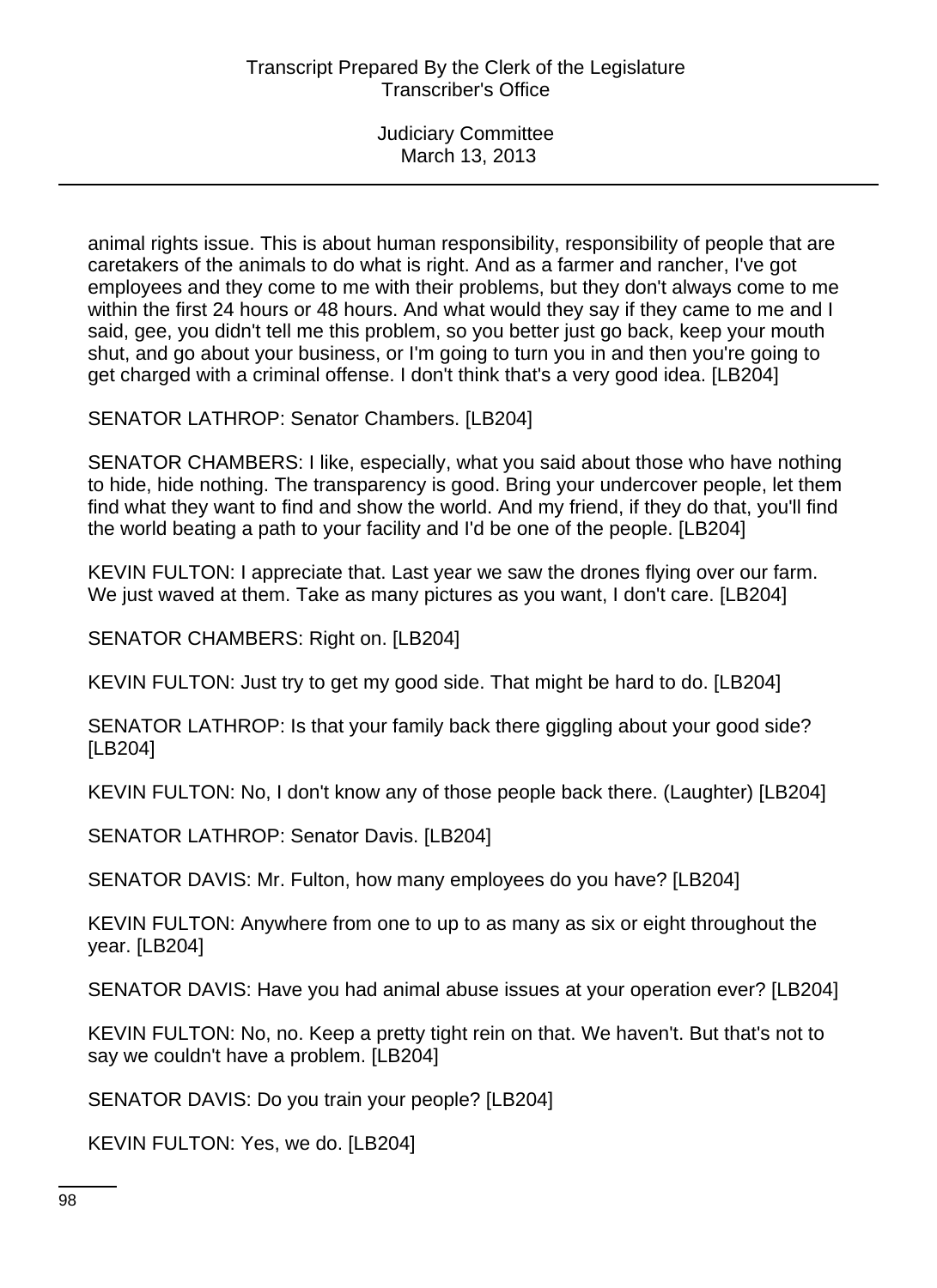SENATOR DAVIS: Do you sit them down and talk about that? [LB204]

KEVIN FULTON: Yes, we do; yes, we do. [LB204]

SENATOR DAVIS: Good for you, I applaud you for that. [LB204]

KEVIN FULTON: Yeah, yeah. I'm the chairman of the ag advisory council for the Humane Society of the U.S., here in Nebraska, and we have a lot of farmers that are with that organization that are promoting--and the Nebraska Farmers Union as well--that are promoting humanely raised product, so. And I'm also not a part of the quality assurance program that is promoted by the industry groups. And I don't think that's what necessarily a...well, I'll just say I'm not a part of that. [LB204]

SENATOR DAVIS: Are you aware of fraudulent videos being made? [LB204]

KEVIN FULTON: No, I'm not. In fact, I'm friends with several people that have been undercover investigators that have released some of the prominent videos that have gone viral that you've seen. I've had candid conversations with these people; I've been invited into their homes. I've stayed with them. And I can tell you that these people are not anti-agriculture. They are concerned people that are against animal abuse just like I am. And I will, you know, put my farm on that. [LB204]

SENATOR DAVIS: Thank you. [LB204]

SENATOR LATHROP: Senator Christensen. [LB204]

SENATOR CHRISTENSEN: Thank you, Chairman. Did you say you're from HSUS? [LB204]

KEVIN FULTON: Yes, I'm a member of the HSUS, along with a number of other ag groups in the state. [LB204]

SENATOR CHRISTENSEN: I'm not sure how you worded it, I should have wrote it down. At the end you were talking about factory farms. [LB204]

KEVIN FULTON: Yes. [LB204]

SENATOR CHRISTENSEN: At the beginning you made statement about farms and the abuse that is there. And I guess I take a little offense. I'm a rancher. My place is open. I have no problem with people visiting. But I also know t if I abuse my animals, I ain't going to make money. There's not that huge a deal. So I think you're overexaggerating that there is a ton of this abuse. There is a number...you would probably call it a factory farm, hog facilities in my place, that yeah, they're metal buildings, they have doors open,